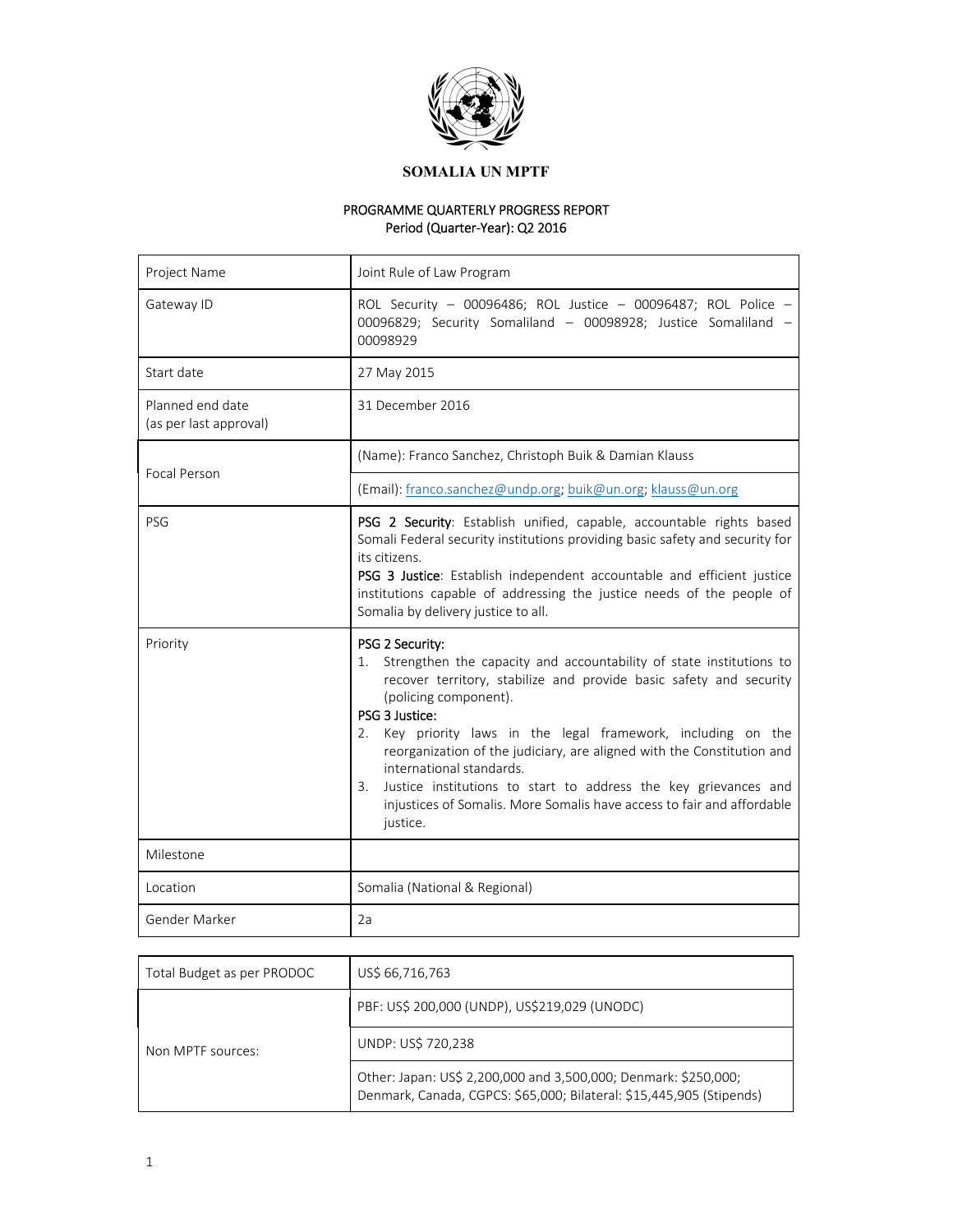

| <b>Total MPTF Funds Received</b> |                 | <b>Total non-MPTF Funds Received</b> |                 |              |
|----------------------------------|-----------------|--------------------------------------|-----------------|--------------|
| <b>PUNO</b>                      | Current quarter | Cumulative                           | Current quarter | Cumulative   |
| <b>UNDP</b>                      | \$0             | \$4,740,972                          | \$3,500,000     | \$6,652,614  |
| <b>UNOPS</b>                     | \$0             | \$9,211,209                          | \$5,015,634     | \$8,516,943  |
| UN Women                         | \$0             | \$1,793,659.11                       | \$0             | \$0          |
| UNICEF                           | \$0             | \$742,556.00                         | \$0             | \$287,269    |
| <b>UNODC</b>                     | \$756,418       | \$3,066,930                          | \$315,000       | \$315,000    |
| Total:                           | \$756,418       | \$19,555,326                         | \$8,830,634     | \$15,771,826 |

| JP Expenditure of MPTF Funds <sup>1</sup> |                 | JP Expenditure of non-MPTF Funds |                 |              |
|-------------------------------------------|-----------------|----------------------------------|-----------------|--------------|
| <b>PUNO</b>                               | Current quarter | Cumulative                       | Current quarter | Cumulative   |
| <b>UNDP</b>                               | \$2,270,586     | \$3,377,947                      | \$831,564       | \$1,288,519  |
| <b>UNOPS</b>                              | \$795,334       | \$6,658,809                      | \$2,883,878     | \$5,123,747  |
| UN Women                                  | \$146,261       | \$217,101.47                     | \$0             | \$0          |
| <b>UNICEF</b>                             | \$68,521.36     | \$583,451.51                     | \$0             | \$287,269.00 |
| <b>UNODC</b>                              | \$221,142       | \$381,555                        | \$315,000       | \$315,000    |
| Total:                                    | \$3,501,844.36  | \$11,218,863.98                  | \$4,030,442     | \$7,014,535  |

<sup>1</sup> **Uncertified expenditures**. Certified annual expenditures can be found in the Annual Financial Report of MPTF Office (http://mptf.undp.org/factsheet/fund/4SO00 )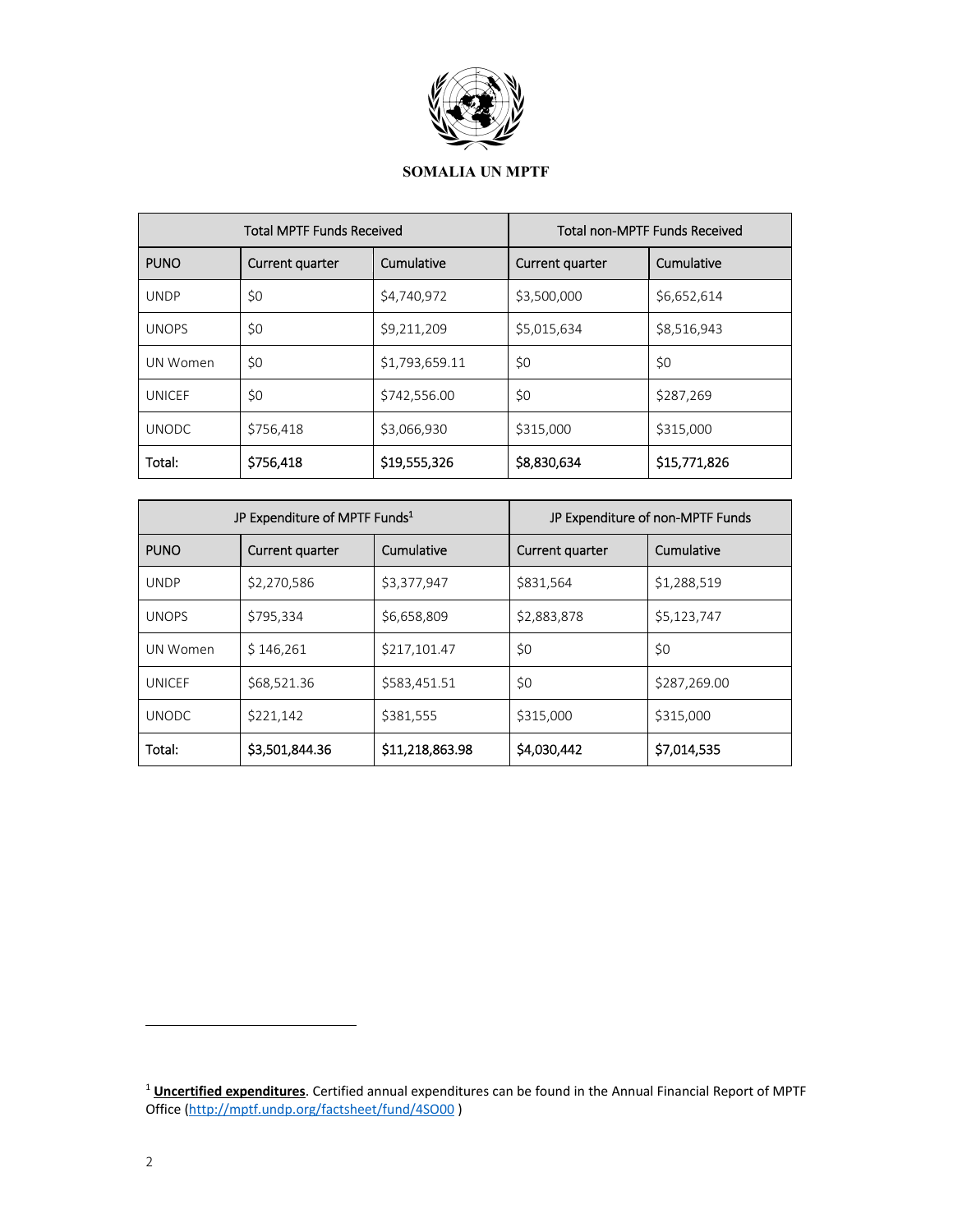

# Abbreviations and Acronyms

| AMISOM         | African Union Mission in Somalia                         |
|----------------|----------------------------------------------------------|
| AS             | Al-Shabaab                                               |
| AWP            | Annual Work Plan                                         |
| <b>DFID</b>    | Department for International Development                 |
| FGS            | Federal Government of Somalia                            |
| FL.            | Federal Level                                            |
| <b>HJC</b>     | High Judicial Council                                    |
| <b>HOR</b>     | House of Representatives                                 |
| <b>IDLO</b>    | International Development Law Organization               |
| JISU           | Joint Implementation Support Unit                        |
| <b>JROL</b>    | Joint Rule of Law                                        |
| <b>JSC</b>     | Judicial Services Commission                             |
| <b>MIA</b>     | Mogadishu International Airport                          |
| <b>MOI</b>     | Ministry of Interior                                     |
| <b>MOIS</b>    | Ministry of Internal Security                            |
| MOJ            | Ministry of Justice                                      |
| <b>MOJRAR</b>  | Ministry of Justice Religious Affairs and Rehabilitation |
| <b>NGO</b>     | Non-Governmental Organization                            |
| PL             | Puntland                                                 |
| PLAC           | Puntland Legal Aid Centre                                |
| PLDU           | Policy and Legal Drafting Unit                           |
| PSGs           | Peacebuilding and Statebuilding Goals                    |
| PSU            | Puntland State University                                |
| SL             | Somaliland                                               |
| SOP            | <b>Standard Operating Procedure</b>                      |
| SPF            | Somalia Police Force                                     |
| <b>UNDP</b>    | United Nations Development Programme                     |
| <b>UNICEF</b>  | Nations Children's Fund                                  |
| <b>UNMPTF</b>  | UN Multi Partner Trust Fund                              |
| <b>UNODC</b>   | United Nations Office on Drugs and Crime                 |
| <b>UNOPS</b>   | United Nations Office for Project Services               |
| <b>UNSOM</b>   | United Nations Assistance Mission in Somalia             |
| <b>UNWOMEN</b> | United Nations Women                                     |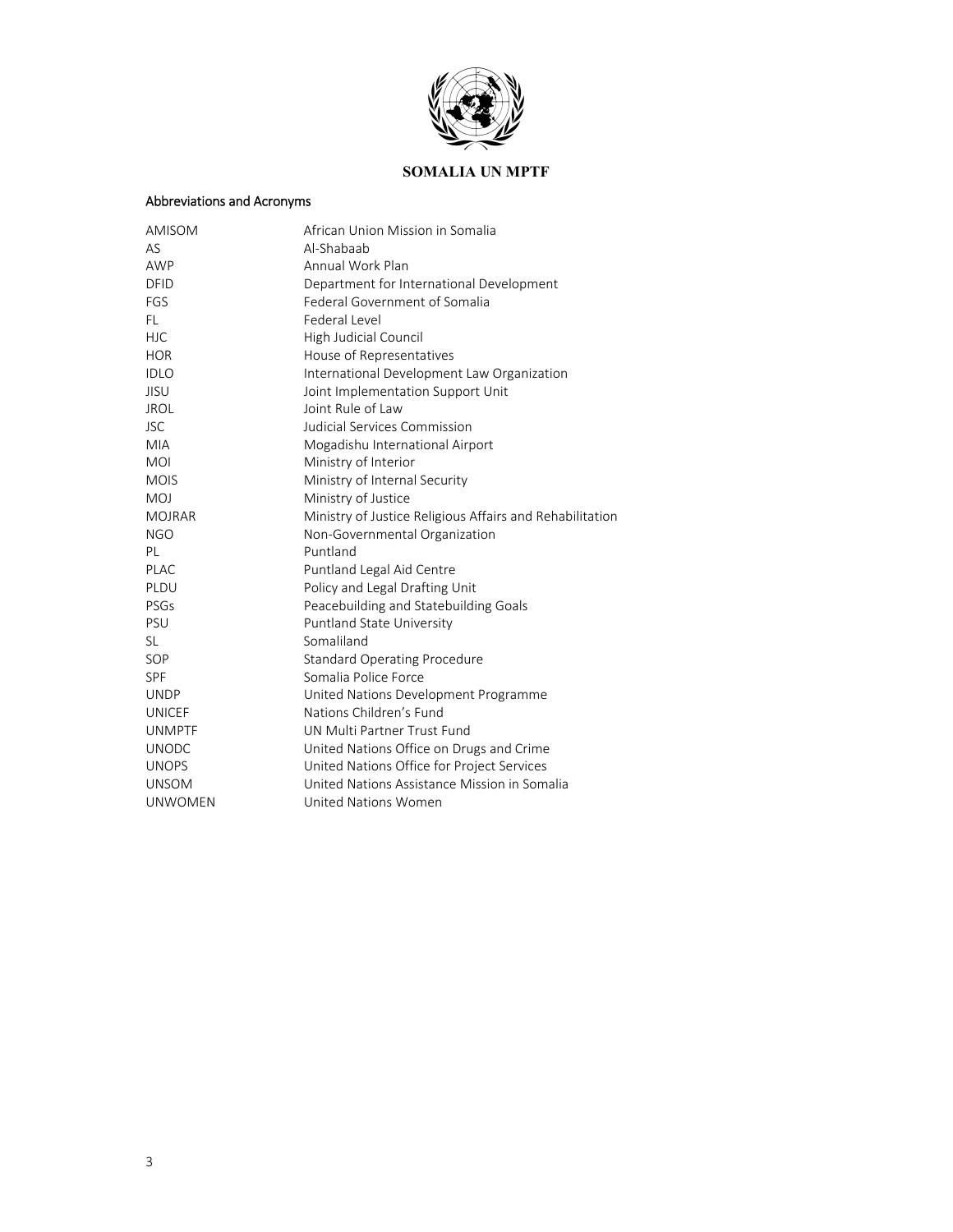

# **SITUATION UPDATE**

At the Federal Level (FL), the security situation in Mogadishu remained volatile with frequent insecurity incidents that restricted the movement of both international and national staff as well as their ability to carry out field visits. Despite this, there were still a number of gains made by the Joint Rule of Law (JROL) Programme. The mobile courts teams continued mission and functions, a lesson learning workshop on mobile courts organized and mobile courts coordinators and mobile courts team established in Kismayo. The Programme Steering Committee also met during second week of May and was able to discuss the 2016 AWP in detail. On 5<sup>th</sup> May 2016 the President of the Federal Republic of Somalia removed the Chief Justice and Chief Judge of the Benadir Appeal Court from office and appointed a new Chief Justice. The New Chief Justice Dr. Ibrahim Iidle Suleiman took office on the 10<sup>th</sup> of May in a handover ceremony attended by the previous Chief Justice as well as high ranking officials. This change is welcomed by the citizens and is seen as a positive step towards making reforms in the judiciary and rebuilding the courts.

In Puntland (PL), security threats and incidents remained on the increase preventing UN staff from regular access to partners and counterparts. On 31 March 2016 an Al Shabaab suicide bomber detonated an explosive in central Galkayo town, killing at least six people including a well‐known PL official. Mudug regional Finance Ministry Accountant Said Ali Yusuf (Gadayare) and former Galmudug Minister, Hassan Rush, were among those killed. A committee formed by the President to look into the incident submitted a report on  $13<sup>th</sup>$  May calling for urgent police reform and dismissing the top security commanders. As a result, the President fired PL Police Commissioner, Abdirizak Mohamud Yusuf, and the Commander of Birmadka Police Rapid Force. Deputy Police Commissioner Gen. Abdulkadir Shire Farah was named as the Acting Police. During this period there has been an important decision taken by the leaders of all the justice institutions at the federal level and at the member states to address the need to undertake a common justice and corrections model in a federal country which will finally identify the legal framework on which the justice and judicial institutions would function in future.

PL Vice President, Abdihakin Abdullahi Haji Omar, released an order to beef up security during the holy month of Ramadan for possible terror attacks by Al Shabaab cells. Omar said, intelligence agencies will be keeping heightened vigil on any terror activities, asking PL armed forces to remain deterrent and neutralize threats wherever they may emerge. Further on June 8, 2016, Dhudi Yusuf Aden, a women activist and Head of Mudug Region Women Association, was killed in Garsor neighbourhood before dusk prayer. She was Somali woman peace activist and an active member with committees on Mudug Development Fund and army welfare. During this period, the PSG 3 was organized by the Puntland justice institutions and all the member states and the Federal Ministry of Justice (MOJ), Supreme Court from the federal level attended the meeting to discuss the progress. Further taking this opportunity of the meeting in Garowe, immediately after the PSG3 meeting, the Policy and Legal Drafting Unit (PLDU) from MoJ FL organized a three days legal drafting workshop for participants from all regional states.

Somaliland (SL) remained relatively peaceful, politically stable and there was no major security threat as the affected people recovered from the droughts after the raining season and there were favorable conditions for the implementation of the Rule of Project in all regions. The continuation of five-year justice reform strategy and the implementation of ROL work plan working with partners of MOJ, High Judiciary Council, Attorney General, Hargeisa University/Legal aid clinic and the Baahikoob Center under Hargeisa regional Hospital. The graduation and employment of 25 judicial internship graduates, the establishment and nomination of members of the case management committee, Justice sector reforms strategy implementation Co-ordination meetings, and review workshop on the obstacles of Legal Aid at police stations and prions in Hargeisa regions are among the major achievements in Somaliland.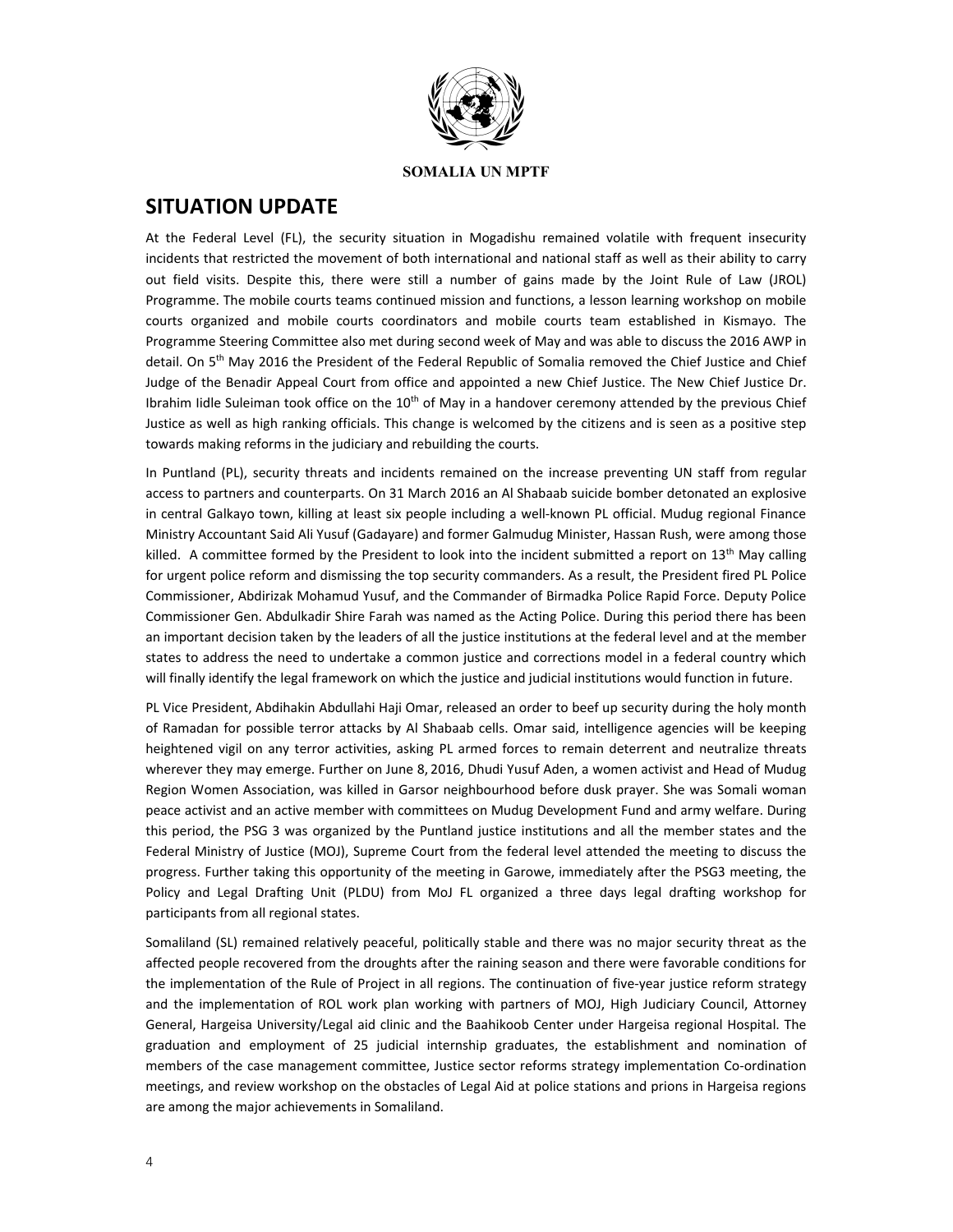

# **QUARTERLY PROGRESS REPORT RESULTS MATRIX**

Outcome 1 – Establish independent and accountable justice institutions capable of addressing the justice needs of the people of Somalia by **delivering justice for all.** 

**OUTCOME STATEMENT: PSG 3: Establish independent and accountable justice institutions capable of addressing the justice needs of the people of Somalia by delivering justice for all** 

Sub-Outcome 1.1 Key justice sector institutions and departments that are capable of taking on their responsibilities established

Indicator

| Target |        | Quantitative results   Cumulative | since | the     |
|--------|--------|-----------------------------------|-------|---------|
|        |        | for the reporting commencement    |       | of JROL |
|        | period | Quarter 3 2015-Quarter 2 2016     |       |         |

Output 1.1.1 Provide training, technical assistance, and infrastructure to key justice institutions (Key judicial institutions (Judicial Service Commission and Justice Training Institute) and the capacity of the staff to take on their responsibilities established)

| 1.1.1.a. Number of gender-responsive justice sector 2 Judicial Service Commission and Judicial 0<br>institutions or internal units established with UN support                                           | Training Institute                     |                                  | 0: Results are expected in Q3 of<br>2016.                |
|----------------------------------------------------------------------------------------------------------------------------------------------------------------------------------------------------------|----------------------------------------|----------------------------------|----------------------------------------------------------|
| 1.1.1.b. Number of participants completed exchange or   Members from the Judicial Service Commission<br>twining programme (disaggregated by sex, districts and<br>institution)                           |                                        | ΙO                               |                                                          |
| 1.1.1.c. Number of institutions or internal units that 1 (basic office equipment for the Judicial 0<br>receive procured equipment (disaggregated by district, Service Commission)<br>type and recipient) |                                        |                                  |                                                          |
| 1.1.1.d. Number of strategies, SOPs, Code of Conduct, or<br>systems that are gender-responsive and meet human                                                                                            | -5<br>Code of ethic.<br>a <sub>1</sub> | 1: Judicial<br>Inspection Scheme | 2: The Anti-Corruption<br>Commission Establishment Bill; |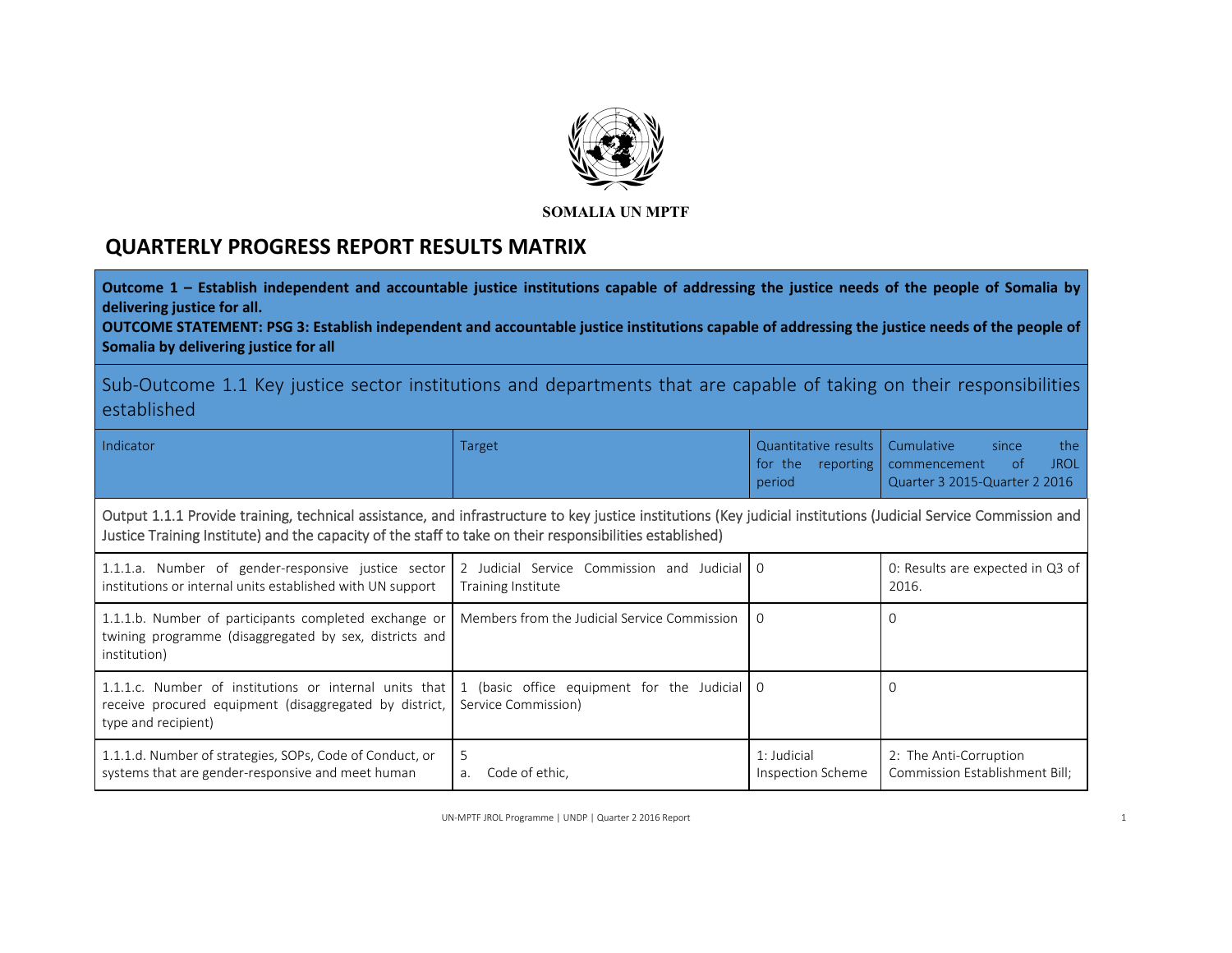

| Anti-corruption strategy,            | in Puntland is                                                                                                 | the PL Judicial Inspection |
|--------------------------------------|----------------------------------------------------------------------------------------------------------------|----------------------------|
| Functioning of the judicial training | ongoing                                                                                                        | Scheme.                    |
| institute                            |                                                                                                                |                            |
|                                      |                                                                                                                |                            |
|                                      | rights standards developed or revised in support of justice   b.<br>d. 2 Judicial inspection schemes (FL & PL) |                            |

Sources of evidence (as per current QPR): Training reports; Equipment hand over documents/ event reports; (Draft) Policy Documents

Output 1.1.2 Provide technical assistance, training and awareness campaigns in support of lawyers and legal aid service providers (Key institutions (Bar Association) for lawyers and legal aid service providers established)

| 1.1.2.a. Number of gender-responsive justice sector<br>institutions/organizations established with UN support                                                                                                                                      | 2 (National network of Women lawyers and Bar<br>association)                                                                                                                                      | 1 Somali Federal<br>Level Bar<br>Association under<br>progress.                   | 3 institutions/organisations:                                                                                                                      |
|----------------------------------------------------------------------------------------------------------------------------------------------------------------------------------------------------------------------------------------------------|---------------------------------------------------------------------------------------------------------------------------------------------------------------------------------------------------|-----------------------------------------------------------------------------------|----------------------------------------------------------------------------------------------------------------------------------------------------|
| 1.1.2.b. Number of participants in justice sector trainings<br>(disaggregated by sex, topic, districts and type of<br>professional such as: prosecutors, judges, MOJ, traditional<br>justice actors, Custodial Corps)                              | 150 lawyers on criminal, civil laws (including<br>procedure) and lawyering skills;<br>15 members of the bar association trained on<br>human resources, administration, finances and<br>management | 84 trained (W:12,<br>M: 79).                                                      | 167 Trained (W:25, M: 149)<br>(See Annex for details)                                                                                              |
| 1.1.2.c. Number of institutions or units that receive<br>procured equipment (disaggregated by district, type and<br>recipient)                                                                                                                     | 1 (Basic office equipment for Somali Bar 0<br>Association)                                                                                                                                        |                                                                                   | 0: Results delayed.<br>Procurement process for Somali<br>Bar Association initiated.                                                                |
| 1.1.2.d. Number of regional or national laws and policies<br>that are non-discriminatory and meet human rights<br>standards developed or revised in support of the justice<br>sector (disaggregated by: institution and type) (Bar<br>Association) | 1 (policy framework that regulate the mandate<br>of the bar association)                                                                                                                          | 0 (policy<br>framework that<br>regulate the<br>mandate of the bar<br>association) | 0: IDLO is currently working on<br>the Bar Association<br>Establishment Law and<br>regulation for internal structure<br>of Somali Bar Association. |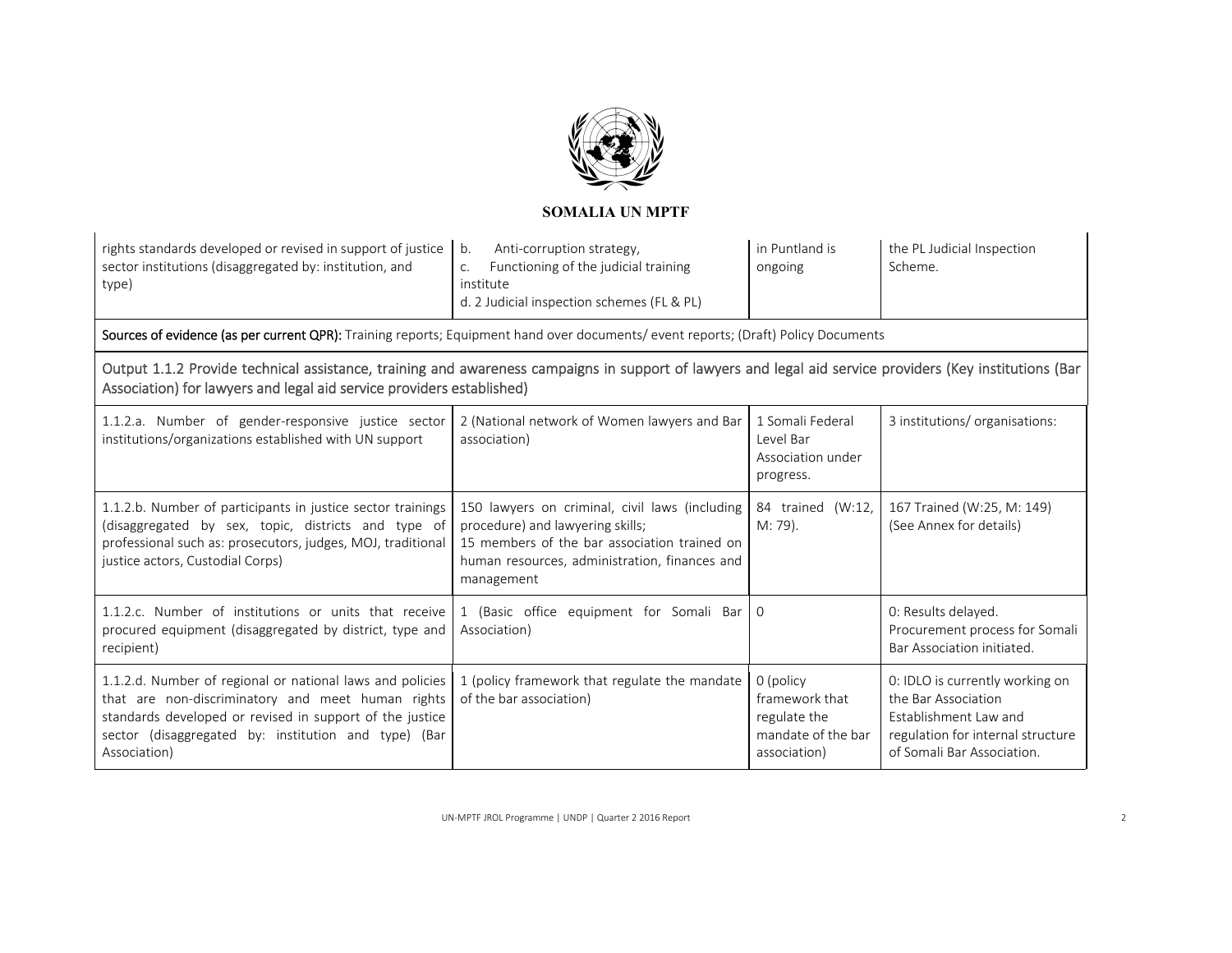

| 1.1.2.f. Number of people reached by awareness<br>campaigns (disaggregated by provider, topic, sex and<br>district)                                                                                                     | 500 on the role of the bar association and legal<br>rights at FL.                                                                                                                                                                                                                                                                                                                                                                                                                                                                                          | 406,136 (W:<br>202,905, M:<br>203,231) reached<br>through awareness<br>campaigns.                                                                                                                       | 410,302 (W: 204,776, M:<br>205,571)                                                                                                   |
|-------------------------------------------------------------------------------------------------------------------------------------------------------------------------------------------------------------------------|------------------------------------------------------------------------------------------------------------------------------------------------------------------------------------------------------------------------------------------------------------------------------------------------------------------------------------------------------------------------------------------------------------------------------------------------------------------------------------------------------------------------------------------------------------|---------------------------------------------------------------------------------------------------------------------------------------------------------------------------------------------------------|---------------------------------------------------------------------------------------------------------------------------------------|
| Sources of evidence (as per current QPR): Training reports, Outreach reports, Awareness raising reports, radio programmes aired.                                                                                        |                                                                                                                                                                                                                                                                                                                                                                                                                                                                                                                                                            |                                                                                                                                                                                                         |                                                                                                                                       |
| Output 1.1.3 Provide technical assistance, training and awareness campaigns in support of MOJ priority units or departments (Priority units and<br>departments within MOJ (PLDU and JISU) established and strengthened) |                                                                                                                                                                                                                                                                                                                                                                                                                                                                                                                                                            |                                                                                                                                                                                                         |                                                                                                                                       |
| 1.1.3.a. Number of gender-responsive justice sector<br>institutions or internal units established with UN support                                                                                                       | 4 (Policy and Legal Drafting Unit, Joint 3<br>Implementation Steering Unit, and Traditional<br>Dispute Resolution Unit, MoJ resource centre)                                                                                                                                                                                                                                                                                                                                                                                                               | Targets<br>completed in 2015.<br>The Online Legal<br>Center<br>Resource<br>established during<br>Q2.                                                                                                    | 3 targets completed in 2015.                                                                                                          |
| 1.1.3.b. Number of participants in justice sector trainings<br>(disaggregated by sex, topic, districts and type of<br>professional such as: prosecutors, judges, MOJ, traditional<br>justice actors, Custodial Corps)   | 12 members of PLDU and other Ministries<br>a.<br>on legislative drafting methodology<br>50 traditional justice actors trained on<br>b.<br>referral mechanism of serious crimes, women's<br>rights, alternative dispute resolution<br>50 traditional justice actors trained in<br>C.<br>Mogadishu, ISWA and IJA;<br>50 traditional justice actors trained in<br>d.<br>Bossaso and Garowe;<br>10 MOJ staff trained on human resources.<br>e.<br>performance appraisals, procurement and<br>asset management<br>23 of MoJ staff trained by the diaspora<br>f. | a. 70 Participants<br>(W:10, M:70) 43<br>Participants<br>(W:6, M:37 in<br>PL), (27<br>Participants (W:<br>4; M: 23) PL)<br>b. 0<br>c. Need<br>assessment and<br>awareness<br>raising meeting<br>with 11 | Total: 198 (W:35, M:163)<br>a. 115 (W:21, M:94)<br>b.0<br>c. $11 (W: 0, M: 11)$<br>d. 62 (W:12, M: 50)<br>e. $10 (W: 2; M: 8)$<br>F.0 |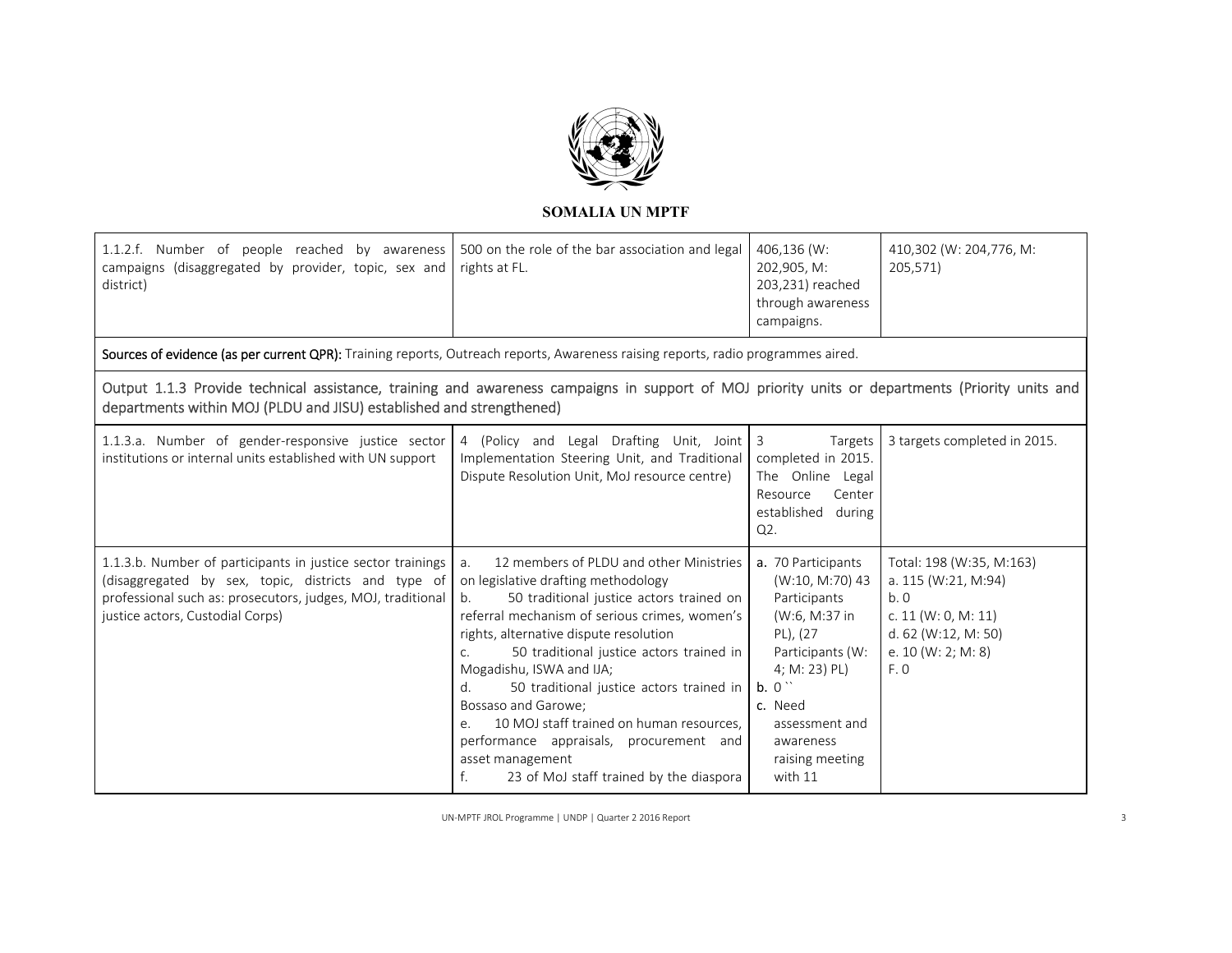

|                                                                                                                                                                                                                                                          | policy<br>advisor<br>legal<br>processes<br>and<br>on<br>formulation.                                                                                                                                                                                                                                                                                                                                                                                                        | traditional<br>leaders in<br>Kismayo.<br>d.0<br>$e. 10$ staff<br>participated in<br>consultations<br>f. 0 |                        |
|----------------------------------------------------------------------------------------------------------------------------------------------------------------------------------------------------------------------------------------------------------|-----------------------------------------------------------------------------------------------------------------------------------------------------------------------------------------------------------------------------------------------------------------------------------------------------------------------------------------------------------------------------------------------------------------------------------------------------------------------------|-----------------------------------------------------------------------------------------------------------|------------------------|
| 1.1.3.c. Number of regional or national laws and policies<br>that are non-discriminatory and meet human rights<br>standards developed or revised in support of the justice<br>sector (disaggregated by institution and type)                             | 2 Policies including:<br>- Policy on traditional justice resolution,<br>- Harmonization of Somali formal & informal<br>legal codes in accordance with basic<br>international human rights standards, reviewed<br>/ drafted / developed)                                                                                                                                                                                                                                     | 2 laws and policies<br>supported.                                                                         | 2 policies supported.  |
| 1.1.3.d. Number of strategies, SOPs, Code of Conduct,<br>manuals or systems that are gender-responsive and meet<br>human rights standards developed or revised in support<br>of justice sector institutions (disaggregated by: institution,<br>and type) | 10 Strategies/Guidelines, SOPs<br>-Justice plan for the delivery of services in the<br>region,<br>-Referral guidelines for traditional justice<br>actors:<br>- Human Resource Manual.<br>- Training manual on legislative drafting,<br>-ICT Manual<br>-Procurement Manual<br>-Assets and Knowledge management manual<br>- 3 MoJ management guidelines<br>- Guidelines on legal aid to survivors of sexual<br>violence, female offenders and legal status<br>affecting women | 10 Policies<br>supported.                                                                                 | 10 Policies supported. |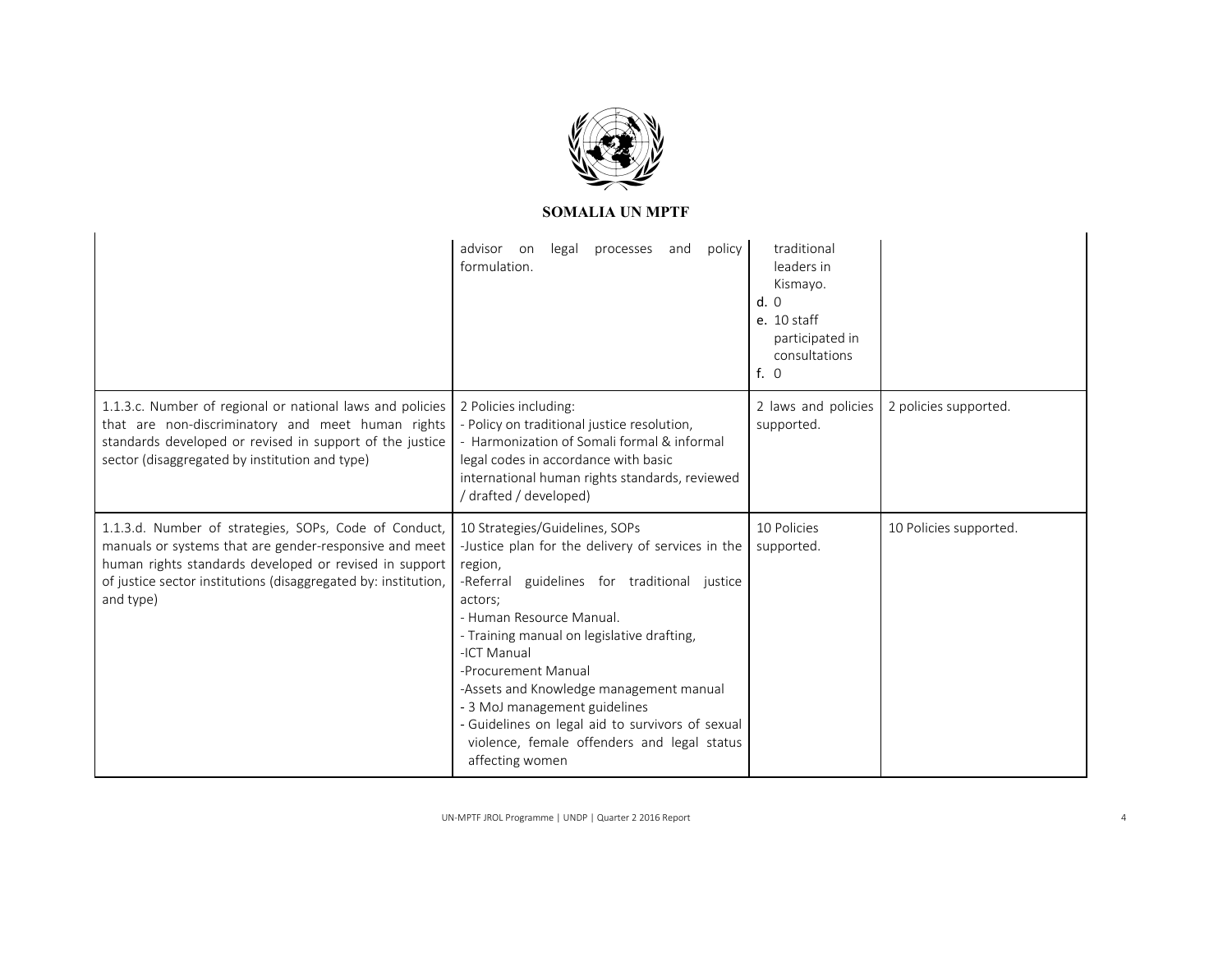

| campaigns (disaggregated by provider, topic, sex and<br>district)                                                  |                                                                                                                                                                                                                  | 1.1.3.e. Number of people reached by awareness 300 customary justice actors                                                      | 11 Traditional<br>Justice actors<br>reached. | 31 Traditional Justice Actors<br>(Sheikh and Elders, all Male)<br>reached.                                                                                                                                                                                          |
|--------------------------------------------------------------------------------------------------------------------|------------------------------------------------------------------------------------------------------------------------------------------------------------------------------------------------------------------|----------------------------------------------------------------------------------------------------------------------------------|----------------------------------------------|---------------------------------------------------------------------------------------------------------------------------------------------------------------------------------------------------------------------------------------------------------------------|
| Sources of evidence (as per current QPR):<br>- Awareness Event<br>- Note to File UN ROL                            |                                                                                                                                                                                                                  |                                                                                                                                  |                                              |                                                                                                                                                                                                                                                                     |
|                                                                                                                    |                                                                                                                                                                                                                  | Output 1.1.4 Provide training, technical assistance, and awareness raising in support of the key accountability oversight bodies |                                              |                                                                                                                                                                                                                                                                     |
| <b>INDICATOR</b>                                                                                                   | <b>TARGET</b>                                                                                                                                                                                                    | PROGRESS ON OUTPUT INDICATOR <sup>2</sup>                                                                                        |                                              |                                                                                                                                                                                                                                                                     |
|                                                                                                                    |                                                                                                                                                                                                                  | <b>THIS QUARTER</b>                                                                                                              |                                              | <b>CUMULATIVE 2016</b>                                                                                                                                                                                                                                              |
| Number of gender-<br>responsive justice sector<br>institutions or internal<br>units established with<br>UN support | - National<br>Independent<br>Human Rights<br>Commission<br>- Anti-corruption<br>commission (FGS)<br>improved<br>internal<br>procedures<br>- Good governance<br>Bureau (PL)<br>improved<br>internal<br>procedures | Technical support was provided to the PLDU on drafting of<br>the Anti-Corruption Establishment Bill                              | government structures in Somalia.            | Anti-Corruption Establishment Bill was approved by<br>Cabinet on 12 May 2016. The Bill provides the<br>authority to establish the first-ever Anti-Corruption<br>Commission which will serve as an independent body<br>overseeing accountability and transparency in |

<sup>2</sup> Fill in only the numbers or yes/no; no explanations to be given here.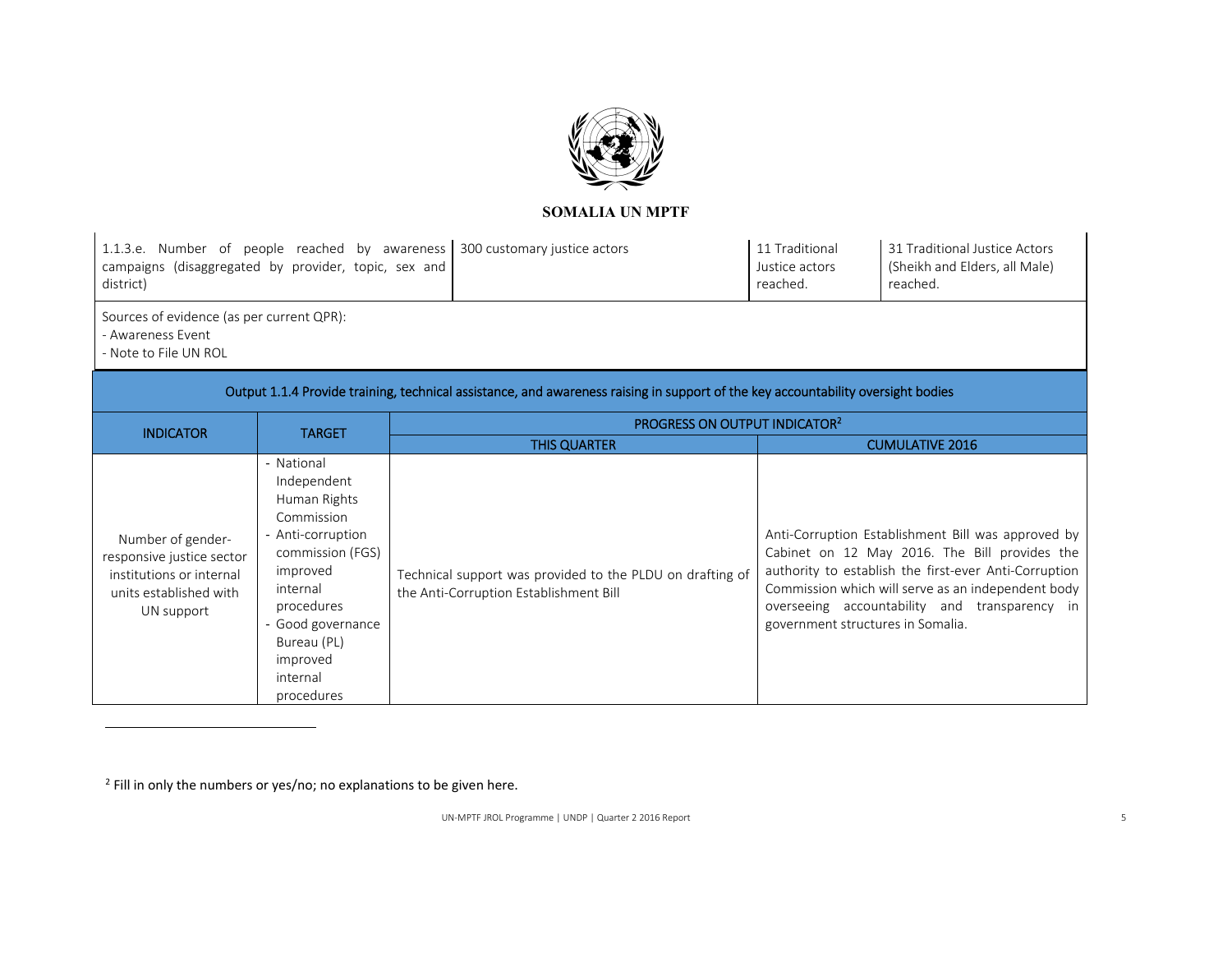

UNDP ONLY: sources of evidence (as per current QPR)

| Indicator                                                                                                                                                                                                                                                       | <b>Target</b>                                                                                                                                                    | Quantitative results<br>for reporting period                                                                            | Cumulative results since the<br>commencement of JROL                                          |  |  |  |
|-----------------------------------------------------------------------------------------------------------------------------------------------------------------------------------------------------------------------------------------------------------------|------------------------------------------------------------------------------------------------------------------------------------------------------------------|-------------------------------------------------------------------------------------------------------------------------|-----------------------------------------------------------------------------------------------|--|--|--|
| Output 1.2.1 Provide infrastructure, equipment, and training to permanent and mobile courts (Enhanced effective justice procedures through provision<br>of suitable and adequate infrastructure, equipment and tools)                                           |                                                                                                                                                                  |                                                                                                                         |                                                                                               |  |  |  |
| 1.2.1.c. Number of institutions or units that receive<br>procured equipment (disaggregated by district, type and<br>recipient)                                                                                                                                  | 3 (MoJ: transportation assets, equipment 0.<br>assistance, AGO in IJA and ISWA: basic<br>equipment and transportation,<br>Judiciary:<br>support to mobile court) |                                                                                                                         | 4 institutions received procured<br>equipment.                                                |  |  |  |
| 1.2.1.d. Number of participants in justice sector trainings<br>(disaggregated by sex, topic, districts and type of<br>professional such as: prosecutors, judges, MoJ, traditional<br>justice actors, Custodial Corps)                                           | 300 judges, prosecutors, lawyers in processing<br>criminal cases, gender justice including GBV,<br>mobile court duties, security training                        | 40 (W: 4, M:36)                                                                                                         | 102 (W:27, M:75)                                                                              |  |  |  |
| 1.2.1.e. Number of cases fully adjudicated in the mobile<br>courts (disaggregated by criminal (rape and SGBV and<br>other) and civil cases (e.g. women's socio-economic rights<br>and other), and dismissals and convictions, and district)<br>(and sex) / age) | 1.500                                                                                                                                                            | 252 cases (52<br>women assisted,<br>106 Criminal, 146<br>Civil) assisted by<br>Mobile courts in Q2<br>across FL and PL. | 888 Cases assisted (355<br>Criminal, 533 Civil).<br>See Annex 7 for Mobile Courts<br>Records. |  |  |  |
| 1.2.1.g. Number of strategies, SOPs, Code of Conduct, or<br>systems that are gender-responsive and meet human<br>rights standards developed or revised in support of justice<br>sector institutions (disaggregated by: institution, and                         | 2 (guidelines on mobile courts)<br>Review/drafting of 3 pieces of criminal<br>legislation according to government priorities.                                    | $\mathbf{1}$                                                                                                            | 2: 1 FL Mobile Court<br>Operational guide completed;<br>1 (20 Chapters) of penal code.        |  |  |  |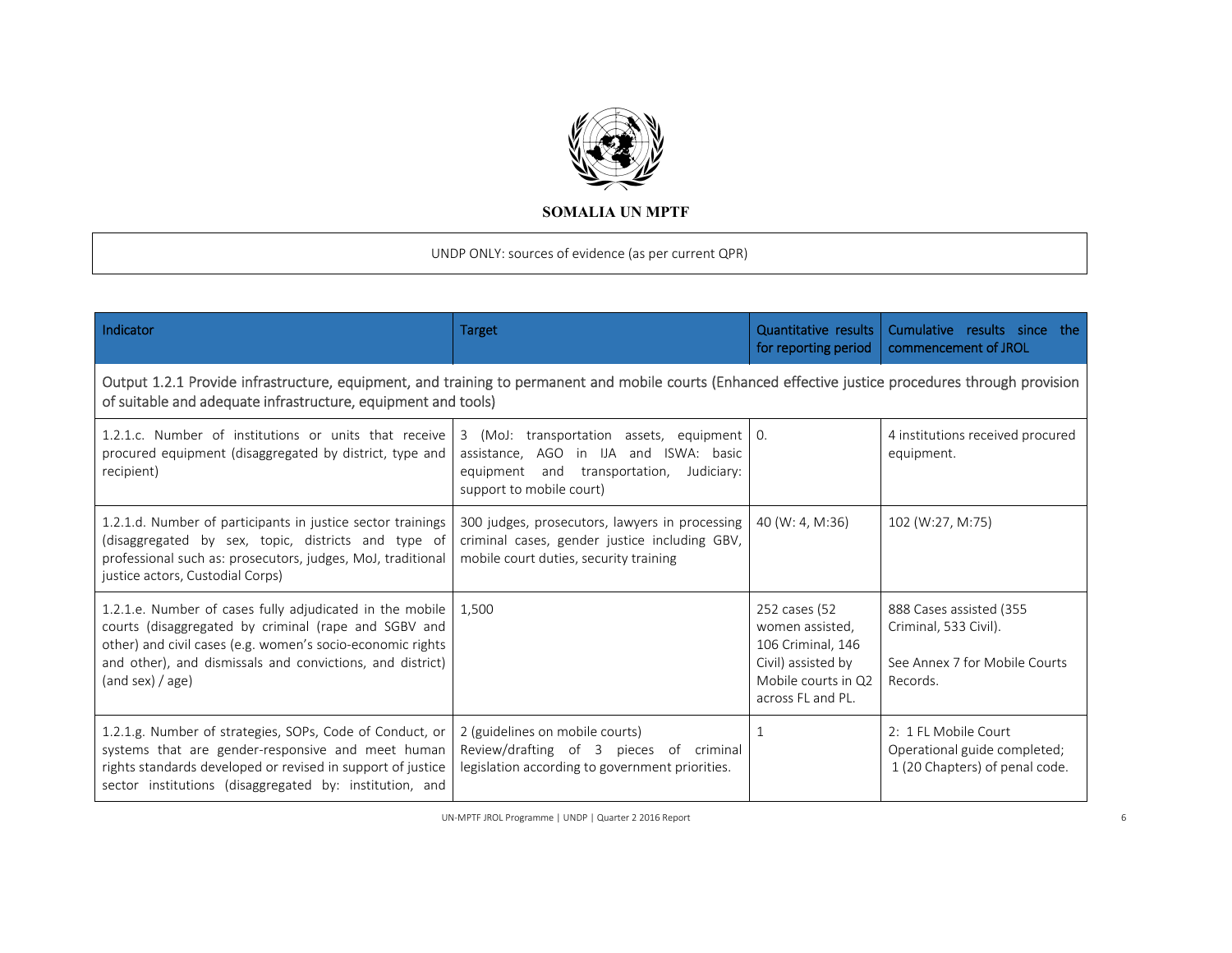

| type)                                                                            |                                                                                                         |                                                                                                 |                                                                                                                                     |
|----------------------------------------------------------------------------------|---------------------------------------------------------------------------------------------------------|-------------------------------------------------------------------------------------------------|-------------------------------------------------------------------------------------------------------------------------------------|
| Number of Justice sector structure built (disaggregated by<br>type and district) | 1 Mogadishu Court and Prison complex (phase<br>1- secure court house and high security prison<br>block) | 0 - Construction of<br>Phase 1A of<br>Mogadishu Prison<br>& Court Complex<br>began in Dec 2015. | 0 - Construction of Phase 1 of<br>Mogadishu Prison & Court<br>Complex began in Dec 2015.<br>Phase 1 completion expected<br>Q2 2017. |

Sources of evidence (as per current QPR): Training reports; Workshop reports

Output 1.2.2 Develop administrative or management tools/systems and provide technical assistance on them for justice institutions (Develop, improve and implement supporting and administrative tools (case management system) to facilitate effective management of justice institutions.

| 1.2.2.a. Number of districts in which court case | 5 Districts |                                    | 3 districts, Garowe 3 districts: Garowe and Gardo |
|--------------------------------------------------|-------------|------------------------------------|---------------------------------------------------|
| management systems.                              |             | and Gardo courts courts and FLAGO. |                                                   |
|                                                  |             | and FL AGO.                        |                                                   |

Sources of evidence (as per current QPR): Training Reports; Procurement support documents/ Asset hand over forms; Event reports.

# Output 1.2.3 Develop laws, regulations, and policies in support of the justice sector (Enhanced effective justice procedures through development of laws, regulations and policies)

| [1.2.3.a. Number of regional or national laws and policies   See target under 1.1.3<br>  that are non-discriminatory and meet human rights   Policies including:<br>standards developed or revised in support of the justice<br>sector (disaggregated by: institution and type) | - Policy on traditional dispute resolution,<br>- Harmonization of Somali formal and informal<br>codes in accordance<br>basic<br>with<br>legal<br>international human rights standards, reviewed<br>/drafted / developed) | - 2 Policies<br>completed. The<br>progress on the<br>Penal Code review<br>& reform in<br>progress.<br>- Consultations<br>have taken place | - 2 policies Completed. The<br>progress on the Penal Code<br>review and reform in<br>progress.<br>- The first draft of the Code has<br>been completed and<br>submitted to high level policy<br>consultation that took place in |
|---------------------------------------------------------------------------------------------------------------------------------------------------------------------------------------------------------------------------------------------------------------------------------|--------------------------------------------------------------------------------------------------------------------------------------------------------------------------------------------------------------------------|-------------------------------------------------------------------------------------------------------------------------------------------|--------------------------------------------------------------------------------------------------------------------------------------------------------------------------------------------------------------------------------|
|                                                                                                                                                                                                                                                                                 |                                                                                                                                                                                                                          | with PLDU.                                                                                                                                | Nairobi from 12th - 15th of                                                                                                                                                                                                    |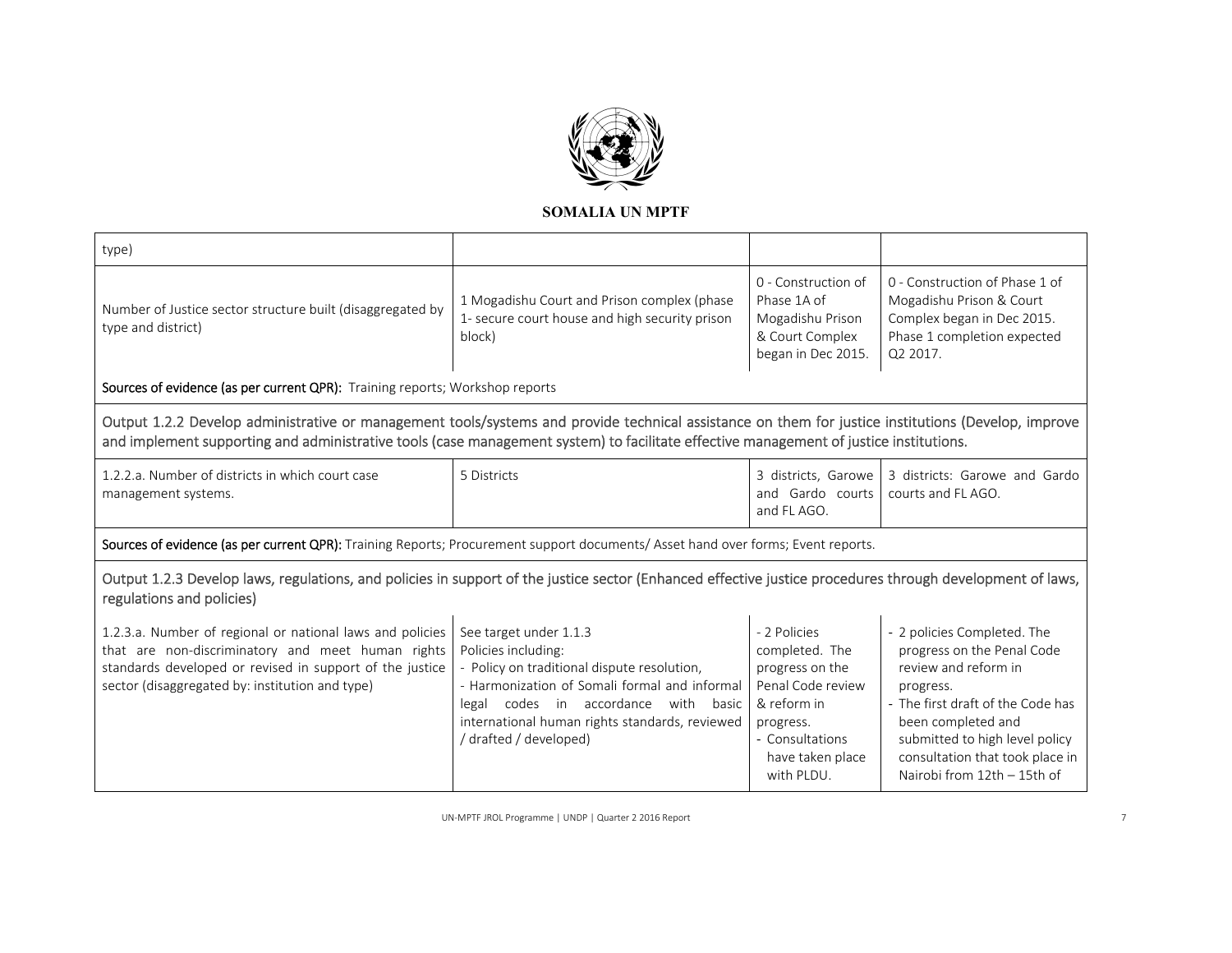

|                                                                                                                                                                                                                                                  |                                                                                                                               | UNODC with<br>IDLO, is<br>supporting PLDU<br>in MoJ to review<br>Penal Code for<br>Somalia. | June.                                                                                                         |
|--------------------------------------------------------------------------------------------------------------------------------------------------------------------------------------------------------------------------------------------------|-------------------------------------------------------------------------------------------------------------------------------|---------------------------------------------------------------------------------------------|---------------------------------------------------------------------------------------------------------------|
| 1.2.3.b. Number of strategies, SOPs, Code of Conduct, or<br>systems that are gender-responsive and meet human<br>rights standards developed or revised in support of justice<br>sector institutions (disaggregated by: institution, and<br>type) | 2 (MOJ operational plan, protocol between<br>executive and parliament on a process for<br>policy and legislative development) | 0: Completed in<br>Q2.                                                                      | 2 Policies (see annex)                                                                                        |
| 1.2.3.c. Number of participants in justice sector trainings<br>(disaggregated by sex, topic, districts and type of<br>professional such as: prosecutors, judges, MoJ, traditional<br>justice actors, Custodial Corps)                            | 20                                                                                                                            | Completed and<br>Reported under<br>1.1.3b, 1.2.1 d and<br>1.1.2 <sub>b</sub>                | Reported under 1.1.3b, 1.1.2b<br>and 1.2.1d.                                                                  |
| 1.2.3.d. Number of people reached by awareness<br>campaigns (disaggregated by provider, topic, sex and<br>district)                                                                                                                              | 500 on legal aid policy                                                                                                       | Reported under<br>1.1.2.f.                                                                  | Reported under 1.1.2.f.                                                                                       |
| Sources of evidence (as per current QPR): Training Reports; Awareness even reports                                                                                                                                                               |                                                                                                                               |                                                                                             |                                                                                                               |
| Output 1.2.4 Provide technical assistance to establish the Attorney General's Office (AGO) (Enhanced effective justice procedures through capacity<br>building of professionals within justice sector stakeholders)                              |                                                                                                                               |                                                                                             |                                                                                                               |
| 1.2.4.a. Number of strategies, SOPs, Code of Conduct, or<br>systems that are gender-responsive and meet human<br>rights standards developed or revised in support of justice<br>sector institutions (disaggregated by: institution, and          | 3 by the Attorney General Offices<br>(organizational plan, structures, procedures)                                            | UNODC co-<br>facilitated modal<br>justice consultative<br>meeting &                         | PL AGO office plan (finalised in<br>January 2015); FL AGO office<br>operational plan completed in<br>Q1 2016. |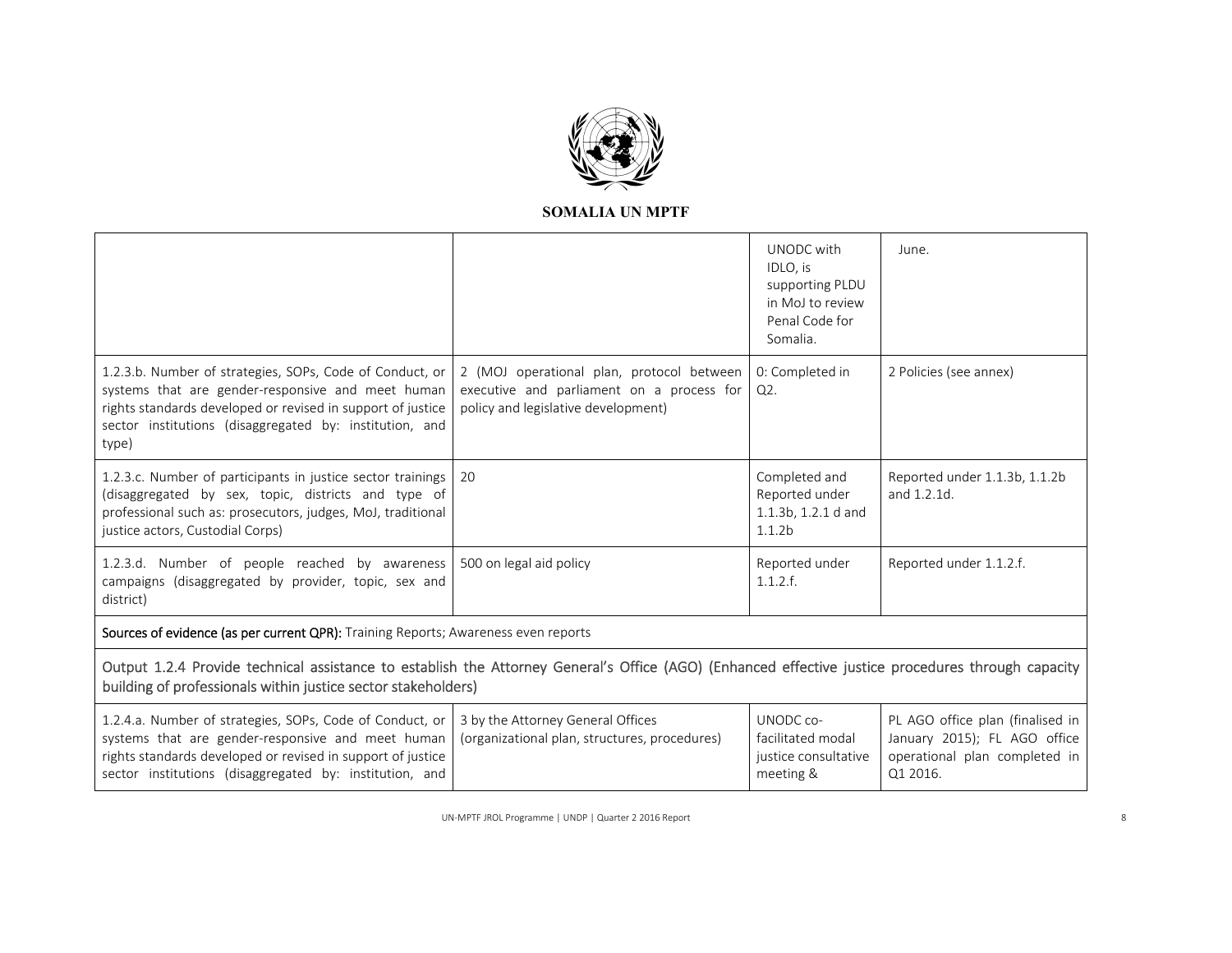

| type) | contributed to      |  |
|-------|---------------------|--|
|       | conference report.  |  |
|       | Consultations taken |  |
|       | place with MoJ &    |  |
|       | AGO. Drafting AG    |  |
|       | Establishment Act   |  |
|       | priority for 2016.  |  |
|       |                     |  |

Sources of evidence (as per current QPR): SOPS/ Plans/ support strategy documents

# Output 1.2.5 Provide training and technical assistance to judges, prosecutors, and legal aid providers (Increased capacity of judges, prosecutors and their staff through the development of a legal education programme)

| 1.2.5.a. Number of strategies, SOPs, Code of Conduct, or<br>systems that are gender-responsive and meet human<br>rights standards developed or revised in support of justice<br>sector institutions (disaggregated by: institution, and<br>type) | 4 Strategies/ SOPs<br>Criminal law bench book;<br>$a_{1}$<br>Training curricula<br>judges<br>b.<br>for<br>and<br>prosecutors,<br>Special training module on SGBV,<br>C.<br>Special training module on extradition and<br>d.<br>recognizing foreign sentences)<br>2 policies: reviewed/drafted/developed by<br>e.<br>diaspora expert (AGO<br>internal<br>the<br>regulations, codes of conduct/guidelines) | 1 Strategies<br>a. 0<br>b. 1<br>curricula<br>developed for 4<br>training<br>legal<br>courses<br>c. $\theta$<br>d.0<br>After consultations<br>with AG, UNODC<br>begun process of<br>revising SL<br>prosecutors<br>training manual to<br>adapt it to South | 1 Strategies<br>$\overline{0}$<br>a.<br>1 curricula developed<br>b.<br>$\overline{0}$<br>C <sub>1</sub><br>d. 0 |
|--------------------------------------------------------------------------------------------------------------------------------------------------------------------------------------------------------------------------------------------------|----------------------------------------------------------------------------------------------------------------------------------------------------------------------------------------------------------------------------------------------------------------------------------------------------------------------------------------------------------------------------------------------------------|----------------------------------------------------------------------------------------------------------------------------------------------------------------------------------------------------------------------------------------------------------|-----------------------------------------------------------------------------------------------------------------|
|                                                                                                                                                                                                                                                  |                                                                                                                                                                                                                                                                                                                                                                                                          | Central context.                                                                                                                                                                                                                                         |                                                                                                                 |
| 1.2.5.b. Number of participants in justice sector trainings                                                                                                                                                                                      | 50 Judges on criminal and civil law, court<br>a.                                                                                                                                                                                                                                                                                                                                                         | a. 75 (W:9, M: 66)                                                                                                                                                                                                                                       | <b>Total: 141</b>                                                                                               |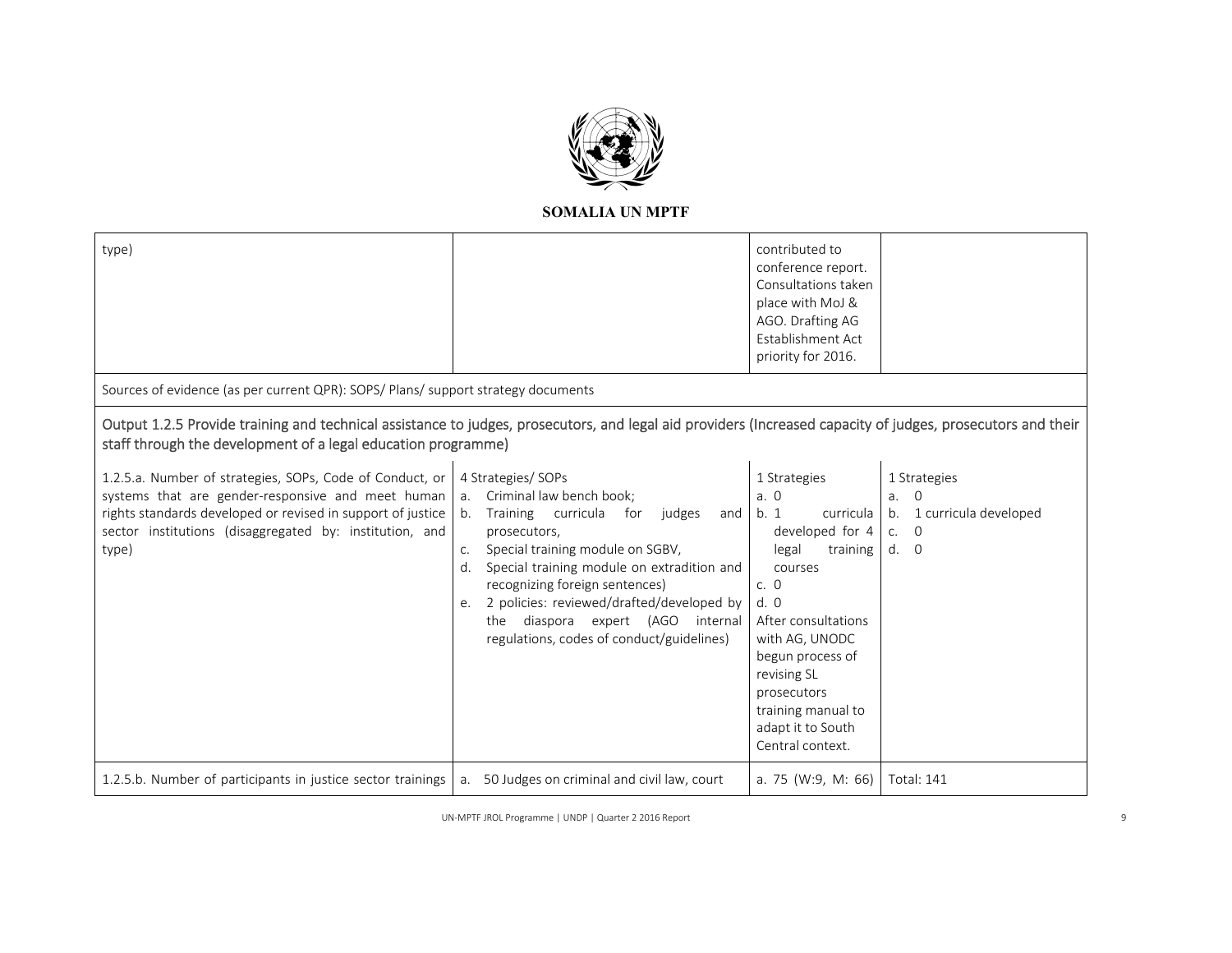

| (disaggregated by sex, topic, districts and type of<br>professional such as: prosecutors, judges, MoJ, traditional<br>justice actors, Custodial Corps)                                                                                                                                                               |                                                                        | b.<br>preparation          | procedures, sharia law, customary justice,<br>human rights, gender justice,<br>100 Legal aid providers trained on due<br>process, gender justice, criminal justice;<br>c. 18 AGO staff trained by the diaspora expert<br>on Court Procedures and legal documents | b.0<br>c.0<br>$Law.$ ) | & 26 (W:6, M20)<br>by UNODC<br>(UNODC prepared<br>training material on<br>the Penal Code &<br>Criminal Procedure | a.<br>b.<br>C. | 101 in Q2 2016.<br>0 in Q1 2016.<br>40 (M: 25, F:15) in 2015.   |
|----------------------------------------------------------------------------------------------------------------------------------------------------------------------------------------------------------------------------------------------------------------------------------------------------------------------|------------------------------------------------------------------------|----------------------------|------------------------------------------------------------------------------------------------------------------------------------------------------------------------------------------------------------------------------------------------------------------|------------------------|------------------------------------------------------------------------------------------------------------------|----------------|-----------------------------------------------------------------|
| 1.2.5.c. Number of individuals that have received legal<br>internship / graduate placement (disaggregated by sex,<br>institution and district)                                                                                                                                                                       |                                                                        | 70                         |                                                                                                                                                                                                                                                                  | received               | 70 (W:27, M: 43)<br>internships in Q2.                                                                           |                | 70 (W:27, M: 43).                                               |
| 1.2.5.d. Number of individuals that have received legal<br>scholarships (disaggregated by sex and district of<br>University)                                                                                                                                                                                         |                                                                        | Federal 160<br>Puntland 48 |                                                                                                                                                                                                                                                                  |                        | 162 (W: 72, M: 90).                                                                                              |                | 162 (W: 72, M: 90).                                             |
| Sub-Outcome 1.3: Increased capacity of the corrections system to safeguard the rights of detainees and operate<br>effectively and in accordance with national and international standards through targeted activities to enhance<br>facilities, rehabilitation possibilities, management systems and staff training. |                                                                        |                            |                                                                                                                                                                                                                                                                  |                        |                                                                                                                  |                |                                                                 |
| OUTPUT INDICATORS (if available for the reporting period)                                                                                                                                                                                                                                                            |                                                                        |                            |                                                                                                                                                                                                                                                                  |                        |                                                                                                                  |                |                                                                 |
| Indicator                                                                                                                                                                                                                                                                                                            | Area                                                                   |                            | Quantitative results for reporting<br>period                                                                                                                                                                                                                     |                        |                                                                                                                  |                | Cumulative results since project<br>commencement (quantitative) |
| <b>Output 1.3.1 Build, refurbish or equip Corrections Service Structure</b>                                                                                                                                                                                                                                          |                                                                        |                            |                                                                                                                                                                                                                                                                  |                        |                                                                                                                  |                |                                                                 |
| # of comprehensive inventory of all<br>infrastructure assets and in survey<br>existing asset management capacity                                                                                                                                                                                                     | Inventory of all RoL infrastructures<br>of SC Somalia will be prepared |                            | Field work continuing,<br>completion in Q3                                                                                                                                                                                                                       | expected               |                                                                                                                  |                | Detail report will be published in Q4                           |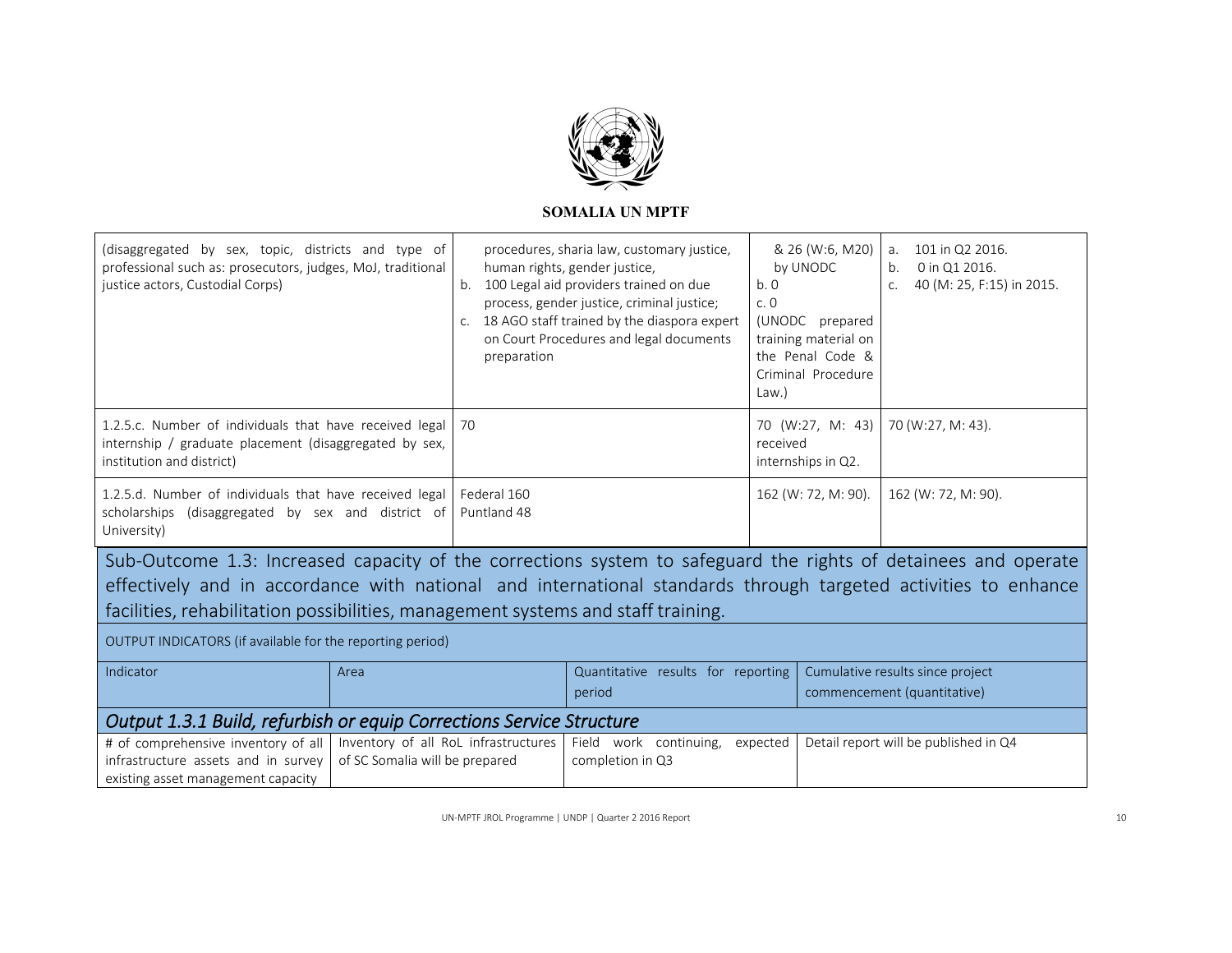

|                                                                                                                                                            | # of technical and advisory support   Model design for the court and                            | Design Brief was prepared and        | Stakeholders'<br>gathering<br>requirement                                                                                                                             |  |  |
|------------------------------------------------------------------------------------------------------------------------------------------------------------|-------------------------------------------------------------------------------------------------|--------------------------------------|-----------------------------------------------------------------------------------------------------------------------------------------------------------------------|--|--|
| formulation<br>the<br>of<br><i>in</i><br>an                                                                                                                | prison is in progress                                                                           | circulated among the stakeholders    | workshop was organized in Q1. Conceptual                                                                                                                              |  |  |
| infrastructure strategy                                                                                                                                    |                                                                                                 |                                      | model will be developed in Q3                                                                                                                                         |  |  |
|                                                                                                                                                            | # of prisons assessment and concept   2 Prisons (Kismayo & South Gulkayo)                       | First meeting with the Custodial     | Design and construction expected in Q3 and                                                                                                                            |  |  |
| drawings for renovations                                                                                                                                   |                                                                                                 | corps in order to set priorities     | Q4                                                                                                                                                                    |  |  |
| Output 1.3.2 Train and provide technical assistance to Correctional Corps staff on national and international standards (Enhanced capacity of Correctional |                                                                                                 |                                      |                                                                                                                                                                       |  |  |
|                                                                                                                                                            | Corps staff to adhere to national and international standards on detention and corrections)     |                                      |                                                                                                                                                                       |  |  |
| Number of participants in justice                                                                                                                          | 100 Prison Officers trained on                                                                  | 38                                   | 38                                                                                                                                                                    |  |  |
| sector trainings (disaggregated by                                                                                                                         | gender related issues (including                                                                |                                      |                                                                                                                                                                       |  |  |
| sex, topic, districts and type of                                                                                                                          | on the Bangkok rules),                                                                          |                                      |                                                                                                                                                                       |  |  |
| professional such as: prosecutors,                                                                                                                         | 10 completed cadet programme                                                                    |                                      |                                                                                                                                                                       |  |  |
| judges, MoJ, traditional justice                                                                                                                           |                                                                                                 |                                      |                                                                                                                                                                       |  |  |
| actors, Custodial Corps)                                                                                                                                   |                                                                                                 |                                      |                                                                                                                                                                       |  |  |
|                                                                                                                                                            | Sources of evidence (as per current QPR): Bangkok Rules - training report, list of participants |                                      |                                                                                                                                                                       |  |  |
|                                                                                                                                                            |                                                                                                 |                                      | 1.3.3: Train and provide technical assistance to Correctional Corps staff on organizational reforms (Enhanced organisational capacity of Corrections Corps to deliver |  |  |
| professional and efficient services)                                                                                                                       |                                                                                                 |                                      |                                                                                                                                                                       |  |  |
| 1.3.3 Number of strategies, SOPs,                                                                                                                          | $\mathbf{1}$                                                                                    | $\Omega$                             | $\Omega$                                                                                                                                                              |  |  |
| Code of Conduct, or systems that                                                                                                                           |                                                                                                 | Activity moved to Q3                 | Activity moved to Q3                                                                                                                                                  |  |  |
| are gender-responsive and meet                                                                                                                             |                                                                                                 |                                      |                                                                                                                                                                       |  |  |
| human rights standards developed                                                                                                                           |                                                                                                 |                                      |                                                                                                                                                                       |  |  |
| or revised in support of justice                                                                                                                           |                                                                                                 |                                      |                                                                                                                                                                       |  |  |
| sector institutions (disaggregated                                                                                                                         |                                                                                                 |                                      |                                                                                                                                                                       |  |  |
| by: institution, and type)                                                                                                                                 |                                                                                                 |                                      |                                                                                                                                                                       |  |  |
| Number of participants in justice                                                                                                                          | 130                                                                                             | 0. A Custodial Corps curriculum was  | 0 to date.                                                                                                                                                            |  |  |
| sector trainings (disaggregated by                                                                                                                         |                                                                                                 | developed and accepted by            |                                                                                                                                                                       |  |  |
| sex, topic, districts and type of                                                                                                                          |                                                                                                 | Custodial Corps in Q1 2016. Training |                                                                                                                                                                       |  |  |
| professional such as: prosecutors,                                                                                                                         |                                                                                                 | programmes can then be               |                                                                                                                                                                       |  |  |
| judges, MoJ, traditional justice                                                                                                                           |                                                                                                 | implemented and expected results     |                                                                                                                                                                       |  |  |
| actors, Custodial Corps)                                                                                                                                   |                                                                                                 | in Q3 2016.                          |                                                                                                                                                                       |  |  |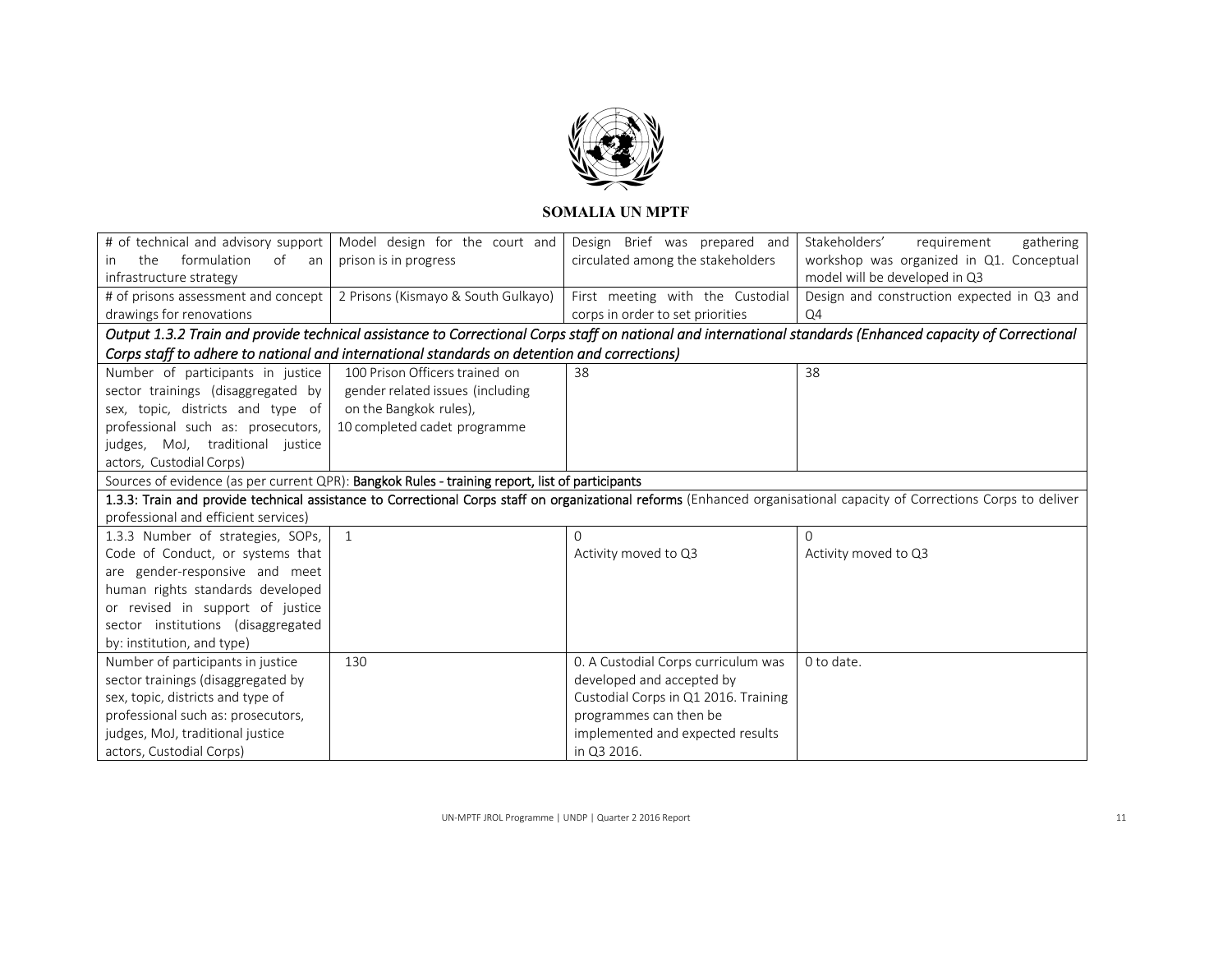

| Number of regional or national laws<br>& policies that are non-<br>discriminatory & meet human rights<br>standards developed or revised in<br>support of the justice sector<br>(disaggregated by: institution &<br>type) | 2 (operational plan for the<br>functioning of the<br>corrections services, prison<br>reform strategy, gender<br>sensitive human resources<br>strategy for the corrections<br>system | 0 to date. Partial results are<br>expected in Q3 2016 with the<br>engagement of expert consultant.                                                                  | 0 to date.                                                                                                                                                       |
|--------------------------------------------------------------------------------------------------------------------------------------------------------------------------------------------------------------------------|-------------------------------------------------------------------------------------------------------------------------------------------------------------------------------------|---------------------------------------------------------------------------------------------------------------------------------------------------------------------|------------------------------------------------------------------------------------------------------------------------------------------------------------------|
| Number of prisons in which a prison<br>record keeping system is in place                                                                                                                                                 |                                                                                                                                                                                     | Database system 0.1 has been<br>installed in Hargeisa and Garowe<br>Prisons. Version 0.2 will shortly be<br>installed in Mogadishu, and then in<br>Hargeisa/Garowe. | Database system 0.1 has been installed in<br>Hargeisa and Garowe Prisons. Version 0.2 will<br>shortly be installed in Mogadishu, and then in<br>Hargeisa/Garowe. |

| Sub-Outcome 1.4: Oversight and accountability mechanisms for Justice stakeholders developed and strengthened                                                                                                                                                                                                                                                                                                                                    |        |                                              |                                                      |  |  |  |
|-------------------------------------------------------------------------------------------------------------------------------------------------------------------------------------------------------------------------------------------------------------------------------------------------------------------------------------------------------------------------------------------------------------------------------------------------|--------|----------------------------------------------|------------------------------------------------------|--|--|--|
| OUTPUT INDICATORS (if available for the reporting period)                                                                                                                                                                                                                                                                                                                                                                                       |        |                                              |                                                      |  |  |  |
| Indicator                                                                                                                                                                                                                                                                                                                                                                                                                                       | Target | Quantitative results<br>for reporting period | Cumulative results since the<br>commencement of JROL |  |  |  |
| Output 1.4.1 Develop standards of performance and internal regulations for justice sector (Enhance government's internal oversight and accountability<br>through development of standards of performance and updating relevant internal regulations)                                                                                                                                                                                            |        |                                              |                                                      |  |  |  |
| 1.4.1.a. Number of regional or national laws and policies<br>1 (anti-corruption law)<br>1 Law: Anti-<br>Completed. 1 Law.<br>that are non-discriminatory and meet human rights<br>See Annexes 4-5 for Policy and<br>Corruption<br>standards developed or revised in support of the justice<br><b>Support Document Tracking</b><br>Commission Law<br>sector (disaggregated by: institution and type)<br>approved. (Support<br>provided by UNODC) |        |                                              |                                                      |  |  |  |
| <b>Sources of evidence (as per current QPR):</b> (Draft) Policy Documents; Minutes from consultations                                                                                                                                                                                                                                                                                                                                           |        |                                              |                                                      |  |  |  |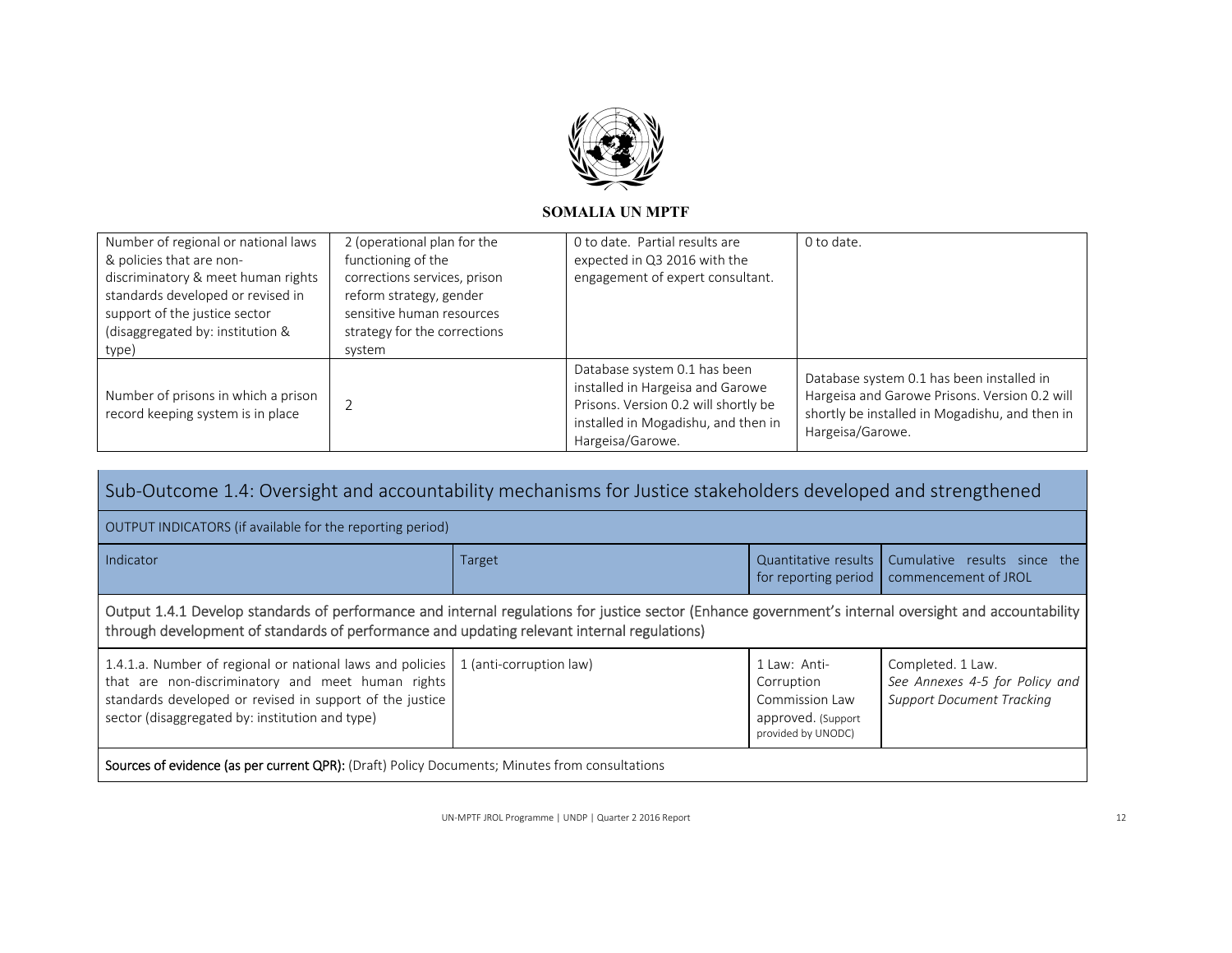

Sub-Outcome 1.5: Overall functioning of the Justice Sector enhanced through increased access to justice, improved legal education and awareness as well as the establishment of a functioning youth justice system Indicator Target Quantitative results Cumulative results since the for reporting period | commencement of JROL Output 1.5.1 Provide technical assistance and funding to expand legal aid providers, with <sup>a</sup> particular focus on the most vulnerable populations (Enhanced access to justice for all Somali people, including refugees, IDPs, women, children and other vulnerable groups) 1.5.1.a. Number of participants receiving legal aid or 7,000 counselling (disaggregated by sex, type of cases, and 150 people reached by legal aid provided by 739 individuals (W: 566, M: 173) 3,890 (W: 2,798, M: 1,092) *See Annex 6 for full breakdown* 

| district))                                                                                                                                                                                                                                       | the diaspora expert                         |                                                                          | of Legal Aid services.                                          |
|--------------------------------------------------------------------------------------------------------------------------------------------------------------------------------------------------------------------------------------------------|---------------------------------------------|--------------------------------------------------------------------------|-----------------------------------------------------------------|
| 1.5.1.b. Number of<br>offices<br>legal aid<br>supported 8<br>(disaggregated by type and district)                                                                                                                                                |                                             | 5 legal Aid offices<br>supported in PL                                   | 5 legal Aid offices supported in<br>PL.                         |
| 1.5.1.c. Percentage of women working in legal aid centres<br>supported increased (disaggregated by role (lawyer,<br>paralegal or intern) and district)                                                                                           | 45% lawyers, 75% paralegals and 60% interns | 45% of PL legal aid<br>staff are women<br>(51 staff, W: 23,<br>$M:28$ ). | 45% of PL legal aid staff are<br>women (51 staff, W: 23, M:28). |
| 1.5.1.c. Number of strategies, SOPs, Code of Conduct, or<br>systems that are gender-responsive and meet human<br>rights standards developed or revised in support of<br>justice sector institutions (disaggregated by: institution,<br>and type) | 1 Policy on regional legal aid offices.     | 1 Policy on Legal<br>Aid.                                                | 1 Policy on Legal Aid.                                          |

Sources of evidence (as per current QPR): Legal aid unit at MOJ and Legal aid Policy approved by the Council of Ministers; Third Party monitoring reports.

Output 1.5.2 Provide technical and infrastructure assistance to witnesses and vulnerable populations in the justice system (Enhanced access to justice through confidence‐building and increased trust in justice institutions)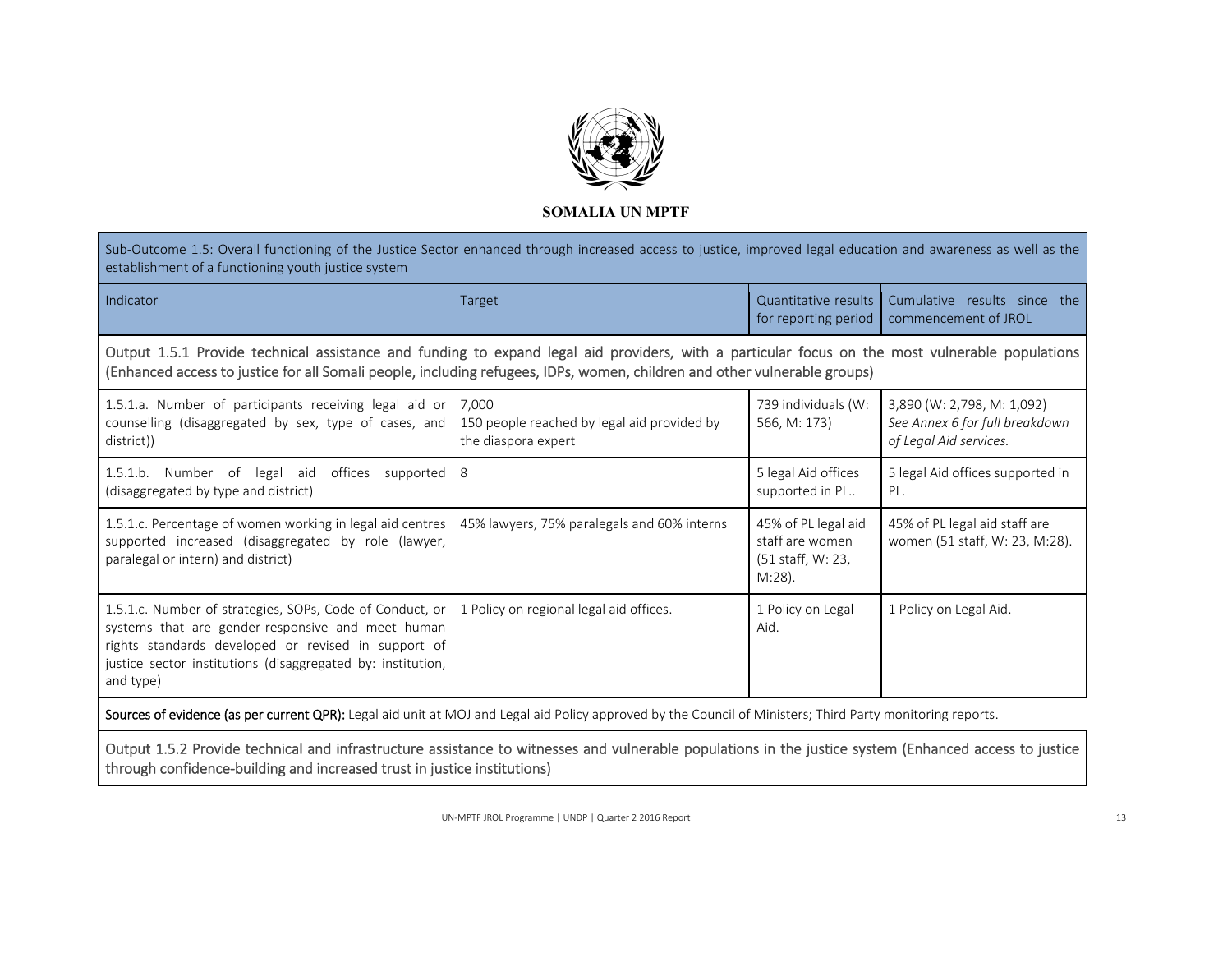

| 1.5.2.a. Number of strategies, SOPs, Code of Conduct, or<br>systems that are gender-responsive and meet human<br>rights standards developed or revised in support of<br>justice sector institutions (disaggregated by: institution,<br>and type)                                                                                                | 2 on victim and witness protection                                                      | O Strategies.                                               | O Strategies.                                     |  |  |
|-------------------------------------------------------------------------------------------------------------------------------------------------------------------------------------------------------------------------------------------------------------------------------------------------------------------------------------------------|-----------------------------------------------------------------------------------------|-------------------------------------------------------------|---------------------------------------------------|--|--|
| 1.5.2.b. Number of institutions or units that receive<br>procured equipment (disaggregated by district, type and<br>recipient)                                                                                                                                                                                                                  | $\overline{2}$                                                                          | 0, activity not yet<br>undertaken by the<br>Supreme Court.  | $\Omega$                                          |  |  |
| Number of women's shelters/safe houses that are<br>supported and linked to judicial processes (disaggregated<br>by district)                                                                                                                                                                                                                    | 10                                                                                      | $\mathbf{O}$                                                | 6                                                 |  |  |
| Sources of evidence (as per current QPR): Asset hand over documents.                                                                                                                                                                                                                                                                            |                                                                                         |                                                             |                                                   |  |  |
|                                                                                                                                                                                                                                                                                                                                                 |                                                                                         |                                                             |                                                   |  |  |
| Output 1.5.3 Conduct awareness raising campaigns on justice services and legal rights, with a particular focus on reaching women, children, IDPs, and<br>other vulnerable persons (Increased citizen's awareness of justice matters, with a particular focus on women, children and vulnerable groups, including<br>IDPs and displaced persons) |                                                                                         |                                                             |                                                   |  |  |
| 1.5.3.a. Number of strategies, SOPs, Code of Conduct, or<br>systems that are gender-responsive and meet human<br>rights standards developed or revised in support of<br>justice sector institutions (disaggregated by: institution,<br>and type)                                                                                                | 1 (outreach material package)                                                           | 2: Package on<br><b>Awareness Raising</b><br>and Legal Aid. | 2: Package on Awareness<br>Raising and Legal Aid. |  |  |
| 1.5.3.b. Number of people reached by awareness<br>campaigns (disaggregated by provider, topic, sex and<br>district)                                                                                                                                                                                                                             | 1,000 about legal rights, role of formal justice<br>system and customary justice system | Reported under<br>1.1.2.f.                                  | Reported under 1.1.2.f.                           |  |  |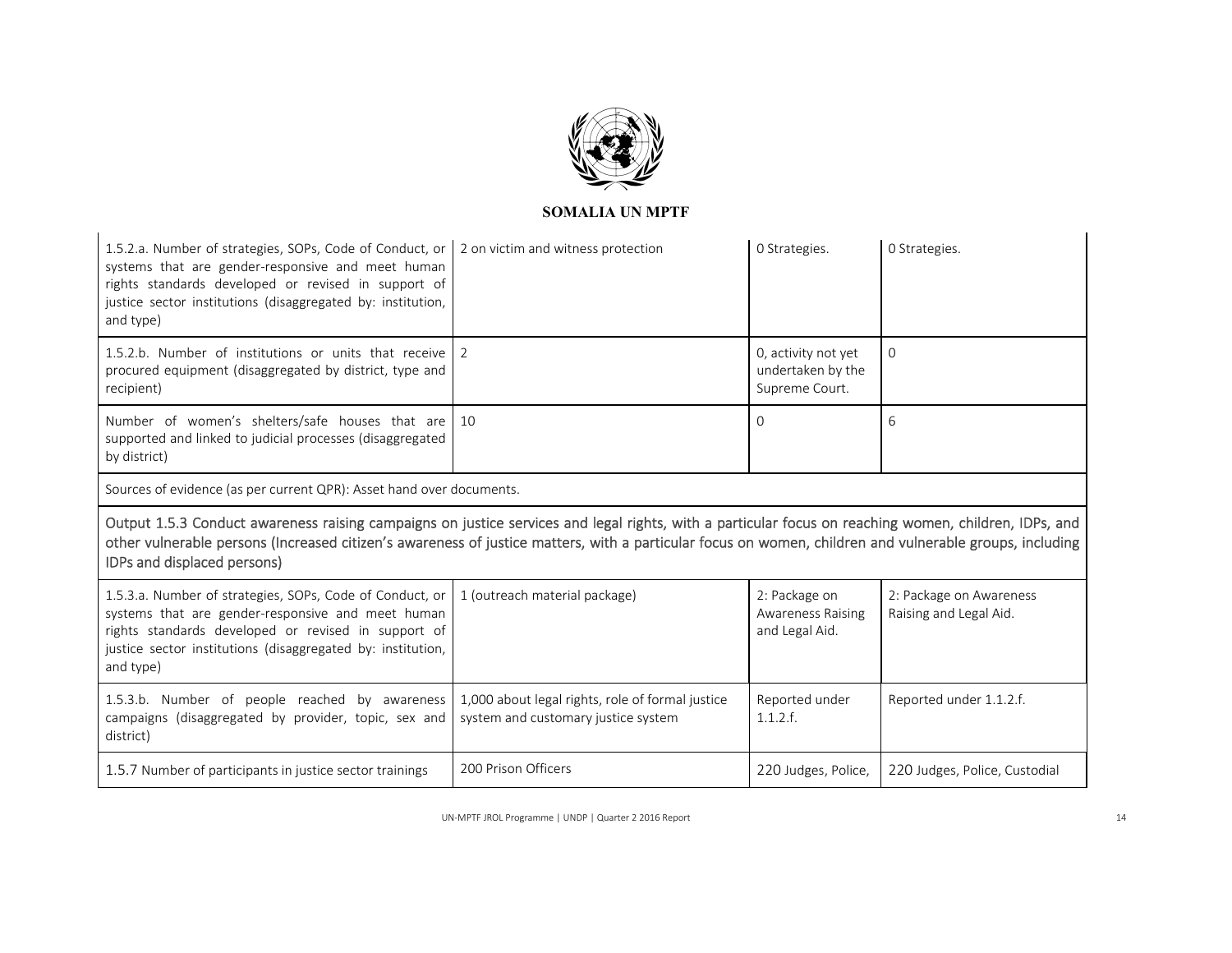

| (disaggregated by sex, topic, districts and type of<br>professional such as: prosecutors, judges, MoJ, traditional<br>justice actors, Custodial Corps) |  | Custodial Corp,<br>Prosecutors,<br>Defense Lawyers,<br>religious scholars,<br>members of<br>parliament | Corp, Prosecutors, Defense<br>Lawyers, religious scholars,<br>members of parliament |
|--------------------------------------------------------------------------------------------------------------------------------------------------------|--|--------------------------------------------------------------------------------------------------------|-------------------------------------------------------------------------------------|
| 1.5.7 Number of gender-responsive justice sector   1 (Women and Juvenile Department)<br>institutions or internal units established with UN support     |  |                                                                                                        |                                                                                     |
| Sources of evidence (as per current QPR): (Draft) Policy documents; Outreach event reports                                                             |  |                                                                                                        |                                                                                     |

PSG 2: Establish unified, capable, accountable and rights-based Somali Federal security institutions providing basic safety and security for its citizens

Sub‐Outcome 2.1 A baseline Somali Police Force is built to preserve stability and order in Somalia through custom and institutional rule of law through Police Capability – the human and physical capabilities of police are shaped to support the needs of the Somali people

| Indicator                                                                                                                                                                                                                 | Target                                                                                |  | Quantitative results   Cumulative results since the<br>for reporting period   commencement of JROL |  |
|---------------------------------------------------------------------------------------------------------------------------------------------------------------------------------------------------------------------------|---------------------------------------------------------------------------------------|--|----------------------------------------------------------------------------------------------------|--|
| Output 2.1.1 Provide training, technical and financial assistance to the Somali Police Force (SPF) (Human capacity of the Somali Police Force is built to a<br>higher level through support for training and development) |                                                                                       |  |                                                                                                    |  |
| 2.1.1.b. Number of participants in police sector training   1,000 Number trained in recovered areas on   14<br>(disaggregated by sex, topic, districts and rank)                                                          | issues including police academy, GBV referral<br>network actors, investigation skills |  | 194 Individuals (M: 171, W: 23)                                                                    |  |
| 2.1.1.c. Number of students benefiting from scholarship   30                                                                                                                                                              |                                                                                       |  | 25 students (W:5, 25 students (W: 5, M: 20)                                                        |  |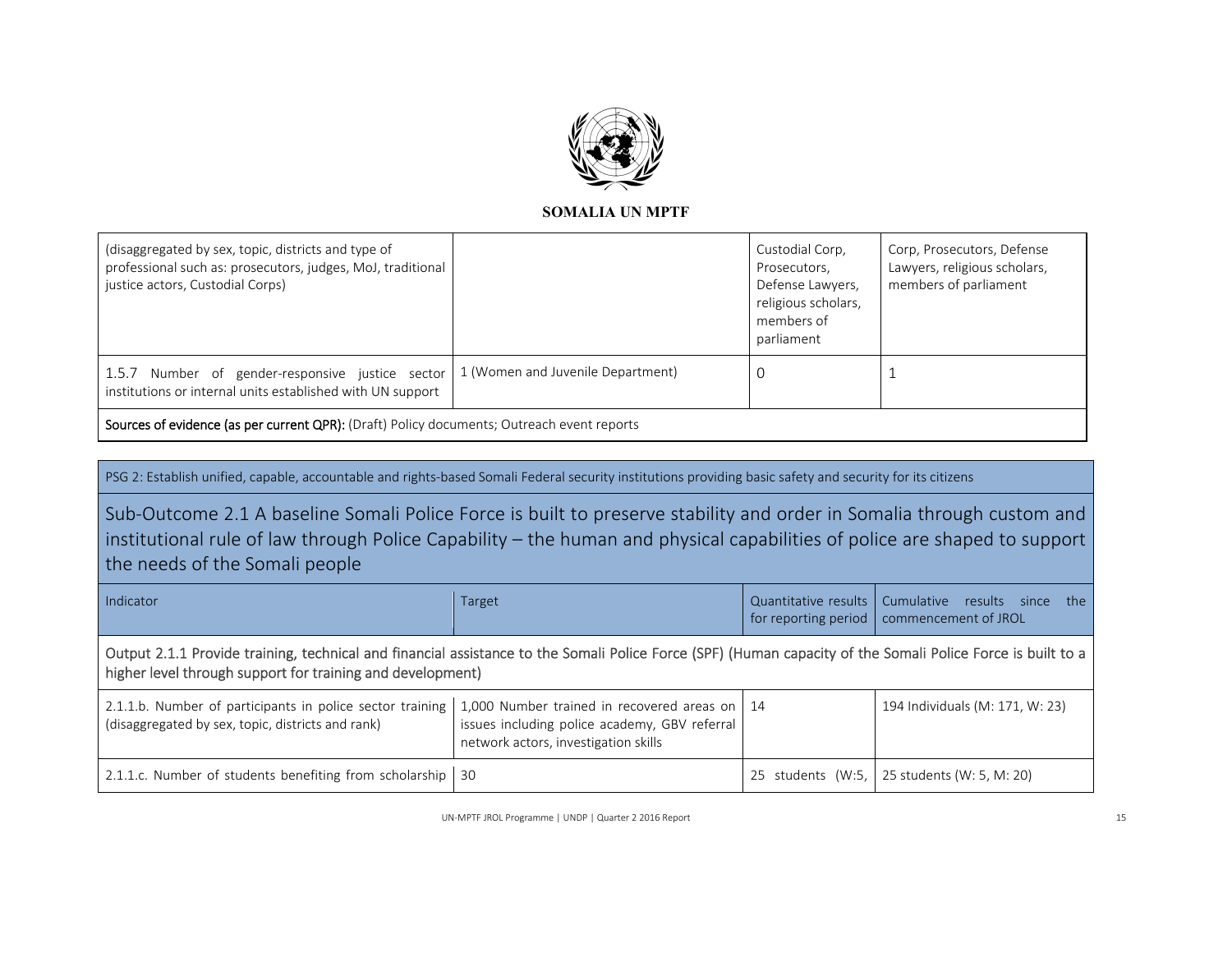

| (disaggregated by sex)                                                                                                                                                                  |                                                                                                                              | M:20                                           |                                                                                                                   |  |  |
|-----------------------------------------------------------------------------------------------------------------------------------------------------------------------------------------|------------------------------------------------------------------------------------------------------------------------------|------------------------------------------------|-------------------------------------------------------------------------------------------------------------------|--|--|
| Sources of evidence (as per current QPR): Training Report; Scholarship database, Third party monitoring                                                                                 |                                                                                                                              |                                                |                                                                                                                   |  |  |
| Output 2.1.2 Provide equipment, technical and financial assistance to the SPF (Field capability of police is built to a higher level through provision of equipment and<br>consumables) |                                                                                                                              |                                                |                                                                                                                   |  |  |
| 2.1.2.a. Number of institutions or units that receive<br>procured equipment (disaggregated by district, type and<br>recipient)                                                          | 4 stations at the federal level<br>16 stations at the regional level                                                         | 0 Institutions                                 | 8 institutions.<br>See Annex 9.                                                                                   |  |  |
| Output 2.1.3. Safe base capability of the SPF is built to a higher level (through support for infrastructure and ancillaries)                                                           |                                                                                                                              |                                                |                                                                                                                   |  |  |
| # of priority list, including based on the risk of attacks, for<br>police station refurbishments for 2015 & 2016, undertake<br>refurbishments in line with funds available              | 3 Police Stations will be refurbished out of 22<br>district police stations identified for<br>assessment consulting with SPF | Nothing to report                              | Fieldwork expected from Q3 2016.<br>Repair works will commence from<br>Q <sub>4</sub>                             |  |  |
| # of police station construction to be funded over the<br>project period, including the needs of female officers,<br>victims and witnesses                                              | Criminal Investigations Department (CID)                                                                                     | Delayed due to<br>non-availability of<br>funds | Tendering for the work was done<br>in Jun 2015 but contract was not<br>awarded due to lack of funds               |  |  |
| Mogadishu Police Academy refurbishment including<br>roofs, damaged walls and sewage/drainage systems<br>which represent health threats to students and staff                            | Mogadishu Police Academy                                                                                                     | Design, drawing<br>and tendering<br>commenced  | Design, drawing and tendering<br>expected completion in Q3;<br>Repair and improvement works<br>will be done in Q4 |  |  |

Sources of evidence (as per current QPR): Handover documents/ Press release/ event reports.

Sub‐Outcome 2.2 A baseline Somali Police Force is built to preserve stability and order in Somalia through custom and institutional rule of law through Police Reform – the conduct, behaviour and values of police are shaped to support the needs of the Somali people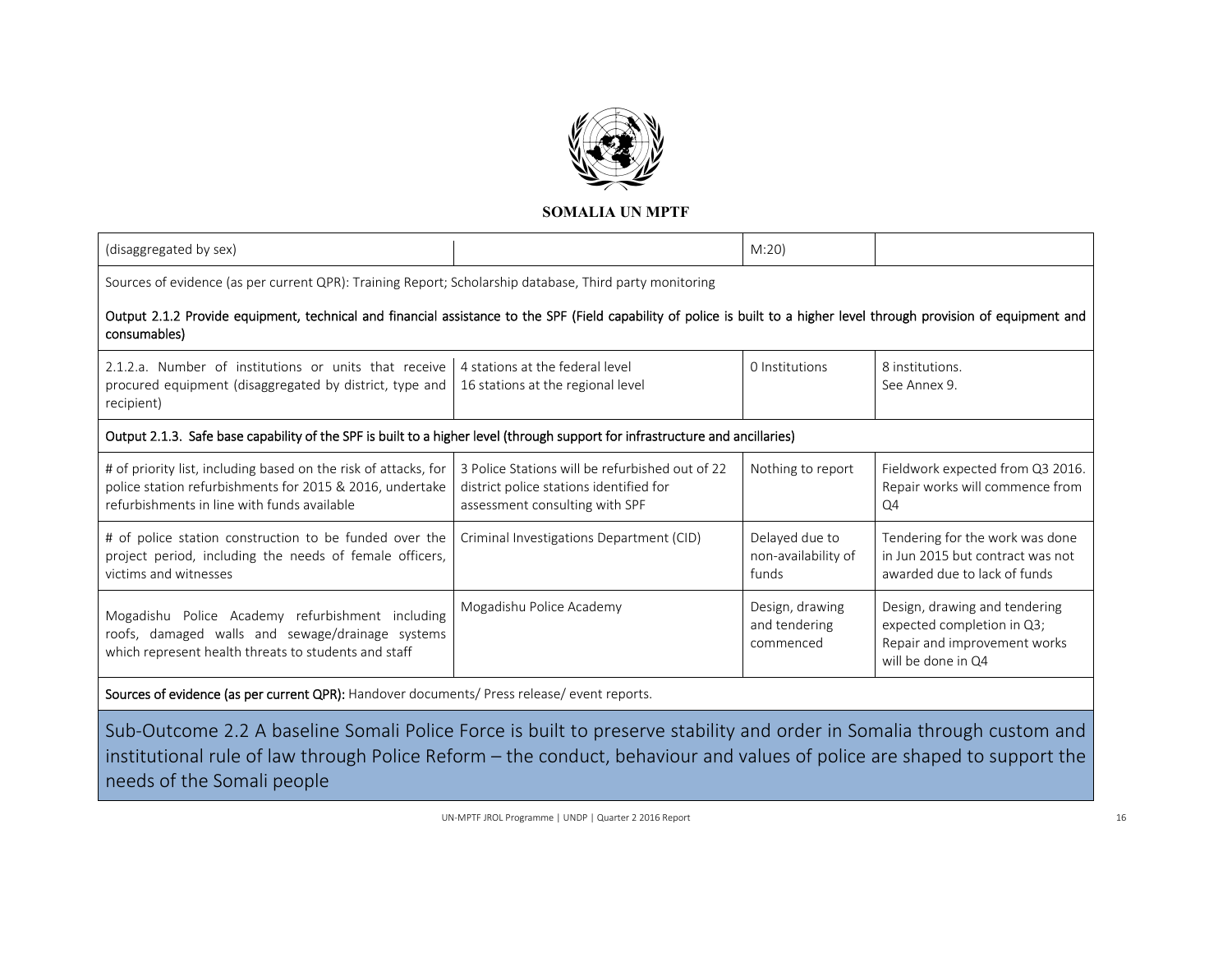

| Indicator                                                                                                                                                                                                                                                                            | Target                                                                                                                                                          | Quantitative results<br>for reporting period                                                                                           | Cumulative results since<br>the<br>commencement of JROL                                                                                                                                                            |
|--------------------------------------------------------------------------------------------------------------------------------------------------------------------------------------------------------------------------------------------------------------------------------------|-----------------------------------------------------------------------------------------------------------------------------------------------------------------|----------------------------------------------------------------------------------------------------------------------------------------|--------------------------------------------------------------------------------------------------------------------------------------------------------------------------------------------------------------------|
| Output 2.2.1 Provide training, technical and financial assistance for reform of the SPF (Police strategy, tactics and organisation are improved through new<br>approaches)                                                                                                           |                                                                                                                                                                 |                                                                                                                                        |                                                                                                                                                                                                                    |
| 2.2.1.a. Number of strategies, SOPs, Code of Conduct, or<br>systems that are gender-responsive and meet human<br>rights standards developed or revised in support of SPF<br>(disaggregated by: institution, and type)                                                                | 1 national strategic policy on how to prevent<br>the death or injury of police officers                                                                         | $\Omega$                                                                                                                               | 0: The activity was not completed<br>due to insufficient funding.                                                                                                                                                  |
| Number of senior police officers completed mentoring<br>programme (disaggregated by sex, districts and rank)                                                                                                                                                                         | 10                                                                                                                                                              | Consultations taken<br>place. Priority<br>activity for 2016 to<br>support est. of<br>mentoring scheme<br>for SPF senior<br>management. | None                                                                                                                                                                                                               |
| Sources of evidence (as per current QPR): None available.                                                                                                                                                                                                                            |                                                                                                                                                                 |                                                                                                                                        |                                                                                                                                                                                                                    |
| Output 2.2.2 Provide technical and financial assistance to develop a framework to support police accountability to communities (A basic framework for<br>interaction with community is developed through the implementation of communication processes and increased accountability) |                                                                                                                                                                 |                                                                                                                                        |                                                                                                                                                                                                                    |
| 2.2.2.a. Number of gender-responsive police related<br>institutions or internal units established with UN support                                                                                                                                                                    | Institutions/committees (6)<br>a. Community advisory committee (CAC);<br>b. Gender Unit, Specialized investigation cell<br>on SGBV cases,<br>c. SGBV task force | $\overline{2}$<br>a. Completed in<br>2015.<br>b. Completed in<br>2015<br>c. 0                                                          | $\overline{2}$<br>a. Completed in 2015<br>b. Completed in 2015<br>c.0<br>Consultations have taken place with police.<br>Priority activity for 2016 is to provide<br>support to the drafting of a Bill to establish |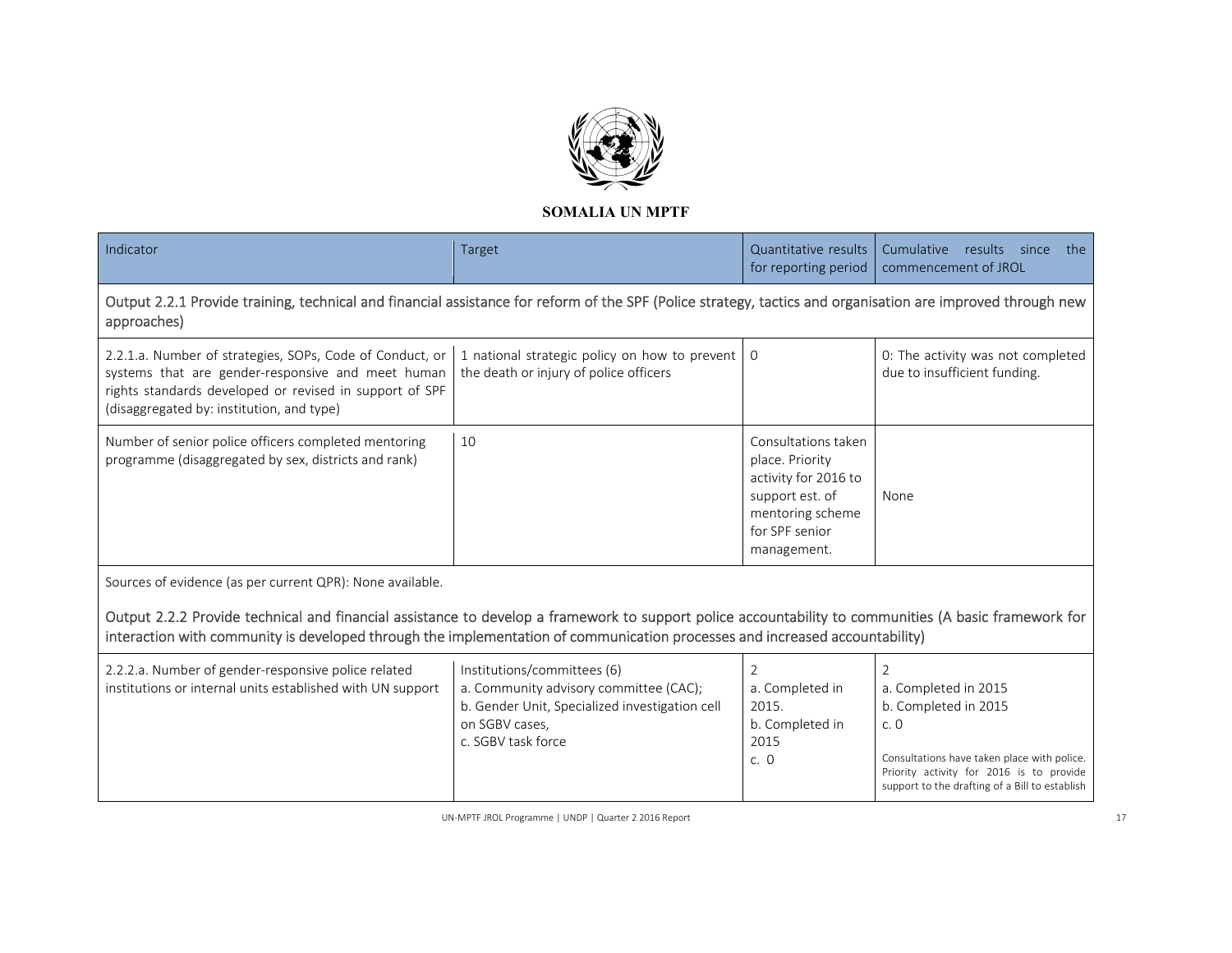

|                                                                                                                                                                                                                                  |                                                                                                                                                                                                                     |                                                                                                                         | the Police Oversight Mechanism. ToR on<br>drafting of Bill have been advertised for<br>recruitment. (UNODC)                                                                                                                                                                                                                                                             |
|----------------------------------------------------------------------------------------------------------------------------------------------------------------------------------------------------------------------------------|---------------------------------------------------------------------------------------------------------------------------------------------------------------------------------------------------------------------|-------------------------------------------------------------------------------------------------------------------------|-------------------------------------------------------------------------------------------------------------------------------------------------------------------------------------------------------------------------------------------------------------------------------------------------------------------------------------------------------------------------|
| 2.2.2.b. Number of strategies, SOPs, Code of Conduct, or<br>systems that are gender-responsive and meet human<br>rights standards developed or revised in support of SPF<br>(disaggregated by: institution, and type)            | 5 Strategies developed                                                                                                                                                                                              | 5                                                                                                                       | 5 Strategies:<br>1) SGBV Specialized Investigation<br>Cell (Fed + Puntland)<br>2) SOPs, TORs, workplan, including<br>prevention and protection of<br>women and girls in rural areas<br>3) Database system<br>4) strategic and operational plan<br>for SPF for improving the status<br>5) PRODOC on Youth Volunteer<br>initiative (in support to<br>Community Policing). |
| Sources of evidence (as per current QPR):<br>CAC reports                                                                                                                                                                         |                                                                                                                                                                                                                     |                                                                                                                         |                                                                                                                                                                                                                                                                                                                                                                         |
| Output 2.2.3 Provide stipends and technical assistance to support SPF operations (Basic police operations are maintained and sustained through the<br>creation of financial management, human resource and logistics capability) |                                                                                                                                                                                                                     |                                                                                                                         |                                                                                                                                                                                                                                                                                                                                                                         |
| 2.2.3.a. Number of strategies, SOPs, Code of Conduct, or<br>systems that are gender-responsive and meet human<br>rights standards developed or revised in support of SPF<br>(disaggregated by: institution, and type)            | 1 Computerized staffing system for the SPF<br>(on community and police relations;<br>9<br>preventive measures against corruption and<br>criminality within the police; SGBV; gender<br>mainstreaming in the police) | 0: Capacity building<br>programme was<br>agreed on in<br>finance, human<br>resources,<br>procurement, and<br>logistics. | 0: UNDP plans to engage with the<br>MoIS to prioritize based on<br>availability of funding in Q1 2016.<br>1: Code of conduct drafted.                                                                                                                                                                                                                                   |

1: Code of Conduct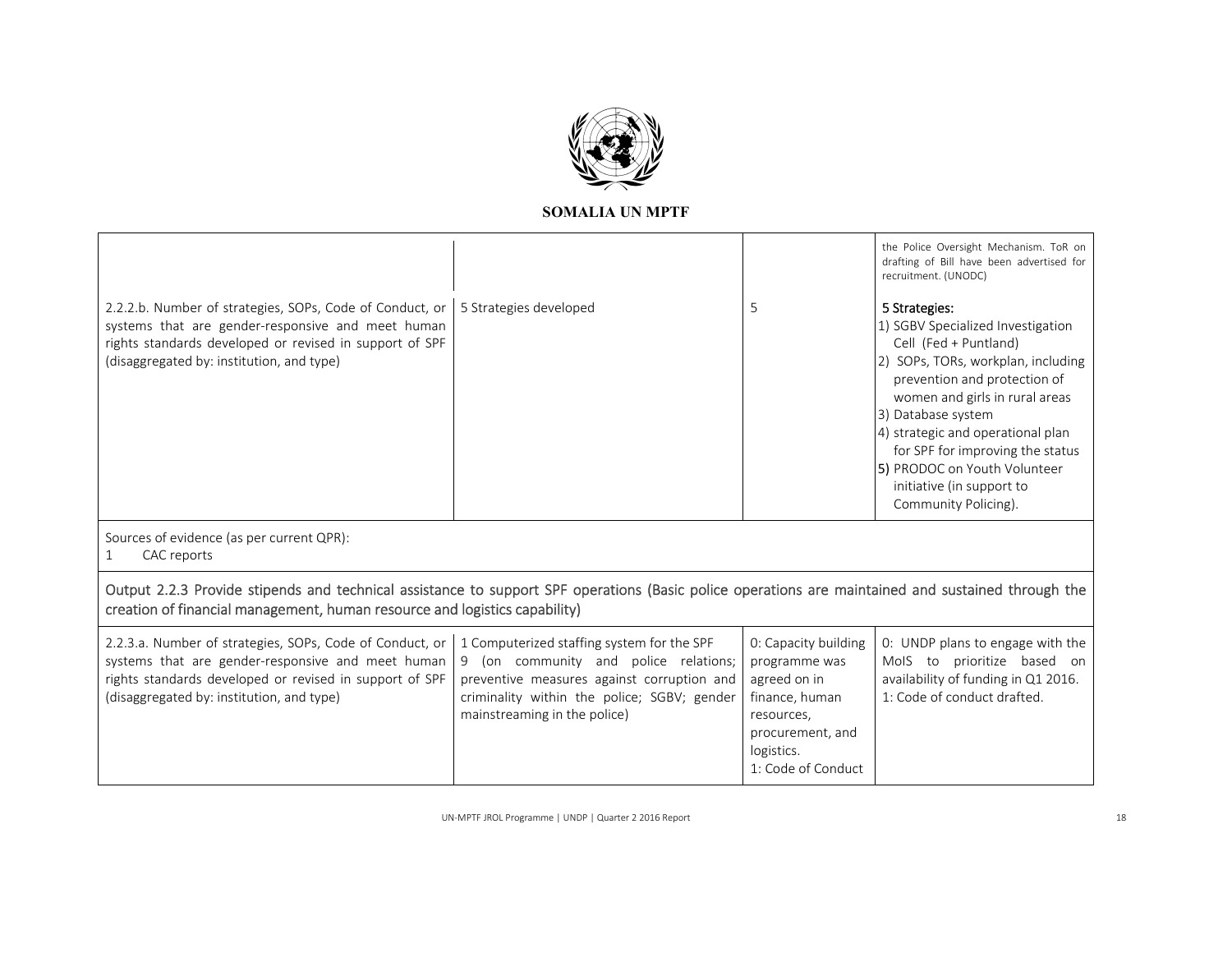

|                                                                                                                 |                                                                      | for the SPF drafted<br>by UNODC<br>consultant and<br>presented to SPF.                                                                             |                                                                                                                                                                                                                                       |
|-----------------------------------------------------------------------------------------------------------------|----------------------------------------------------------------------|----------------------------------------------------------------------------------------------------------------------------------------------------|---------------------------------------------------------------------------------------------------------------------------------------------------------------------------------------------------------------------------------------|
| 2.2.3.b. Number of participants in police sector trainings<br>(disaggregated by sex, topic, districts and rank) | 200 participants. Training on finance, human<br>resources, logistics | 14 Officers trained<br>in Beletweyne, 6 of<br>which were women                                                                                     | 213 youth (W:70)<br>trained on<br>Community Policing.                                                                                                                                                                                 |
|                                                                                                                 | 6,448 SPF (EU MPTF)                                                  | Stipend payments<br>made to remainder<br>of eligible SPF to<br>complete stipend<br>payments.                                                       | 6,448 SPF officers stipend<br>payments achieved for January-<br>August 2015                                                                                                                                                           |
| # of officers provided with police stipend support                                                              | 1,200 Regional Police in Baidoa and Kismayo<br>(DFID non-MPTF)       | Baidoa: approx.<br>400 officers paid<br>100 USD / month<br>Kismayo: approx.<br>200 officers paid<br>100 USD stipend +<br>100 USD salary /<br>month | Baidoa: approx. 400 officers paid<br>100 USD / month. 200 Baidoa<br>Phase 1 from November 2016;<br>200 Baidoa Phase 2 from March<br>2016.<br>Kismayo: approx. 200 officers paid<br>100 USD stipend + 100 USD salary<br>from June 2016 |
|                                                                                                                 | 6,874 SPF (Japan non-MPTF)                                           | June start of<br>stipend payment<br>run in Mogadishu<br>for 5,979 SPF                                                                              | Balance of SPF officers to be paid<br>Q <sub>3</sub>                                                                                                                                                                                  |
| Sources of evidence (as per current QPR): Training reports                                                      |                                                                      |                                                                                                                                                    |                                                                                                                                                                                                                                       |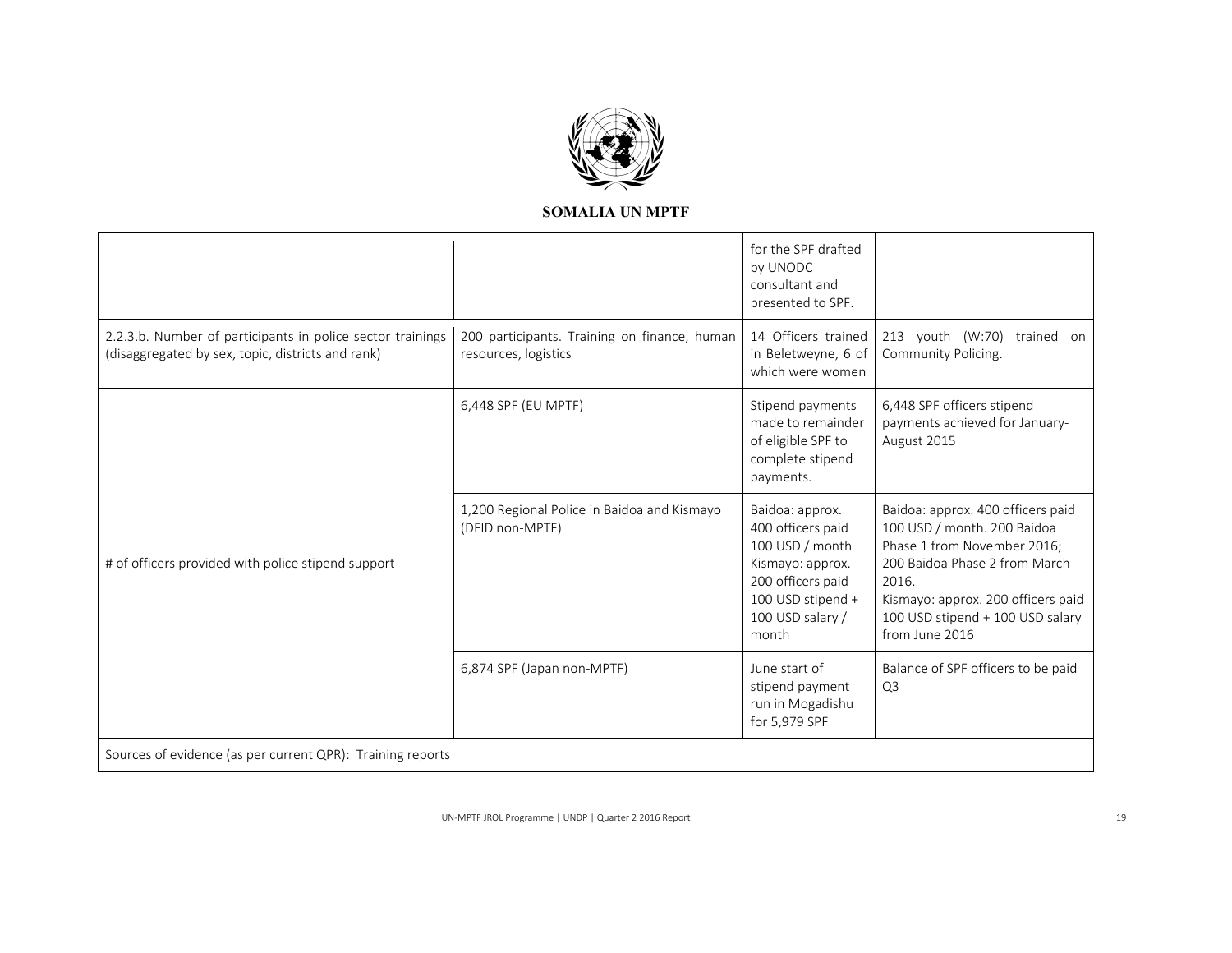

# Output 2.2.4 Provide technical and financial assistance required for SPF to police newly recovered areas (The influence of Government is spread to recovered territories through policing based on planning, preparation, communication and needs based deployment)

| 2.2.4.a. Number of regional or national laws and policies<br>that are non-discriminatory and meet human rights<br>standards developed or revised in support of the police<br>sector (disaggregated by: institution and type) | 3 Policies:<br>Policies for Reform Making,<br>a.<br>Federal Police Act<br>b.<br>Civilian Right Act<br>C. | 1 Policy<br>a. National<br>Policing Model<br>b. Federal Police<br>Act -No<br>progress<br>c. Civilian Rights<br>Act -No<br>progress | 2 Policies<br>a. New Policing Model<br>b. Federal Police Act -No<br>progress since it is based on<br>the above approval.<br>c. Civilian Rights Act -No<br>progress |  |
|------------------------------------------------------------------------------------------------------------------------------------------------------------------------------------------------------------------------------|----------------------------------------------------------------------------------------------------------|------------------------------------------------------------------------------------------------------------------------------------|--------------------------------------------------------------------------------------------------------------------------------------------------------------------|--|
| <b>Sources of Evidence: (Draft) Policies</b>                                                                                                                                                                                 |                                                                                                          |                                                                                                                                    |                                                                                                                                                                    |  |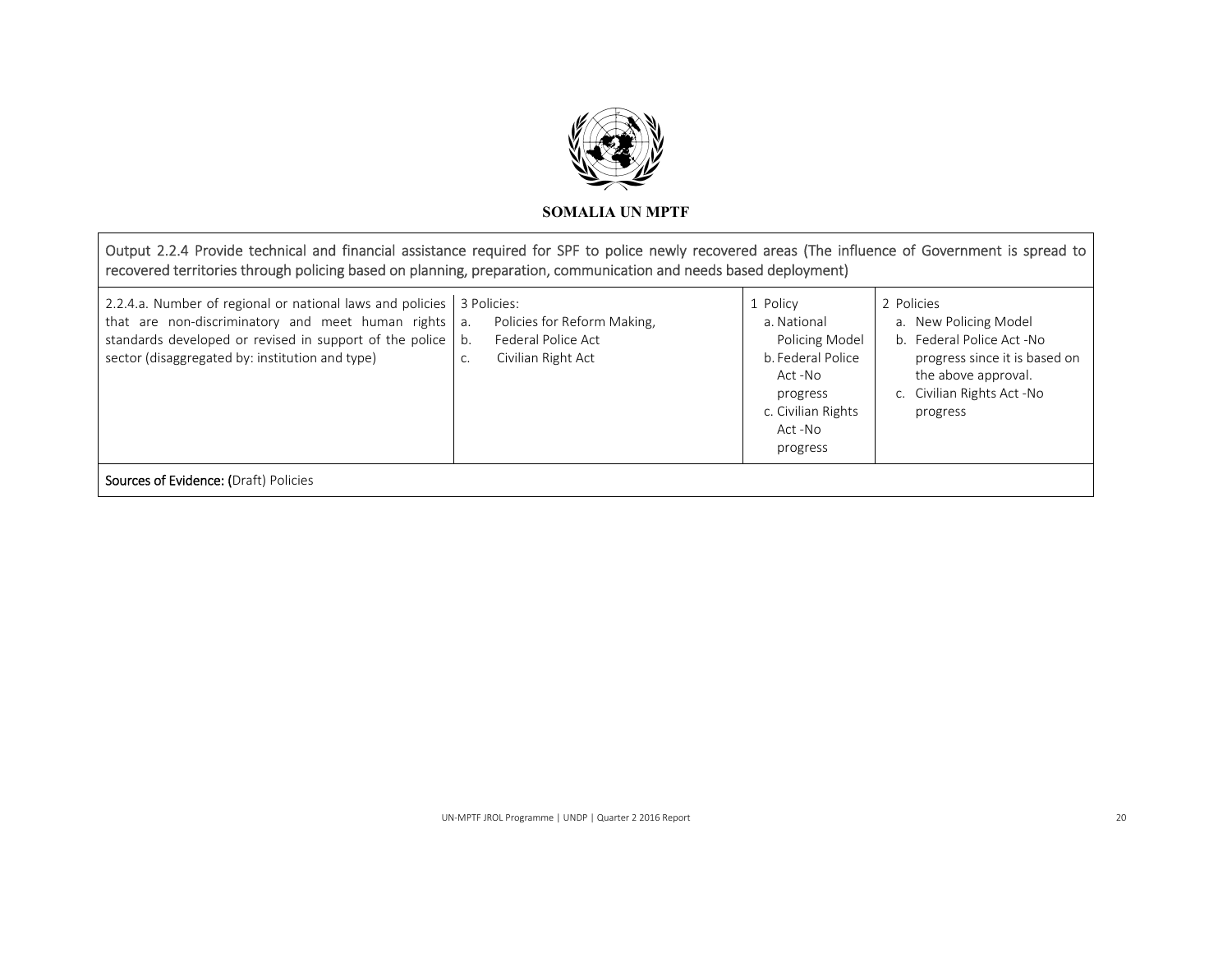

| <b>SOMALILAND</b><br>PSG 3: Improve access to an efficient justice system for all                                                                                                                                                          |                                                                                         |                                                                                                 |                                                                                                                     |  |  |
|--------------------------------------------------------------------------------------------------------------------------------------------------------------------------------------------------------------------------------------------|-----------------------------------------------------------------------------------------|-------------------------------------------------------------------------------------------------|---------------------------------------------------------------------------------------------------------------------|--|--|
| <b>SUB-OUTCOME STATEMENT</b><br>Sub-Outcome 1.1 Access to Justice improved, with a focus on women and vulnerable groups                                                                                                                    |                                                                                         |                                                                                                 |                                                                                                                     |  |  |
| Indicator                                                                                                                                                                                                                                  | <b>Target</b>                                                                           | Quantitative results<br>for reporting period                                                    | Cumulative<br><b>results</b><br>the<br>since<br>commencement of JROL                                                |  |  |
| Output 1.1.4 - Enhanced capacity of mobile courts formed by judges, prosecutors and defenders that travel to locations in which judicial institutions are not<br>available                                                                 |                                                                                         |                                                                                                 |                                                                                                                     |  |  |
| 1.1.4.a. Number of cases fully adjudicated by mobile<br>courts (disaggregated by criminal: rape and SGBV and<br>other; and civil cases: women's socio-economic rights;<br>dismissals and convictions; by district, sex and age),<br>(UNDP) | 50 cases per Month,<br>150 Per Quarter;<br>Mobile courts represented 1,824 cases in SL. | 299 Total cases<br>Adjudicated<br>(criminal:177,<br>Civil:122),<br>Disposed:240,<br>Pending:59. | 1, 202 Cases Adjudicated (Criminal 656,<br>Civil 546).<br>See Annex 7 for full breakdown of<br>Mobile Courts Cases. |  |  |
| 1.1.4.b. Number of institutions or units that receive<br>procured equipment (disaggregated by district, type and<br>recipient) (UNDP)                                                                                                      | 5 vehicles Donated to the mobile courts for 5<br>regions                                | Completed                                                                                       | Completed in 2015.                                                                                                  |  |  |
| Sources of evidence (as per current QPR): Asset handover documents; Case management database, Third party monitoring                                                                                                                       |                                                                                         |                                                                                                 |                                                                                                                     |  |  |
| Output 1.1.5 Legal aid provision enhanced with focus on women's access to justice                                                                                                                                                          |                                                                                         |                                                                                                 |                                                                                                                     |  |  |
| 1.1.5.a. Number of participants receiving legal aid or<br>counselling (disaggregated by sex, type of cases and<br>district)                                                                                                                | 8,000 participants receive legal aid or<br>counselling                                  | 412 cases<br>(Criminal:129,<br>Civil:283                                                        | 2,371 Cases. (W: 1,019)<br>See Annex 6 for Legal Aid Results since                                                  |  |  |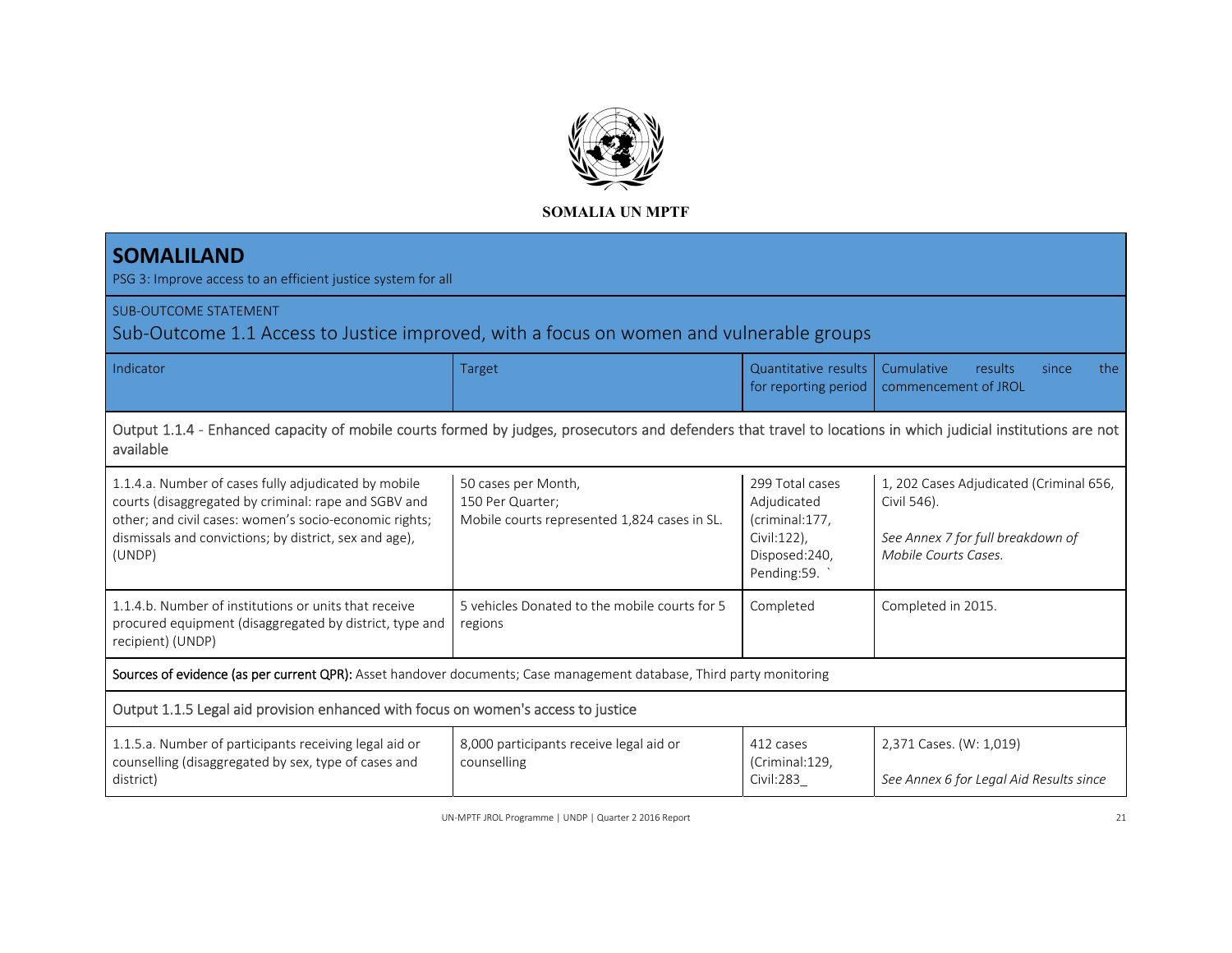

|                                                                                                                                                                                          |                                                                          | Beneficiaries: 627,<br>(M:343, F:284) in<br>Hargeisa | commencement of the Programme.                                                               |
|------------------------------------------------------------------------------------------------------------------------------------------------------------------------------------------|--------------------------------------------------------------------------|------------------------------------------------------|----------------------------------------------------------------------------------------------|
| 1.1.5.b. Number of legal aid centres supported<br>(disaggregated by type and district)                                                                                                   | 12 legal aid centres supported in all SL regions.                        | 2 Legal Aid Centres                                  | 2 Legal Aid Centres                                                                          |
| 1.1.5.c. Number of gender-responsive justice sector<br>institutions or internal units established with UN<br>support                                                                     | $\mathbf{1}$                                                             | $\Omega$                                             | 2 institutions. UNDP supports the AGO<br>and the newly established Women and<br>Child Units. |
| 1.1.5.d. Number of people reached by awareness<br>campaigns (disaggregated by provider, topic, sex and<br>district) (UNDP)                                                               | 100,000 people reached through awareness<br>campaigns and Media Programs | 6,520 (W:2655,<br>M:3865)                            | 60,170 (W: 27969, M: 32,201).                                                                |
| Sources of evidence (as per current QPR): Third party monitoring                                                                                                                         |                                                                          |                                                      |                                                                                              |
| Output 1.1.7 Women's access to justice enhanced                                                                                                                                          |                                                                          |                                                      |                                                                                              |
| 1.1.7.a. Number of individuals that have received legal<br>scholarships (disaggregated by sex and district of<br>University)<br>(UNDP)                                                   | 50                                                                       | 50 law students<br>(W: 22, M: 28)                    | 50 law students (W: 22, M: 28).                                                              |
| Number of policies promoting women's access to<br>justice developed                                                                                                                      | 2 (1 access to justice policy and 1 legal aid<br>policy)                 | $\Omega$                                             | $\Omega$<br>Women's access to justice policy -<br>elaboration process initiated              |
| Sources of evidence (as per current QPR): Scholarship Database/ University records for graduation; Partner reports on Legal Aid/ Case management and outreach, third<br>party monitoring |                                                                          |                                                      |                                                                                              |

 $\overline{\phantom{0}}$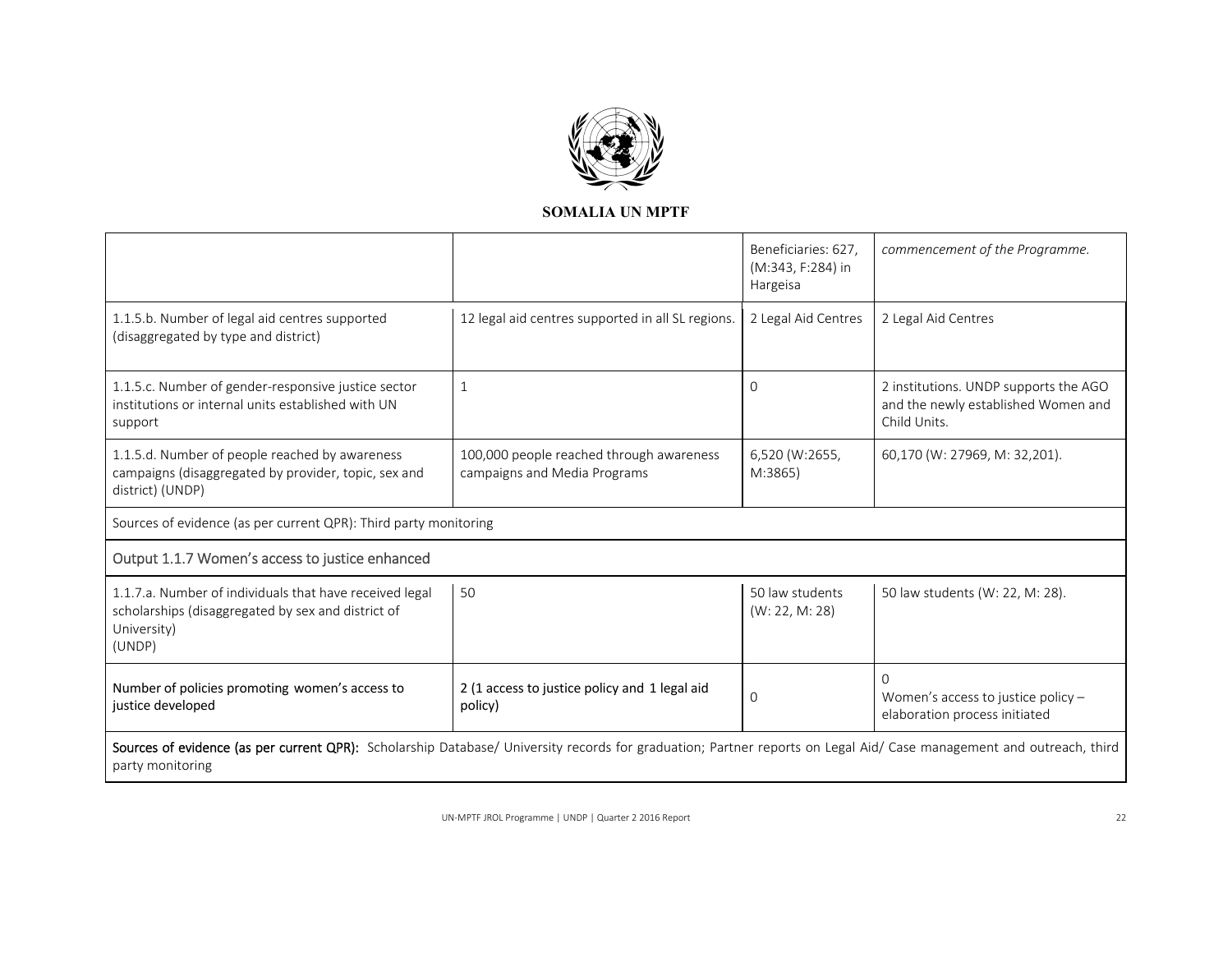

| Sub-outcome 1.2: Capacities and resources of justice institutions to deliver justice built / Infrastructures                                                                       |                                                                                                                                                                   |                                                                                                                                                                          |                                                                                                                                                                                                                                |  |
|------------------------------------------------------------------------------------------------------------------------------------------------------------------------------------|-------------------------------------------------------------------------------------------------------------------------------------------------------------------|--------------------------------------------------------------------------------------------------------------------------------------------------------------------------|--------------------------------------------------------------------------------------------------------------------------------------------------------------------------------------------------------------------------------|--|
| Indicator                                                                                                                                                                          | target                                                                                                                                                            | Quantitative results<br>for reporting period                                                                                                                             | Cumulative<br>results<br>the<br>since<br>commencement of JROL                                                                                                                                                                  |  |
| Output 1.2.1 and 1.2.2: MoJ planning research and monitoring capacity enhanced                                                                                                     |                                                                                                                                                                   |                                                                                                                                                                          |                                                                                                                                                                                                                                |  |
| 1.2.1.b. Number of individuals that have received legal<br>internship / graduate placement (disaggregated by sex,<br>institution and district)                                     | 100 Students (50 Hargeisa, 30 Amoud Borama<br>and 20 Burao, 30% to be female)                                                                                     | 25 law graduates<br>$(W: 7, M: 18)$ .                                                                                                                                    | 25 law graduates (W: 7, M: 18).                                                                                                                                                                                                |  |
| 1.2.1.c. Number of gender-responsive justice sector<br>institutions or internal units established with UN<br>support                                                               | $\overline{2}$                                                                                                                                                    | 1                                                                                                                                                                        | 1 (2015): 1 center of Hargeisa group<br>hospital delivered services.                                                                                                                                                           |  |
| 1.2.1.d. Number of strategies, SOPs, Code of Conduct, or<br>systems developed or revised in support of justice<br>sector institutions (disaggregated by: institution, and<br>type) | 1 justice sector reform plan,<br>a.<br>1 human resource strategy,<br>b.<br>1 MoJ budget plan,<br>C.<br>1 system of criminal data collection and<br>d.<br>analysis | a. 1 Justice sector<br>reform plan,<br>b. 1 Human<br>resources<br>strategy,<br>c. 1 MoJ budget<br>plan,<br>d. 1 system of<br>criminal data<br>collection and<br>analysis | Total: 4<br>a. 1 Justice sector reform plan in<br>progress as New Justice and<br>Correction model<br>b. 1 Human resources manual,<br>c. 1 MoJ budget plan process,<br>d. 1 system of criminal data collection<br>and analysis. |  |
| Sources of evidence (as per current QPR): UNDP Partner reporting; Scholarship/internship database; (draft) plans for MOJ reform Unit                                               |                                                                                                                                                                   |                                                                                                                                                                          |                                                                                                                                                                                                                                |  |
|                                                                                                                                                                                    |                                                                                                                                                                   |                                                                                                                                                                          |                                                                                                                                                                                                                                |  |

Output 1.2.3 Human capacity of the judiciary to deliver justice enhanced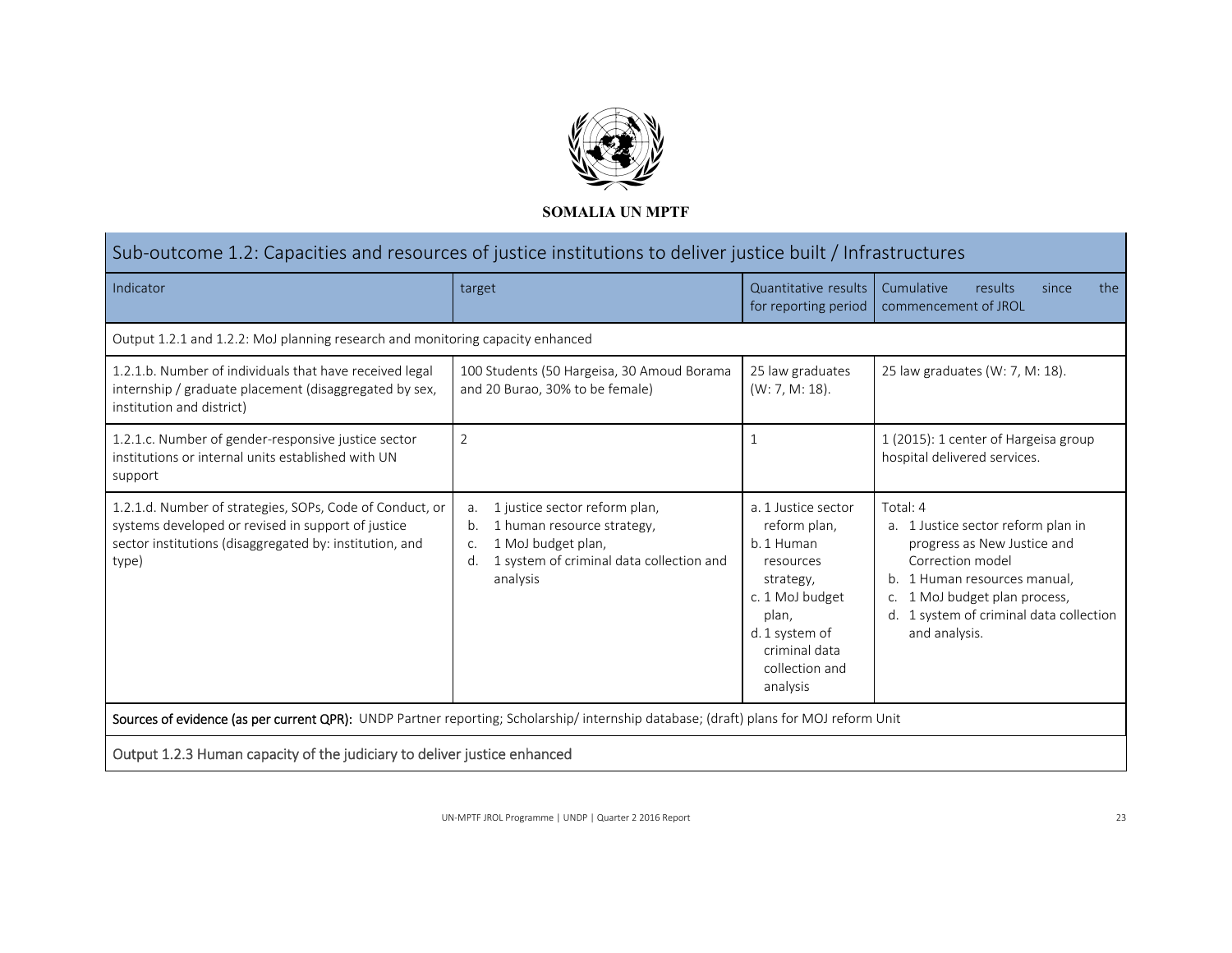

.

 $\overline{\phantom{a}}$ 

| 1.2.3.b. Number of strategies, SOPs, Code of Conduct,<br>Manuals or systems developed or revised in support of<br>justice sector institutions. (disaggregated by: institution,<br>and type)<br>(UNODC) |                                                                           | 1 comprehensive package of training materials   0<br>for Judges                          |                      |                    | 1 One training on Case Management<br>undertaken for HJC, AGO and MOJ with<br>AXIOM to establish Case Management<br>Committee. |  |
|--------------------------------------------------------------------------------------------------------------------------------------------------------------------------------------------------------|---------------------------------------------------------------------------|------------------------------------------------------------------------------------------|----------------------|--------------------|-------------------------------------------------------------------------------------------------------------------------------|--|
| 1.2.3.c. Number of justice sector professionals trained<br>(disaggregated by sex, topic, districts and type of<br>professional such as: prosecutors, judges, MoJ,<br>Custodial Corps)<br>(UNODC)       |                                                                           | 6<br>train<br>the<br>trainers<br>Comprehensive training programme                        | deliver<br>the<br>to | 49 (W: 16, M: 32)  | 159 (W: 47, M: 112)<br>See Annex 3 for training details.                                                                      |  |
| Sources of evidence (as per current QPR): Training report from Technical Reform Unit.                                                                                                                  |                                                                           |                                                                                          |                      |                    |                                                                                                                               |  |
|                                                                                                                                                                                                        | Output 1.2.4 Logistics and infrastructure of judiciary enhanced           |                                                                                          |                      |                    |                                                                                                                               |  |
| 1.2.4.b. Number of institutions or units that receive<br>procured equipment.<br>(UNDP)                                                                                                                 |                                                                           | 6 regional district courts received equipment<br>and furniture                           |                      | Completed in 2015. | Completed in 2015.                                                                                                            |  |
| Sources of evidence (as per current QPR): Training Reports; UNDP Monitoring Visit Reports                                                                                                              |                                                                           |                                                                                          |                      |                    |                                                                                                                               |  |
| OUTPUT 1.2.5. Capacity of corrections service to deliver justice capacity of corrections service to deliver justice                                                                                    |                                                                           |                                                                                          |                      |                    |                                                                                                                               |  |
| # assessments, concept drawings, and<br>Master Plan for constructions and<br>rehabilitation works for court houses                                                                                     | Hargeisa                                                                  | Construction of an Appeal court in<br>Site<br>inspected<br>and<br>submitted for approval |                      | design<br>brief    | Limited funding to allow the full scope<br>of the project to proceed                                                          |  |
|                                                                                                                                                                                                        | Output 1.2.7 Logistics and infrastructure of Corrections Service enhanced |                                                                                          |                      |                    |                                                                                                                               |  |
| Support to construct PD council office including the<br>secretariat office                                                                                                                             |                                                                           | <b>TBD</b>                                                                               |                      | Delayed            | Delayed                                                                                                                       |  |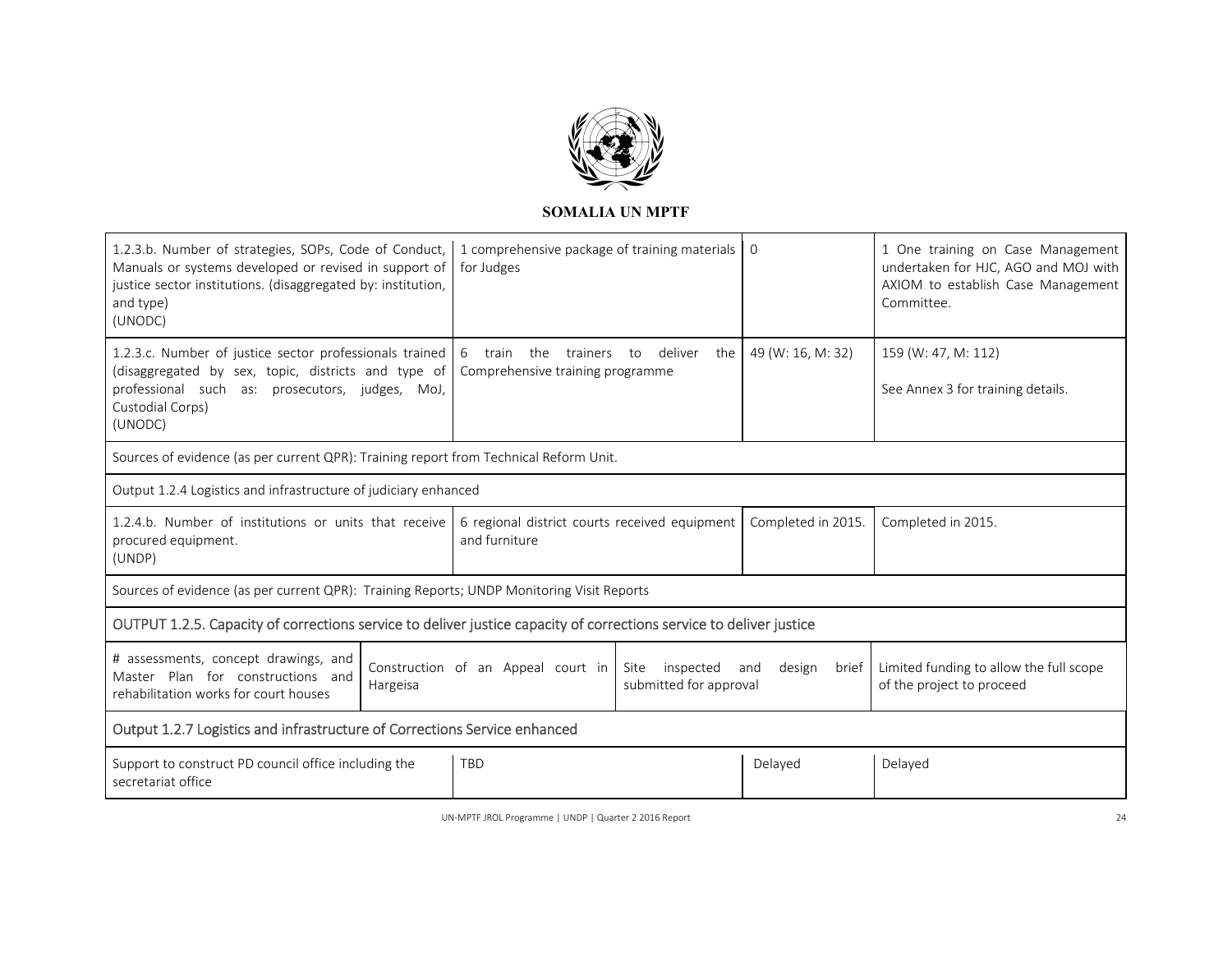

| 1.2.7.b. Number of institutions or units that receive<br>procured equipment                                                                                                                                                |                                                                                                                              | 6 vehicles provided to the custodial corps; 100<br>uniforms provided to the Custodial Corps;<br>heavy duty tailoring machine |          | $\overline{0}$                                                       | 1 institution supported 5 vehicles for<br>the custodial corps. |
|----------------------------------------------------------------------------------------------------------------------------------------------------------------------------------------------------------------------------|------------------------------------------------------------------------------------------------------------------------------|------------------------------------------------------------------------------------------------------------------------------|----------|----------------------------------------------------------------------|----------------------------------------------------------------|
| Sources of evidence (as per current QPR): Partner reports; Procurement documentation, Asset transfer documentation                                                                                                         |                                                                                                                              |                                                                                                                              |          |                                                                      |                                                                |
| Output 1.2.10 Logistics and infrastructure of the Attorney General's office enhanced                                                                                                                                       |                                                                                                                              |                                                                                                                              |          |                                                                      |                                                                |
| support (UNDP)                                                                                                                                                                                                             | $\overline{2}$<br>1.2.10.a. Number of gender responsive justice sector<br>institutions or internal units established with UN |                                                                                                                              |          | 2 gender<br>responsive units<br>continue to receive<br>support.      | 2 gender responsive units.                                     |
| Support to regional infrastructure to Attorney General's<br>office                                                                                                                                                         |                                                                                                                              | Construction of additional offices for AGs<br>office in Hargeisa                                                             |          | Meetings taken<br>place with AG,<br>design brief under<br>discussion | Limited funding to allow project to<br>move to construction    |
| Output 1.2.11. Organisational and operational capacity of Public Defender's Council established                                                                                                                            |                                                                                                                              |                                                                                                                              |          |                                                                      |                                                                |
| Support to construct PD council office<br>including the Secretariat Office                                                                                                                                                 | <b>TBD</b>                                                                                                                   |                                                                                                                              | Delayed  |                                                                      | Delayed                                                        |
| Sources of evidence (as per current QPR): UNDP Partner Records, UNDP Monitoring Reporting                                                                                                                                  |                                                                                                                              |                                                                                                                              |          |                                                                      |                                                                |
| Output 1.3.1 Traditional Dispute Resolution mechanisms supported                                                                                                                                                           |                                                                                                                              |                                                                                                                              |          |                                                                      |                                                                |
| 1.3.1.a. Number of people reached by awareness<br>120 persons attended symposium of<br>harmonization of the traditional, religion and<br>campaigns (disaggregated by provider, topic, sex and<br>district)<br>formal legal |                                                                                                                              |                                                                                                                              | $\Omega$ | 120 people (W: 28, M:92) people<br>attended the National Symposium.  |                                                                |
| Sources of evidence (as per current QPR): MOJ-UNDP meetings; Symposium report                                                                                                                                              |                                                                                                                              |                                                                                                                              |          |                                                                      |                                                                |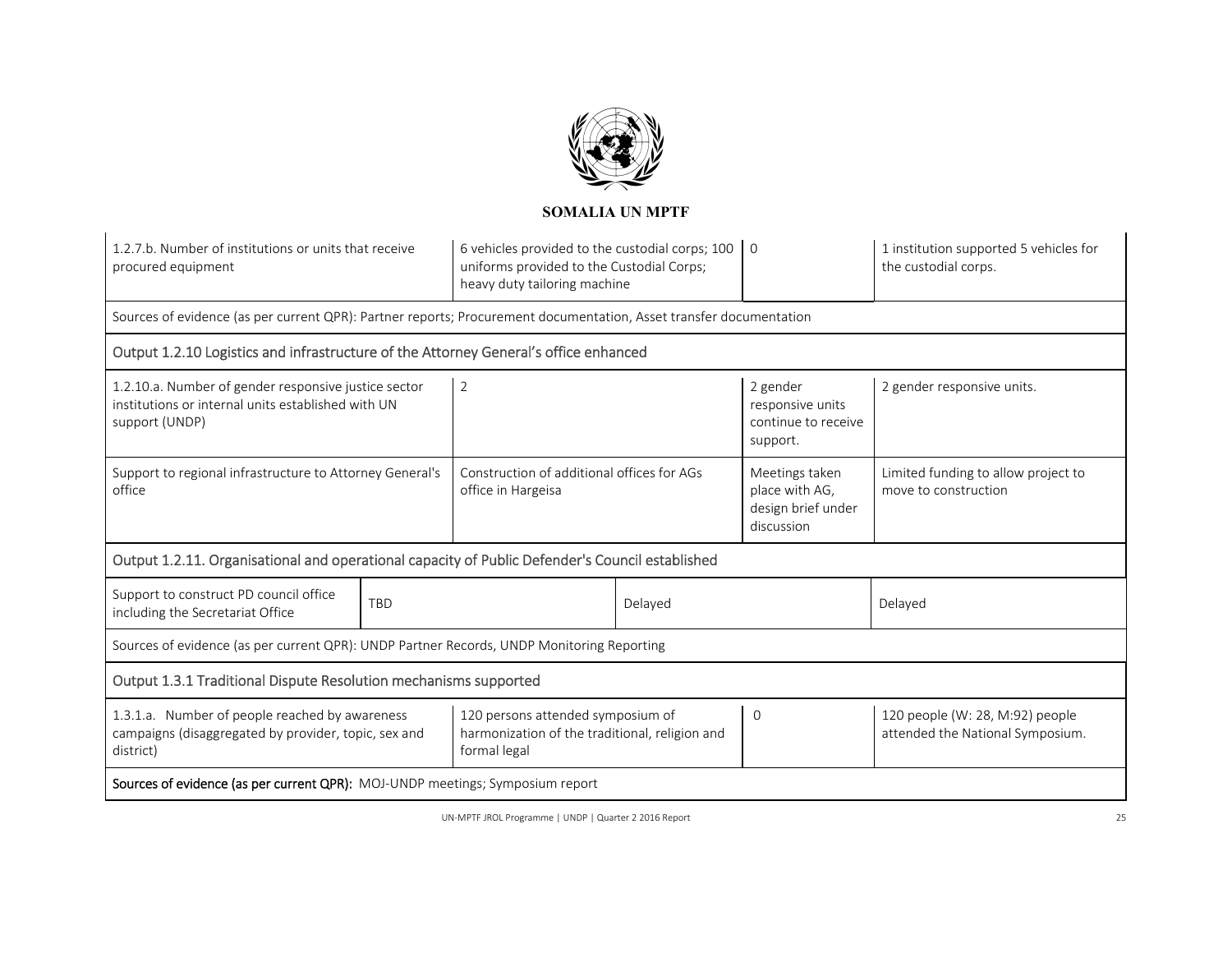

PSG 2: Develop a Civilian Police organization that is responsive, accessible to the public and accountable to justice and civil society institutions: and works in partnership with local communities and other security institutions to maintain law and order while safeguarding human rights

Sub-Outcome 2.1 To improve public confidence and trust in the SL Police (SL Special Arrangement PSG 2: Priority 2 -Police, Milestone 1 and PSG 3: Priority 4 ‐ Gender, Milestone 1) (SL Police Force Strategic Plan: Priority 1)

| Indicator | Area | Quantitative results   Cumulative         | results | since | the <b>the</b> |
|-----------|------|-------------------------------------------|---------|-------|----------------|
|           |      | for reporting period commencement of JROL |         |       |                |

| Output 2.1.1 Support training in Community and gender responsive policing (Support of formal establishment, training and equipping Gender Unit of a |                                                               |  |  |  |  |  |
|-----------------------------------------------------------------------------------------------------------------------------------------------------|---------------------------------------------------------------|--|--|--|--|--|
| Somaliland Police and developing a system in the collection and analysis of age and sex-disaggregated data as a key tool towards understanding and  |                                                               |  |  |  |  |  |
| responding to the different needs of women, girls, men and boys                                                                                     |                                                               |  |  |  |  |  |
|                                                                                                                                                     | Number of police related 1 gender unit in the MoI; 1 gender 2 |  |  |  |  |  |

| 13 U LL LUCT<br>- 91              | police $\Box$ related $\Box$ genuer unit in the non, $\Box$ genuer $\Box$ |                                             |                                             |
|-----------------------------------|---------------------------------------------------------------------------|---------------------------------------------|---------------------------------------------|
| institutions or units established | unit in SLP                                                               | Establishment completed but further support | Establishment completed but further support |
| with UN support                   |                                                                           | needed inoperationalization of the units    | needed inoperationalization of the units    |
| Number of strategies, SOPs, Code  | 6: 1 guidance on integration of                                           |                                             |                                             |
| of Conduct, or systems that are   | women; 1 SOP for SLP Gender Unit;                                         |                                             |                                             |
| non-discriminatory and meet       | 1 guidance on data collection and                                         |                                             |                                             |
| human rights standards            | analysis; 1 plan for women and                                            |                                             |                                             |
| developed or revised in support   | children at police stations; 1                                            |                                             |                                             |
| of SLP (disaggregated by:         | Programme on GBV Case                                                     |                                             |                                             |
| institution and type)             | Management; 1 guidance on                                                 |                                             |                                             |
|                                   | mentoring of female police officers                                       |                                             |                                             |

Output 2.1.2 Community-policing principle is practiced in police station levels by training and sensation of mid-rank officers (Establish community-policing units, committees selected at four police stations, train and provide furniture and office equipment)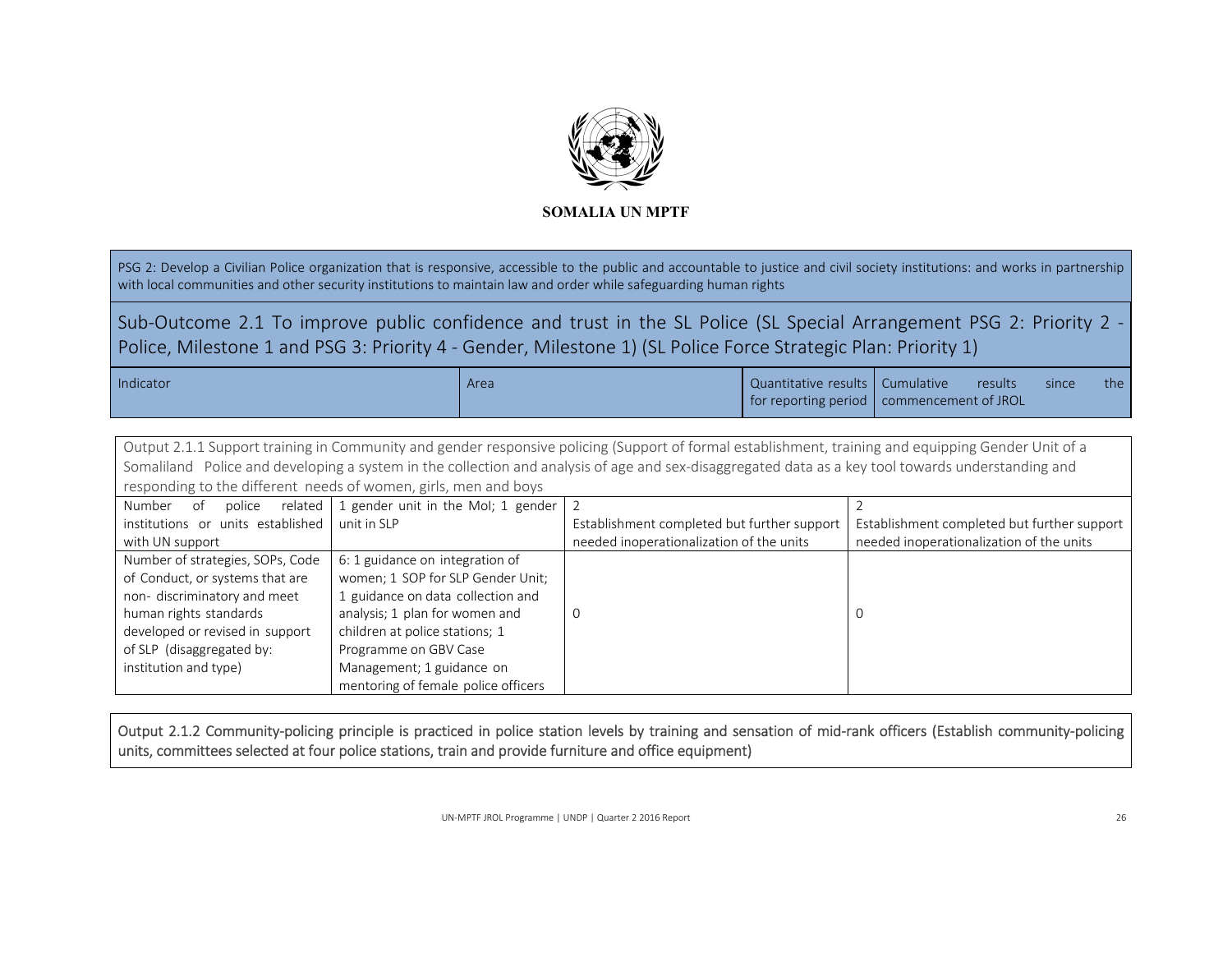

| 2.1.2.a. Number of institutions or units that receive                                                                                                                                                                                                                                                    |                                                          |                                                                                       |                                                                   |
|----------------------------------------------------------------------------------------------------------------------------------------------------------------------------------------------------------------------------------------------------------------------------------------------------------|----------------------------------------------------------|---------------------------------------------------------------------------------------|-------------------------------------------------------------------|
| procured equipment (disaggregated by district, type and<br>recipient)                                                                                                                                                                                                                                    | Provide Furniture and equipment for 4 police<br>stations | 2<br>community-<br>policing units were<br>provided furniture<br>and equipment.        | 4 institutions: 4 police stations were<br>furnished and equipped. |
| 2.1.2.b. Number of Police Officers Trained and sensitized 140 Police officers trained<br>on Community policing                                                                                                                                                                                           |                                                          | 20 (W: 6: M:14)<br>Police Officers<br>trained on<br>community-policing<br>principles. | 60 (W:21, M: 39).                                                 |
| Sources of evidence (as per current QPR): Procurement documentation, Asset transfer documents                                                                                                                                                                                                            |                                                          |                                                                                       |                                                                   |
| Sub-Outcome 2.2 To improve operational policing performance in order to: reduce crime; improve investigations, bring                                                                                                                                                                                     |                                                          |                                                                                       |                                                                   |
| offenders to justice and strengthen capability (SL Special Arrangement PSG 2: Priority 2 - Police, Milestones 1 and 2) (SL<br>Police Force Strategic Plan: Priority 2)                                                                                                                                   |                                                          |                                                                                       |                                                                   |
| Indicator                                                                                                                                                                                                                                                                                                | Area                                                     | Quantitative results<br>for reporting period                                          | Cumulative<br>results<br>since<br>the<br>commencement of JROL     |
| Output 2.2.1 Provide guidance in developing intelligence led policing models (Comprehensive analysis, reporting system for crimes and security issues,<br>enhance capacity of crime record office and assessment of police response to crowd control in order to comply with international best practice |                                                          |                                                                                       |                                                                   |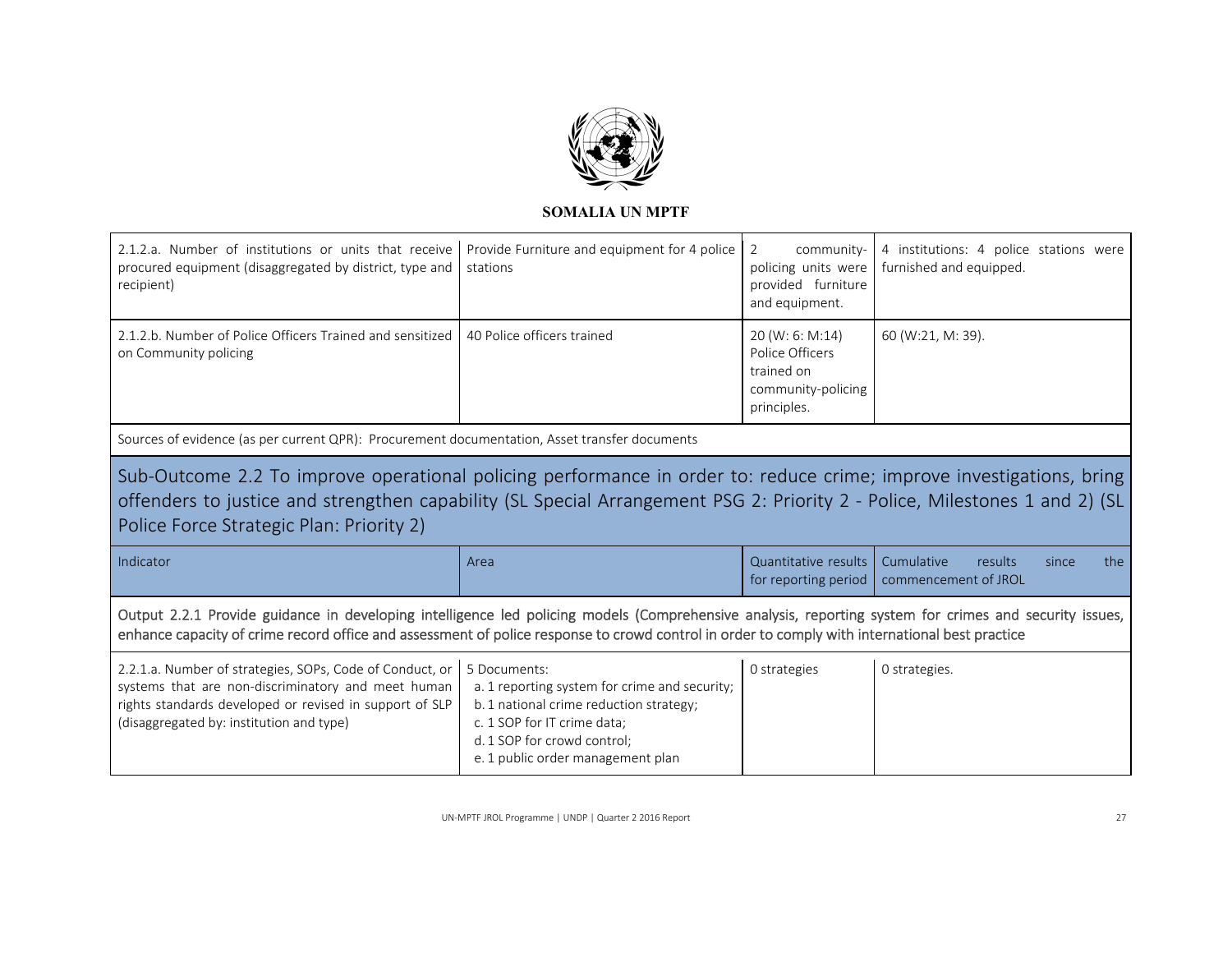

|                                            | policing and deployed                                                                                |                                                                                                                                                                                                | See 2.1.2.b.                                                                                                                                                                                  | See 2.1.2.b.<br>See Annex 3: Training Data for<br>Details.                                                                                                                                                                                                                                                                                                                                                                                                                                                                    |
|--------------------------------------------|------------------------------------------------------------------------------------------------------|------------------------------------------------------------------------------------------------------------------------------------------------------------------------------------------------|-----------------------------------------------------------------------------------------------------------------------------------------------------------------------------------------------|-------------------------------------------------------------------------------------------------------------------------------------------------------------------------------------------------------------------------------------------------------------------------------------------------------------------------------------------------------------------------------------------------------------------------------------------------------------------------------------------------------------------------------|
|                                            |                                                                                                      |                                                                                                                                                                                                |                                                                                                                                                                                               |                                                                                                                                                                                                                                                                                                                                                                                                                                                                                                                               |
|                                            |                                                                                                      |                                                                                                                                                                                                |                                                                                                                                                                                               |                                                                                                                                                                                                                                                                                                                                                                                                                                                                                                                               |
|                                            |                                                                                                      | Stipend payments made to remainder of<br>eligible SPF to complete stipend payments.                                                                                                            |                                                                                                                                                                                               | 6,448 SPF officers stipend<br>payments achieved for January-<br>August 2015                                                                                                                                                                                                                                                                                                                                                                                                                                                   |
|                                            |                                                                                                      | month                                                                                                                                                                                          |                                                                                                                                                                                               | Baidoa: approx. 400 officers paid<br>100 USD / month. 200 Baidoa<br>Phase 1 from November 2016;<br>200 Baidoa Phase 2 from March<br>2016.<br>Kismayo: approx. 200 officers<br>paid 100 USD stipend + 100 USD<br>salary from June 2016                                                                                                                                                                                                                                                                                         |
|                                            |                                                                                                      |                                                                                                                                                                                                |                                                                                                                                                                                               | Balance of SPF officers to be paid<br>Q <sub>3</sub>                                                                                                                                                                                                                                                                                                                                                                                                                                                                          |
| # of officers provided with police stipend | Sources of evidence (as per current QPR):<br>and deployed in selected police stations (disaggregated | units in selected police stations Hargeisa for selected police stations<br>6,448 SPF (EU MPTF)<br>1,200 Regional Police in Baidoa and<br>Kismayo (DFID non-MPTF)<br>6,874 SPF (Japan non-MPTF) | 2.2.2.a. Number of police trained on community-policing 20 Police Officers trained on community-<br>Sources of evidence (as per current QPR): Training Reports; UNDP Monitoring Visit Reports | Output 2.2.2: Provide guidance and support to develop proactive policing models. (Support initial setup and operating costs of patrol and community-engaged<br>Output 2.2.3. Basic police operations are maintained and sustained (through the creation of financial management, human resource and logistics capability)<br>Baidoa: approx. 400 officers paid 100 USD /<br>Kismayo: approx. 200 officers paid 100 USD<br>stipend + 100 USD salary / month<br>June start of stipend payment run in<br>Mogadishu for 5,979 SPF |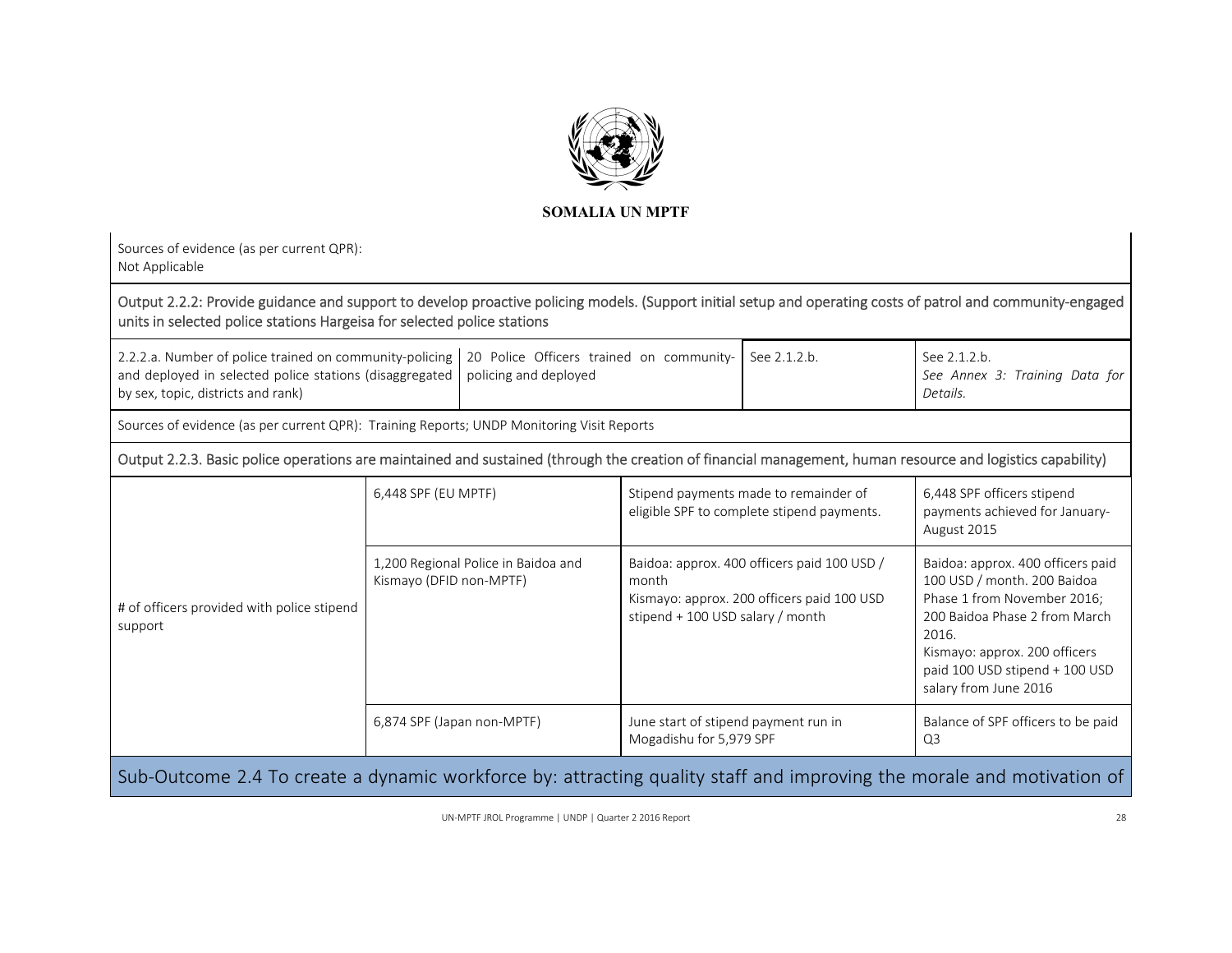

| existing staff (SL Special Arrangement PSG 2: Priority 2 - Police, Milestone 1) (SL Police Force Strategic Plan: Priority 4)                                                                                                                           |                                                                                                                                                                                                   |                                                 |                                                                                                 |  |  |
|--------------------------------------------------------------------------------------------------------------------------------------------------------------------------------------------------------------------------------------------------------|---------------------------------------------------------------------------------------------------------------------------------------------------------------------------------------------------|-------------------------------------------------|-------------------------------------------------------------------------------------------------|--|--|
| Indicator                                                                                                                                                                                                                                              | Area                                                                                                                                                                                              | Quantitative results for<br>reporting period    | Cumulative results since<br>the<br>commencement of JROL                                         |  |  |
| Output 2.4.1. Support an audit of existing staff profiles and payroll (Mentor Strategic Planning Unit staff auditing, gender balancing and clarity of current police<br>personnel structure)                                                           |                                                                                                                                                                                                   |                                                 |                                                                                                 |  |  |
| 2.4.1.a. Number of strategies, Policies, SOPs, Code of 2 Documents:<br>Conduct, or systems that are non-discriminatory and $\int$ a.<br>meet human rights standards developed or revised in<br>support of SLP (disaggregated by: institution and type) | 1 staff audit report;<br>1 biometric registration strategy<br>$\mathsf{I}$ b.                                                                                                                     | 0 strategies.                                   | 0 results, delayed.                                                                             |  |  |
| Sources of evidence (as per current QPR): None available                                                                                                                                                                                               |                                                                                                                                                                                                   |                                                 |                                                                                                 |  |  |
| 2.4.3 Enhance training, education and literacy of police officers                                                                                                                                                                                      |                                                                                                                                                                                                   |                                                 |                                                                                                 |  |  |
| 2.4.3.a. Number of Police trained (disaggregated by sex,<br>topic, districts and ranks                                                                                                                                                                 | 450: 150 Women and 300 male recruited and<br>trained.<br>100 existing policer officers received<br>refresher courses.<br>25 trainers mentored to deliver literacy<br>training for police officers | 0 trained.                                      | 0, results delayed. Will be<br>available thereafter depending on<br>the availability of funding |  |  |
| 2.4.3.b. Number of individuals that have received<br>scholarships                                                                                                                                                                                      | 30 Officers (M:22, F8)                                                                                                                                                                            | 30 student Police officers<br>$(W: 8, M: 22)$ . | 30 student Police officers (W: 8,<br>M: 22)                                                     |  |  |
| Sources of evidence (as per current QPR): Police Reform Partner Reporting; Scholarship Database                                                                                                                                                        |                                                                                                                                                                                                   |                                                 |                                                                                                 |  |  |
| Sub-Outcome 2.5: To maximize efficiency and improve service delivery (SL Special Arrangement PSG 2: Priority 2 - Police,                                                                                                                               |                                                                                                                                                                                                   |                                                 |                                                                                                 |  |  |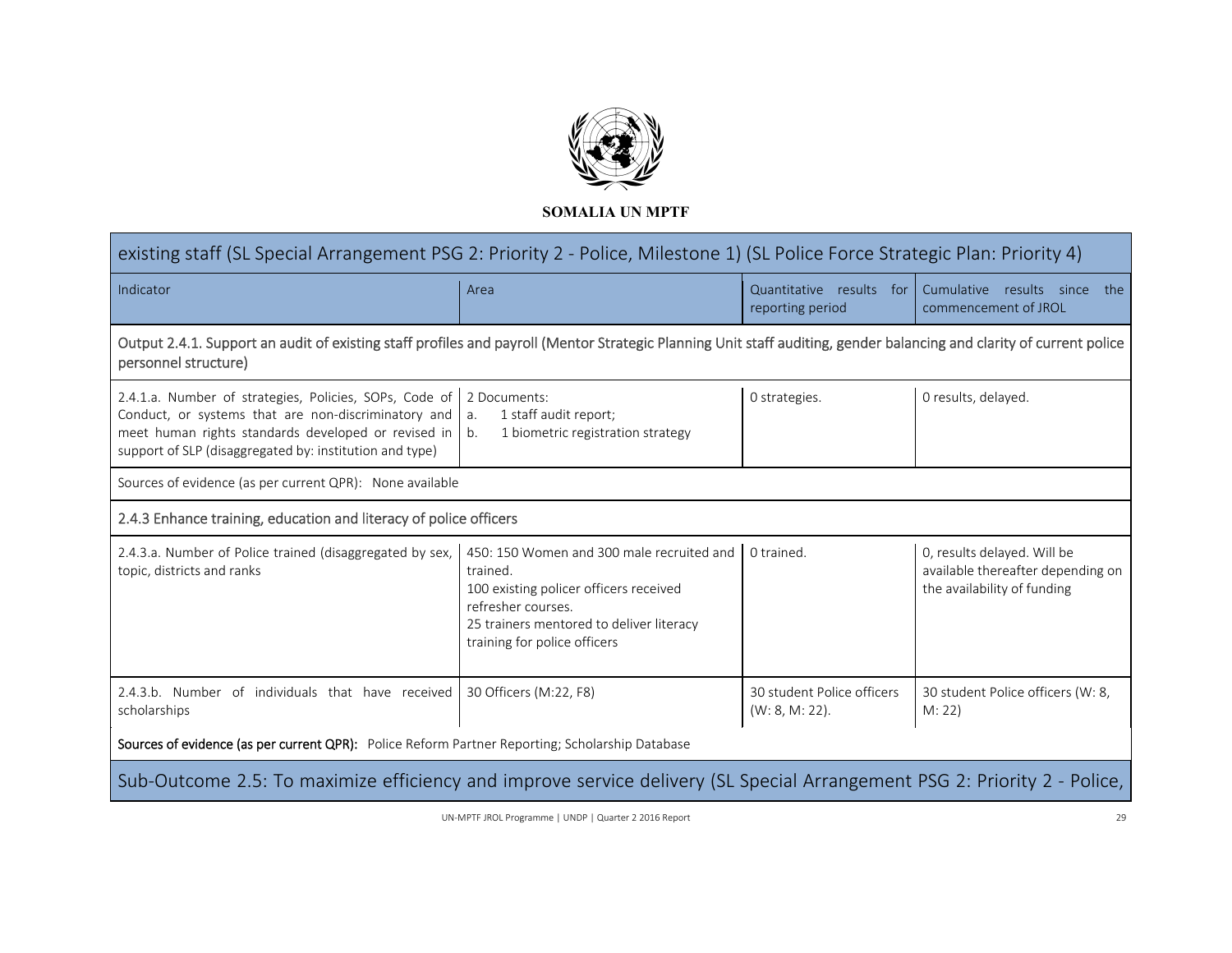

| Milestone 1) (SL Police Force Strategic Plan: Priority 5)                                                                                                                                                                       |                                                                                             |                                                                                                                                   |                                                                                                                          |  |  |
|---------------------------------------------------------------------------------------------------------------------------------------------------------------------------------------------------------------------------------|---------------------------------------------------------------------------------------------|-----------------------------------------------------------------------------------------------------------------------------------|--------------------------------------------------------------------------------------------------------------------------|--|--|
| Indicator                                                                                                                                                                                                                       | Area                                                                                        | Quantitative results<br>the reporting period                                                                                      | Cumulative results since<br>for<br>the<br>commencement of JROL                                                           |  |  |
| Output 2.5.1 Support of improved service delivery in areas of Estates plan, new technology, routine and specialist equipment                                                                                                    |                                                                                             |                                                                                                                                   |                                                                                                                          |  |  |
| 2.5.1.a. Number of strategies, Policies, SOPs, Code of<br>Conduct, or systems that are non-discriminatory and<br>meet human rights standards developed or revised in<br>support of SLP (disaggregated by: institution and type) | 3 Documents<br>a. Needs assessments on buildings,<br>b. Communications, and<br>c. Transport | 0 Documents<br>a. Needs assessments on<br>buildings- no progress<br>b. Communications-no<br>progress<br>c. Transport- no progress | 0, results delayed.                                                                                                      |  |  |
| 2.5.1.b. Number of institutions or units that receive<br>procured equipment (disaggregated by district, type and<br>recipient)                                                                                                  | 1 unit (6 vehicles)                                                                         | 0 Units.                                                                                                                          | 0 Units.                                                                                                                 |  |  |
| Sources of evidence (as per current QPR): None available                                                                                                                                                                        |                                                                                             |                                                                                                                                   |                                                                                                                          |  |  |
| Sub-Outcome 2.6 To embed a culture of strategic planning and performance management within the SL Police (SLP) (SL<br>Special Arrangement PSG 2: Priority 2 - Police, Milestone 1) (SL Police Force Strategic Plan: Priority 6) |                                                                                             |                                                                                                                                   |                                                                                                                          |  |  |
| Indicator                                                                                                                                                                                                                       | Area                                                                                        | Quantitative results for<br>reporting period                                                                                      | Cumulative<br>the<br>since<br>commencement of JROL                                                                       |  |  |
| Output 2.6.1 Promote strategic programme management architecture within SLP                                                                                                                                                     |                                                                                             |                                                                                                                                   |                                                                                                                          |  |  |
| 2.6.1.a. Number of police related institutions or units   1 SOP Police Planning Unit<br>established with UN support                                                                                                             |                                                                                             | 2 Community-<br>Policing Units &<br>Committees                                                                                    | 4 Community-policing units were<br>established at 4 police stations. 1 Police<br>Planning Unit was established at Police |  |  |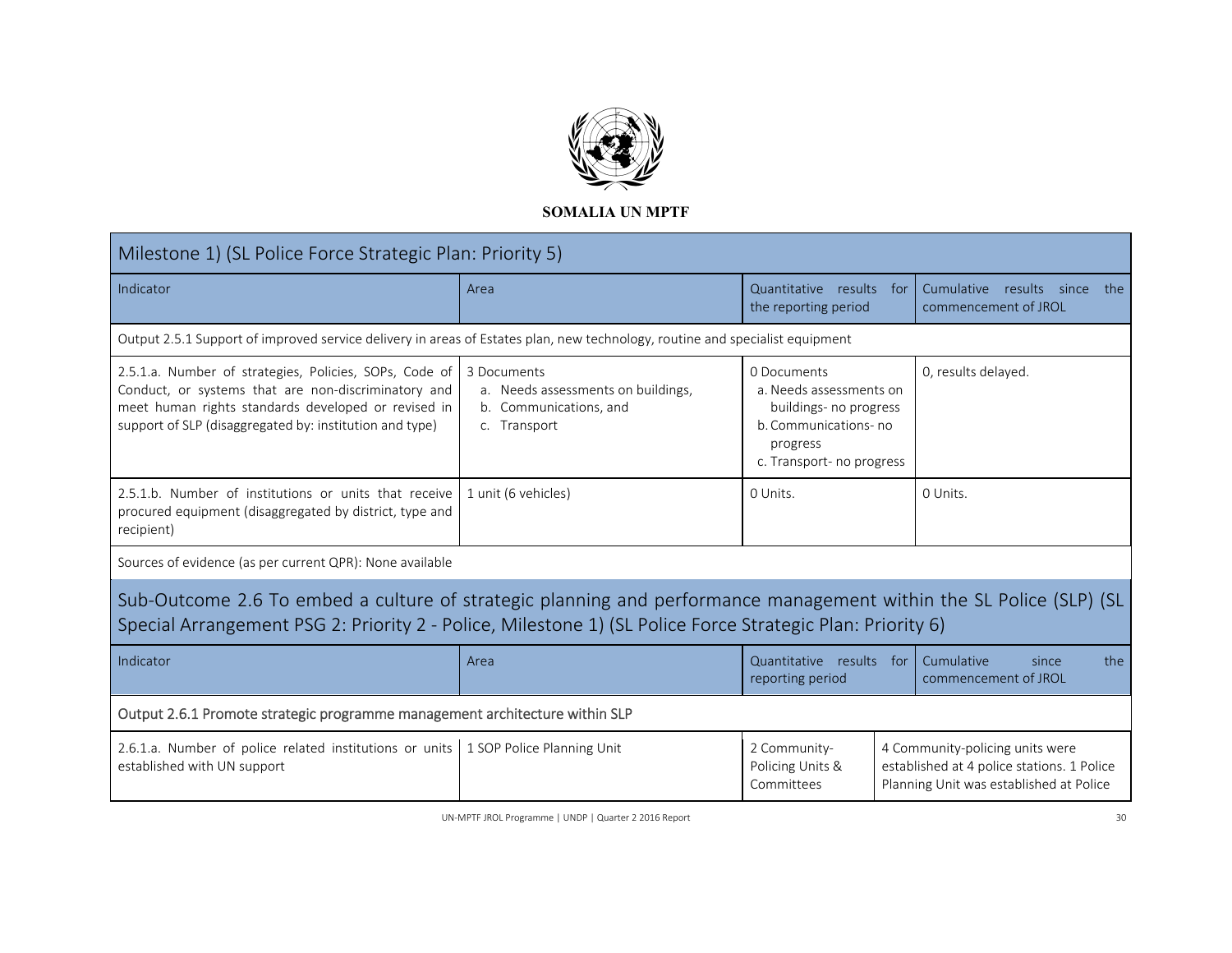

|                                                                                                                                                                                                                                  |                                                                                          | established two<br>police stations                            | HQ.                                     |  |
|----------------------------------------------------------------------------------------------------------------------------------------------------------------------------------------------------------------------------------|------------------------------------------------------------------------------------------|---------------------------------------------------------------|-----------------------------------------|--|
| Sources of evidence (as per current QPR): None available                                                                                                                                                                         |                                                                                          |                                                               |                                         |  |
| Output 2.6.2 Provide technical Support to MOI, enhance the capacity to oversight Police Development. Implement Police Strategy Plan document by providing<br>technical and financial support to Police Planning Unit/Department. |                                                                                          |                                                               |                                         |  |
| 2.6.2.a. Number of police related institutions or units 1 Police related institution: MOI Police 0<br>established with UN support                                                                                                | Reform Team                                                                              |                                                               | Completed in 2015.                      |  |
| 2.6.3.a. Number of strategies, Policies, SOPs, Code of<br>Conduct, or systems that are non-discriminatory and<br>meet human rights standards developed or revised in<br>support of SLP (disaggregated by: institution and type)  | 10 Policies, SOPs written and approved by<br>the government                              | 3 Policy Documents<br>supported:                              | 10 Policy Documents supported:          |  |
| 2.6.3.b. Number of institutions or units that receive<br>procured equipment (disaggregated by district, type and<br>recipient)                                                                                                   | Computers, Laptops, Printers, Photocopiers,<br>Projector, Digital Cameras, Mobile Phones | Equipment<br>1:<br>&<br>furniture<br>procurement<br>underway. | 1 institution: SL Police Planning Unit. |  |
| UNDP ONLY: sources of evidence (as per current QPR): (Draft) SOPs and Policies; UNDP- Partner Equipment Handover documentation                                                                                                   |                                                                                          |                                                               |                                         |  |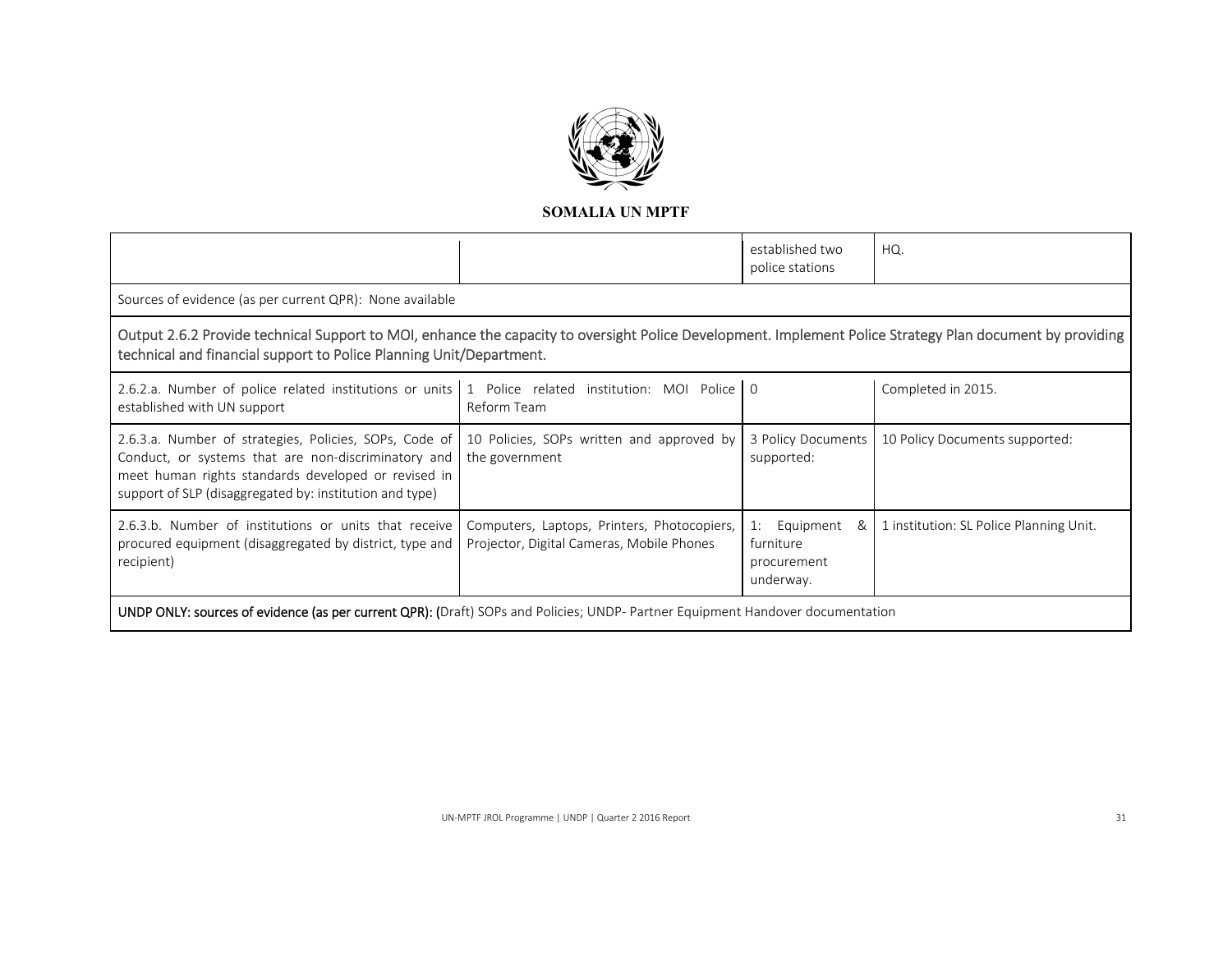# **FINAL NARRATIVE**

#### Federal Level: PSG 3 Justice and Corrections

The Rule of Law Programme Commenced in May 2015. At the outcome level for both PSG3, Justice and PSG 2 on security, the perception Survey and the Institutional Capacity assessment were initiated as follows:

#### Perception Survey

For the Rule of Law Public Perception Survey, the tool kit and questionnaire for the police, justice and corrections and understanding people's perception of the federalism process had been completed through stakeholder consultations. Further the locations for the implementation of the survey was identified through detailed mapping of all UN agencies work at the member states, PL, SL and in Benadir region. The inception report outlining the process, methodology, tools and samples to be used for survey was submitted at the end of the second quarter and was disseminated to all key stakeholders.

A pre-testing of tools was conducted in early June 2016. The implementation team was recruited and it is expected that in July the team will be trained and deployed for data collection. The survey was commissioned to determine public knowledge of the roles and responsibilities of rule of law institutions, trust in formal justice providers, and to identify key opportunities for engagement to maximize the impact of a strategic communications campaign.

#### Institutional Capacity Assessment

The final capacity assessment report of the justice sector institutions in SL, PL, Mogadishu and emerging states was finalized in April by the consultant. The report identified key gaps in the capacity of the justice sector institutions including lack of strategic documents and operational work‐plans, plurality of justice system and no agreed justice dispensation model under the emerging federal system, lack of basic information on budgets, human resources and assets, and lack of accountability mechanisms. The results of the assessment report will be utilized in designing support and also guide implementation of ongoing activities under the Somalia Joint Rule of Law Programme. The report was disseminated to all key stakeholders.

#### Gender

Gender was effectively mainstreamed in fundamental justice sector policies at federal level (i.e., National Legal Aid Policy – Federal Government of Somalia, Traditional Dispute Resolution Policy ‐ Federal Government of Somalia). The Gender Unit established in Ministry of Justice - Federal Government of Somalia and made operational through development of TORs, job descriptions and recruitment of staff. Mapping of SGBV‐related capacity development initiatives undertaken in Mogadishu, Garowe/Puntland and Hargeisa/Somaliland to inform elaboration of training materials and implementation of training on SGBV‐investigation for police officers.

# Sanaag and Highlands Assessment on level of human rights protection and trainings

A cross‐cutting assessment, outreach and trainings were carried out in the Sanaag and Highland regions of PL regarding Human Rights applied to Governance the ROL from 20-30 June 2016. The 10-day assessment of Baran and Dahar districts were carried out and subsequent trainings for 50 community members on Protection and Human Rights per district were conducted. UNDP supported the Office of Puntland Human Rights Defender (OPHRD) to meet with women associations, youth associations, elders, minority communities, district and administrative regional leaders. Also visited were Police station, General Hospital, the 1st instance court and appeal in the town. Questionnaires were distributed to 30 participants in each location and key findings published.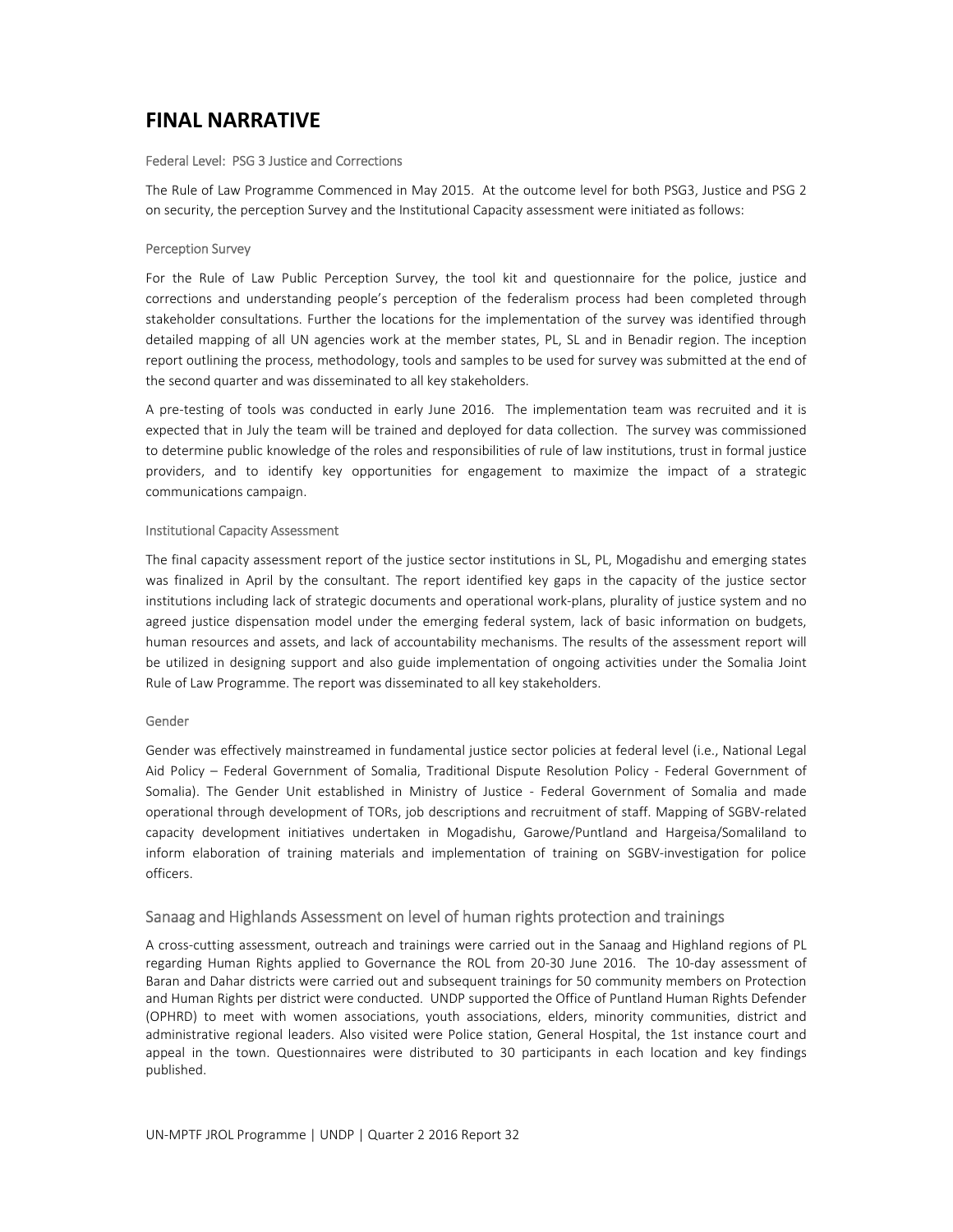

Outreach was conducted introducing the communities to the OPHRD's newly established hotline telephone system, which allows the communities in those regions to have the opportunity to share their complaints, incidents and human rights violations/abuses through the free hotline numbers of 321, 322, 323 and 324.

Some key findings included the following (see 'Report of OPHRD Outreach to Sanaag and Highland Regions of Puntland State of Somalia 19‐30 June 2016 Cover' for more details):

- 52% of the interviewees believe that the scale of collaboration between police and community is low in Baran. 36% believe it is the result of bad administration while 10% say it is due to existing mistrust between the two sides, and another 7% informed this was caused by the lack or low awareness in the community on the importance of collaboration between them. In Dahar, 69% of the interviewees believe that the scale of collaboration is either low or moderate while 31% informed that it is high.
- ‐ In regards to the rights of vulnerable people including women, children and discriminated groups in Baran, the majority of interviewees believe that rights of women are protected, however, a significant number of about 29% of them say that female rights are violated in their area. 19% of those who believe women's rights are not protected say there are rapes cases in their area, while another 7% informed that some form of corporal punishment is still used against women today. In Dahar, the majority of the interviewees believe that rights of women are protected, however, only a small number of about 10% of the sample, say that female rights are violated in their area. 28% of those interviewed believed that boys are more prioritized than girls to get education in case of financial constraint, while another 28% informed that female's role is only to do household's chores rather than going to education.
- 35% of those interviewed believed that boys are more prioritized than girls to get education in case of financial constraint, while another 31% informed that female's role is only to do household's chores rather than going to education in Baran, whereas 28% of those interviewed in Dahar believed that boys are more prioritized than girls to get education in case of financial constraint, while another 28% informed that female's role is only to do household's chores rather than going for education.

## PSG 3: Justice

For the first time, PSG 3 meeting and 3 Sub Working Group (SWG) (judiciary, correction and access to justice) meetings were held outside Mogadishu. In Garowe, meetings were held on 18 and 19 of May 2016. The FL MOJ and PL MOJRAR cooperated with UNDP to ensure that the meetings were supported. The delegates from the different regions apart from the meetings were given a tour of the PL Justice Sector institutions. The participants visited MOJRAR, the High Judicial Council, Courts premises, AG offices, PSU Faculty of Law and Puntland Prison.

At the MOJ, the regional and federal representatives were given an overview on PL Justice Sector by the Director General of the Ministry. At every institution the representatives were informed about the mandate of each institution. In addition, the representatives were given a booklet on PL justice sector in Somali language.

OUTCOME 1 – Establish independent and accountable justice institutions capable of addressing the justice needs of the people of Somalia by delivering justice for all.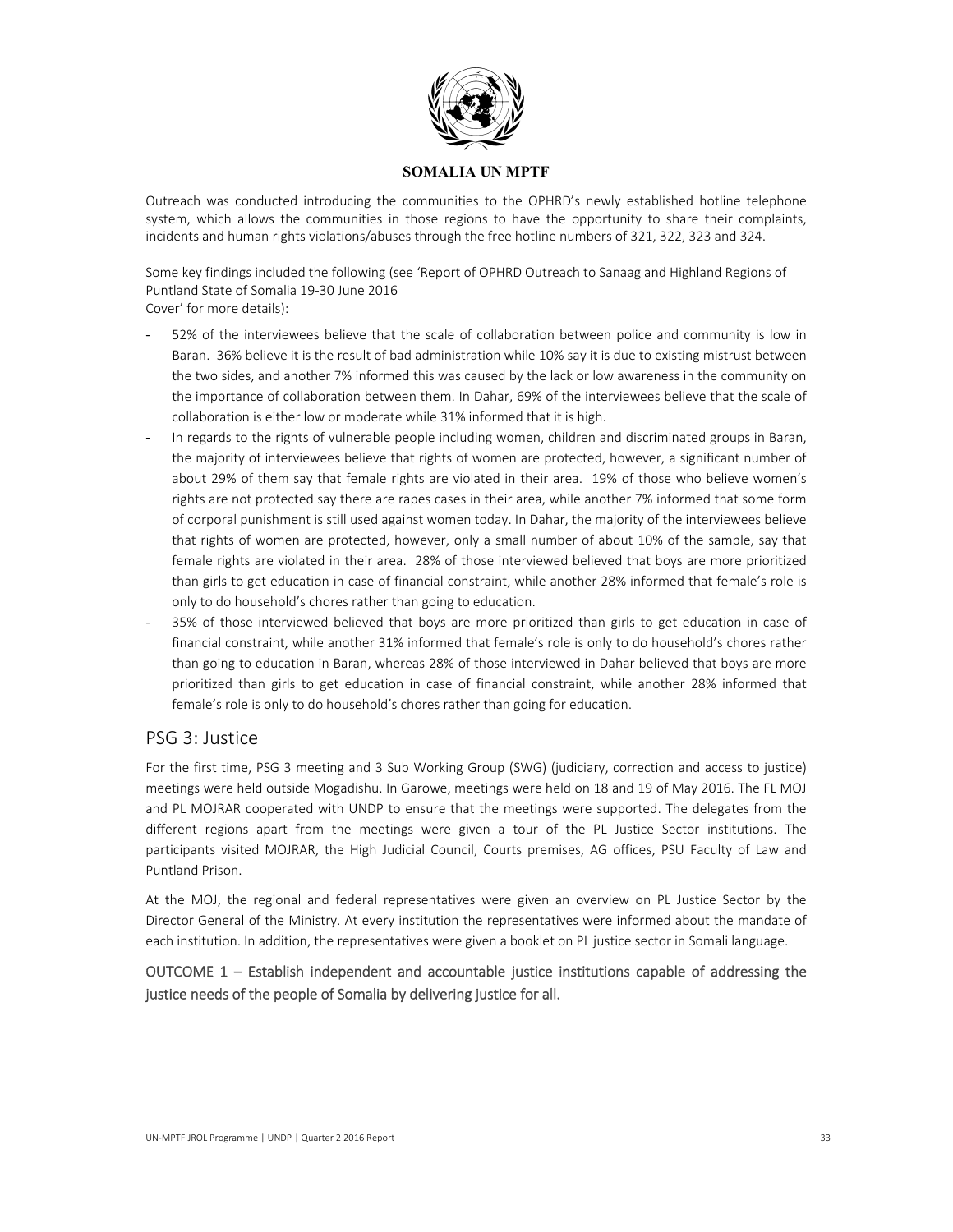

Sub‐Outcome 1.1 Key Justice Sector Institutions and departments that are capable of taking on their responsibilities established.

#### Judicial Service Commission

Efforts to appoint the nine 9 (all male) members of the JSC faced multiple challenges since the law establishing the commission itself was enacted by the federal parliament back in June 2014. These challenges included resistance from the judiciary and pending laws to establish the Constitutional Court and Human Rights Commission in which the two heads are members of the JSC. Recently, there were positive developments with regards to these two main challenges. A new Chief Justice was appointed on the 5 May 2016 who seamlessly took office. This change in the top leadership of the judiciary is seen as a positive step towards establishing the commission.

The chief judge of the Constitutional Court, Chairperson of the Human Rights Commission were selected to serve as members of the JSC. With this development now it is rightly expected that JSC would start functioning. That means it will take care of recruitment, trainings and monitoring of the individual judges and judicial system as a whole enhancing judicial capacity, integrity and most import direction and leadership.

In another development, the Federal Parliament approved the laws establishing the Constitutional Court and Human Rights Commission on 11th and 6th of June respectively. It is expected that both institutions will be established so that membership of the JSC can be completed and parliament approves the appointment of the members.

With the endorsement of the Human Rights Commission Establishment Bill it is expected that there will be progress on the JSC Law. Similarly, with the signing of RPA, the JTI is expected to function in Q3 of 2016.

#### Justice Model Workshop to align and standardize the national Justice Vision

Stakeholders representing federal and state justice institutions gathered in Mogadishu from 25‐28 April, 2016, to discuss and lay down foundation for a justice model for Somalia as the country embarks on a federal state formation process, which includes shaping state justice institutions in line with the emerging federal system. The meeting held at Jazeera Palace Hotel was organized by the MOJ with UN support. The consultation meeting provided an opportunity for the participants to develop a shared vision for the country's justice system in line with the current legal framework and agree on a model that is suitable and affordable. Topics including the structure of the courts as well as roles and responsibilities of the federal and state level courts, structure and accountability of the AGO and structure of the Corrections Forces were discussed by the participants during the four‐day meeting. The workshop provided opportunity to all stakeholders from regional states to discuss future structure of judiciaries at Federal level and state level and also enhanced ownership of the system by all states. It is expected that further consultations will be undertaken in the coming months on option papers and then a national consultation and validation workshop to be organized to adopt the agreed model.

#### Engagement with the Sub‐National Entities

During Q2, engagement with sub‐national entities improved with a number of initiatives taking place. The first judicial training was provided to thirty-two (32: W 3, M 29) judges, prosecutors' registrars and lawyers in Kismayo between 23 and 29 May 2016. The training was well received by the participants and it would enhance ability of the judges to perform their functions more professional and with more confidence in compliance with human rights and fair trial standards. Moreover, thirty 30 (W: 8, M: 22) graduate interns were recruited to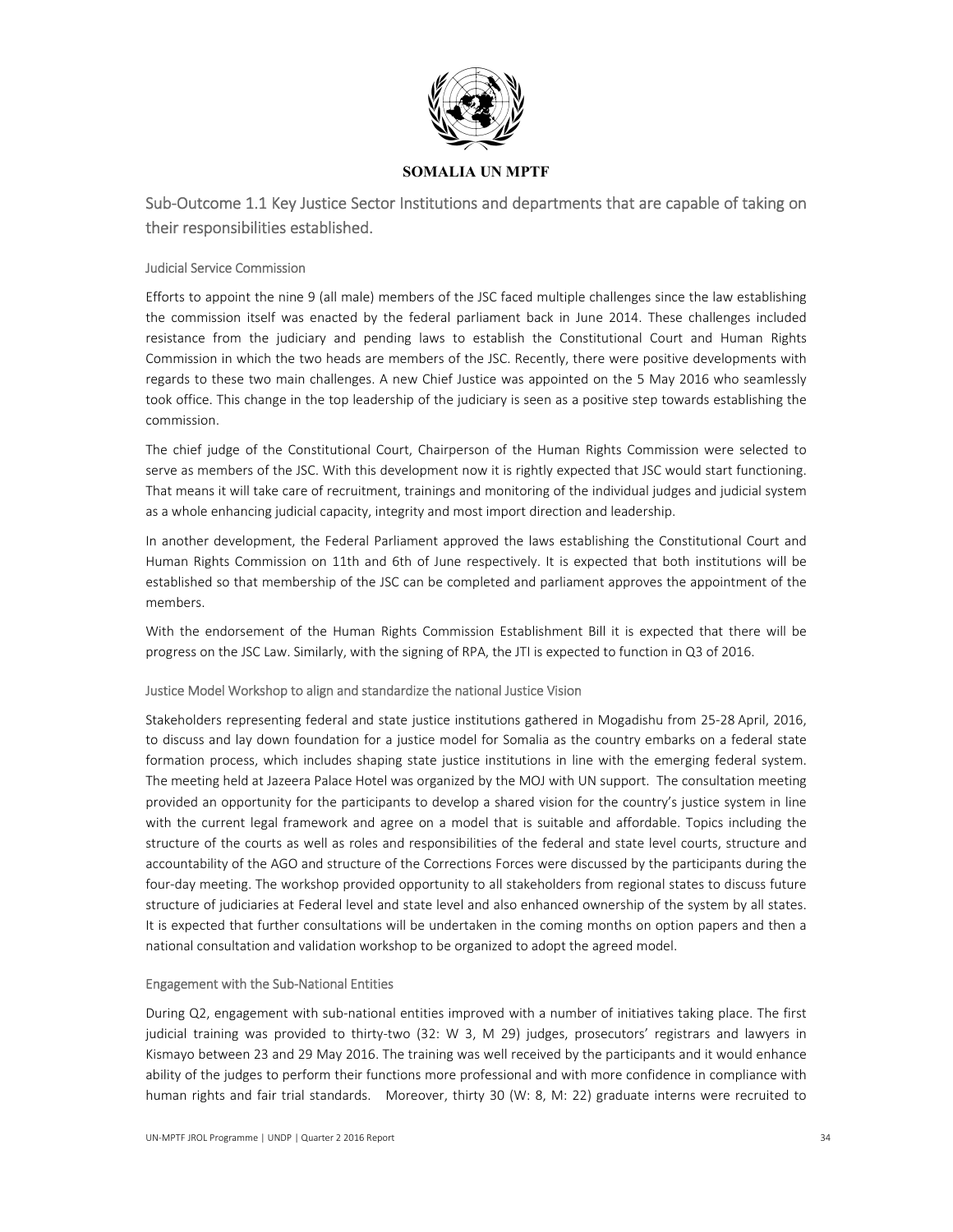

support the justice sector institutions of Jubaland and Southwest states (15 each). Also during the quarter, an assessment mission was undertaken to the interim capital of Galmudug state Adado meeting with partners on the ground including the Vice President. Furthermore, induction session was provided to the members of the recently appointed Judicial Service Commission of Southwest state.

#### Inspection Schemes

Oversight and accountability mechanism for the justice stakeholders was developed and strengthened as follows: The Judicial Inspector extensively monitored the performance of the judges and prosecutors,4 district court, two appeal court and 2 prosecutor's office (under the Attorney General) in Karkaar and Hayland regions of PL were inspected. The courts inspected lacked updated laws in Somali language as well as bailiffs and police. The judicial inspection and monitoring team was able to collect records of absentee judges, registrars, prosecutors and court clerks and present these records to the HJC monthly meetings. courts' records improved to the extent that the HJC now has a basic quarterly breakdown of cases adjudicated by the Courts.

#### **Trainings**

The twinning programme is being undertaken through the best practices and regional examples that are being discussed for the justice and corrections model development, the legal aid policy and the Traditional Dispute Resolution policy development. Further, with the finalization of the recruitment of the IOM diaspora expert for legal aid, technical advisor AGO and another expert for judicial trainings, it is expected that best practices experiences will be discussed. The contract of diaspora Technical Advisor for AGO, with a complete new TORs is extended. The TORs include training and capacity of AGO staff, implementation of Case Management system, collection of case and staff data from federal and states courts and prosecutors' offices, activation and coordination of Case Management Committee. The expert has commenced to provide technical support to AGO that will contribute to the development of professional knowledge and skills and strengthening institutional mechanisms and procedures.

The Legal Aid and Clinics Expert began her assignment on June 6th 2016. The expert will provide technical support in developing legal aid M&E framework, support to the law clinic at Mogadishu university and organize capacity building trainings and activities for legal aid staff. The expert will contribute to the development of professional knowledge and skills national staff and strengthening institutional mechanisms and procedures. The diaspora training expert has already delivered one training in Kismayo.

With the support of the United Nations, a national consultant is hired to undertake the first organized judicial training since 2012 in Mogadishu, Kismayo and Baidoa. In this regard, 32 (W: 3, M: 29) judges, prosecutors, registrars and lawyers benefited from the first Judicial Training that the United Nations provided to the justice institutions of Jubaland State of Somalia in support of the Somali Compact's Peace and State Building Goal #3 Justice. The recipients of the training included seventeen (17) judges, four (4) prosecutors, nine (9) registrars and one (1) lawyer. The training focused on practical areas of importance for the judges including juvenile justice, child and human rights. It also included practical aspect s of civil procedure ad fair trial. The trainees would be able to function more independently, effectively in delivering justice to Somalis.

The capacity of 43 judges, police officers, custodial corps officers, prosecutors, and defense lawyers were enhanced through a three‐day workshop (24‐26 April) conducted by the Ministry of Justice in partnership with UNICEF. The three‐day workshop enabled knowledge exchange, whereby all the key groups relating to juvenile justice dialogued on Somalia's current juvenile system and legislation, as well as whether there was a need for a reform. In addition to enhancing the capacity of justice sector officials in the area of juvenile justice, the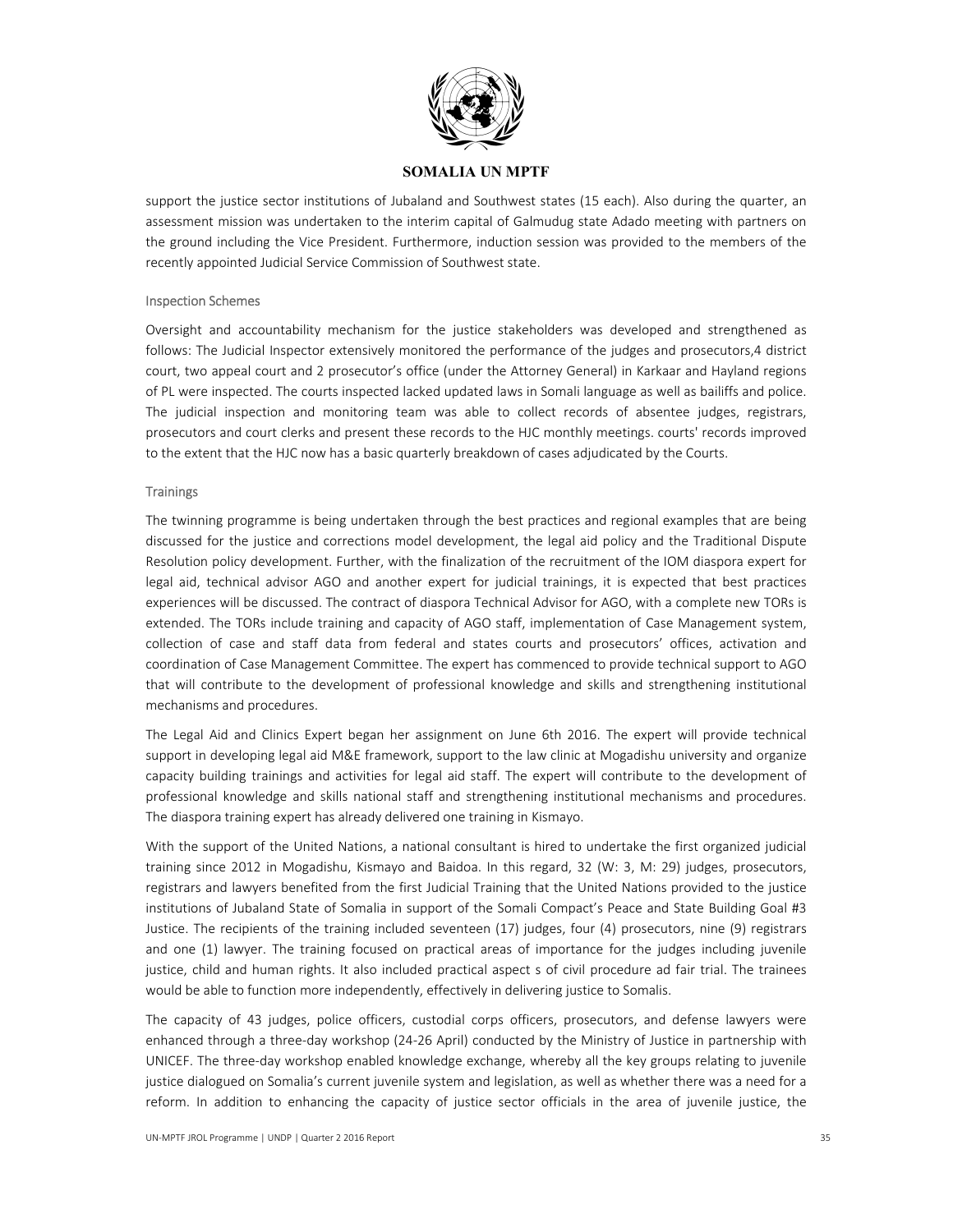

outcome of the workshop was the reaching of consensus that the current legislation on juvenile justice is not sufficient to meet the needs of juveniles who come into contact with the law, and that a new Juvenile Justice Act was needed. Further consensus was reached that a separate juvenile court would be required at a regional level to further safeguard the rights of the child/ juvenile. Finally, it was agreed that the State will also need to establish a separate juvenile prison along with a national committee to oversee the whole juvenile justice system.

The outcome of the three‐day Capacity Building Session on the Convention on the Rights of the Child (CRC) held from 14-16 April and facilitated by Ministry of Justice in partnership with and UNICEF was 150 government ministries staff and religious scholars enhancing their knowledge of the rights the CRC affords to children, and the responsibilities of the Government in enforcing the principles of the CRC. A sub outcome of this session was that the group formed consensus that the reservations against Articles 20 & 21 of the CRC should be removed if the draft alternative care policy itself does not deviate from sharia law. There was consensus that the reservation made against Article 14 should not be removed as it relates to a child's ability to choose his or her own religion, which they stated violated sharia and the Provisional Constitution. An additional sub outcome was the agreement that the optional protocols where not in contradiction with Somalia's religious and cultural customs. However, there was concern that Somalia is currently not in a position to enforce the optional protocols if it were to be ratified due to a lack of resources. It was outlined that Somalia should only ratify the optional protocols once they have established certain institutions which will then enable them to enforce the optional protocols if they become breached

The outcome of the CRC Orientation Session held on 16 April by the Puntland Office of Human Rights Defender, was that 27 members of parliament enhanced their knowledge of the rights the CRC affords to children, and the responsibilities of the Government in enforcing the principles of the CRC. The parliamentarians left the session with a better understanding on their individual roles in relation to implementation and monitoring CRC both in the government programs and law enforcement. It further was successful in prompting significant discussion on existing rights violations that are common in Puntland involving children particularly those from the IDP communities. The parliamentarians also increased their understanding of the developmental needs of children and provided insights into the child's evolving capacity to make decisions and participate in the society as he or she approaches maturity.

In Beletweyne, from 30 May to 1 June, UNODC and UNSOM co-facilitated training on sexual and gender based violence for 14 Somali Police officers (six of whom were women) to address the prevalent problem of gender based violence.

A potentially large segment of the population was provided information regarding the CRC in a joint awareness raising campaign through the mass media (Somalia National TV and Radio Muqdisho stations) on the CRC.

Moreover, an important training course on Legislative Drafting Process and Participatory Policy Development was provided to 27 (W: 4, M: 23) participants from Puntland, Jubaland, Southwest and Galmudug federal member states as well as representatives from Hiiraan and Middle Shebelle regions in Garowe between 19 and 22 May 2016. The training gave the participants a good perspective on the procedures for legal drafting including a practical demonstration on how to conduct the exercise. The facilitator gave the participants an overview of the legal drafting manual. He also discussed on the hierarchy of laws and ensuring harmony within the laws. Lastly the participants were engaged to comment on a piece of legislation passed by Puntland parliament to note the good points as well note areas for improvement. The trainees also learned lessons from each other, shared challenges and it would enhance capacity of the state MOJs to draft consistent laws and effective laws. The participants proposed to organize more such trainings where they learn from the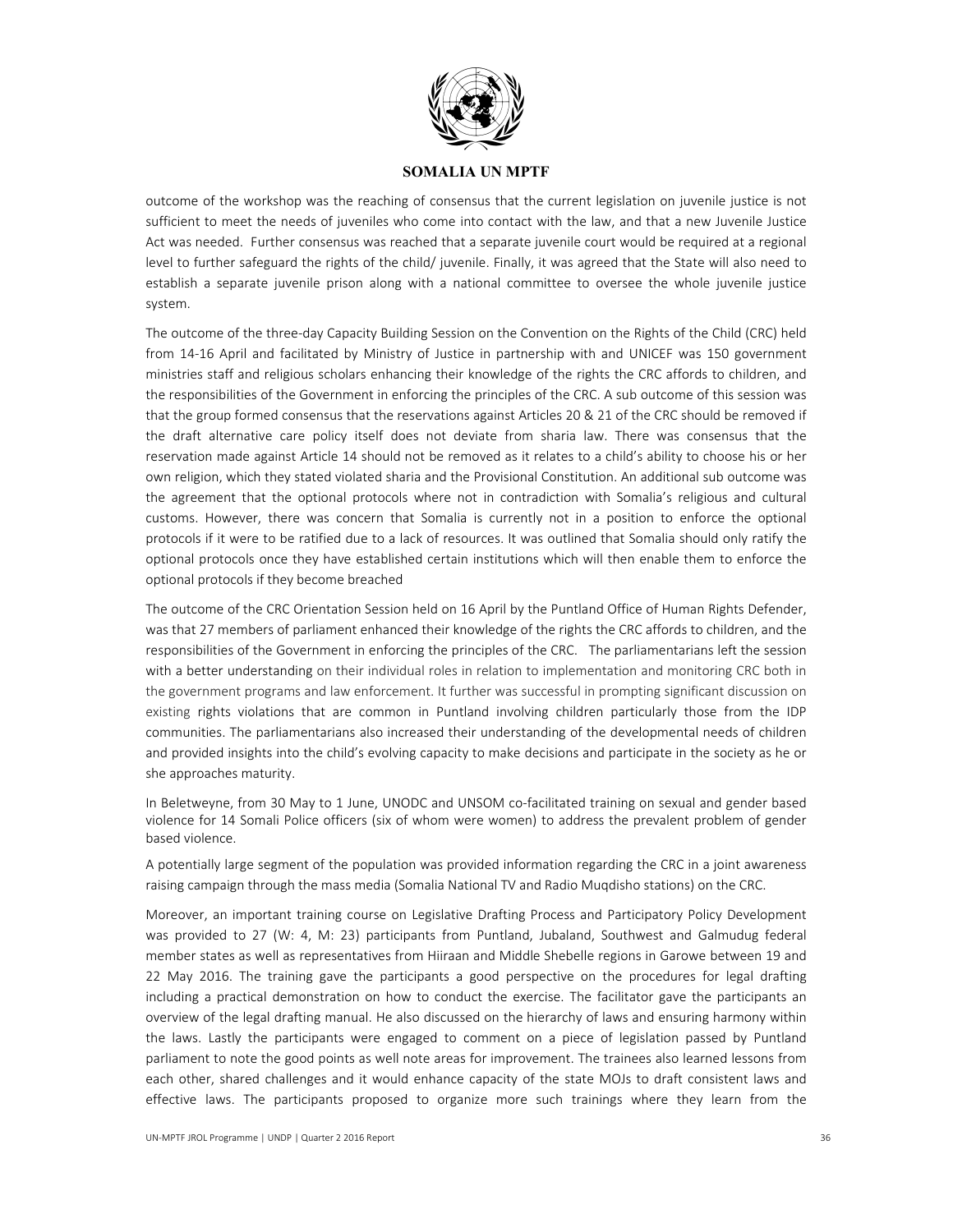

experiences of others. Finally, 14 (W: 3, M: 11) legal graduate interns recruited for Jubaland Justice Institutions were provided with an orientation training on various topics including the objective of the internship programme, the role they are expected to play in the beneficiary institutions as well as the specific tasks they will be undertaking and reporting requirements. 7 (W: 1, M: 6) of the interns are attached to the courts; 3 (W: 1, M: 2) are tasked to help the Attorney General Office in its day-to-day work while 5 (W: 1, M: 4) are placed at the MOJ and Religious Affairs to support the core functions of the ministry. These interns are future human force and institutions are preparing them to provide services to the citizens and meets the growing needs for legal personnel.

43 Judicial personnel including 6 female trainee's prosecutors were provided a 7‐day training on non‐criminal related matters facilitated by PL State University Faculty of Law. An assessment on the impact of the training will follow after Ramadan.

All key staff in the justice and law enforcement institutions benefited 2 days training on M&E and reporting facilitated by the ROL focal person on reporting

#### Traditional and Formal Justice Harmonization.

The traditional justice system is deep rooted in the society of Somalia. In fact, there is strange combination of customary tradition, sharia laws and formal law occasionally creating confusion in the mind of simple citizens and exploitation opportunities for the clever. To clarify role and place of traditional justice system, it is crucial to develop and consistent and comprehensive traditional justice policy and its links with the sharia and formal justice system. The draft policy has been developed. During Q2, a copy of the Traditional Dispute Resolution Policy, developed by the FL MOJ with the support of IDLO, was circulated to relevant stakeholders including federal member states. Feedback gathered in the process. In the next step, a national consultation meeting is planned in the 2nd of week of July to finalize the policy and produce a final agreed copy. As part of a coordination between IDLO and the UN to avoid duplication of efforts, the consultation meeting will be supported by the UN.

In PL, the working relationship progressed between the traditional elders and the formal courts, due to the number of trainings on the functioning and mandate of the formal and customary system to both actors of formal and informal justice system provided by MOJ, now elders have started to regularly register cases they intervene the first instance courts. Community Dispute Resolution Houses are operational in four districts in Puntland, 732 cases were resolved in the 4 CDR houses in April and May. Of the 732 cases 531 were brought by male whereas 229 by female. The number of cases resolved in Bossaso is 195, Garowe 187, Dahar 171 and Burtinle 179.

#### Policy and Legal Drafting Unit

UNDP supported the establishment of the Policy and Legal Drafting Unit (PLDU), Joint Implementation Steering Unit (JISU), Traditional Dispute Resolution Unit, MoJ resource centre. The work on protocol between MOJ PLDU and parliament is in progress and first meeting is planned in Q3 2016.

With the support of the UN, PLDU is leading the federal government efforts to draft and review key priority laws in the legal framework, including on the re-organisation of the judiciary making sure alignment with the Constitution and international standards. Crucially, PLDU is providing legislative drafting support and training to the law making bodies of the federal member states including Puntland, Jubaland, Southwest and Galmudug. In this regard, PLDU provided a training course on Legislative Drafting Process and Participatory Policy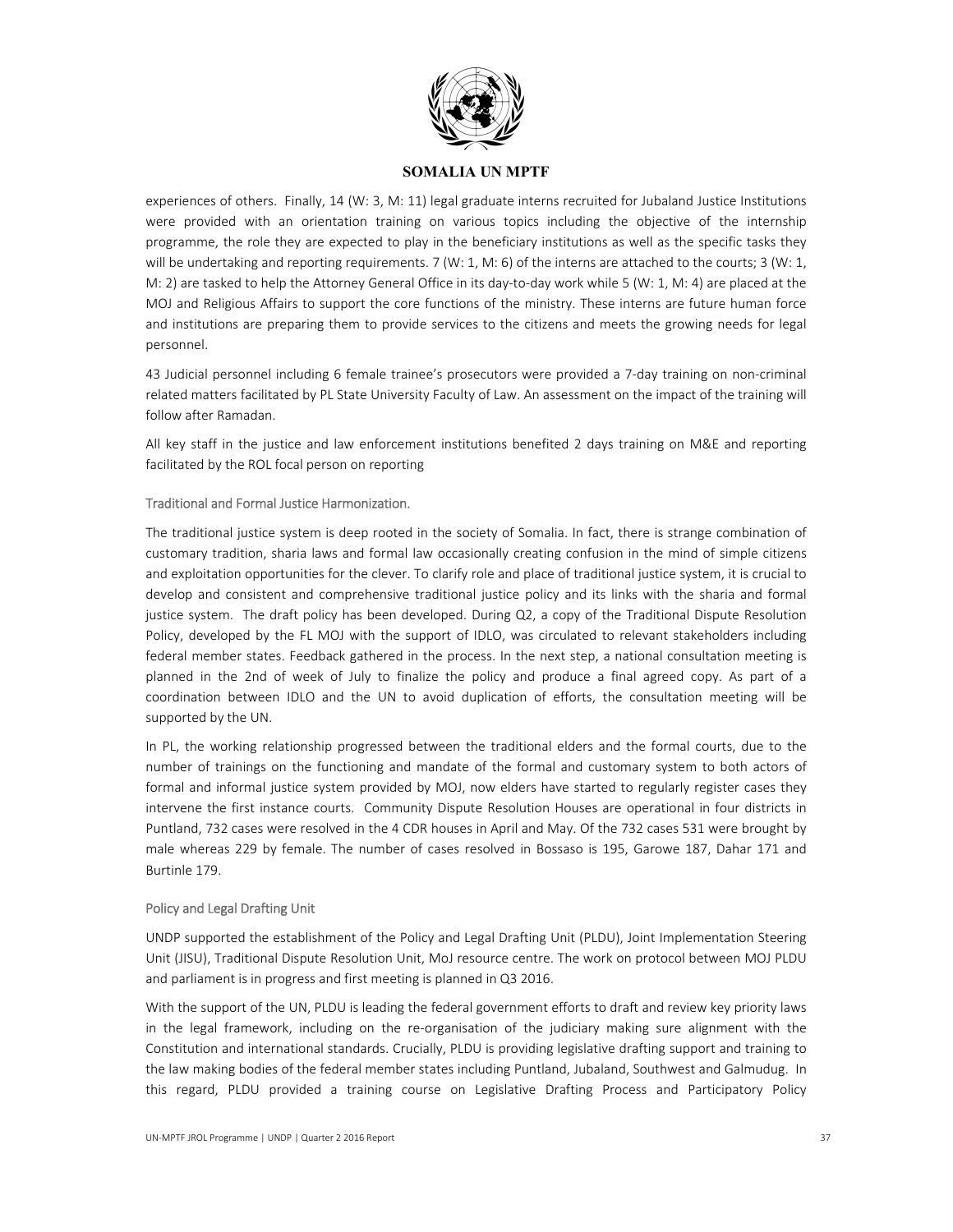

Development to 27 participants (W: 4, M: 23) from federal member states as well as representatives from Hiiraan and Middle Shebelle regions in Garowe between 19 and 22 May 2016.

Moreover, during Q2 PLDU provided technical support to the following six key laws and policies: Constitutional Court and Human Rights Commission Establishment Laws which were enacted by the federal Parliament on 11th and 6th of June respectively; the Anti‐Corruption Commission Bill approved by the Council of Ministers on 12 May; the National Legal Aid Policy and National Health Professionals Act which were finalized and ready to be submitted to the Council of Ministers and the review of 20 chapters of the Somali Penal Code. The training are contributing towards enhancing drafting abilities of MOJs and creating consistency in drafting of laws. Similarly, the approval of laws will trigger and expedite establishing JSC resulting into more stable, transparent and functioning justice institutions.

UNODC, together with the International Development Law Organization is supporting PLDU to review the Penal Code. From 12‐16 June in Nairobi, the first consultation workshop was held to review the draft Penal Code. The workshop brought together all stake holders in the justice chain whose input have been incorporated into the draft Penal Code.

Overall, this has been a productive period for the PLDU. A number of other key laws and policies were drafted and agreed by a wide range of justice institution stakeholders. Important laws also made progress with regards to the approval of the cabinet and enactment of the federal parliament. The consensus building while drafting important laws and documents and the engagement process undertaken between the federal government legal fraternity with the member states have shown that the legal professionals are coordinating overall to harmonise the federal structure of the country at the legal and the structural levels.

The Draft Puntland Juvenile Justice Bill was validated after UNICEF supported the Ministry of Justice, Religious Affairs and Rehabilitation in finalization and validation of draft Juvenile Justice Bill. In May, Ministry of Justice, jointly with allied Ministries of Youth, Women and Education had made a preliminary presentation of the bill to the cabinet members and members of permenant committee, legislation committee and human rights committee of the parliament. These parties reviewed the draft bill and provided further feedback on the bill which were addressed as preparations of final presentation. The new version of the Juvenile Justice Bill of Puntland is now ready to be submitted to the midyear session of the parliament which starts on 15 June for approval.

The following policies and Strategy documents were supported:

- Legal Aid Policy approved by the Council of Ministers.
- ‐ Work on Penal Code under progress. 20 chapters of the Somali Penal Code Reviewed. The process is led by IDLO who organized a stakeholder meeting in Nairobi.
- 1 FL Mobile Court Operational guide completed.
- The work on operational plan is under progress
- ‐ Progress to date includes 1 the Cabinet directive on the legislative process and legislative drafting (Drafting Code) was approved
- ‐ Victim and witness protection strategies ‐activity not yet undertaken by the Supreme Court. Perhaps it is considered too advance for the supreme Court.
- The Anti-Corruption Commission Establishment Bill approved by the Council of Ministers on 12 May 2016.
- National Health Professionals Act finalized and ready to be submitted to the Council of Ministers.
- The Human Rights Commission Law approved by the Council of Ministers.
- ‐ Draft Human Resource Manual for MOJ developed. It would be finalized during Q3. The performance appraisal is part of the Human Resource Manual.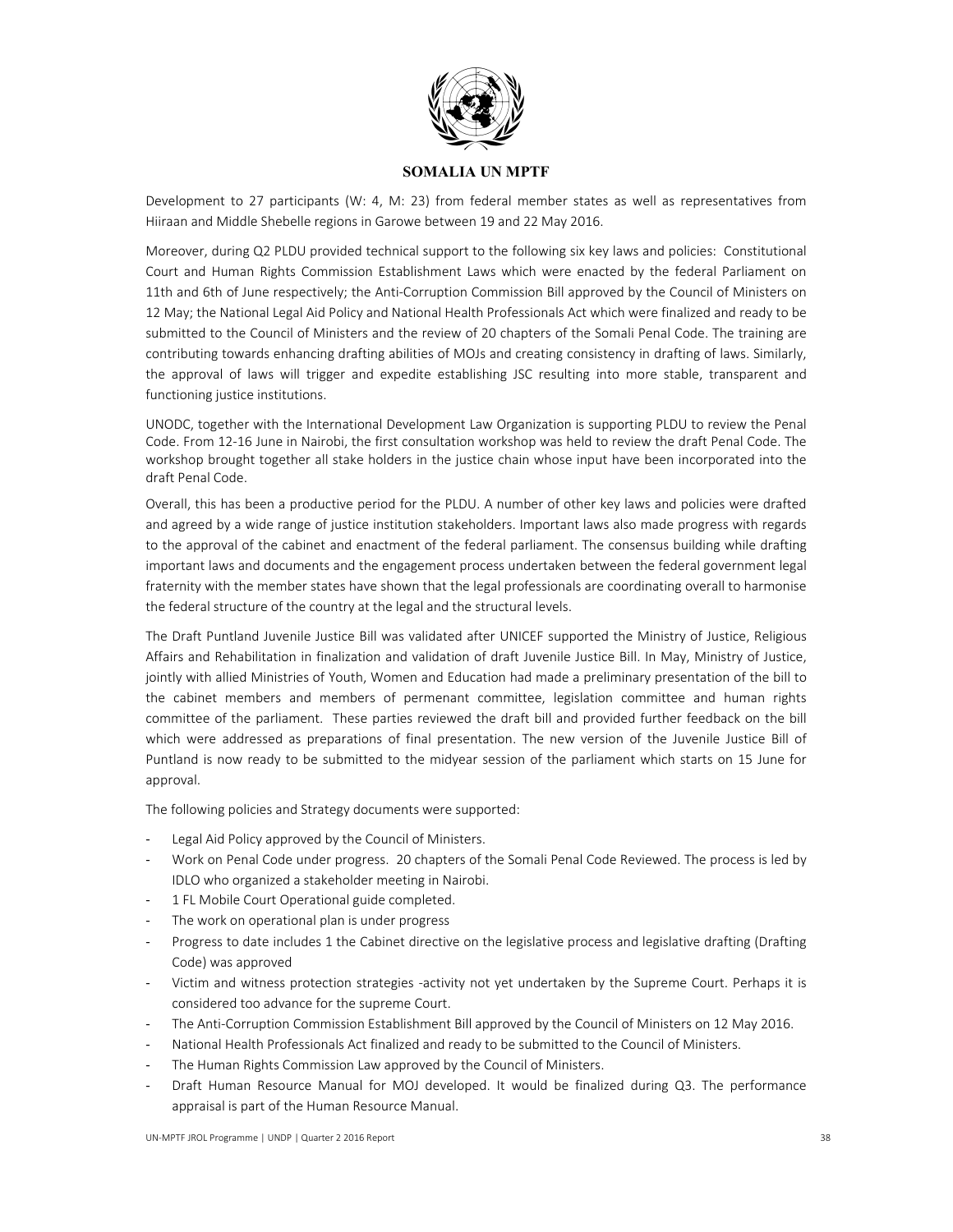

- Legal Awareness Policy is under progress.
- ‐ Traditional Dispute Resolution Policy: The work on TDR under progress and is finalized in Q3. 3 days traditional Justice Policy validation workshop is planned in Q3 and process for Referral Guidelines for traditional Justice Actors will emerge from this worktop.
- ‐ Training manual for Legislative drafting completed.
- ‐ Draft IT Manual Developed and planned to be finalized during Q3.
- ‐ Draft Procurement Manual Developed and planned to be finalized during Q3.
- ‐ Draft Assets and Knowledge developed and planned to be finalized during Q3.
- ‐ Draft Manual for Financial Management developed and will be completed in Q3.
- ‐ A training need assessment, training curriculum on various subjects, training priorities (geographical and subject wise) have been developed for support to the effective functioning of the Judiciary, and with signing of RPA with Mogadishu University, the JTI is expected to become functional in Q3.
- ‐ 1 Judicial scheme: Support was provided at the federal level to establish case management system at AGO. The case management system at AGO is established and operational. While inspection is delayed as it is linked to the inspection scheme at the SC. The latter is not established owning to delay in Judicial Services Commission.
- Draft on PL Women's Bar association (UNWOMEN).
- ‐ FL Women's Lawyer network (UNWOMEN); and FL Bar association (Responsibility now with IDLO). UNDP is participating in technical support and is also providing furniture and equipment for office of the Somali Bar Association.
- ‐ Work on Somali Federal Level Bar Association in coordination with IDLO under progress. UNDP is participating in technical support and is also providing furniture and equipment for office of the Somali Bar Association.
- UN Women will continue to support the Government at states level for the formal establishment of the Gender Units in Q3 and Q4 2016.

*See Annexes 4 and 5 on Policy, SOP and Strategy Document Development* 

#### Awareness campaigns

406,136 (W: 202,905, M: 203,231) were reached through awareness campaigns.

- 536 (W:105, M: 431) benefited awareness sessions in PL
- ‐ 3,000 (W: 1,500, M: 1,500, Approximately) 50% females people were reached through radio programme
- ‐ 402,600 (W: 201,300, M: 201,300 Approx.) citizens reached through legal awareness campaigns in Mogadishu, Kismayo, Baidoa and Adado.
- In addition, 11 Traditional Justice actors reached.

#### Equipment support

During Q2, no equipment support was delivered to counterparts. The procurement process is underway for equipment/furniture and vehicles and expected to be delivered by end of Q3. The equipment will enable the national counterparts to fulfill their mandate providing the necessary hardware to ensure operations.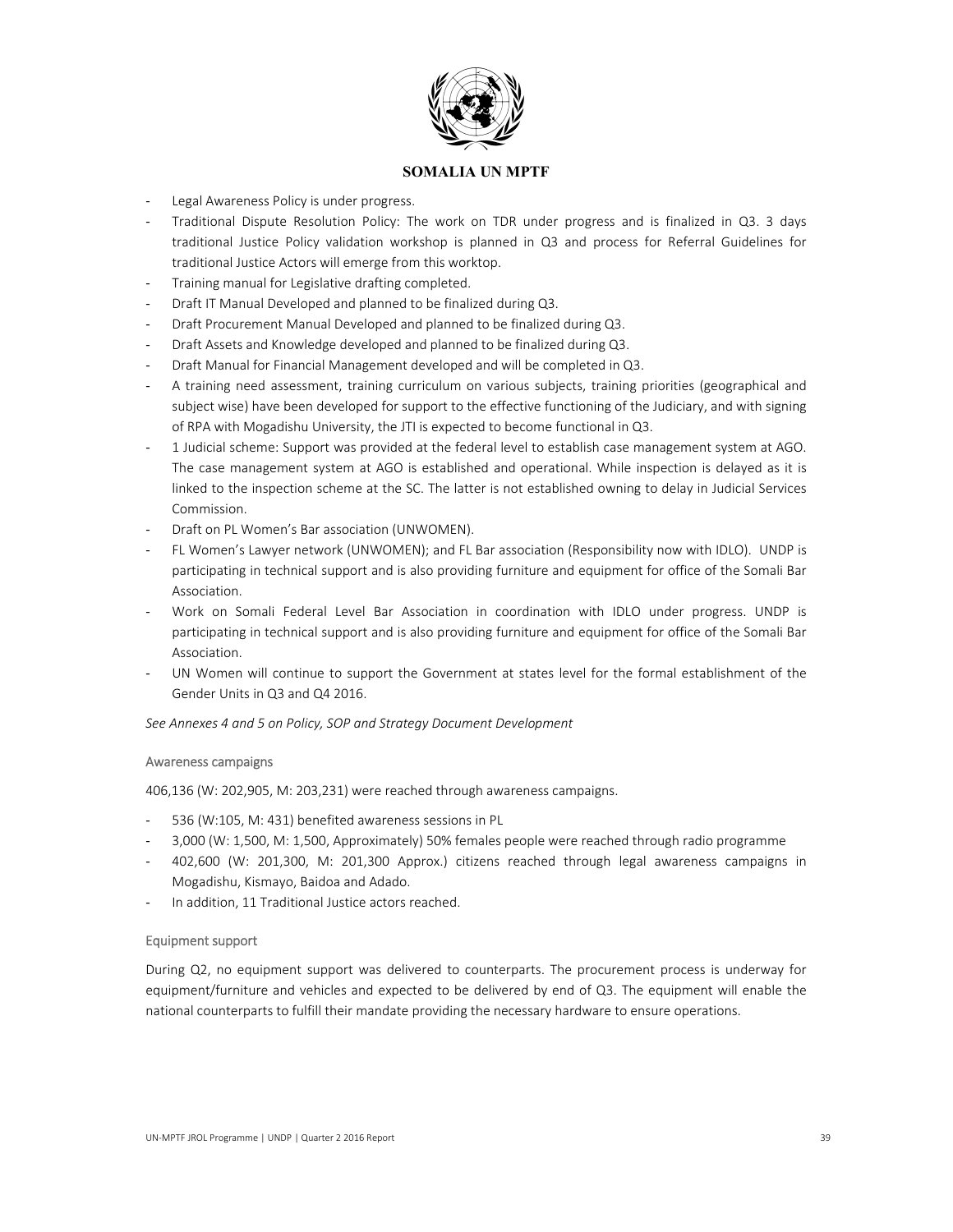

#### Justice Sector Trainings

- ‐ 32 (W: 3, M: 29) judges, prosecutors, registrars and lawyers benefited from the first Judicial Training. The recipients of the training included seventeen (17) judges, four (4) prosecutors, nine (9) registrars and one (1) lawyer.
- Induction session conducted for 8 (W: 1, M: 7) newly appointed members of the SW JSC on role of judicial service commissions, models commissions and effective performance of their jobs.
- In Beletweyne, from 30 May to 1 June, UNODC and UNSOM co-facilitated training on sexual and gender based violence for 14 Somali Police officers (six of whom were women) to address the prevalent problem of gender based violence.

Figure 1.5: Sub‐Outcome 1.2 Enhanced capacity of the justice system stakeholders to operate effectively, through further professionalization of laws, policies and procedures, improved facilities and enhanced knowledge management

#### Centralized Case Management System.

With the support of the UN, a case management system was established at the main AGO in Mogadishu. A national consultant developed the system and support was provided to put in place the necessary infrastructure and purchase the required furniture and other facilities including case files. The system helped the AGO streamline its handling of cases including record keeping and case-flow management. A similar support is planned for the judiciary to establish a case management system at the Supreme Court, Benadir Appeal Court and Benadir Regional Court. The recruitment process of the national consultant who will develop the system is underway and it is expected a functioning case management system will be in place by the end of Q3.

In PL, 2 courts in Gardo and Garowe registered 57 new cases new cases (23 criminals, 34 civil), 47 cases registered at first instance court and 10 in the appeal court. 19 GBV cases prosecuted and this data is only for two regions Nugal and Karkaar region were case management is active. case management system established in the main Attorney General Office in Mogadishu. 2 districts, Garowe and Gardo courts.

## Formal Courts

The functioning of the formal courts in Mogadishu is improving and that is evident in the increase in the number of cases handled. During Q2, the Supreme Court, Benadir Appeal Court and Benadir Regional Court managed a caseload of 352 (141 criminal, 209 civil cases and 2 administrative cases). 39 of the cases (35 civil, 2 criminal and 2 administrative) were handled by the Supreme Court, 101 cases (64 civil and 27 criminal) were received by the Benadir Appeal Court while 212 cases (112 criminal and 100 civil) were handled by the Benadir Regional Court. With continued support, the intended outcome is to ensure that people have access to fair and equitable justice service and improve the confidence of the citizens in the justice system.

In PL, midyear statistics of the formal courts will be ready at the end of July 2016.

#### Mobile Courts

In Q1, mobile courts were started in Mogadishu as a pilot project and although challenges were faced, the courts became operational. In Q2, the focus was to expand the initiative to the federal member states and establish functioning mobile courts in Kismayo, Baidoa, Jowhar and Adado. In this regards, with the support of the UN, the Supreme Court paid a visit to Kismayo to establish and train mobile court teams on the ground and recruit a regional mobile courts coordinator who will have the administrative aspects of operationalizing the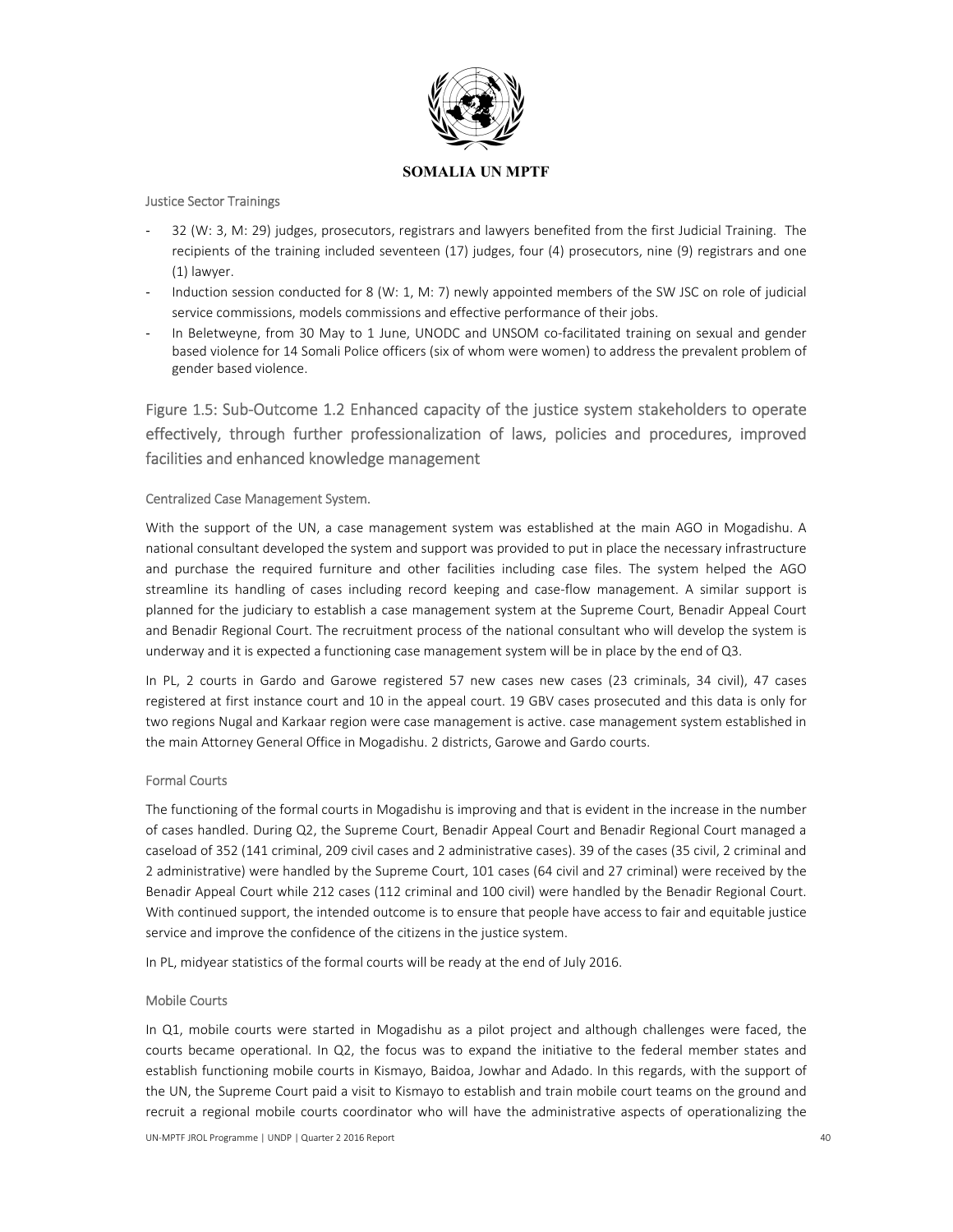

mobile courts in Jubaland regions. The team has been successful in their objective and now they are planning to do the same in Baidoa, Jowhar and Adado. By end of Q3, the target is to have a fully functioning mobile courts in Mogadishu and emerging states.

The cases that were taken up in Benadir includes 39 cases-all being disposed during the same period. Of these 39 cases, 20 were Civil matters while 19 cases were criminal. Several of the mobile court trips were to the IDP camps where a large group of people were available to discuss their legal issues. Although the initiation process of the mobile courts was slightly slow, the process has picked up and with the progress made in Benadir, the Supreme Court is currently engaging with the member states to undertake the mobile courts in other areas. Security has been an issue to the mobile court teams, but with the help of NISA some incidences have been averted. This process has also shown that the courts and the other criminal justice actors can function effectively based on specific targets.

In PL, mobile court heard 138 cases (37 female) in April and May. Of these, 53 cases were criminal and 85 cases were civil. 31 villages were reached for resolution of cases and awareness. 376 individuals (W: 65, M: 311) were reached in awareness campaigns.

#### Scholarship Schemes and Intern support.

As there is a lack of legal professionals in Somalia. This scheme is increasing the number of qualified legal professionals and as a result is better able to provide more legal services to communities. The scholarship and interns are providing space for new generation of judges and prosecutors. Across the FL and PL, 162 (W: 72, M: 90) receive Scholarship opportunities. A total of 97 (W: 48, M: 49) students are receiving legal scholarship in Mogadishu at Mogadishu University's Faculty of Sharia and Law. 34 (W: 10, M: 24) are graduating this year (June 2016), 13 (all female) are finishing their third year studies while 50 (W: 25, M: 25) will advance to the 2nd year of their degree programme. Depending on the availability of funding, the plan is to expand the programme to benefit students from emerging states.

In PL, 65(F:24, M: 41) students continue to receive scholarships to their law degree at PL State University Faculty of Law. 156 students including 45 women are attending the new academic year 2015‐2016. The law graduate would provide human force for justice institutions and sustainability of justice services. It also indicates trust in legal profession. More students joining legal profession means more confidence in legal profession.

#### Twinning Programme

During the justice and corrections model workshop, global practices and similar country context discussions were undertaken especially with reference to judicial systems in Ethiopia, Pakistan, and Turkey.

The IOM experts is hired for legal aid, AGO and judicial trainings would provide trainings based on regional best practices which are applicable to the Somali context. The legal Advisor for AGO will provide trainings and develop case management, case and staff data. These Somali diaspora are bringing variety of experiences and best practices from other countries. All this experience is enriching legal system of Somalia.

# Sub-Outcome 1.4: Oversight and accountability mechanisms for Justice Stakeholders developed and strengthened,

During Q2, a local consultancy company hired by MOJ with the support of the UN developed draft standard operating procedures (SOPs) on financial management, human resource management, asset management, ICT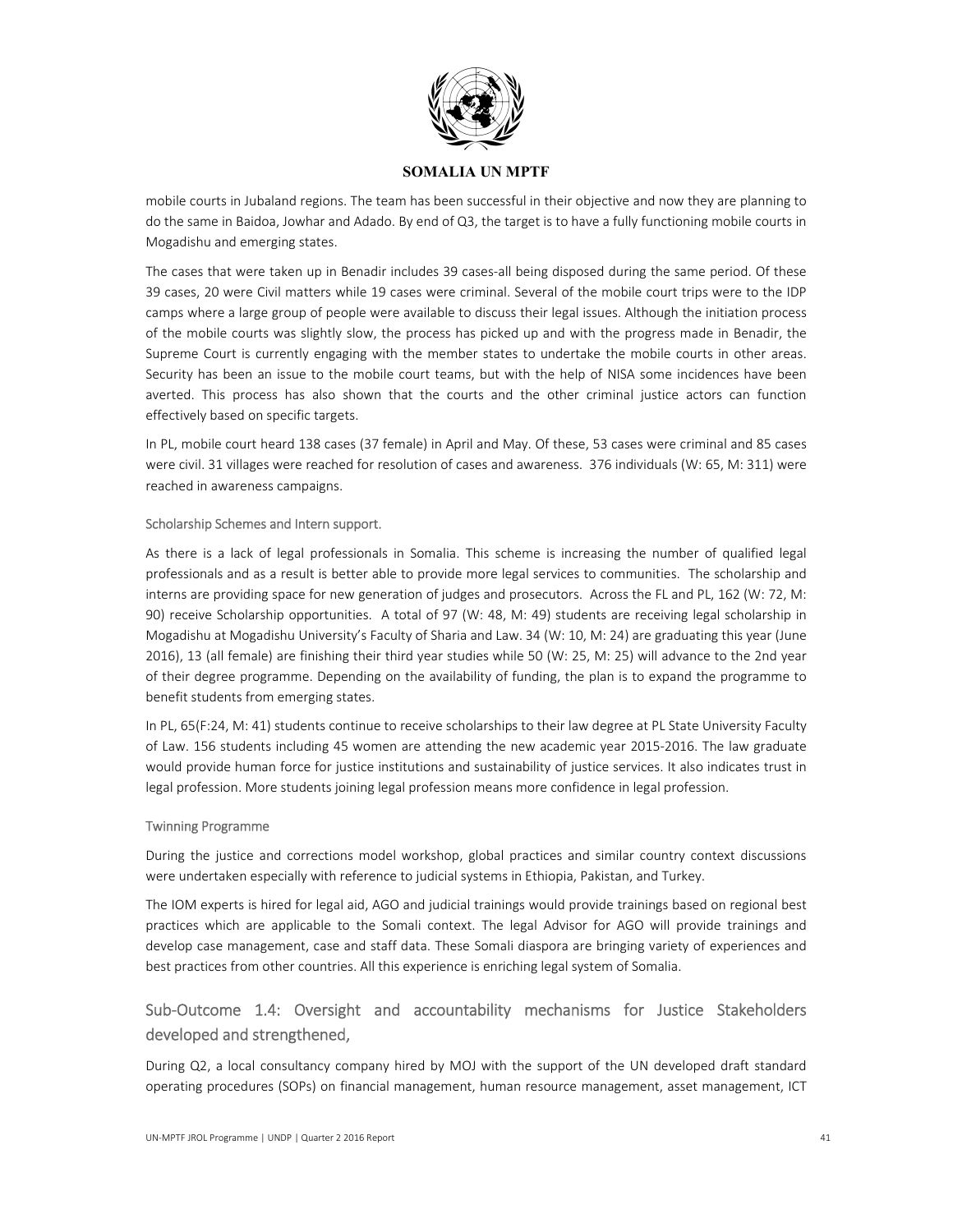

and knowledge management and procurement management. These SOPs are intended to enhance the oversight and accountability arrangements of the Ministry.

Sub-Outcome 1.5: Overall functioning of the Justice Sector enhanced through increased access to justice, improved legal education and awareness as well as the establishment of a functioning youth justice system

#### Legal Aid

The Procurement Process to contract legal aid NGOs is in the final stages. Once the NGOs are contracted, more legal aid would be available to people in South West and Juba land. In PL, 739 individuals (W: 566, M: 173) were supported with legal aid services across Puntland; 263(W: 208; M: 55) from lawyers and 476 (W: 358; M: 118) from paralegals. Of the 263 cases dealt with by lawyers 158 (W: 135 M: 23) were resolved, 74 (W: 60, M: 14) pending and 22 (W: 13, M: 9) dismissed. Of the 263 cases dealt with by lawyers 202 were civil cases and 61 were criminal cases. People receiving legal aid, 87% of clients were IDPs and 72% of the cases dealt with issues related to GBV.

#### Legal Awareness increased throughout the sub‐national entities

A comprehensive package of awareness raising on access to justice and the legal aid was developed by the PL MOJRAR in 2015. In PL, large‐scale awareness raising on legal education was undertaken by the MOJRAR, legal aid and mobile court project across PL with the aim to increase the understanding of the PL people for their legal rights, access to justice and the equality before the law. A total of 536 people (M: 431, W: 105) benefited awareness, in addition an estimate of 3,0000 people was reached through radio programme outreach.

A Legal Aid Unit is established under MOJ at the FL. The process to contract two Legal Aid NGO providers is underway and expected to be completed in July 2016. The Legal Aid Policy was finalized after a validation workshop was undertake and the Policy was approved by the council of Ministers.

In addition, the FL MOJ developed a national legal awareness strategy in which initial consultation was undertaken and shared with relevant stakeholders, including federal member states. The strategy is expected to be presented and adopted at the next PSG 3 WG meeting. As part of its effort, the Ministry also designed public legal awareness materials including stickers, radio messages and TV programmes. As a result, 402,600 citizens (estimated 50% Women) were reached through legal awareness campaigns in Mogadishu, Kismayo, Baidoa and Adado on the rights of the accused and roles and responsibilities of the justice chain actors during the trial process; police, prosecutors, judges and corrections. 100 stickers on constitutionally guaranteed rights of suspects were distributed to all 17 police stations in Mogadishu. A further 150 stickers were sent to each of Kismayo, Baidoa and Adado to be distributed and attached to the premises of the justice chain institutions in those locations. Moreover, a video on the roles and responsibilities of the justice system actors; police, prosecution service, lawyers, courts and corrections was aired on Horn Cable TV twice a day for a period of one month. There were 75 participants trained (W:9, M: 66): 43 justice actors (W:6, M: 37) provided with a 7 days training in PL. 32 participants (W: 3, M: 29) including judges, prosecutors, registrars and lawyers who benefited from the first Judicial Training in Jubaland. An agreement was signed with Mogadishu University and progress on trainings for Legal Aid providers is expected in Q3. A diaspora expert was recruited and progress on AGO trainings are expected in Q3.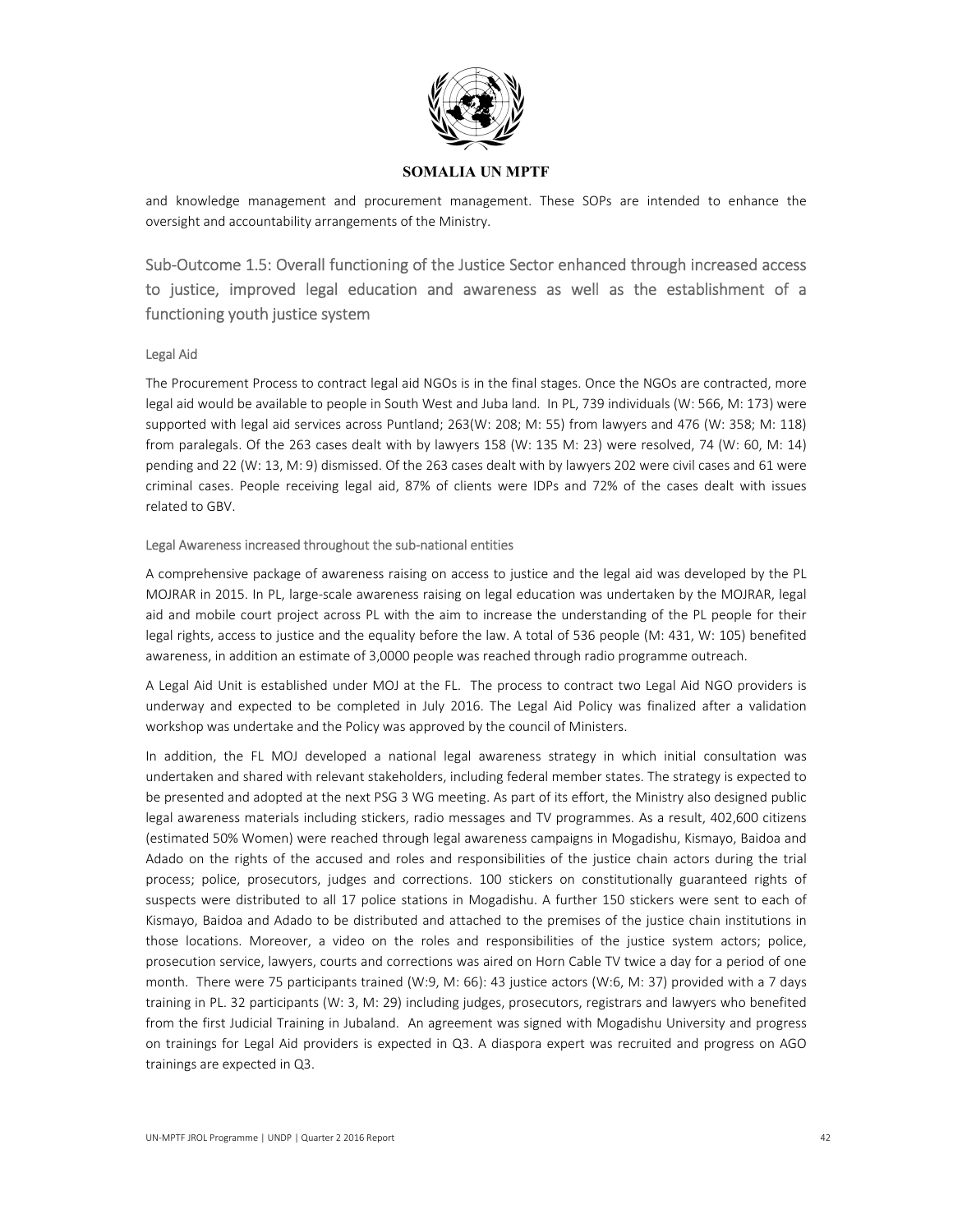

# PSG 2: Security Outcome 2 Establish unified, capable, accountable and rights‐based Somali Police Force providing safety and order for all the people of Somalia

#### Inter‐governmental workshop for National Police Model

Following up on the Nairobi Conference at the political level to decide on the guidelines for Somalia New Policing Model (SNPM), a technical meeting was organized from 26-28 April 2016 facilitated by UNDP and UNSOM Police Section. The conference was attended by State House Representatives, MoIS, FMS representatives, SPF Representatives, Somali legal experts and the UN Police Experts and discussed the operationalization of the political agreement on the SNPM. The representatives with the legal experts interpreted the articles of the agreement or communique based on the existing legislation and came up with the preliminary details of the communique and additional paper addressing other issues which are going to be discussed in the Ministerial meeting in Garowe. The Minister of Internal Security established a technical committee for the SNMP based on a TOR for the functioning of the Technical Coordination Committee which was agreed upon by all representatives and which was technically supported by UNDP and UNSOM.

There were not any individuals trained in recovered areas to date, however a training action plan developed to support the joint SPF and AMISOM mobile training team in the regions. A procurement plan was developed and shipment arrangements for the equipment donated by EUCAP Nestor to Somalia Police is under processing and expected to be delivered before the election.

# Sub-Outcome 2.1 A baseline Somali Police Force is built to preserve stability and order in Somalia through custom and institutional rule of law through Police Capability  $-$  the human and physical capabilities of police are shaped to support the needs of the Somali people

A training action plan was developed to support the mobile training team in the regions with consultation with partners including AMISOM. 25 policing students (W:5, M:20) continue their bachelorette studies in PSU under the UNDP scholarship programme.

Sub-Outcome 2.2 A baseline Somali Police Force is built to preserve stability and order in Somalia through custom and institutional rule of law through Police Reform - the conduct, behaviour and values of police are shaped to support the needs of the Somali people

## COP Youth Volunteer Employment Initiative at the federal level.

Following the introduction of community policing concept to 199 youth (W: 64, M: 135) through workshops in March, based on action plan developed by both police and the youth, they have been working as community coordinators, alongside with police in 17 districts in the Benadir region to bridge the gap between police and community and build confidence on police.

A community policing center (center 888) was established by SPF and was equipped with 20 desktops and 70 cell phones, the center is functioning and receiving calls and reports from the community on security issues and also receiving complaints from the public on policing service which help the police improve their service based on the community needs.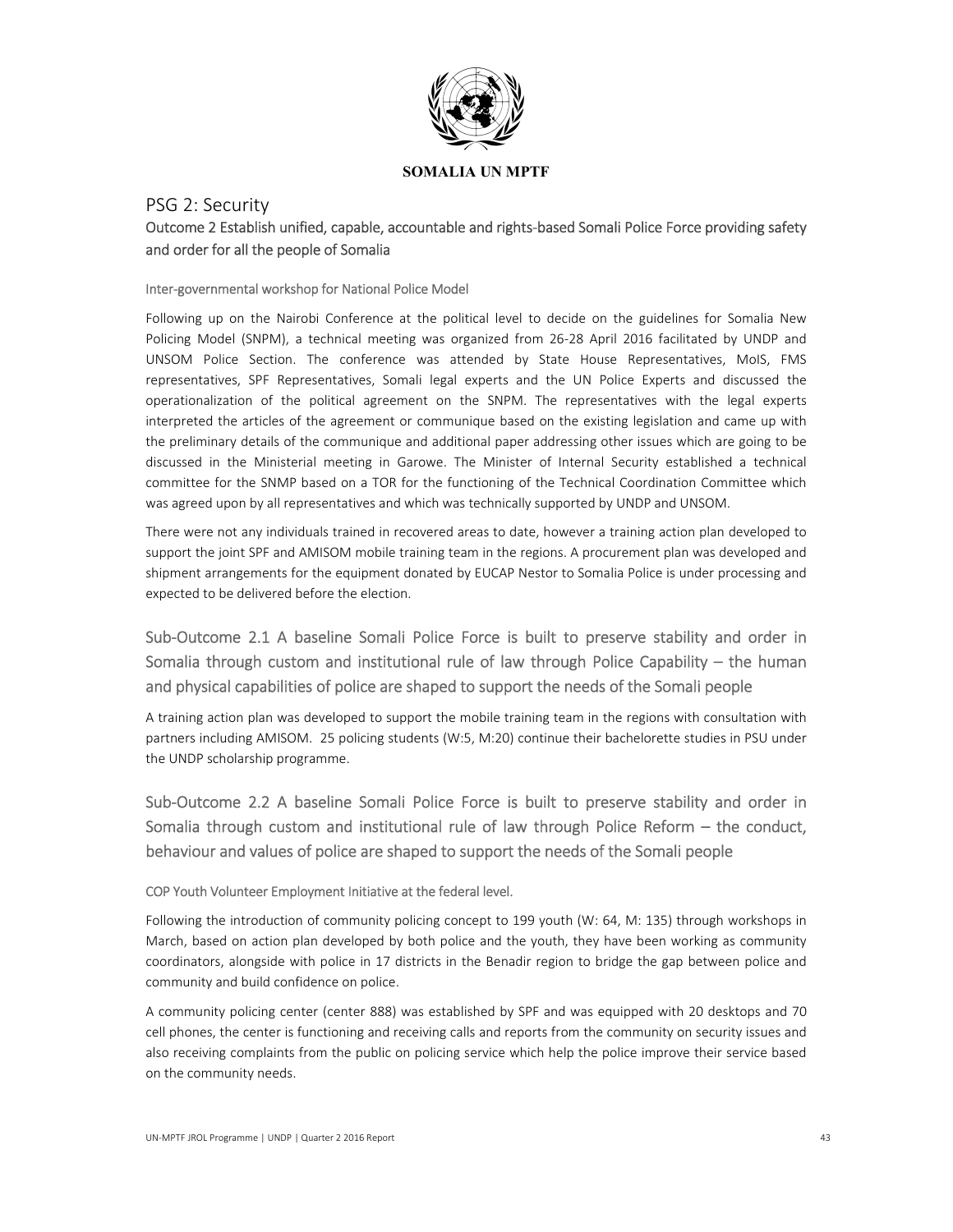

From 17‐26 May 2016 the UNDP ROL team carried out various meetings with the ISWA administration in Baidoa, such as the Minister of DRR, acting president of ISWA, DG of the Ministry of Security, Bay Region Governor, Baidoa Mayor, Baidoa Deputy Mayor, elders, village committees, Bay Region police commissioner, Baidoa station police commander and AMISOM police team in Baidoa about youth volunteers on the community policing initiative to be implemented in Baidoa. The community stakeholders recognized the importance of community policing which will contribute to positive change and improve the security in Baidoa district by working together with the police to solve crime, disorder and safety problems. Through consultation meetings held with community stakeholders, they identified 100 youth volunteer (W: 35 and M: 65), 13 of which were from the IDPs, showing a strengthened linkage between the IDPs, residents, and police. The community policing concept will be introduced to both more police and youth through workshops to be organized in Q3.

Based on a request from Somalia Parliament and FGS Police to support establishing a police oversight mechanism, through several meeting of police oversight working group, which led by MoIS, an oversight action plan is developed to support enhancing existing mechanisms CAC with developing its legal framework based on the agreed article in police model.

Human Trafficking was highlighted as priorities of the FGS who requested for support to establish Human Trafficking Coordination Unit. After initial discussion with MOIS (the leading institutions identified by FGS), and other partners, a draft action plan was developed to establish the units to coordinate the efforts of the government institutions to counter the human trafficking crime.

The Somali Police Force (SPF) formally established a Gender Unit at Federal level in Dec 2015. UN Women supported this process and will work with the newly-created SPF Gender Unit 2016 to develop SOPs as well as other institutional development tools (organogram, AWP, resource mobilization plan).

Support to the Community Advisory Committee (CAC) at FL continues with finalization of the action plan and DRAFT legislation with a focus on CAC protections in carrying out duties. The Strategy on Community and Police Relations was supported whereby the PRODOC on Youth Volunteer initiative was developed. In PL, 25 Police students (W: 5, M:20) are engaged as volunteers to work with community, police and IDPS under the community policing concept in Garowe MPS.

#### Police Stipends

The delivery of EU police stipends to Federal Police Officers pursuant to Output 2 Basic police operations are maintained and sustained. The project was originally planned to conclude in 2015. It has been extended to 2016 to accommodate the payment of all eligible officers outside of Mogadishu/ Banaadir. A payment run for Uganda and Puntland was recently completed in April. To date UNOPS has paid \$5,275,200 to 6,448 SPF officers of all ranks, 8 months (January‐September) of accrued stipends, across Somalia since November 2015.

The Government of Japan Emergency Police Stipend is non-MPTF bi-laterally funded project to pay last 3 months (September-November) stipends of 2015 to follow on from the 8 months' stipends recently paid on behalf of the EU. June 20th, UNOPS began payment of 3 months stipends to all Somali Federal Police across the country. Initial payments targeted 5,979 biometrically registered officers in and around the Mogadishu region in Q2. After these payments are complete, some 900 registered Federal officers stationed in the regions will be paid in Q3. Each payment will consist of the full 3 months' stipend to each officer, at a flat rate, regardless of rank, in the sum of \$100 per officer per month. Accordingly, each officer will receive a total of \$300. Payments will also be made, as on previous occasions, to the 99 next of kin of Federal officers who have died in 2015.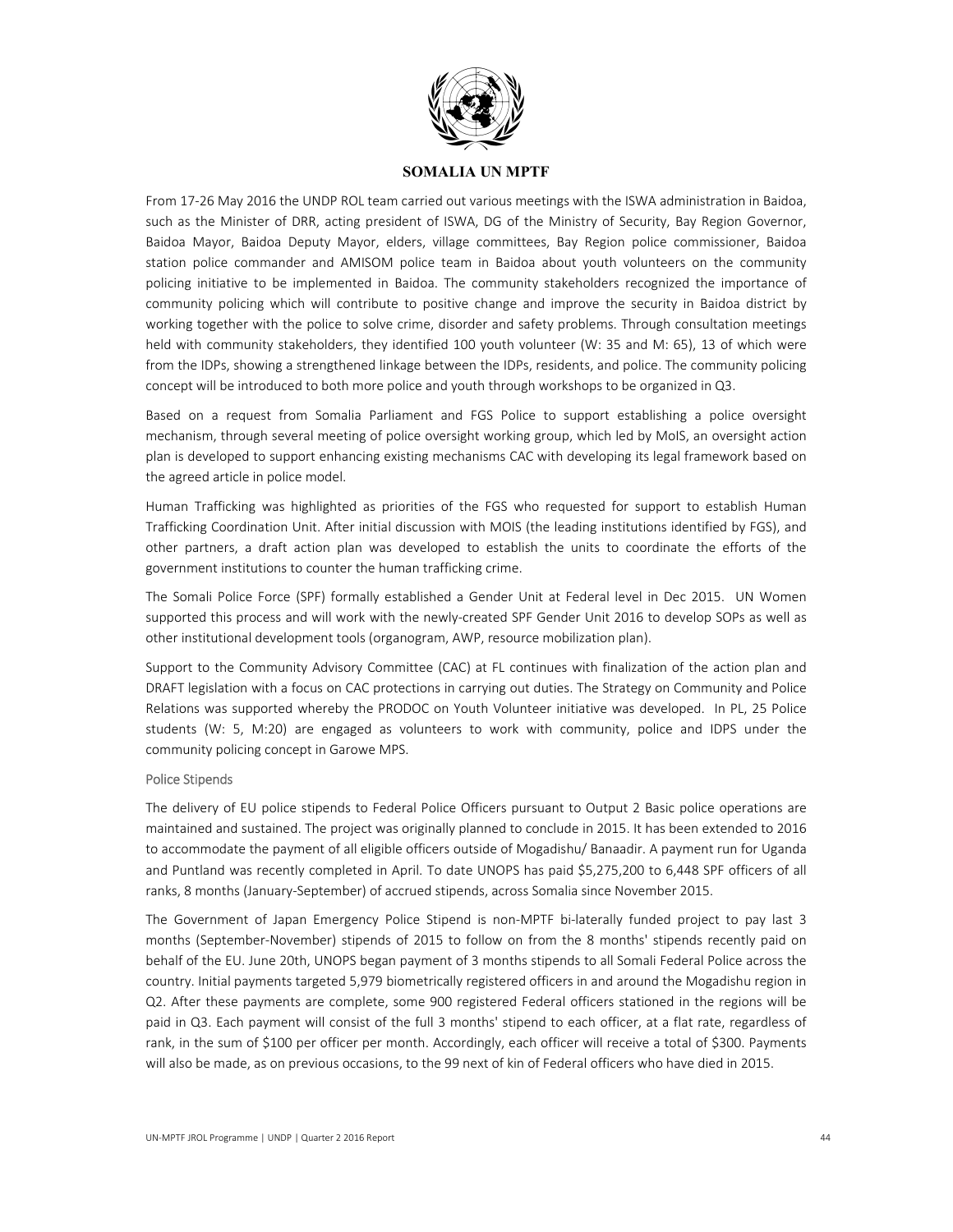

The UK DFID stipends project is a non-MPTF bi-laterally funded project that provides for the payment of stipends to regional police officer in Baidoa and Kismayo (Beletweyne TBD). Baidoa Police Officers are entitled to a stipend payment of 100 USD a month credited to their Al Amal Bank account, upon successful completion of police training administered by AMISOM. The same arrangement applies to Kismayo while in addition the Jubaland Authority has agreed to provide a salary payment of 100 USD with each stipend.

# Somaliland PSG 3: Justice

## OUTCOME 1 – Improve access to an efficient and effective justice system for all.

## Sub‐Outcome 1.1: Access to justice improved, with a focus on women and vulnerable groups

#### Centralized Case Management System

In SL, the HJC has initiated the process for the establishment of a Case Management Committee which will harmonize the case management system across all the justice institutions in SL. The Case Management will integrate the entire criminal justice chain, will result into consistent data about cases and facilitate in decision making and future needs of the justice institutions. A training workshop, attended by the Chief Justice, AG, MOJ and all other stakeholders, was organized with AXIOM on case management. The Committee has nominations from all justice actors. In Q2 discussions were followed up with the HJC leadership to finalise the TOR for the case management committee.

#### Formal Courts

Formal Courts adjudicated 3,095 cases (criminal: 1,378, Civil: 1,716), completed 2,277 and were left with 818 pending. The people resolved their dispute and were able to determine their rights in a more peaceful and civil manner instead of resorting to violence. It also indicates increasing confidence in the formal system.

UNOPS have completed a design brief for an appeal court in Hargeisa, brief has been submitted and UNOPS are awaiting feedback.

#### Mobile Courts

Since the commencement of the JROL Programme, 1,208 Cases were adjudicated by SL mobile courts (Criminal 656, Civil 546) since Q3 2015. In Q2, 299 were adjudicated (Criminal:177, Civil:122), Disposed:240, Pending:59, in Six regions of Somaliland (Marodijex, Awdal, Togdheer, Saahil, Sool, Sanaag. Total Beneficiaries:681, Women:115, child:95, Male:186, IDP/Refugee:71, Minority:78, economically deprived/Poor 136. 129 SGBV cases were supported by Baahikoob center (W;118, M:11).

#### Legal Aid

2 Legal Aid Centres continue to be operational under the Hargeisa University Legal Clinic. 2,371 individuals (W: 1,019) were assisted with legal aid in SL since the commencement of the JROL. 412 individuals (Criminal 129, Civil 283) were assisted in Q2 whereby 627 individuals benefited from services (M:343, F:284) in Hargeisa. *See Annex 6 for Legal Aid Results since commencement of the Programme.*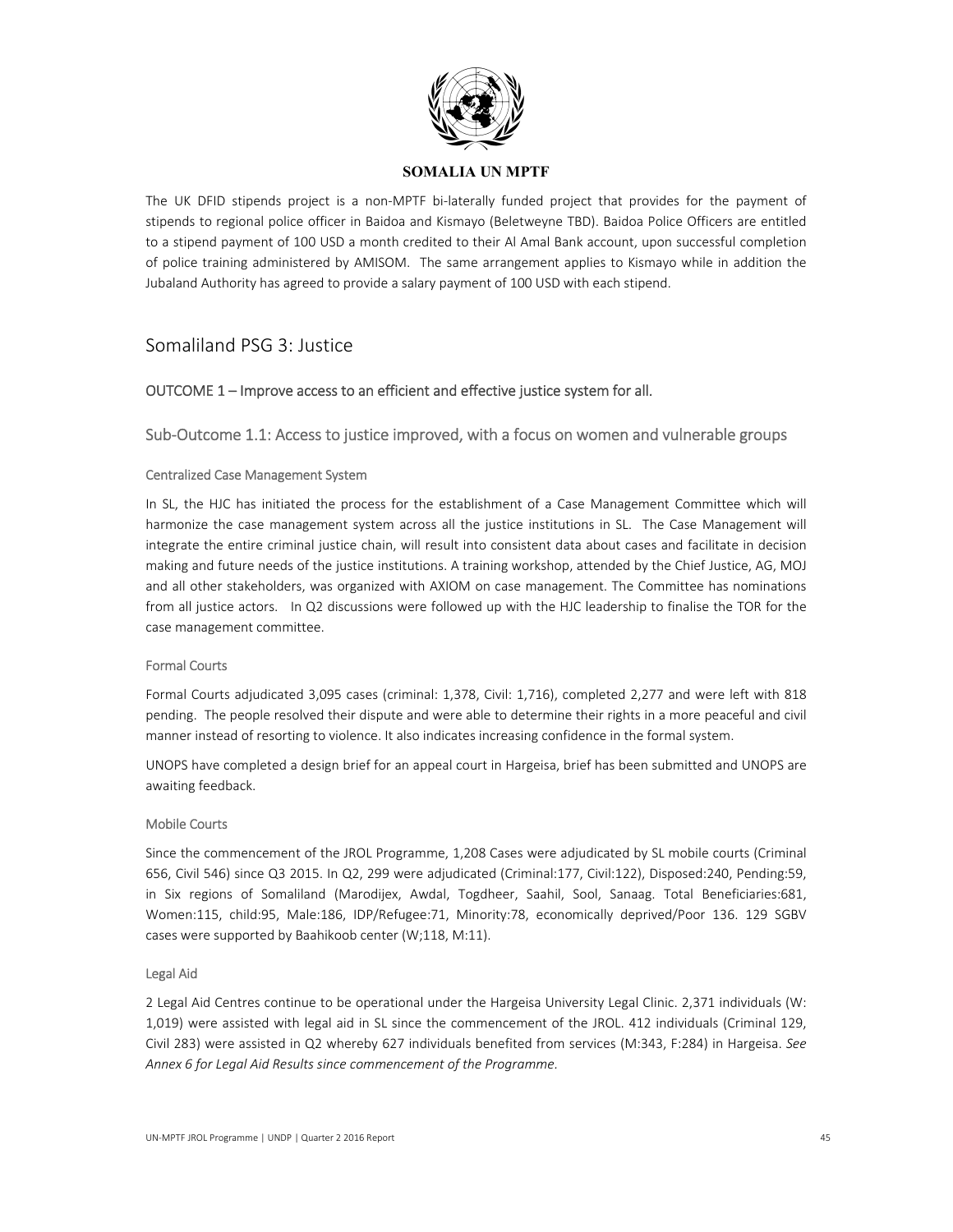

According to Third Party Monitoring Reports (TPM) (*See CCORD April 2016 TPM report),* 'Justice and correction projects are one of the successful projects under GROL program, this project has contributed significantly to the project outcome in terms of benefits to the legal aid/ counseling and the establishment of the code of conducts'.

Findings included that during the Legal Aid Awareness campaign, approximately 5000 were reached through the programs aired by SLNTV (the official figures are not known). This was supported with evidence of 6 video clips that were made available.

#### SGBV

1 center at the Hargeisa group hospital delivered SGBV services. It is expected that from Q3 there will be continuation of the training for the SGBV units at the AGO in SL. UNDP supports the AGO and the newly established Women and Child Units. These are currently active in six regional prosecution offices and employ 22 women prosecutors specialized for the SGBV related cases.

The Incentives of the new recruited female prosecutors (4 persons), the coordinators for the Women and Child Units established in two regions of Gabiley and Erigavo, equipment and furniture are among the support to the Regional AGO Offices by the Project.

According to TPM, participants interviewed were asked about their views regarding the training. All had recently attended or participated in an awareness raising session on SGBV organized by Baahikoob. All agreed that the sessions contributed to increase in knowledge regarding SGBV and that the sessions were free. During the sessions, participants' questions on SGBV were responded to.

When asked if participants were confident that people in the community are now knowledgeable about justice services and their legal rights in the country, all were affirmative. All also thought that after awareness raising session in the village people are now more likely to seek justice through the judicial system in the country and that people have trust and more confidence in the justice system.

The project has supported 66 victims who are mostly from poor background to receive legal aid and counseling services. The support has included access to free legal aid clinics, medical treatment as well as psychosocial support. On the other hand, those involved in the SGBV crimes have either been punished or are in the court process, 23 of the SGBV cases are under court process, 14 cases have been concluded and 21 are still under police investigation. However, 8 of the cases have been settled outside the court – an indication of the transition from the traditional justice system into formal justice.

#### Awareness

Legal Awareness was provided for 60,170 (W: 27969, M: 32,201) individuals since the commencement of the JROL programme. In Q2 2016 alone, 6,520 (W:2655, M:3865) received information of Legal services. Legal awareness on legal rights and resources for 50,000 individuals (W: 23,124, M: 26,876) were supported by the Judicial Commission Supreme Court, paralegals and mobile court teams. General legal awareness events targeting IDP camps and communities in 4 districts in Hargeisa and Villages on topics covering constitutional rights, the access to Mobile court services and free legal aid for the vulnerable and the needy were conducted by the legal aid lawyers, paralegals and the Mobile court teams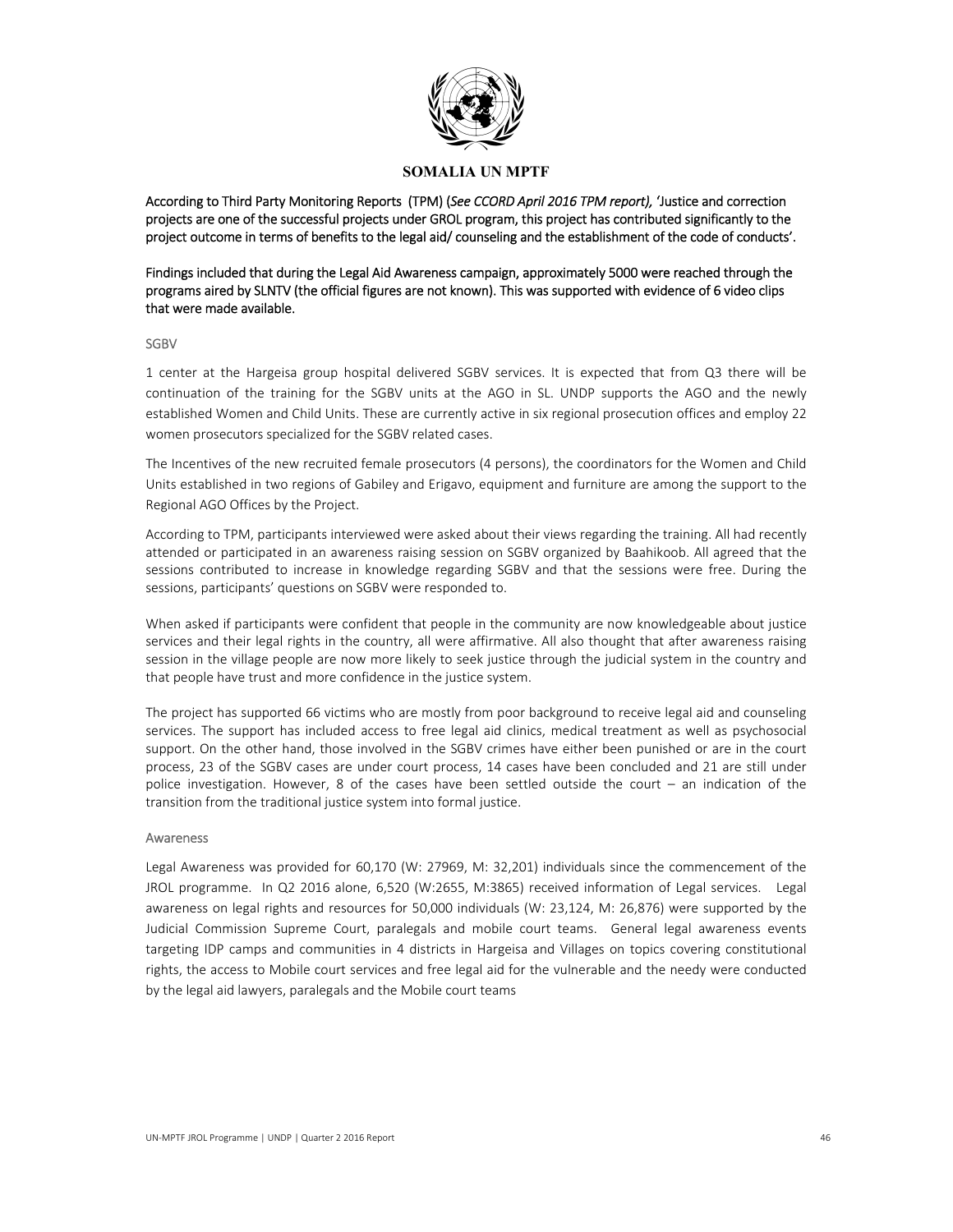

Sub-outcome 1.2: Capacities and resources of justice institutions to deliver justice built / **Infrastructures** 

#### Scholarships and Internships

Somalia faces a shortage of legal professional that results in expensive and inefficient legal services. The more legal professionals trained, more competition is created which will translate into more services. The Scholarship and Internship programme provides a higher quality of professionalization of the Justice Sector while providing individuals drawn to the Justice professions opportunities for experience and structured learning. Over Q2, with UNDP support, 50 law students (W: 22, M: 28) continue to receive scholarships with UNDP's support from University of Hargeisa (26) and Amoud Universities (24). 25 law graduates (W: 7, M: 18) are currently in progress the internship judicial programme under the MOJ and the Judicial Commission.

25 law graduates (F: 7, M: 18) are currently in progress the internship judicial programme under the MOJ and the Judicial Commission (supported by UNDP). After the completion of this one-year Judicial Internship programme and well equipped with the necessary knowledge and skills needed to undertake judgeship duties and functions they are going to be employed as judges and prosecutors.

#### Prisons

Construction of the Mogadishu Prison and Court Complex (MPCC) Phase 1A is at 24% (ahead of schedule) and this phase remains on track for completion in mid‐2017. Completion of this phase will mean high risk trials can be conducted at the MPCC, as is currently the requirement for security and justice reasons. Good progress is being made towards finalizing the Custodial Corps training package which is part of this project. The training curriculum has been finalized and we will shortly be launching our first Training of Trainers (ToT) session (mid‐ July 2016) which includes two Basic Training for Prison Officers (BTPO) sessions. The total amount of trainees will rise to approximately 60.

UNOPS has carried out the initial infrastructure assessment for three prisons ‐ Kismayo, Baidoa and Beletweyne. A comprehensive Infrastructure Assessment Report was prepared by UNOPS and shared with most of the participating UN partners and national counterparts in 2015. Following the completion of these activities, it is anticipated construction activities will be implemented during Q2 2016 subject to availability of funding.

UNOPS infrastructure team had few consultation meeting with the correction services and preliminary decision was made that two (02) prisons will be renovated with the transferred fund. In Q3 final decision will be made in a meeting at the presence of correction commissioner and UNOPS infrastructure project manager. Engineers will visit the selected prisons and prepare the BOQ and drawings. Suitable contractors will be selected as per UNOPS procurement process and repair works will be implemented under the supervision of UNOPS engineers.

UNOPS are currently designing a model prison for location in multiple locations throughout the region, once completed the design will be shared with the corrections service in Q4. UNOPS are arranging to complete an assessment of Berbera prison further to a request from the Ministry of Justice due to the lack of funding for a new prison in Hargeisa.

UNOPS have completed an assessment of Hargeisa prison and are in communication with the Ministry of Justice team along with UNODC to discuss expansion of Hargeisa prison or construction of a new prison on the outskirts of Hargeisa (subject to funding) UNOPS have highlighted the cost of constructing, operating and maintaining a new prison that would have to comply with international standards.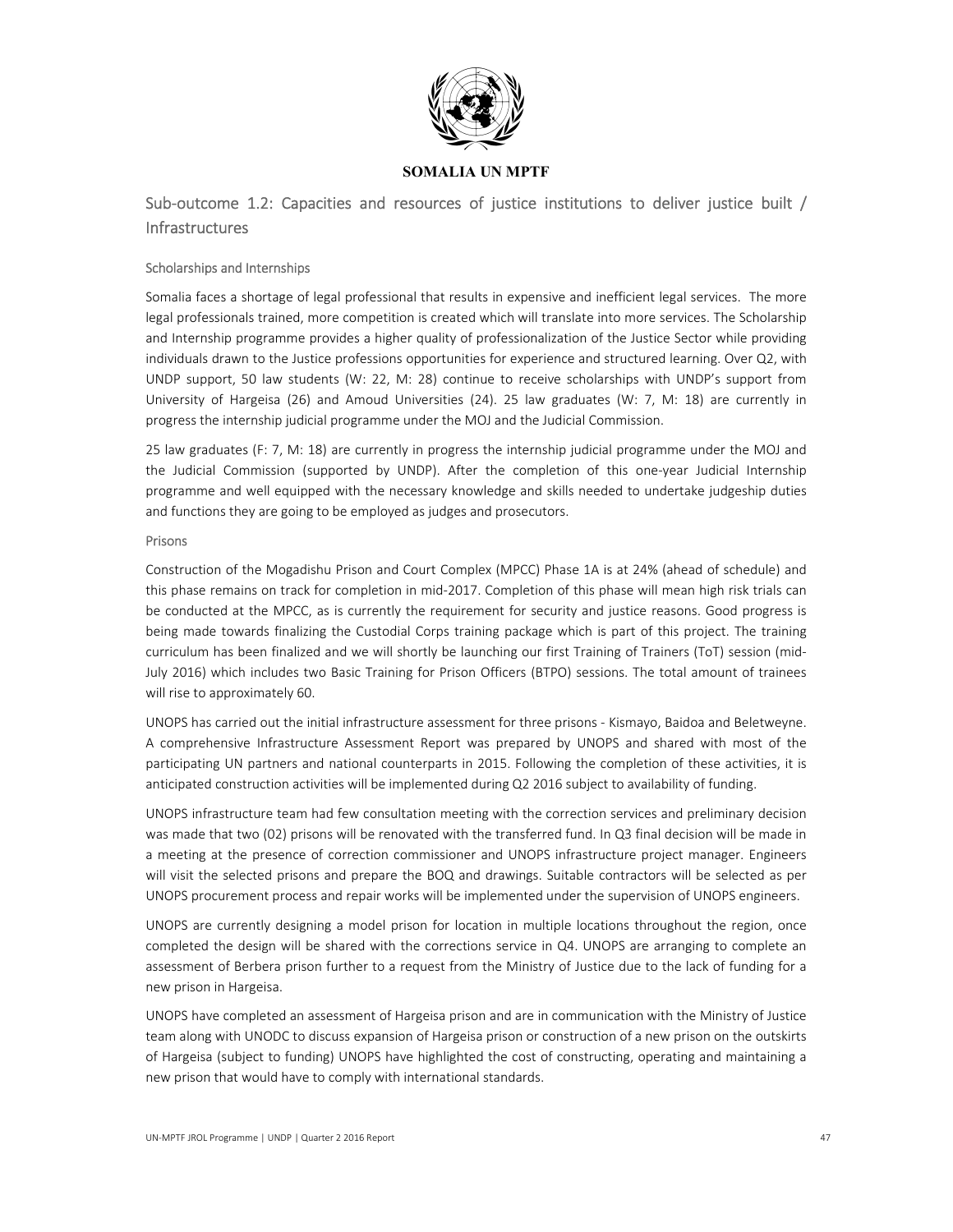

#### **Trainings**

49 (W: 16, M: 32) justice Sector Professionals were trained. 13 (W:5, M:8) were trained in monitoring and evaluation training, by Technical Reform Unit in MOJ Office Hargeisa, staff from MOJ, Courts, Prosecution Office and Police.

36 (W:11, M:25) Legal aid and access to justice training by Hargeisa University Legal clinic, at Imperial Hotel Hargeisa ‐ participants from Courts, Attorney General's Office, Police, Custodial corps and Lawyers

#### Justice Reform

The new justice and correction model for Somali is under discussion. It has been discussed in Mogadishu. Certain areas have been agreed. The thematic workshops and orientation workshop for judges are planned in Q3. The review and reform of the Penal Code is in progress. The review of Notary Public Law and Advocate Law is also in progress.

2 gender responsive units continue to receive UNDP support including the provision of (a) incentives for the female prosecutors and GBV coordinators; and (b) office equipment for two regional offices. Such support enables the Women and Child Units to provide specialized prosecution of Women and child related cases.

# Sub‐Outcome 1.3: Strengthening and Improving Cooperation between formal and informal conflict resolutions systems.

#### Alternative and Traditional Justice Mechanisms

MOJ with support from IDLO has developed draft Xeer Policy as a result of regional discussions. It has been translated into Somalia and shared with the States for their comments. The validation conference is planned in Q3. At present, the Xeer system is not consistent, there is no clear direction and guidelines on interaction between Xeer and formal justice system. The policy is essential for consistency and regulation purposes bringing customary dispute resolution under the formal justice system and link to it.

#### According to TPM (see CCORD March 2016 TMP report), positive aspects of the project have included:

- $\checkmark$  The project has improved administration of justice since they are able to reach many people in remote areas and the forgotten villages especially the IDPs and the most vulnerable sections of the communities.
- $\checkmark$  The project has also significantly contributed to people beginning to trust and believe in the rule of law and the overall justice systems in the country.
- $\checkmark$  The Justice and Correction project implemented by Higher Judiciary Committee since 2015 has greatly improved judicial services and that people are now seeking justice are seeing results.
- $\checkmark$  Before the project started, there were only 6 regional appeal courts that were mostly located at capital cities of the regions and thus denying justice to the many people in the rural areas. Currently there are 42 out of 52 districts of Somaliland that have access to the formal court system.

## Somaliland PSG 2: Security:

Outcome 2: Develop a Civilian Police organization that is responsive, accessible to the public and accountable to justice and Civil society institutions: and works in partnership with local communities and other security institutions to maintain law and order while safeguarding human rights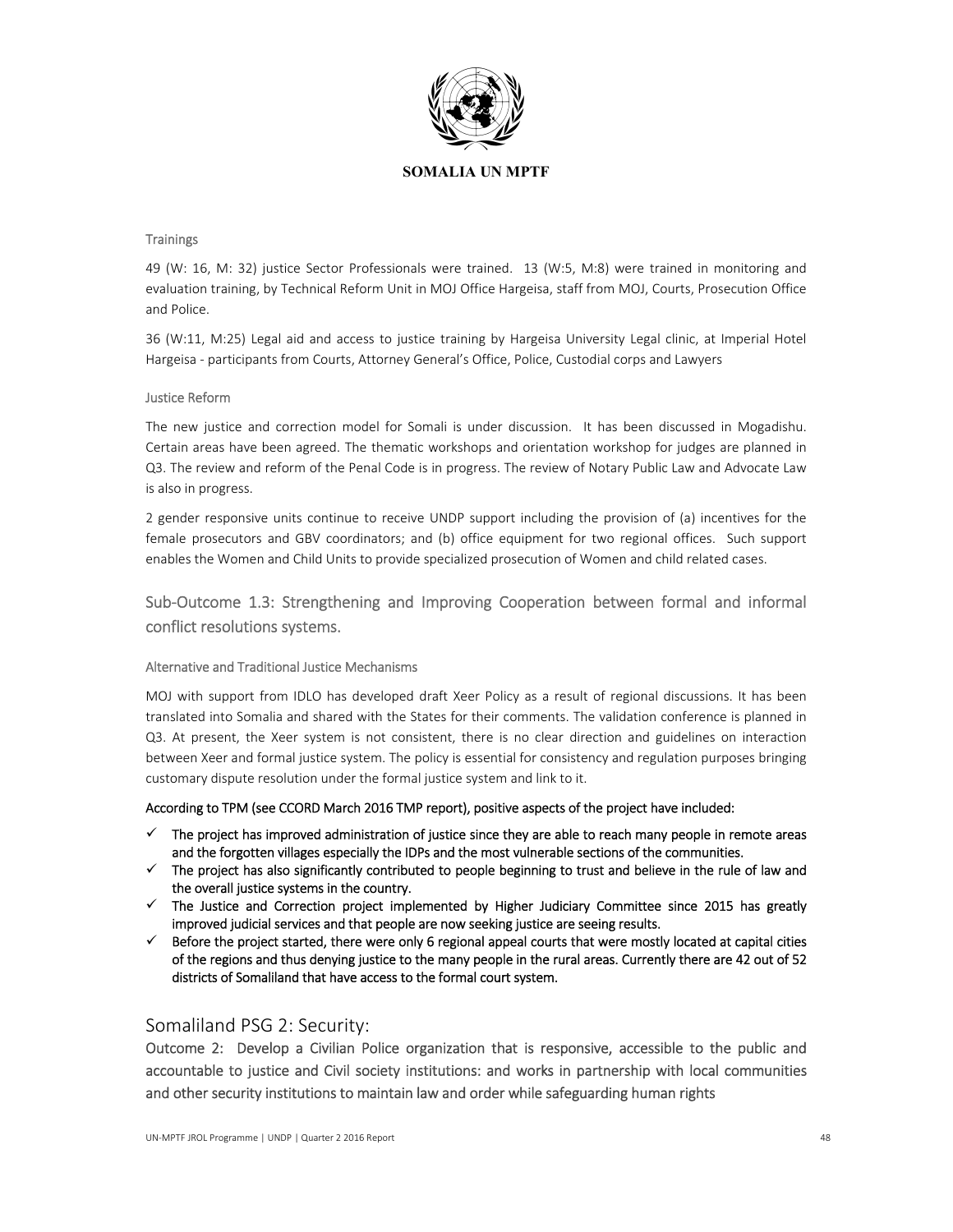

## Sub‐Outcome 2.1 To improve public confidence and trust in the SL Police

#### Community Policing

In Q2, the director of training, representative from MoI/ Police reform unit and police commissioner had officially closed three‐days community‐policing workshop which was held at SL Police HQ. 20 Police officers (W: 9, M:11) and 20 community members (W:6, M:14) participated in a 3-day community-policing training held from 4-6 June 2016. During the course the participants learned about the new philosophy of communitypolicing, police public partnership, problem-solving and the role of community with the community-policing. This event was covered by local media, both SL National TV and HORN CABLE reaching an estimated 3,000 individuals. 20 (W: 6: M:14) Police Officers trained on community‐policing principles were deployed 2 police stations (M. Haybe and Mohamoud Macalin Haruun).

Four Police Stations in Hargeisa established community-policing committees (26 June, Ahmed Dhagah, M.Haybe and M.Haruun). The community and police had several meetings that contributed to the development of community-policing action plans. Though close collaboration both the police and the community worked together in M. Haybe District to rehabilitate a community meeting space, showing solidarity and forward thinking in application of the community policing concept.

# Sub-Outcome 2.2 To improve operational policing performance in order to: reduce crime; improve investigations, bring offenders to justice and strengthen capability

The Police Reform Team had meeting with the general secretary of House of Representatives to discuss the issue regarding the Somaliland Police Act being prioritized on the Parliament agenda. Since now the house is on leave for holly month of Ramadan, it was agreed that it will be included the list of laws that HOR should discuss coming session. In addition, Community-Policing action plans were drafted and developed. The MoI Gender Policy was drafted and discussed with MoI gender section.

# Sub-Outcome 2.4 To create a dynamic workforce by: attracting quality staff and improving the morale and motivation of existing staff

#### Scholarship schemes

30 Police officers (W:8, M:22), graduated from the University of Hargeisa after completion of a two-year scholarship programme. This will result in increased capacities within the SL Police to be able to provide better services to the community in a more professional manner. During this two-year programme, the students have successfully completed four semesters covering about 24 courses including criminology, terrorism, cybercrime, international law, conflict resolution, identifying criminals, money laundering and others.

This scholarship programme is one of the Somaliland Police Reform's Strategic Priorities that contributes in the realization of a dynamic police that is competent and professionally well-trained. The reforms programme includes support for the development of police legislation, police strategic plan and overall systemic reforms for the Somaliland police service.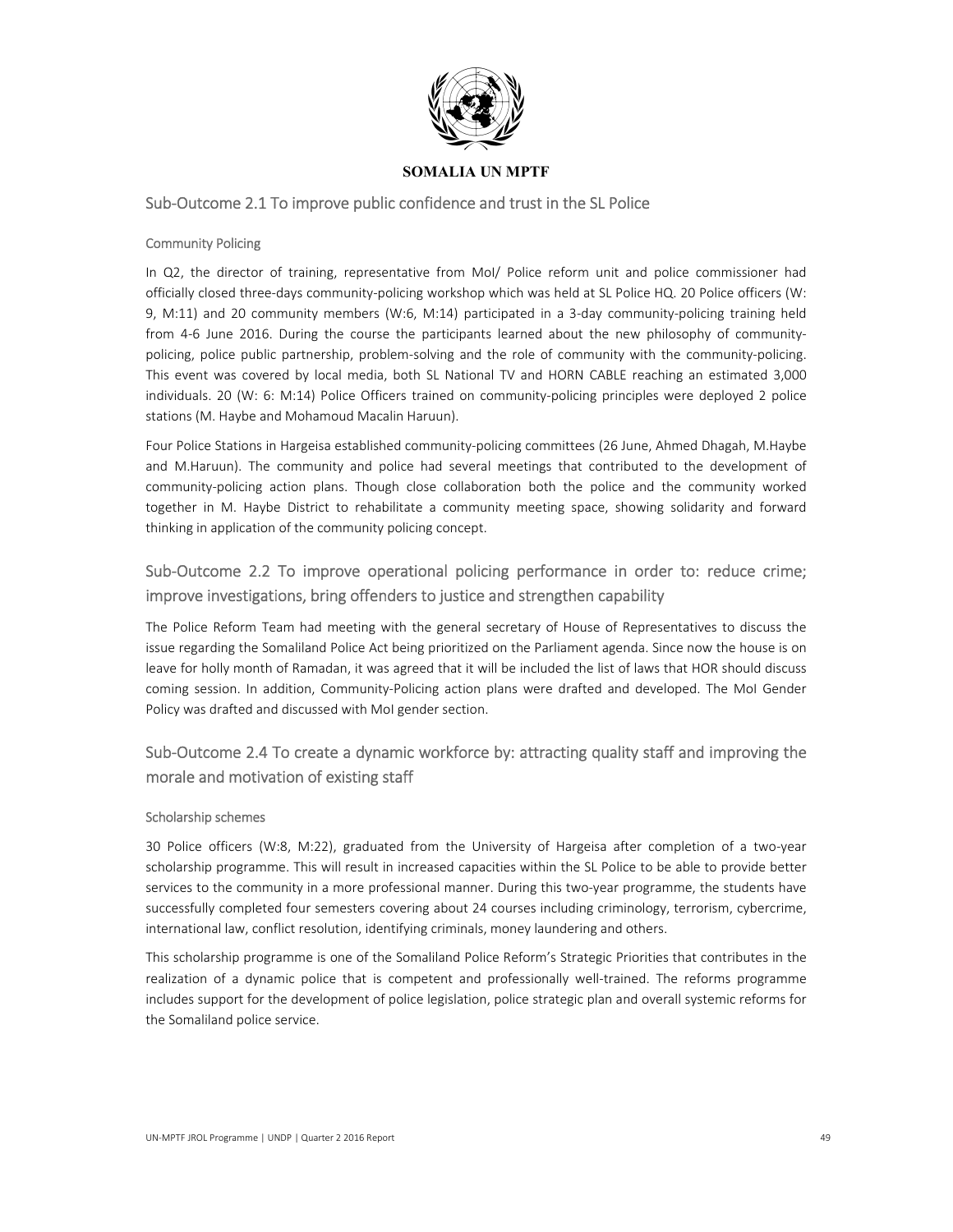

#### Capacity Building, infrastructure and Equipment

The procurement of furniture and equipment for Police Planning Department in Hargeisa is under process. This furniture and equipment payments will be paid through direct payment when invoices, bid analysis get from the ministry of interior.

## Sub‐Outcome 2.5: To maximize efficiency and improve service delivery

Procurement of vehicles is still delayed, however UNDP received 6,000 pairs of police shoes (W:700, M: 5,300), 700 pairs of Women Hijab and 700 pairs of female belts. The full uniforms are expected to be delivered to police in Q3.

# Sub‐Outcome 2.6 To embed a culture of strategic planning and performance management within the SL Police (SLP)

In light of the above mentioned work on strategy, planning and reform, legislative support, work in planning, staffing, organizational development; UNDP has supported SL Police in adopting a culture where efficiency performance management are prioritised.

# Other Key Achievements

## **JUSTICE**

The United Nations support to Somali justice sector institutions under UN JROL Programme is well underway with all the target institutions receiving allocated support. Judicial reform at the FL is finally underway with a new Chief Justice taking office as of 10th May. The Supreme Court is functioning at its premises for the first time since the collapse of the central government in 1991 with offices equipped with the support of the project. The project helped the Supreme Court in the negotiations with the Custodial Corp to ensure that the courts receive adequate space and equipment.

The project's support is benefiting the justice institutions of Jubaland and Southwest as the MoJ's have started functioning. The project teams are undertaking missions to Kismayo and Baidoa on a regular basis. As part of project's support to justice sector institutions of the emerging states, the first judicial training was undertaken in Kismayo benefiting 32 (W: 3, M: 29) judges, prosecutors, registrars and lawyers benefited from the first Judicial Training that the United Nations provided to the justice institutions of Jubaland State of Somalia in support of the Somali Compact's Peace and State Building Goal #3 Justice. The recipients of the training included seventeen (17) judges, four (4) prosecutors, nine (9) registrars and one (1) lawyer.

Further, in South West with the establishment of the JSC, the UN teams met with the members of the Commission to provide an induction training. With the various emerging institutions there are regular and new requirements which are coming up and the UN teams, the trained teams at the Federal Government and other international and national experts are making all efforts to provide support services on an immediate basis.

## POLICE

At the FL, in order to achieve political consensus or agreement on the SNMP to initiate the police reform, UNDP with UNSOM supported a meeting of federal and regional representatives to discuss the operationalization of the agreement. In addition, a Technical Committee was established as outlined in article 15 of the agreement.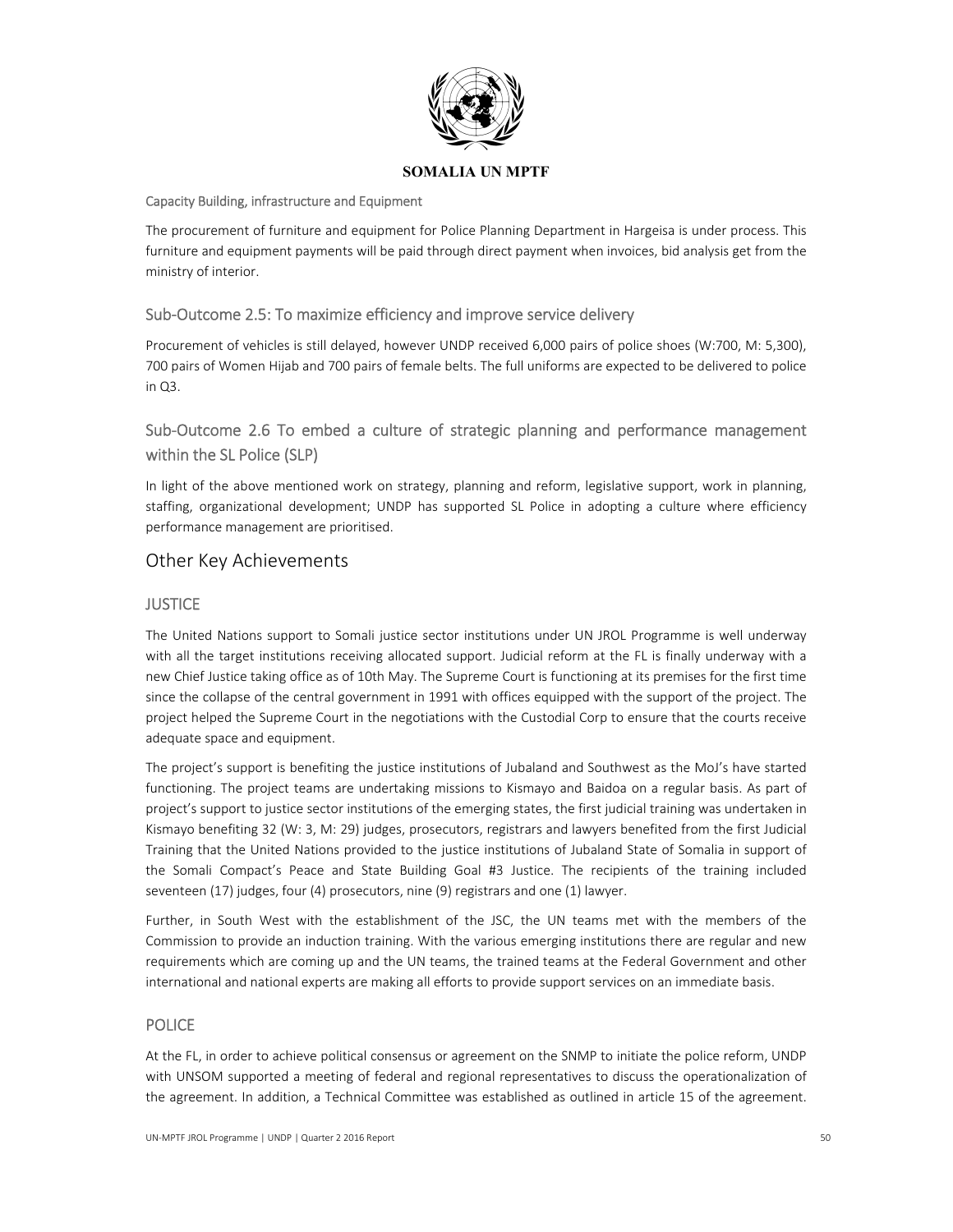

On 22 June the Somali Police model was endorsed during National Leadership Forum. An overall action plan was developed to support mobile training team in the regions.

199 youth (W: 64, M: 135) were engaged as community coordinators (change agents) and are working alongside with police in 17 districts in Benadir Region. The community policing center (888) was equipped with 20 desktops and 70 cell phones. The center is functioning and receiving calls from the community on security issues and complaints for the quick response and improving the service delivery. More information on these cases will be available in Q3.

40 police and community representatives (W:15, M:25) were trained on community policing and they are working alongside with police in 4 police stations. 30 police officers (W:8, M:22) graduated from Hargeisa university after completion of two‐year programme and they were deployed to police stations and police HQ to provide legal advices to police commanders and to improve police service delivery to the community.

UNOPS is constructing 3 x Regional Police HQs in SC Somalia namely Kismayo, Baidoa and Beletweyne, bilaterally funded by DFID. 3/4 District Police Stations will be repaired out of selected 22 stations based on the severity of conditions. In the next quarter, the field and design works will be conducted in Q3 and repair will be in Q4. UNOPS has also completed the assessments, detailed designs and tendering of the Criminal Investigation Department (CID) Headquarters. Tender evaluation is postponed due to lack of funding.

# Challenges (including: delays or deviations) and Lessons Learned:

## **JUSTICE**

Somalia presents one of the most difficult contexts to carry out implementation of development projects, and the Somalia JROL Programme faced multi‐faceted challenges ranging from implementation capacity of national counterparts to security and access difficulties. Furthermore, a number of activities were not carried out because either intended recipient institutions are not in place or capacity of partners are inadequate to plan and implement those activities. The establishment of the JSC have long been a major challenge due to its importance as an institution and given that it is key for the implementation of crucial activities including judicial inspection schemes and creating accountability and oversight mechanisms, case management systems and undertaking justice reform initiatives. Despite these challenges, implementation of most activities is half-way through and expected to be completed in time.

Delay on the financing of the MPCC project by the donor and consequently the implementation of the project has negative implications both financially and reputationally.

## POLICE

At the FL, the implementation of the police component of the JROL Programme faced some challenges due to the delay of the procurement of the FL police uniforms, which was cancelled at the request of the government.

# Peacebuilding Impact

UNODC has used PBF funding to procure vehicles for the Custodial Corps in Mogadishu. The vehicles will be used for prisoner transport between the prisons and courts. Prisoner transport has traditionally been a police function, however they did not have the means to provide the transport, which meant prisoners were not able to make court appearances. By taking on this role, the Custodial Corps will be able to ensure that prisoners have better access to the judicial system in a timely manner. Procurement still in progress..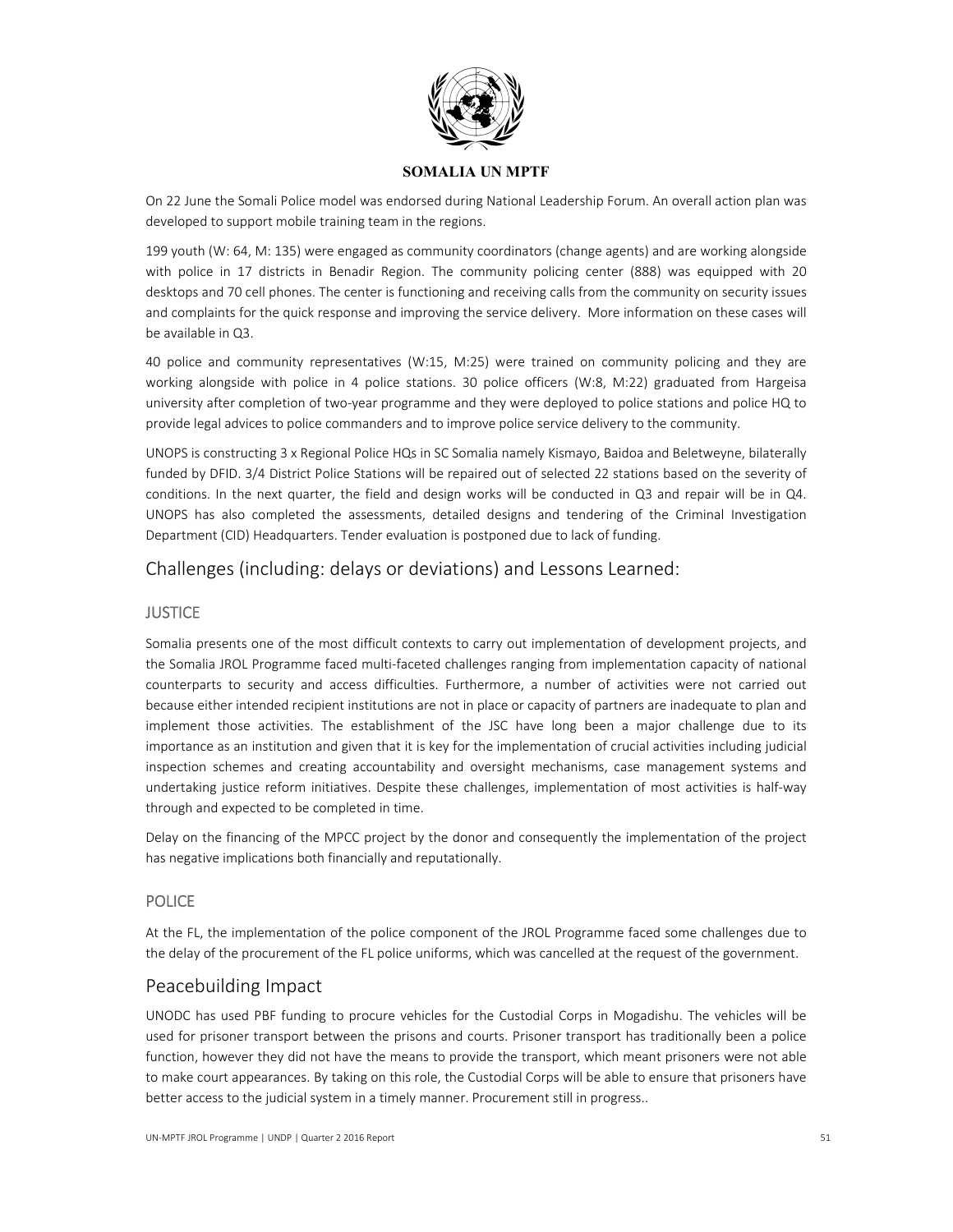

# Catalytic effects

UNODC use of PBF funds to increase prisoner access to the judicial system serves to unblock a major sticking point in the judicial cycle, and see prisoner held for shorter periods on remand.

# Communications & Visibility

Over Q2, the Joint agencies showcased their support whereby the UN logos were added to banners at workshops and key meetings. See the Joint Rule of Law Quarter 2 Newsletter for full summary of key events where visibility activities are carried out. Also a number of events were showcased on the UNDP in Somalia Facebook page (https://www.facebook.com/undpsom/) and twitter (https://twitter.com/search?q=UNDP%20SOmalia&src=typd).

In accordance with UNOPS policy on transparency, information about the stipend projects is published on the UNOPS website data.unops.org, in line with IATI standard and commitment. In addition, UNOPS keeps the donors informed of project progress in order to organize any activities in relation to the project such as field visit, and/ or organizing press briefings and/ or issuing press releases to highlight Donor's contribution. Government of Japan funded stipends project, ODA logo is included in all communication materials. Also a portable sign with Japan ODA logo is set up at all payment locations.

## Looking ahead

## **JUSTICE**

The outlook of the Somali justice sector institutions especially at the FL in Mogadishu is far more positive than any time during the last decade. A number of positive developments are happening in multiple fronts including in legislations, institutional capacity and delivery of justice services to the people of Somalia. With continued technical, advisory and operational support, these positive developments are expected to continue.

In Q3, efforts will be made to work on the options paper for the justice and corrections Model and also coordinate the efforts of this initiative with the Constitutional Review process. It is expected that the FL justice, corrections institutions and the efforts of the SNPM will consult and coordinate with the member states to arrive at a consensus on the legal framework for the ROL institutions. It is expected that the consensus will be in the governance structure, the roles and responsibilities and the economic aspects of the support that would be required in future for the sustainability of the ROL sector in Somalia.

Gender Unit to be established in Ministry of Justice, Religious Affairs and Rehabilitation (MOJRAR) and made operational in Puntland. Elaboration of Women Access to Justice Policy initiated at federal level and in Somaliland.

UNICEF plans to focus on the following for the upcoming quarter: Advocacy and technical support provision to ensure that the Child Rights Act, now in draft, and the amendments to the Juvenile Justice Act are passed by Somaliland and Puntland parliaments. Technical support will then be provided for the drafting, consultations, and validation of a Child Rights Act in Puntland. Advocacy and technical support provision to develop juvenile justice legislation at the federal level.

The following are the major and significant events/activities foreseen/planned by UNODC for the next quarter: Validation workshop for the draft Code of Conduct for the SPF; Benchmarking visit by Puntland Good Governance an Anti‐Corruption Bureau; Consultant to develop Prosecutors Handbook, Code of Conduct, sentencing policy and Manual for prosecutors; Refurbishment of interrogation room / conference room in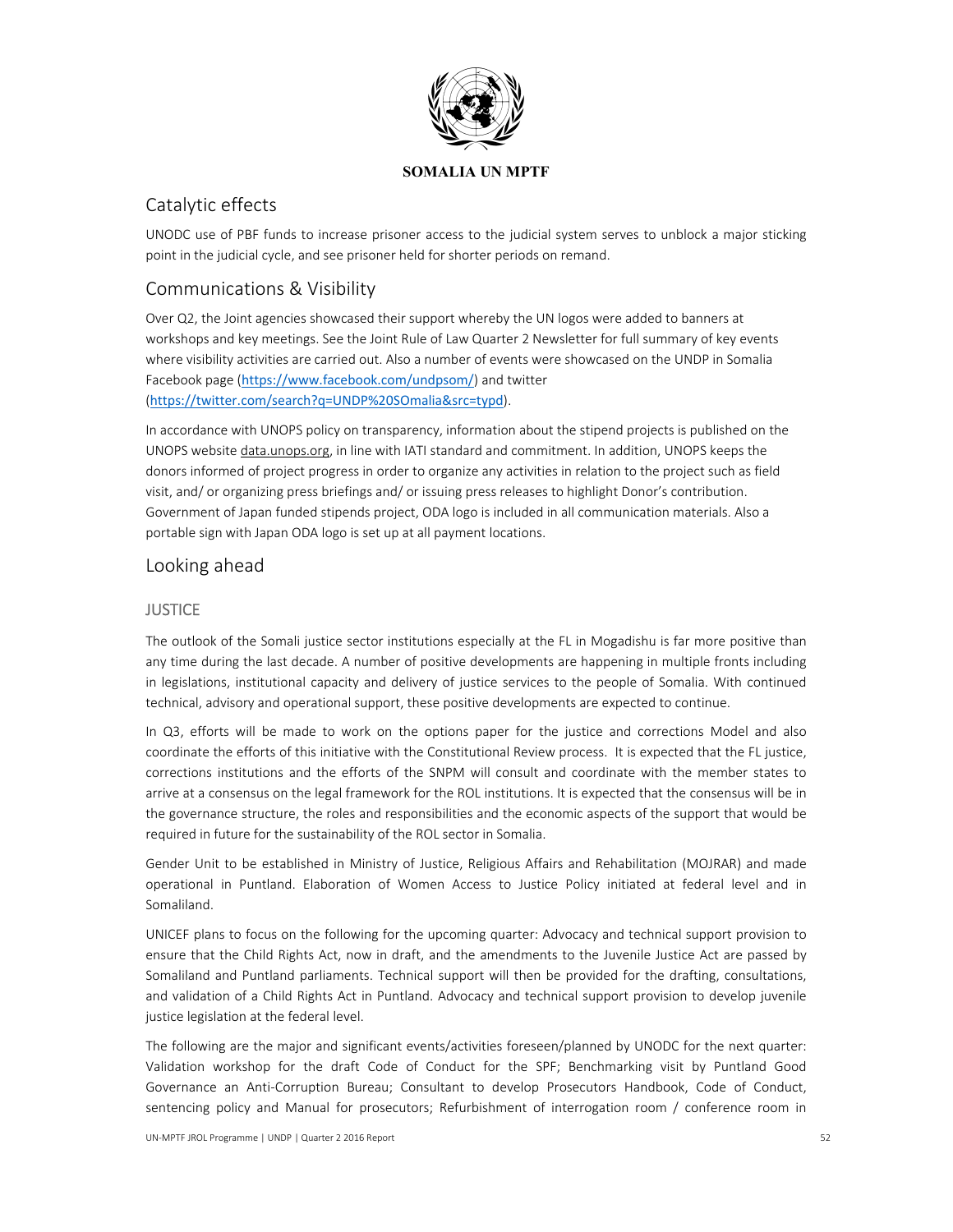

Mogadishu; In consultation with SPF and PPDB, draft a comprehensive training module for the SPF; Collaborate with other UN partners to provide training on Penal Code and police response to SGBV in Puntland, Kismayo and Baidoa; Refurbish the Police Academy and supply equipment to facilitate training; Organize a validation workshop to present the draft Code of Ethics to SPF; Deliver an English language course to 30 SPF officers; Continue construction of Phase 1A of MPCC; Launching the Training of Trainers, in addition to 2 Basic Training for Prison Officers.

## POLICE

At the FL, based on the AWP and developed action plans for the areas that are identified as priorities for 2016, Police will support the following: (1) mobile training teams in the region to expand its training to the police in the recovered areas from AS; (2) operationalization of the political agreement on police model through supporting two high level meetings; (3) introducing the community policing concept with youth involvement in selected areas with developing the Somali community policing model; (4) enhancing the existing police oversight mechanism with developing its legal framework based on the constitution and agreed SNPM; (5) establishment of Human Trafficking Coordination Unit; and (6) provide some support to equip some police stations through support the shipment of equipment which donated by EUCAP Nestor.

In SL, the ROL/Police section is planning to support the training programme for 48 police station commanders next quarter and also to extend support to the police reform team in the reform process, particularly in the model police stations and revising the police strategic plan.

A study on the status of women in Somali police forces will be initiated in the third trimester of 2016. Its results will inform policy and programme design for the institutional development of the SPF.

The Government of Japan stipends project shall conclude Q3 with the payment of SPF in the regions. The EU has signified its intention to implement a future stipends project through a country systems payment modality in Q3.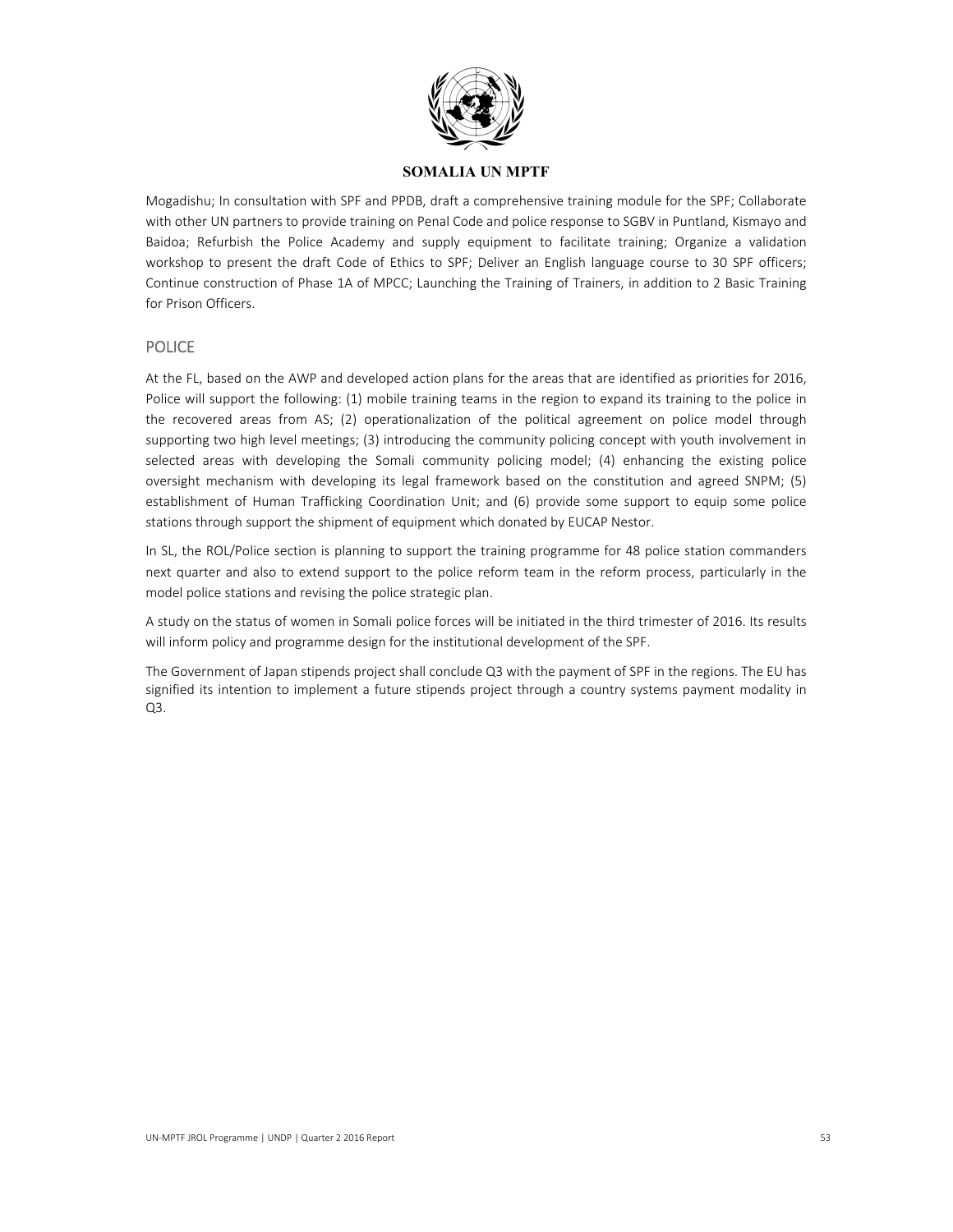

# **ANNEX 1. RISK MANAGEMENT**

This section can be used to update or use the risk logs developed during the project development stage and provide any mitigation measures being undertaken by the project.

| <b>Type of Risk</b> | <b>Description of Risk</b>                                                                                                                                                        | <b>Mitigating Measures</b>                                                                                                                                                                     |
|---------------------|-----------------------------------------------------------------------------------------------------------------------------------------------------------------------------------|------------------------------------------------------------------------------------------------------------------------------------------------------------------------------------------------|
| Security            | Insecurity at the project locations leading to disruption of project activities<br>and inability for the project to deliver against intended results and<br>implement activities. | Develop relationships and implementation arrangements with the capable local<br>organizations to act as implementing partners.                                                                 |
| Financial           | Donor support in project interventions diminish leading to a situation<br>where funding is not secured for key project priority interventions.                                    | Put more effort on visibility and delivery against agreed results while<br>maintaining good working relationship with key donors.                                                              |
| Political           | Frequent political crisis leading to lack of stability and continuity in the key<br>justice sector institutions especially MOJ.                                                   | Stay up-to-date on political developments and maintain good working<br>relationships with all key actors while developing coping mechanisms.                                                   |
| Operational         | Difficulty in securing local and international expertise to support project<br>priorities and activities.                                                                         | Review policies to ensure that employment with the project is attractive to the<br>best.                                                                                                       |
| Strategic           | Limited commitment by justice institutions for long-term mechanisms or<br>priorities.                                                                                             | Regular follow up with justice institutions on implementation of their strategic<br>plans.                                                                                                     |
| Organizational      | Project activities undermined as a result of corruption leading to loss of<br>donor confidence with negative impact on funding for important priorities.                          | Support accountability and transparency initiatives and strengthen oversight<br>mechanisms.                                                                                                    |
| Strategic           | Project fails in the long run to ensure that sustainable mechanisms and<br>improved capacities are in place with the Government.                                                  | Ensure project priorities are in accordance to the needs of the government and<br>provide further support to the justice institutions to develop a realistic capacity<br>development strategy. |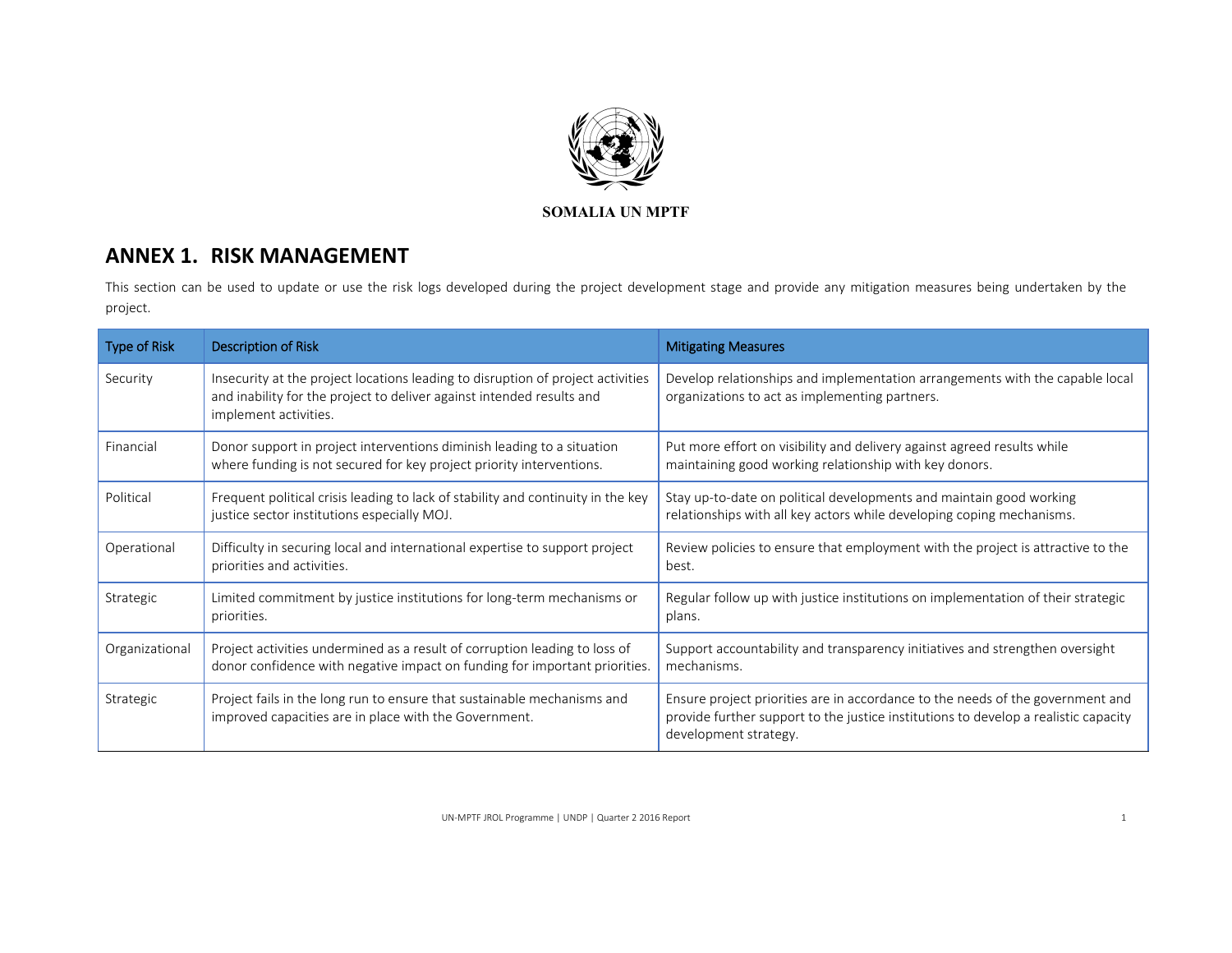

| Organizational | Project intends to provide support to Justice Institutions that are not yet<br>established.        | Provide support to enable the Justice Institutions to be established and<br>coordinate closely with justice sector stakeholders to monitor the progress.                                                                                                                                                 |
|----------------|----------------------------------------------------------------------------------------------------|----------------------------------------------------------------------------------------------------------------------------------------------------------------------------------------------------------------------------------------------------------------------------------------------------------|
| Programme      | Unstable security environment may halt or delay programming or<br>construction                     | - Security situation is constantly monitored.<br>- Investment made in security measures such as armoured vehicles and SPU<br>- Engagement with government partners to ensure security of staff<br>- National staff are engaged to monitor and implement programming if<br>international staff are unable |
| Programme      | Economic conditions in Mogadishu radically alter the budget for the MPCC                           | - Project has assumed at 20% price increase over two years<br>- Construction capacity in Mogadishu remains good, and is being monitored                                                                                                                                                                  |
| Institutional  | Volatile Somali political/ government may delimit absorptive capacity and<br>delay project results | - Close monitoring of political situation and activity implementation                                                                                                                                                                                                                                    |
| Institutional  | Government lacks capacity to ensure long term sustainability of prison<br>projects                 | - Inclusion of arrangements for funding included in Exchange of Letters<br>- Support to the prison engineering department, and development of vocational<br>training activities to increase self-sustainability                                                                                          |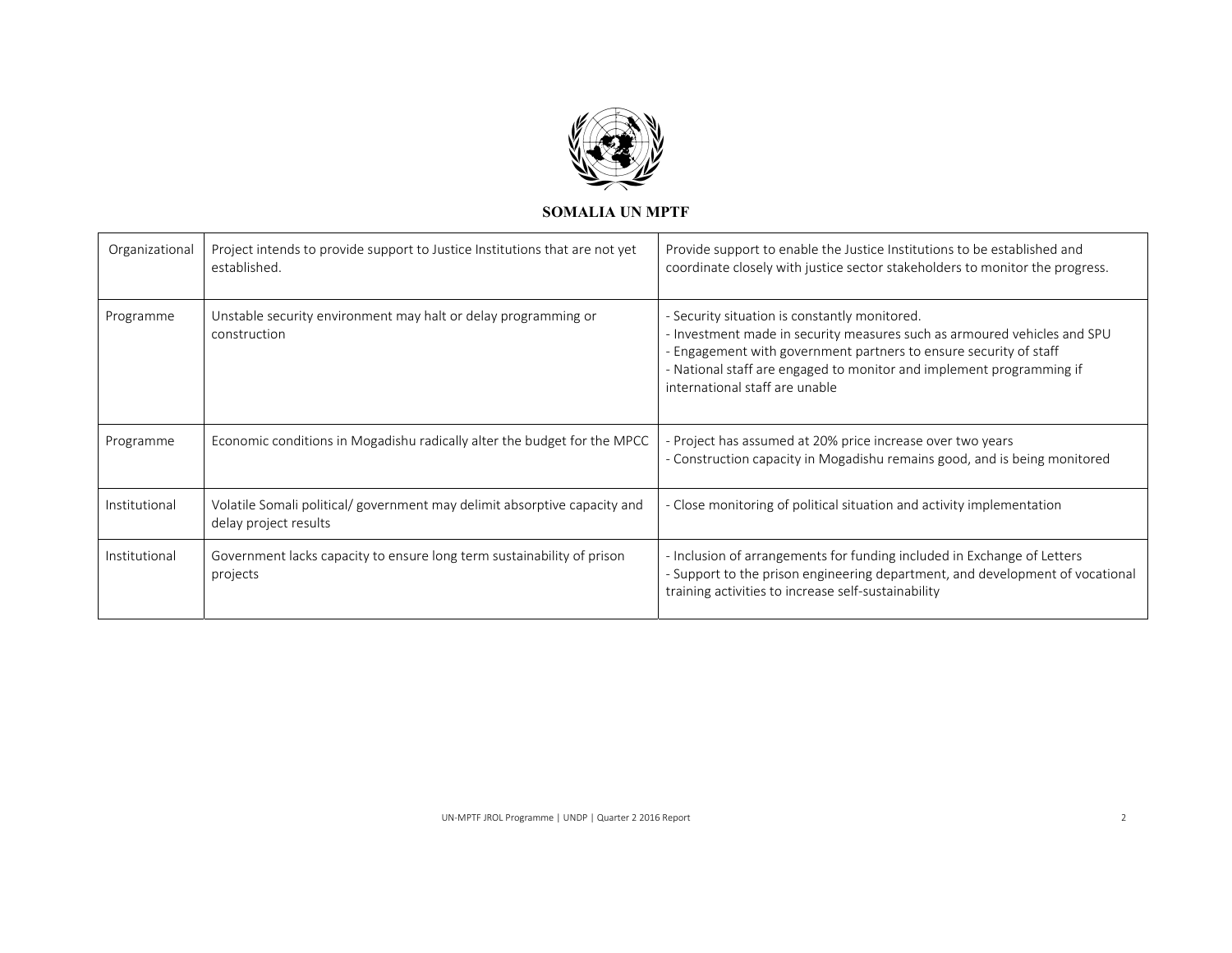

# **ANNEX 2. MONITORING AND OVERSIGHT ACTIVITIES**

| <b>Monitoring Activity</b>                               | <b>Date</b>           | <b>Description &amp; Comments</b>                                                                                                                                                                                                                                                                                                            | Key Findings / Recommendations                                                                                                                                                                                                                                                                                                                                                                                                                                                  |
|----------------------------------------------------------|-----------------------|----------------------------------------------------------------------------------------------------------------------------------------------------------------------------------------------------------------------------------------------------------------------------------------------------------------------------------------------|---------------------------------------------------------------------------------------------------------------------------------------------------------------------------------------------------------------------------------------------------------------------------------------------------------------------------------------------------------------------------------------------------------------------------------------------------------------------------------|
| Monitoring Site Visit                                    | 17 to 19<br>April     | From the GROL Programme Unit undertook a monitoring visit in<br>Hargeisa, Somaliland, to visit the GROL project team and also<br>interact with relevant national Justice/Corrections/Police<br>counterparts.                                                                                                                                 | To strengthen cooperation among the PUNOs based in Somaliland through<br>more regular meetings so to avoid overleaping of activities and maximizing<br>impact of interventions.                                                                                                                                                                                                                                                                                                 |
| Steering<br>Programme<br>committee                       | 15 May                | The Programme Steering Committee also met during second<br>week of May and was able to discuss the 2016 AWP in detail.                                                                                                                                                                                                                       | Finalization of the AWP.                                                                                                                                                                                                                                                                                                                                                                                                                                                        |
| Monitoring and Reporting<br>Officer visit to Somaliland  | 31 May-5<br>June      | Meet with ROL staff and hold planning and training for<br>Reporting and Monitoring.<br>Re-train partners in Monitoring and Reporting.<br>Train all staff and partners in benefits of using Google drive and<br>good docs to manage information and reporting.                                                                                | Conducted field monitoring at the University of Hargeisa,<br>Carried out Human interest story for Scholarship beneficiaries.<br>Trainings conducted on Monitoring & evaluation, reporting, Google docs and<br>data management for all partners.<br>Partners need further follow-up training on all topics.<br>Partners need regular follow-up on Data management sheets to ensure that<br>they understand how to use them and how the data is benefiting the ROL as a<br>whole. |
| Monitoring and Reporting<br>Officer visit to Puntland    | $5$ June $-9$<br>June | Meet with ROL staff and hold planning and training for<br>Reporting and Monitoring.<br>Re-train partners in Monitoring and Reporting.<br>Train all staff and partners in benefits of using Google drive and<br>good docs to manage information and reporting.                                                                                | Trainings conducted on Monitoring & evaluation, reporting, Google docs and<br>data management for all partners.<br>Partners need further follow-up training on all topics.<br>Partners need regular follow-up on Data management sheets to ensure that<br>they understand how to use them and how the data is benefiting the ROL as a<br>whole.                                                                                                                                 |
| University of Hargeisa.<br>Roble A Muse, May 21,<br>2016 | 21 June               | Physically check and verify legal clinic centre records<br>against quarter report from centre.<br>Assess and monitor with evidence finding the performance<br>of paralegals and their constant contact with police<br>stations.<br>Check their reporting compliance with capacity building<br>trainings on M&E provided by the GROL program. | Based on the monitoring visit finding, below are recommendations for Legal<br>Clinic Centre for improvement of its services, result demonstrable and<br>evidence:<br>-Revisit the register and add the necessary missing information slots.<br>-Train the registrar and ensure proper and full filling of the register.<br>-Follow up the cases and generate the reports in liaison with the register.                                                                          |
| Ma'alin<br>Harun,<br>Ahmed<br>Model Police Station       | June                  | Assess the functionality of the police station and what<br>peculiarities it possesses over the other police stations, since it                                                                                                                                                                                                               | -UNDP to advocate sanitary support to the police station to consolidate the<br>intervention achievements;                                                                                                                                                                                                                                                                                                                                                                       |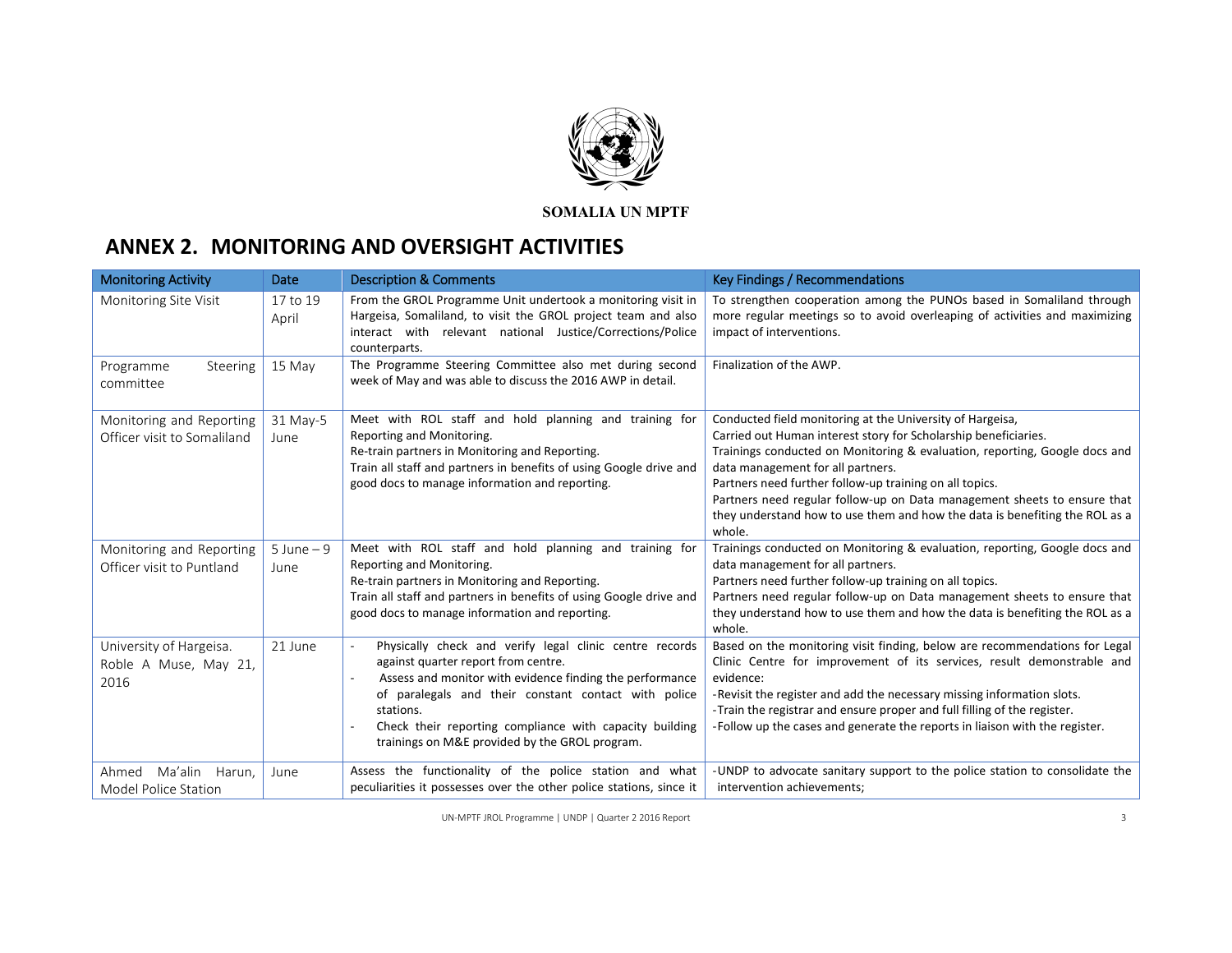

| Hargeisa                                                                   |                    | has been designed to be model for the other stations.                                | -Functionalization of the established offices in the station is also necessary<br>which could be achieved a close follow up from the project to the<br>government line office;<br>-Need for more trainings and staffing to the station;<br>-Installment of UNDP and Donor visibility at the station;<br>-Improve the engagement with legal aid clinics so the access of detainees to<br>legal access could improve.                                                                                                                                                                                                                                                                                                                                                                            |
|----------------------------------------------------------------------------|--------------------|--------------------------------------------------------------------------------------|------------------------------------------------------------------------------------------------------------------------------------------------------------------------------------------------------------------------------------------------------------------------------------------------------------------------------------------------------------------------------------------------------------------------------------------------------------------------------------------------------------------------------------------------------------------------------------------------------------------------------------------------------------------------------------------------------------------------------------------------------------------------------------------------|
| PPU M&E - Legal Aid<br>Monitoring<br>Visit,<br>UoH<br>Faculty of Law       | 05 May             | Assess the functionality and expediency of Legal Aid Clinic in<br>UoH Faculty of Law | Key Findings:<br>Increased access for poor people to legal services<br>Enhanced practical experience in case law for law students.<br>The scholarships have increased the number of female law students which<br>enhances women's engagement with legal services and the quality of their<br>representation in courts and justice system.<br>The Faculty of Law has the highest proportion of female students compared<br>to the other faculties at the UoH.<br>Follow up actions:<br>Verification visit required to access documents and data relating to Reporting<br>Deliverable, number of people receiving legal aid disaggregated by gender<br>and type<br>Verification visit required to confirm utilization of the data base tools upon<br>which UNDP training was recently conducted. |
| Training: Capacity building<br>on Convention on Juvenile<br>Justice        | $24 - 26$<br>April | Monitored training facilitated by MoJ (Federal) - 43 participants<br>attended.       | Participants identified that current legislation is insufficient to protect<br>children in contact with the law, and that a separate Juvenile Justice Act is<br>required, and a separate juvenile court and prison.                                                                                                                                                                                                                                                                                                                                                                                                                                                                                                                                                                            |
| Training: Capacity building<br>on Convention on the<br>Rights of the Child | 24-26 Apr          | Monitored training facilitated by MoJ (Federal) - 150<br>participants attended.      | Participants supported continued reservation against Art. 14 of the CRC that<br>allows a child to choose his or her own religion and indicated that<br>reservations against Art. 14 & 15 dealing with alternative care and adoption<br>should not be removed unless the draft Alternative Care Policy is passed in<br>accordance with the principles of Sharia. There was no objection to the<br>contents of the Optional Protocols but there was apprehension to support<br>their ratification as it was seen to create an additional burden for the<br>Government that it does not have capacity to meet.                                                                                                                                                                                    |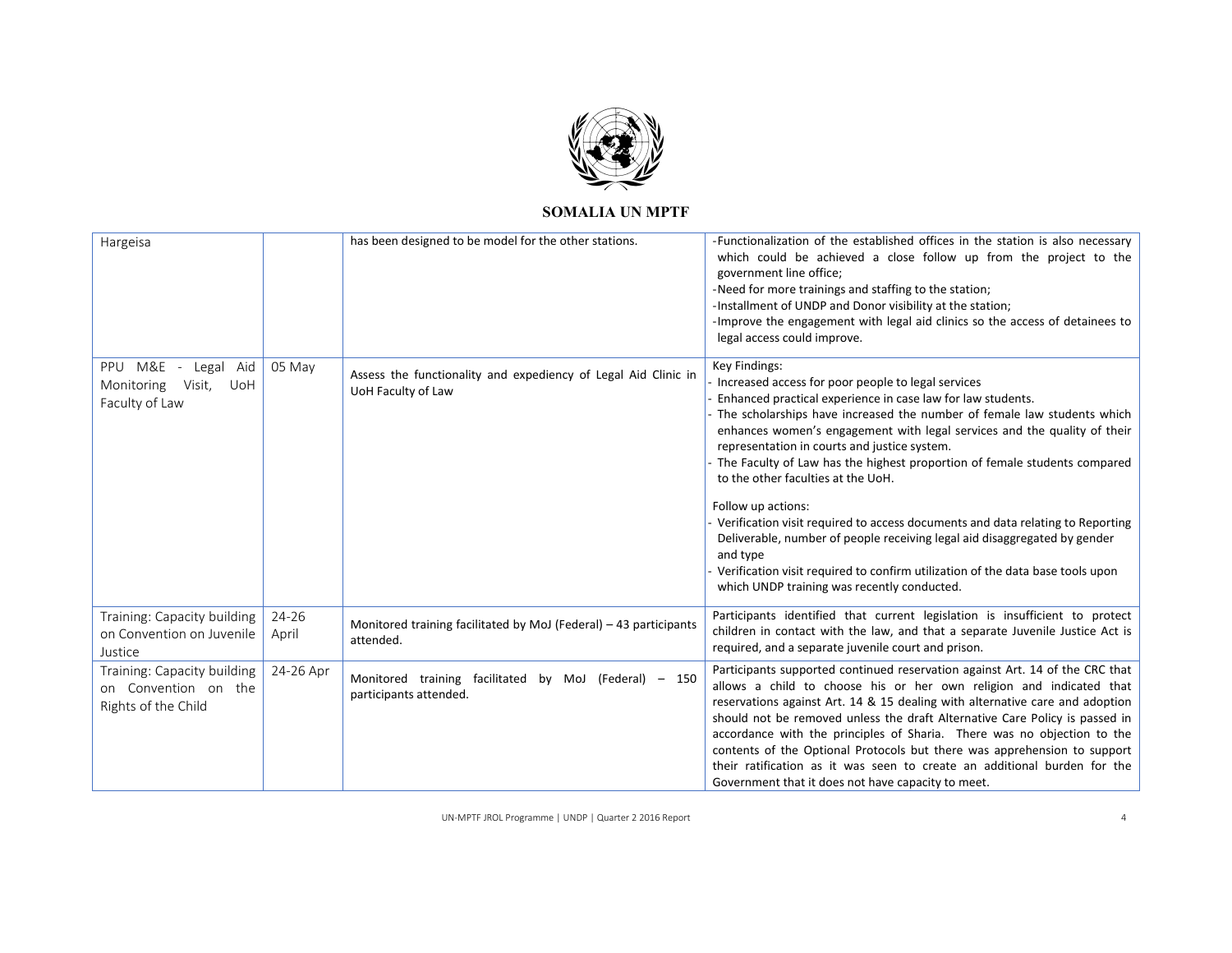

| Training: CRC Orientation                | 16 Apr          | Monitored training facilitated by MoJ (Federal) – 27 participants<br>attended.                                                                                                                                                                                                                                                                                                                                                                                                 | Parliamentarians in Puntland were provided an orientation to the Convention<br>on the Rights of the Child, and their individual and collective roles in<br>implementation and monitoring of the CRC.                                                                                                                                                                                                                                                                                 |
|------------------------------------------|-----------------|--------------------------------------------------------------------------------------------------------------------------------------------------------------------------------------------------------------------------------------------------------------------------------------------------------------------------------------------------------------------------------------------------------------------------------------------------------------------------------|--------------------------------------------------------------------------------------------------------------------------------------------------------------------------------------------------------------------------------------------------------------------------------------------------------------------------------------------------------------------------------------------------------------------------------------------------------------------------------------|
| Prison and<br>police cells<br>monitoring | April -<br>June | The joint MOJ/UNICEF CP team visited 10 detention facilities<br>and 5 police cells around the country where children are being<br>held for various crimes and offences ranging from theft of<br>property to murder. The total of 213 boys and girls ages 15-18<br>years are in detention at the various prison facilities, and 176<br>boys and girls are detained in the police cells. Out of the 213<br>children in the prisons, 198 have been convicted and 15 in<br>remand. | Key issues were noticed during the visits:<br>Lack of separate space in most of prison centers to hold children convicted or<br>in remand consequently, children are being placed with adults in the adult<br>cells. The findings also revealed that there are some inmates living with<br>HIV/AIDS with little or no support. The health and sanitation facilities in the<br>prisons police stations are appalling, urgent actions needed to avoid out the<br>outbreak of diseases. |
| Project Board Meeting for<br><b>MPCC</b> | 6 May           | The Project managers from UNODC and UNOPS met to discuss<br>construction and finance issues.                                                                                                                                                                                                                                                                                                                                                                                   | Construction for MPCC Phase 1A is ahead of schedule and is on track for<br>completion in mid-2017.                                                                                                                                                                                                                                                                                                                                                                                   |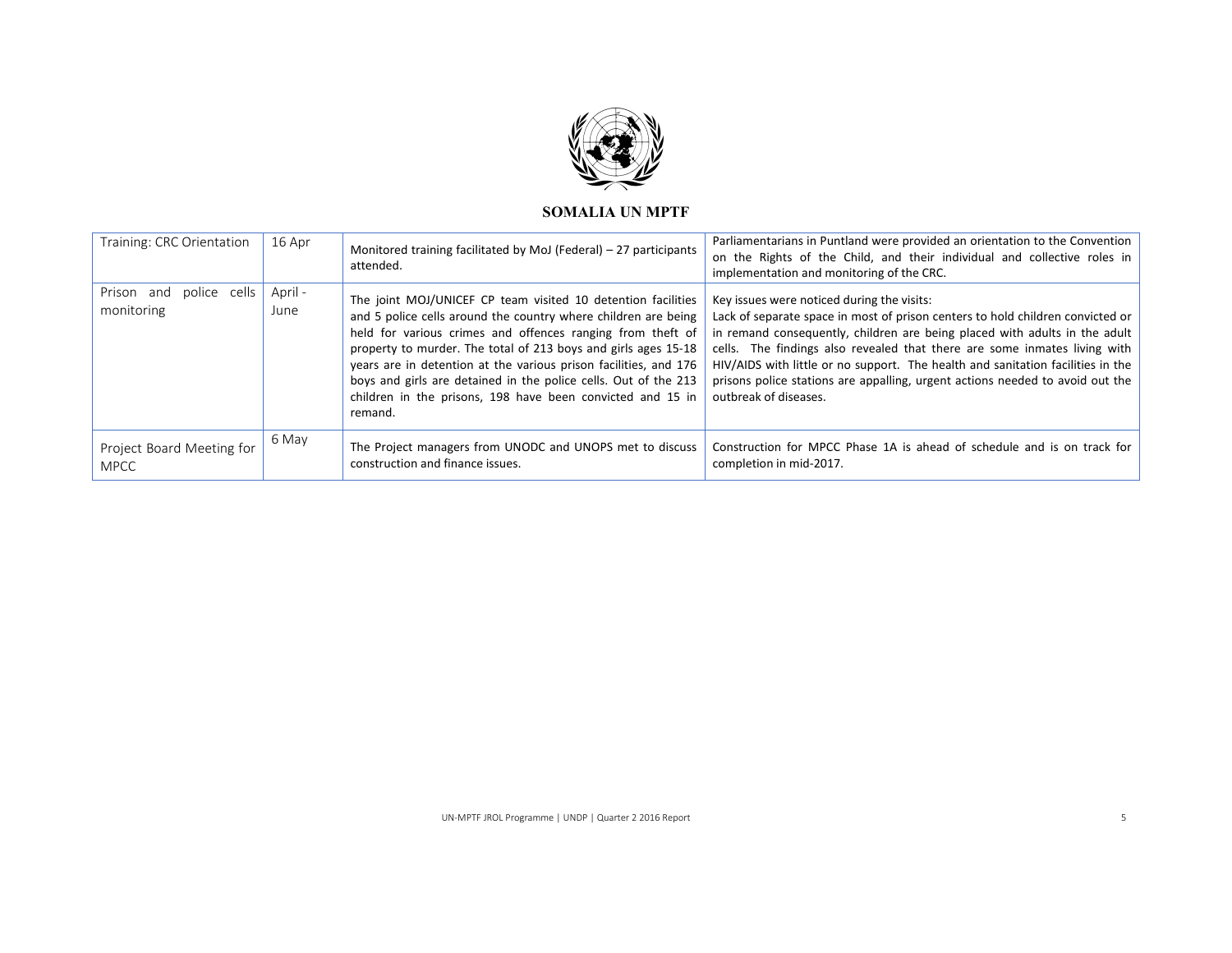

# **ANNEX 3. TRAINING DATA**

| #  | <b>Target Group</b>                                                                                                       |               | <b>Dates</b>     | $#$ of       |                | Title of the training                                                                                                                                                                                                                                                                                                                                                                                                     | Location<br><sub>of</sub>         | <b>Training</b>                                       |
|----|---------------------------------------------------------------------------------------------------------------------------|---------------|------------------|--------------|----------------|---------------------------------------------------------------------------------------------------------------------------------------------------------------------------------------------------------------------------------------------------------------------------------------------------------------------------------------------------------------------------------------------------------------------------|-----------------------------------|-------------------------------------------------------|
|    | Ministry. District or UN staff                                                                                            | <b>Others</b> |                  | participants |                |                                                                                                                                                                                                                                                                                                                                                                                                                           | training                          | provider                                              |
|    |                                                                                                                           |               |                  | M            | F.             |                                                                                                                                                                                                                                                                                                                                                                                                                           |                                   |                                                       |
| 1. | Judges, prosecutors, registrars,<br>lawyers and MOJ officials of<br>Jubaland state                                        |               | $23 - 29$<br>May | 29           | $\overline{3}$ | Judicial Training Courses including introduction to Law<br>including the hierarchy of legal norms in the provisional<br>constitution, competence of the courts & functions of<br>the various justice actors, interaction of formal and<br>informal justice systems, principles of civil law and<br>procedure, professional ethics and code of conduct,<br>and organization of registry and functions of the<br>registrar. | Kismayo                           | National<br>Consultant<br>and UN<br>facilitators      |
| 2. | Law-making bodies of federal<br>member states (Puntland,<br>Jubaland, Southwest, Galmudug<br>and Hiiraan/Middle Shebelle) |               | $19 - 22$<br>May | 23           | $\overline{4}$ | Legislative Drafting and Participatory Policy<br>Development.                                                                                                                                                                                                                                                                                                                                                             | Garowe.<br>Puntland               | Policy & Legal<br><b>Drafting Unit</b><br>of MOJ FGS. |
| 3. | Graduate Interns placed in<br>Jubaland Justice Institutions.                                                              |               | 25th<br>May      | 11           | $\overline{3}$ | Induction and Orientation on Internship Programme                                                                                                                                                                                                                                                                                                                                                                         | Kismayo                           | <b>UNDP Staff</b>                                     |
| 4. | Staff from MOJ, Courts,<br>Prosecution Office and Police.                                                                 |               | $22 - 24$<br>May | 5            | 8              | Monitoring and evaluation                                                                                                                                                                                                                                                                                                                                                                                                 | MOJ HQ<br>Office<br>Hargeisa      | Technical<br>Reform<br>Team/MOJ                       |
| 5. | Courts, Attorney General's Office,<br>Police, Custodial corps and<br>Lawyers                                              |               | 08-09<br>June    | 25           | 11             | Obstacles to legal aid and access to justice                                                                                                                                                                                                                                                                                                                                                                              | <b>Imperial Hotel</b><br>Hargeisa | Hargeisa<br>University<br>Legal Aid clinic            |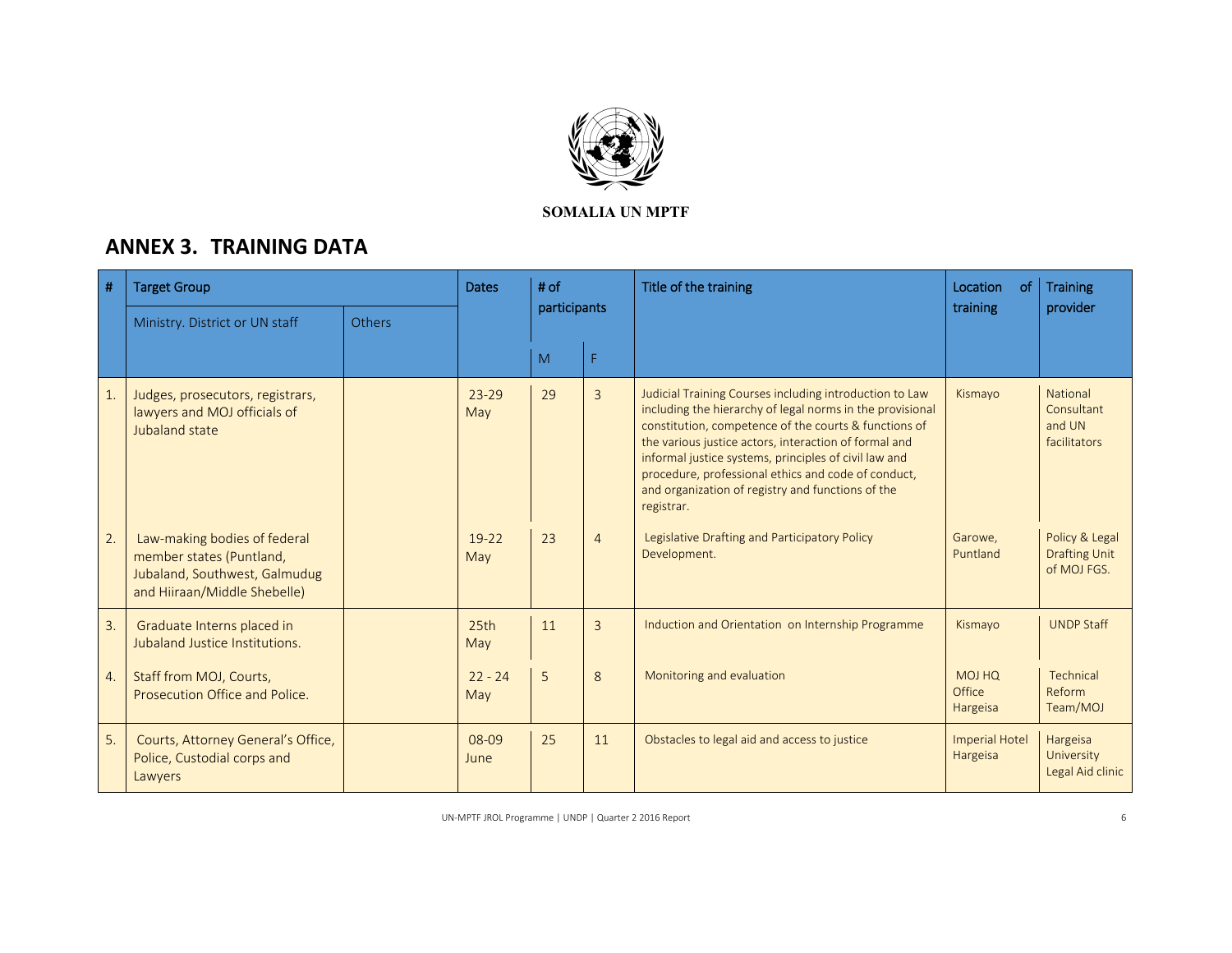

| 6.               | 20 Police Officers and 20<br>community representatives were<br>trained on Community Policing |                                                                          | 4,5,6<br>June<br>2016 | 25      | 15  | Community-policing principles in order improving<br>public and police relationship. |            |                                                                        |
|------------------|----------------------------------------------------------------------------------------------|--------------------------------------------------------------------------|-----------------------|---------|-----|-------------------------------------------------------------------------------------|------------|------------------------------------------------------------------------|
| $\overline{7}$ . | Custodial Corps (FGS - Puntland)                                                             |                                                                          | $11 - 13$<br>April    | $\,8\,$ | 30  | <b>BANGKOK RULES</b>                                                                | Mogadishu  | UNSOM/ UN<br>Women                                                     |
| 8.               | <b>Federal MoJ</b>                                                                           | Judges, Police,<br>Custodial Corp,<br>Prosecutors,<br>Defence<br>Lawyers | $24 - 26$<br>Apr      | 33      | 10  | Capacity building on Convention on Juvenile Justice                                 | Mogadishu  | MoJ & UNICEF                                                           |
| 9.               | Federal MoJ                                                                                  | <b>Other Ministries</b><br>and religious<br>scholars                     | $24 - 26$<br>Apr      | 107     | 43  | Capacity building on Convention on the Rights of the<br>Child                       | Mogadishu  | MoJ & UNICEF                                                           |
| 10.              | Puntland Office of Human Rights<br>Defender                                                  | <b>MPs</b>                                                               | 16 Apr                | 19      | 8   | <b>CRC Orientation</b>                                                              | Garowe     | Puntland<br>Office of<br>Human Rights<br>Defender and<br><b>UNICEF</b> |
| 11               | Somalia Police Force                                                                         | N/A                                                                      | 30 May -<br>1 June    | 8       | 6   | ToT on SGBV                                                                         | Beletweyne | <b>UNODC&amp;</b><br><b>UNSOM</b>                                      |
|                  | <b>Total</b>                                                                                 |                                                                          |                       | 293     | 141 |                                                                                     |            |                                                                        |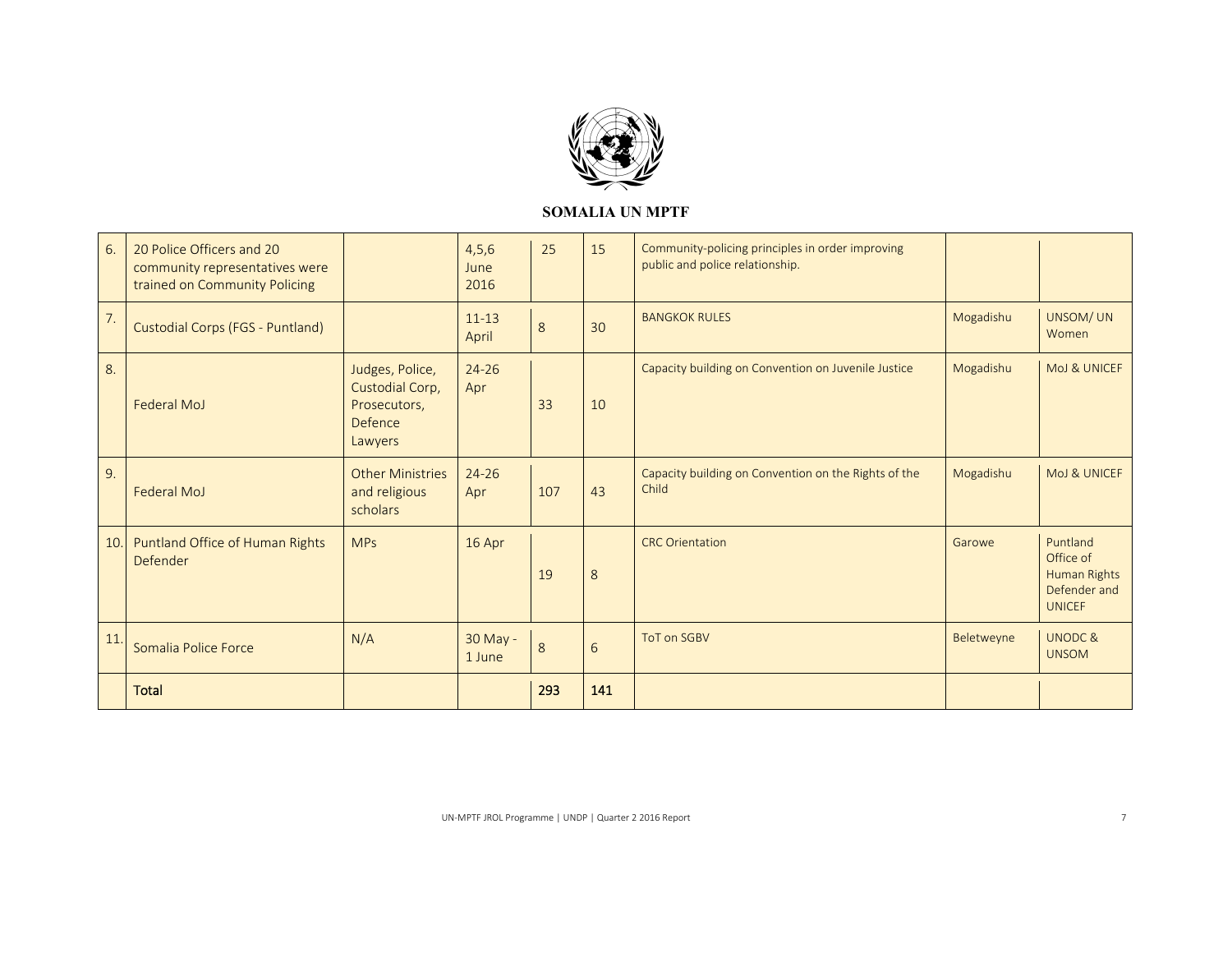

# **ANNEX 4: Policy and Legislative Drafting Unit: Policies & Directives Approved by the Council of Ministers**

Federal Republic of Somalia, MOJ 2015‐2016.

|                | Policy                                                                                     | <b>Sponsoring Ministry</b>          | <b>Ref. Number</b> | Date       |
|----------------|--------------------------------------------------------------------------------------------|-------------------------------------|--------------------|------------|
|                | National Strategy on Counter-Terrorism                                                     | Internal Security                   | XRW00083           | 02/04/2015 |
| $\overline{2}$ | Council of Ministers Rules and Regulation                                                  | <b>Council of Ministers</b>         | XRW00830           | 02/04/2015 |
| 3              | Council of Ministers order to recover government vehicles                                  | Council of Ministers                | XRW00007           | 05/05/2015 |
| 4              | Referral of the maritime boundary dispute with Kenya to the International Court of Justice | <b>Council of Ministers</b>         | XRW00244           | 06/07/2015 |
| 5              | Reconciliation of budget of 2014                                                           | Finance                             | XRW00198           | 25/06/2015 |
| 6              | 2015 Budget review                                                                         | Finance                             | XRW00265           | 19/07/2015 |
|                | Policy on Somali Nationals deported from abroad                                            | Internal Security & Foreign Affairs | XRW00357           | 27/08/2015 |
| 8              | National Policy on Eradication of Female Genital Mutilation                                | Women and Human rights              | XRW00352           | 27/08/2015 |
| 9              | <b>PLDU Directive</b>                                                                      | <b>MOJ</b>                          | XRW00469           | 17/09/2015 |
| 10             | Regulation on Registration of International & Local NGOs working on demining               | Internal Security                   | XRW00504           | 01/10/2015 |
| 11             | Regulation on the establishment of Demining institution                                    | Internal Security                   | XRW00503           | 01/10/2015 |
| 12             | National Policy on Health and Drugs                                                        | Health                              | XRW00381           | 15/10/2015 |
| 13             | National Policy on the Disabled                                                            | Labour & Social Affairs             | XRW00521           | 08/10/2015 |
| 14             | Regulation to approve the establishment of Mogadishu dry port                              | Ports & Marine Transport            | XRW00499           | 01/10/2015 |
| 15             | Agreement on Health Cooperation between Somalia and Turkey                                 | Health                              | XRW00670           | 12/11/2015 |
| 16             | 2016 Budget                                                                                | Finance                             | XRW00393           | 29/10/2015 |
| 17             | Regulation on Customs and Tariffs                                                          | Finance                             | XRW00396           | 17/12/2015 |
| 18             | Approval of membership of Islamic Development Agency                                       | Finance                             | XRW00412           | 24/12/2015 |
| 19             | National Policy on open government                                                         | Finance                             | XRW00413           | 24/12/2015 |
| 20             | National Policy on Foreign Affairs                                                         | Foreign Affairs                     | XRW00402           | 29/12/2015 |
| 21             | Agreement on quality control of goods                                                      | Commerce & Industry                 | XRW00814           | 24/12/2015 |
| 21             | Regulation on petroleum registration                                                       | Petroleum & Mineral Resources       | XRW00861           | 14/01/2016 |
| 22             | Approval of National Consultative Forum Decisions                                          | Internal Affairs & Federalism       | XRW00901           | 28/01/2016 |
| 23             | Anti-corruption Commission Establishment Law                                               | Ministry of Justice                 |                    | 12/05/2015 |
| 24             | Bill for the establishment of Anti-Corruption Commission                                   | Ministry of Justice                 |                    | 30/06/2014 |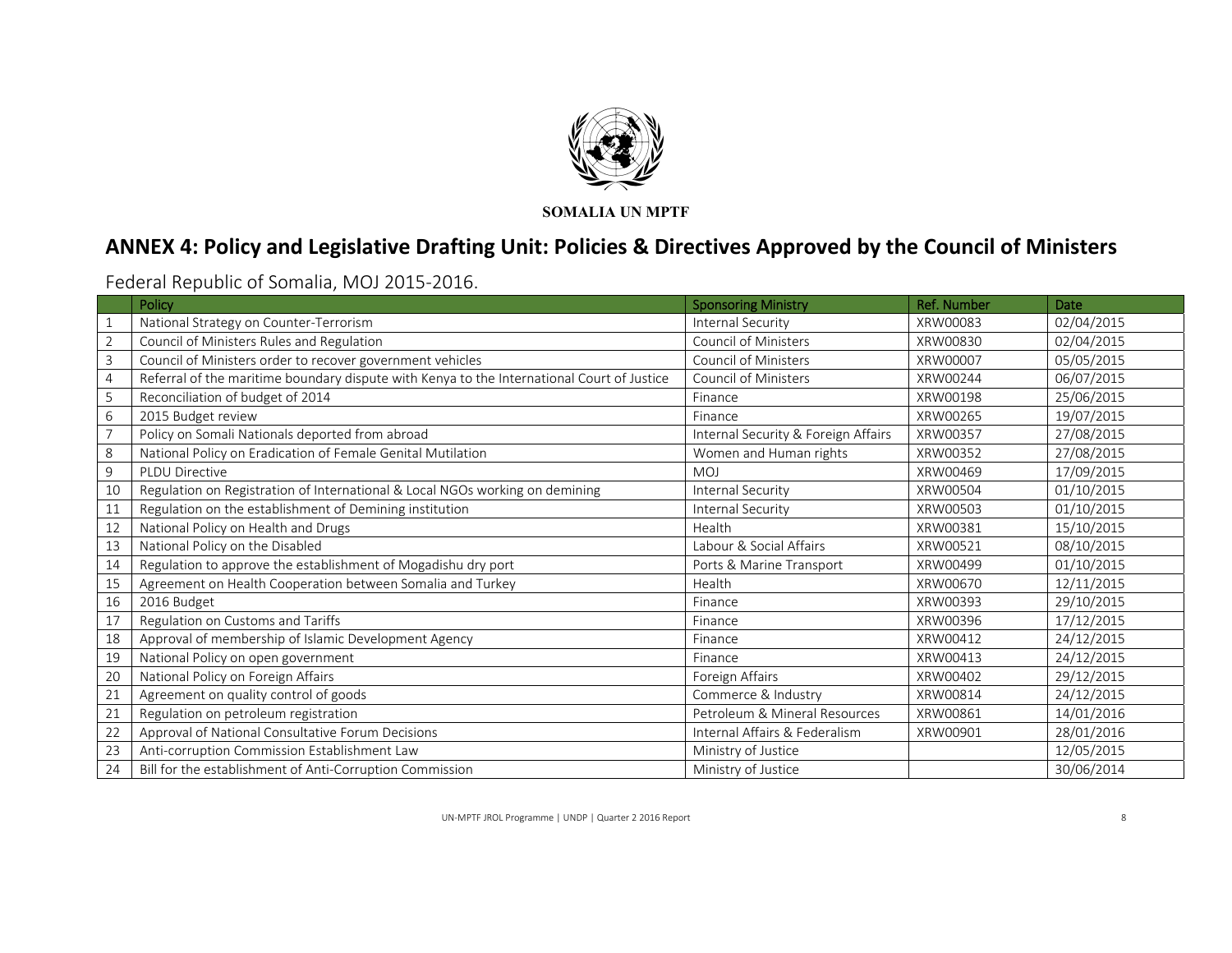

# **ANNEX 5: Policies and Support Documents and Status – Updated 30 June 2016**

|           | $\mathsf{Bill}$<br>Document<br>Policy                                   | $\overline{\phantom{0}}$<br>Responsible<br>Ministry<br>Sponsor | Law Number | $\overline{\sigma}$<br>Review<br>completed<br>Drafting<br>Date | Consultation with<br>with<br>Stakeholders<br>completed<br>Date | Mel<br>Finalised<br>Date | S,<br>$\frac{1}{\sigma}$<br>Ministers Cabinet<br>sent<br>Council<br>Date | Commissioned<br>Date                                                                    | $\overline{\phantom{0}}$<br>Reading | $\sim$<br>Reading | Reading 3 | the<br>pending<br>$\epsilon$<br>Quarter<br>$\mathsf{S}% _{T}=\mathsf{S}_{T}\!\left( a,b\right) ,\mathsf{S}_{T}=\mathsf{S}_{T}\!\left( a,b\right) ,$<br>(brief update<br>for<br>Comments<br>Progress<br>Current<br>issues).<br>status/ | Assent | Date Enacted |
|-----------|-------------------------------------------------------------------------|----------------------------------------------------------------|------------|----------------------------------------------------------------|----------------------------------------------------------------|--------------------------|--------------------------------------------------------------------------|-----------------------------------------------------------------------------------------|-------------------------------------|-------------------|-----------|---------------------------------------------------------------------------------------------------------------------------------------------------------------------------------------------------------------------------------------|--------|--------------|
|           | New Justice Model                                                       | <b>MOJ</b><br>supported<br>by UNDP<br>and<br><b>UNSOM</b>      |            |                                                                |                                                                |                          |                                                                          | Initial<br>Consultations<br>Workshop<br>undertaken<br>25-28/04/2016<br>in<br>Mogadishu. |                                     |                   |           | This is not a law per se, from the<br>consultation it is expected that laws<br>that have an impact on the justice<br>sector will be based on this                                                                                     |        |              |
|           | their responsibilities established)                                     |                                                                |            |                                                                |                                                                |                          |                                                                          |                                                                                         |                                     |                   |           | Output 1.1.1 Provide training, technical assistance, and infrastructure to key justice institutions (Key judicial institutions (Judicial Service Commission and Justice Training Institute) and the capacity of the staff to t        |        |              |
| 1.1.1. a. | Code of ethic.                                                          |                                                                |            |                                                                |                                                                |                          |                                                                          |                                                                                         |                                     |                   |           | This<br>is<br>dependent<br>the<br>on<br>establishment of Judicial Service<br>Commission.                                                                                                                                              |        |              |
| 1.1.1. b. | Anti-corruption<br>Commission<br>Establishment Law                      |                                                                |            |                                                                |                                                                |                          |                                                                          |                                                                                         |                                     |                   |           | Law has been approved by the Council<br>of Ministers on 12 May.                                                                                                                                                                       |        |              |
| 1.1.1.c.  | for<br>Bill<br>the<br>establishment of<br>Anti-Corruption<br>Commission | MOJ and<br>Judicial<br><b>Affairs</b>                          |            |                                                                |                                                                |                          |                                                                          | has<br>been<br>Law<br>the<br>approved<br>by<br>Council of Ministers<br>on 12 May.       |                                     |                   |           | Law has been approved by the Council<br>of Ministers on 12 May.                                                                                                                                                                       |        |              |
| 1.1.1.d.  | Functioning of the<br>judicial<br>training<br>institute                 | The<br>Supreme<br>Court and                                    |            |                                                                |                                                                |                          |                                                                          |                                                                                         |                                     |                   |           | RPA signed with Mogadishu University<br>and progress would be reported in Q3.                                                                                                                                                         |        |              |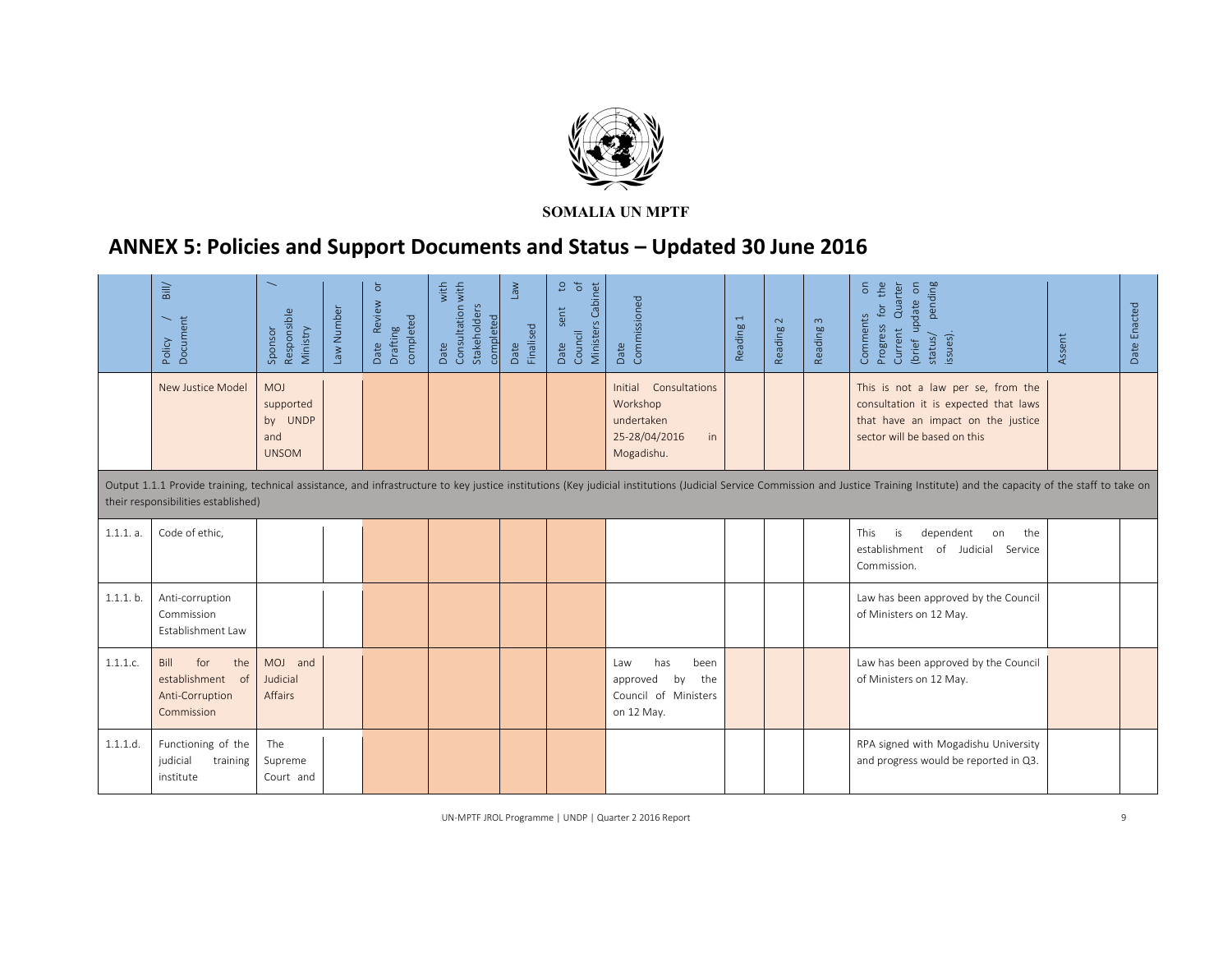

|          |                                                                                       | Mogadish<br>u<br>University        |                   |  |  |                                                                                                      |                                                               |                                                  |                                                                                                                                                                                                                                |          |  |
|----------|---------------------------------------------------------------------------------------|------------------------------------|-------------------|--|--|------------------------------------------------------------------------------------------------------|---------------------------------------------------------------|--------------------------------------------------|--------------------------------------------------------------------------------------------------------------------------------------------------------------------------------------------------------------------------------|----------|--|
| 1.1.1.e. | Judicial<br>$\overline{2}$<br>inspection<br>schemes (Federal<br>and Puntland)         | The SC FL<br>and<br>the<br>HJC PL. |                   |  |  |                                                                                                      |                                                               |                                                  | At the FL, Activity waiting for the<br>Establishment of Judicial Service<br>Commission.<br>It is being reported in PL.                                                                                                         |          |  |
| 1.1.1.f. | Bill<br>for<br>Establishment of<br>the Judicial Service<br>Commission.                | MOJ,<br>religion<br>and sites      | Law/<br>No.2<br>8 |  |  | 25.5.2013                                                                                            | 30.5.<br>2013                                                 | 16.6.<br>2014;<br>19.6.2<br>014<br>30.6.2<br>014 | Approved by the House. 30.6.2014                                                                                                                                                                                               | 8.7.2014 |  |
| 1.1.1.g. | Resolution<br>of<br>Appointment<br>of<br>Judicial<br>Service<br>Commission<br>Members | MOJ and<br>Judicial<br>Affairs     |                   |  |  | Members vetted by<br>MOJ<br>and<br>the<br>the<br>Approved by<br>Council of Ministers<br>in June 2015 | Sub<br>mitt<br>ed to<br>Parli<br>ame<br>nt in<br>late<br>June |                                                  | Rejected by Parliament in January<br>2016 because all the members were<br>not submitted                                                                                                                                        |          |  |
|          |                                                                                       |                                    |                   |  |  |                                                                                                      |                                                               |                                                  | Output 1.1.2 Provide technical assistance, training and awareness campaigns in support of lawyers and legal aid service providers (Key institutions (Bar Association) for lawyers and legal aid service providers established) |          |  |
| 1.1.2.a. | Policy framework<br>that regulate the<br>mandate of the<br>bar association            |                                    |                   |  |  |                                                                                                      |                                                               |                                                  | Initial Consultations for Advocates Act<br>undertaken in May and June with the<br>support of IDLO and inputs provided.                                                                                                         |          |  |
| 1.1.2.b. | Guidelines on legal<br>aid to survivors of                                            |                                    |                   |  |  |                                                                                                      |                                                               |                                                  | Legal aid policy is approved by the<br>Cabinet.<br>The<br>policy has<br>clear                                                                                                                                                  |          |  |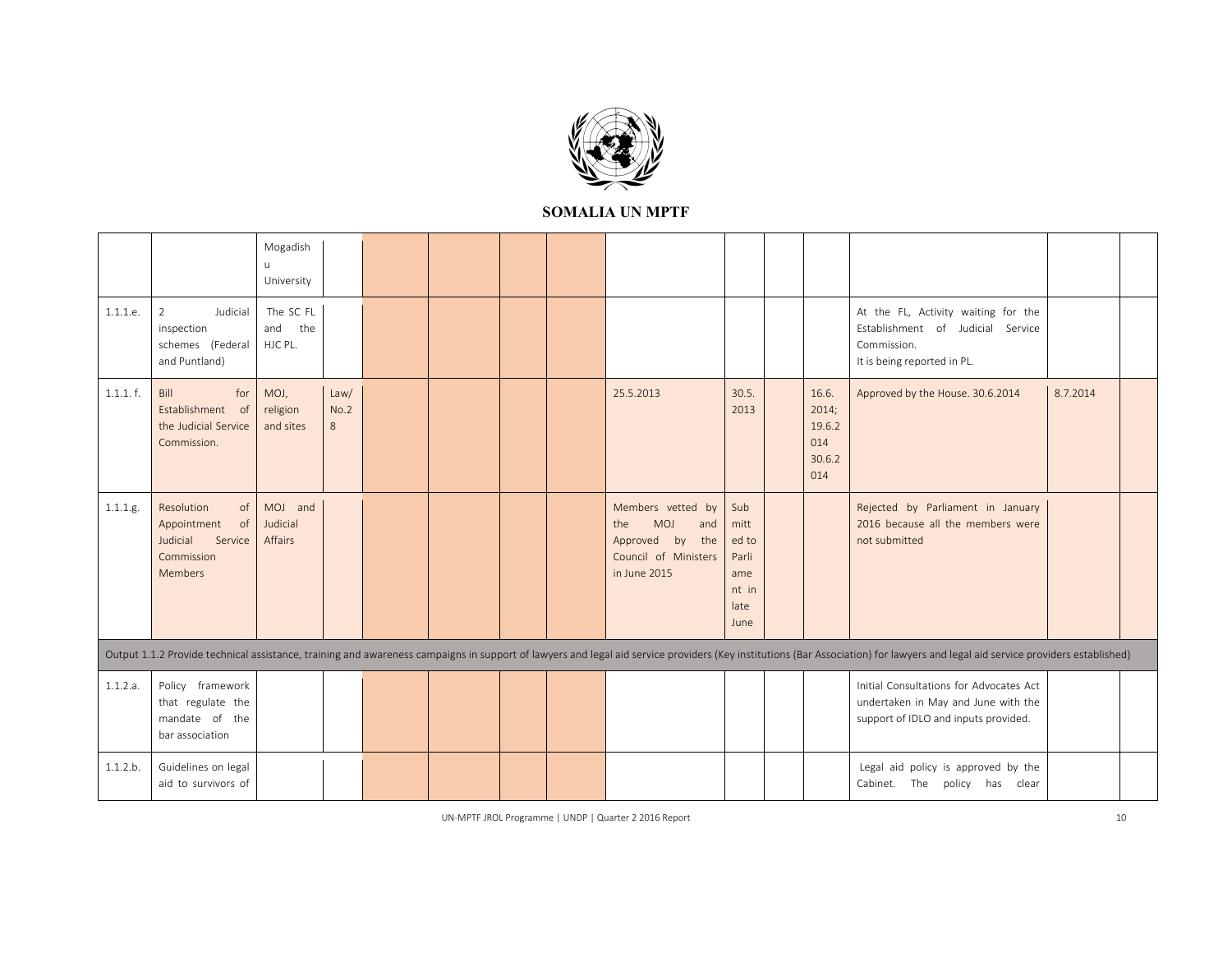

|          | sexual violence                                                                                                                                         |     |  |  |       |  | guidelines for women especially those<br>facing SGBV                                                                                                                                                                 |                                                                                                              |  |
|----------|---------------------------------------------------------------------------------------------------------------------------------------------------------|-----|--|--|-------|--|----------------------------------------------------------------------------------------------------------------------------------------------------------------------------------------------------------------------|--------------------------------------------------------------------------------------------------------------|--|
| 1.1.2.c. | Female offenders<br>and legal status<br>affecting women                                                                                                 |     |  |  |       |  | As above.                                                                                                                                                                                                            |                                                                                                              |  |
|          |                                                                                                                                                         |     |  |  |       |  | Output 1.1.3 Provide technical assistance, training and awareness campaigns in support of MOJ priority units or departments (Priority units and departments within MOJ (PLDU and JISU) established and strengthened) |                                                                                                              |  |
| 1.1.3.a. | PLDU<br>Establishment<br>Directive                                                                                                                      | MOJ |  |  | 42156 |  | Approved by the Council of Ministers                                                                                                                                                                                 | To<br>be<br>by<br>signed<br>the<br>Prime<br>Minister<br>and to be<br>published in<br>the Official<br>Gazette |  |
| 1.1.3.b. | Gender<br>based<br>violence and High<br>risk case load                                                                                                  |     |  |  |       |  | Update will be available in Q3.                                                                                                                                                                                      |                                                                                                              |  |
| 1.1.3.c. | <b>Traditional Dispute</b><br><b>Resolution Policy</b>                                                                                                  | MOJ |  |  |       |  | Comments from federal member<br>states gathered<br>and<br>validation<br>workshop planned in July.                                                                                                                    |                                                                                                              |  |
| 1.1.3.d. | Harmonization of<br>Somali formal and<br>informal<br>legal<br>codes<br>in<br>accordance<br>with<br>basic international<br>rights<br>human<br>standards, |     |  |  |       |  |                                                                                                                                                                                                                      |                                                                                                              |  |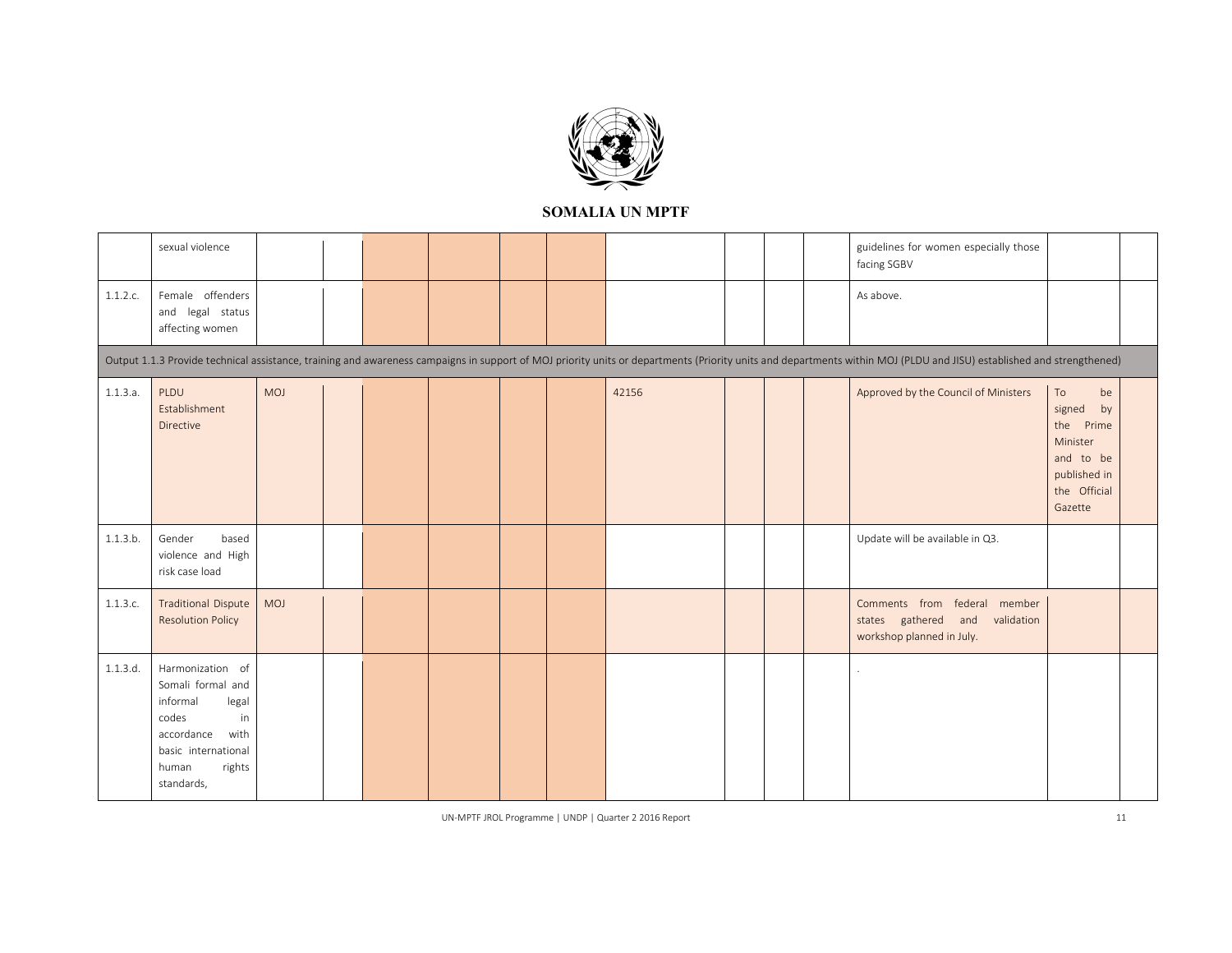

|             | reviewed / drafted<br>/developed)                                      |     |  |  |                                                                                             |  |                                                                                                                                                                                                                    |  |
|-------------|------------------------------------------------------------------------|-----|--|--|---------------------------------------------------------------------------------------------|--|--------------------------------------------------------------------------------------------------------------------------------------------------------------------------------------------------------------------|--|
| 1.1.3.e.    | Justice plan for the<br>delivery of services<br>in the region,         |     |  |  |                                                                                             |  | Workshop to develop the plan<br>planned in July.                                                                                                                                                                   |  |
| 1.1.3.f.    | Referral guidelines<br>traditional<br>for<br>justice actors;           |     |  |  |                                                                                             |  | Comments from federal member<br>states gathered and<br>validation<br>workshop planned in July.                                                                                                                     |  |
| 1.1.3.g.    | Human resources<br>Guidelines                                          |     |  |  |                                                                                             |  | Draft Human Resource Management<br>Manual developed for MOJ FGS,<br>expected to be finalized in Q3.                                                                                                                |  |
| 1.1.3.h.    | Performance<br>appraisal                                               |     |  |  |                                                                                             |  | Draft Human Resource Management<br>Manual developed for MOJ FGS,<br>expected to be finalized in Q3.                                                                                                                |  |
| 1.1.3.i.    | Training manual on<br>legislative drafting,                            |     |  |  |                                                                                             |  | Manual on Legislative Drafting<br>Developed by PLDU in 2015 and<br>currently used as a guideline and for<br>trainings.                                                                                             |  |
| $1.1.3.$ j. | MoJ management<br>guidelines                                           |     |  |  |                                                                                             |  | 5 SOPs on human resource, finance,<br>procurement, asset management and<br>ICT developed for MOJ FGS.                                                                                                              |  |
|             |                                                                        |     |  |  |                                                                                             |  | Output 1.2.1 Provide infrastructure, equipment, and training to permanent and mobile courts (Enhanced effective justice procedures through provision of suitable and adequate infrastructure, equipment and tools) |  |
| 1.2.1.a.    | Bill<br>for<br>the<br>Establishment of<br>Judicial<br>Organization Law | MOJ |  |  | Draft prepared by the<br>MOJ, consultations<br>held and approved by<br>Council of Ministers |  | The Parliament did not register the<br>bill. This law will be undertaken as part<br>of the new Justice Model for Somalia                                                                                           |  |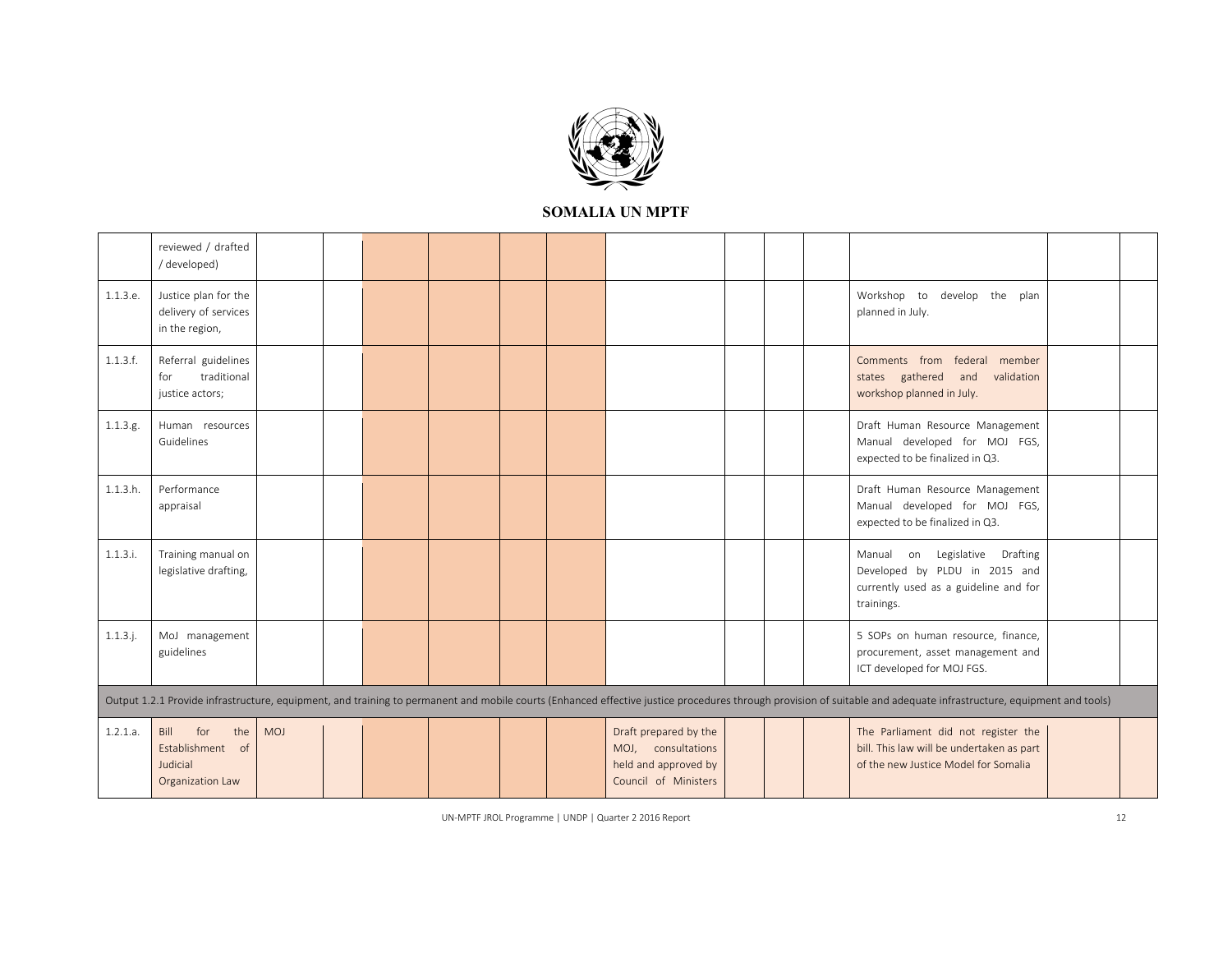

|                                                                                                                                                                                                                  |                                                                                                                    |                                |  |  |  |  |  | in June                                                                                                           |  |  |  |                                                                                                                |  |
|------------------------------------------------------------------------------------------------------------------------------------------------------------------------------------------------------------------|--------------------------------------------------------------------------------------------------------------------|--------------------------------|--|--|--|--|--|-------------------------------------------------------------------------------------------------------------------|--|--|--|----------------------------------------------------------------------------------------------------------------|--|
| 1.2.1.b.                                                                                                                                                                                                         | MOJ<br>operational<br>plan                                                                                         |                                |  |  |  |  |  |                                                                                                                   |  |  |  | doubt we need this as MOJ is<br>developing 5 Manuals for internal and<br>external operations.                  |  |
| 1.2.1.c.                                                                                                                                                                                                         | Protocol between<br>executive<br>and<br>parliament on a<br>process for policy<br>legislative<br>and<br>development |                                |  |  |  |  |  |                                                                                                                   |  |  |  | Update will be available in Q3.                                                                                |  |
| Output 1.2.4 Provide technical assistance to establish the Attorney General's Office (AGO) (Enhanced effective justice procedures through capacity building of professionals within justice sector stakeholders) |                                                                                                                    |                                |  |  |  |  |  |                                                                                                                   |  |  |  |                                                                                                                |  |
| 1.2.5.a.                                                                                                                                                                                                         | The law on the<br>Establishment of<br>Attorney<br>the<br>General Office                                            | MOJ, AG<br>and<br><b>UNODC</b> |  |  |  |  |  | This is one of the laws<br>that will depend on<br>the outcome of the<br>Justice as well as the<br>Policing models |  |  |  | Tore for an international consultant to<br>carry out an assessment and prepare a<br>draft is prepared by UNODC |  |
| 1.2.5.b.                                                                                                                                                                                                         | AGO<br>Internal<br>regulations                                                                                     |                                |  |  |  |  |  |                                                                                                                   |  |  |  | Update will be available in Q3.                                                                                |  |
| 1.2.5.c.                                                                                                                                                                                                         | Codes of<br>AGO<br>conduct/guidelines                                                                              |                                |  |  |  |  |  |                                                                                                                   |  |  |  | Update will be available in Q3.                                                                                |  |
| 1.2.5.d.                                                                                                                                                                                                         | AGO Structure and<br>Procedures                                                                                    |                                |  |  |  |  |  |                                                                                                                   |  |  |  | Update will be available in Q3.                                                                                |  |
| 1.2.5.e.                                                                                                                                                                                                         | Criminal law bench<br>book                                                                                         |                                |  |  |  |  |  |                                                                                                                   |  |  |  | Update will be available in Q3.                                                                                |  |
| 1.2.5.f.                                                                                                                                                                                                         | Training curricula                                                                                                 |                                |  |  |  |  |  |                                                                                                                   |  |  |  | Curricula on 4 courses developed in                                                                            |  |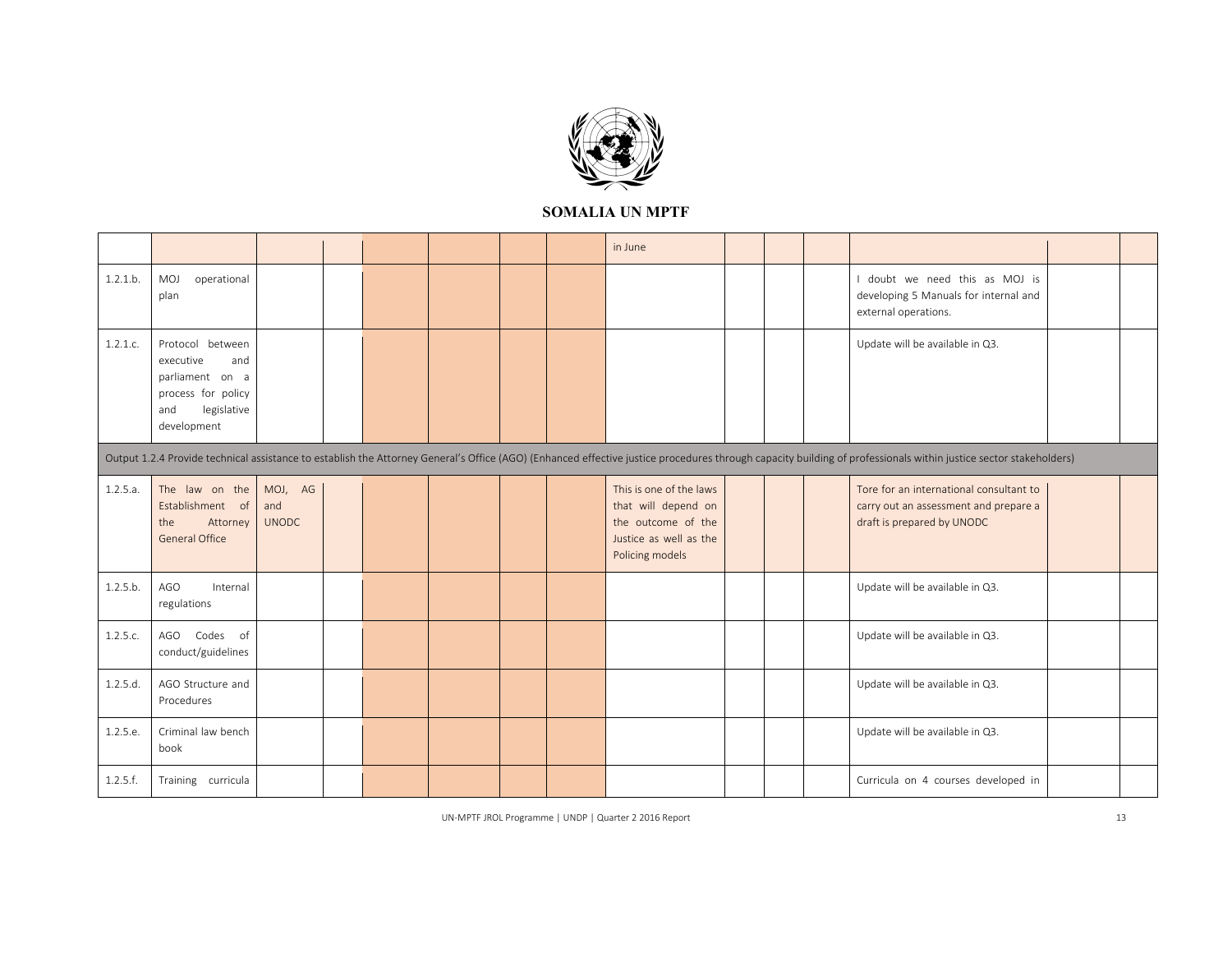

|                                                                                                                                                                                                                  | for judges<br>and<br>prosecutors                                                              |  |  |  |  |  |  |  |  |  |  | Q2 and additional 10 courses are<br>expected to be developed in Q3. |  |
|------------------------------------------------------------------------------------------------------------------------------------------------------------------------------------------------------------------|-----------------------------------------------------------------------------------------------|--|--|--|--|--|--|--|--|--|--|---------------------------------------------------------------------|--|
| 1.2.5.g.                                                                                                                                                                                                         | Special<br>training<br>module on SGBV                                                         |  |  |  |  |  |  |  |  |  |  | Update will be available in Q3.                                     |  |
| 1.2.5.h.                                                                                                                                                                                                         | Special<br>training<br>module<br>on<br>extradition<br>and<br>recognizing foreign<br>sentences |  |  |  |  |  |  |  |  |  |  | Update will be available in Q3.                                     |  |
| Output 1.3.3 Train and provide technical assistance to Correctional Corps staff on organizational reforms (Enhanced organisational capacity of Corrections Corps to deliver professional and efficient services) |                                                                                               |  |  |  |  |  |  |  |  |  |  |                                                                     |  |
| 1.3.3.a                                                                                                                                                                                                          | Operational plan<br>for the functioning<br>of the corrections<br>services                     |  |  |  |  |  |  |  |  |  |  | Update will be available in Q3.                                     |  |
| 1.3.3.b.                                                                                                                                                                                                         | Prison<br>reform<br>strategy                                                                  |  |  |  |  |  |  |  |  |  |  | Update will be available in Q3.                                     |  |
| 1.3.3.c.                                                                                                                                                                                                         | Gender sensitive<br>human resources<br>strategy for the<br>corrections system                 |  |  |  |  |  |  |  |  |  |  | Update will be available in Q3.                                     |  |
| 1.3.3.d.                                                                                                                                                                                                         | Human resource<br>strategy system to<br>address<br>mental<br>health<br>issue in<br>prison     |  |  |  |  |  |  |  |  |  |  | Update will be available in Q3.                                     |  |
| 1.3.3.e.                                                                                                                                                                                                         | Policy for a training                                                                         |  |  |  |  |  |  |  |  |  |  | Update will be available in Q3.                                     |  |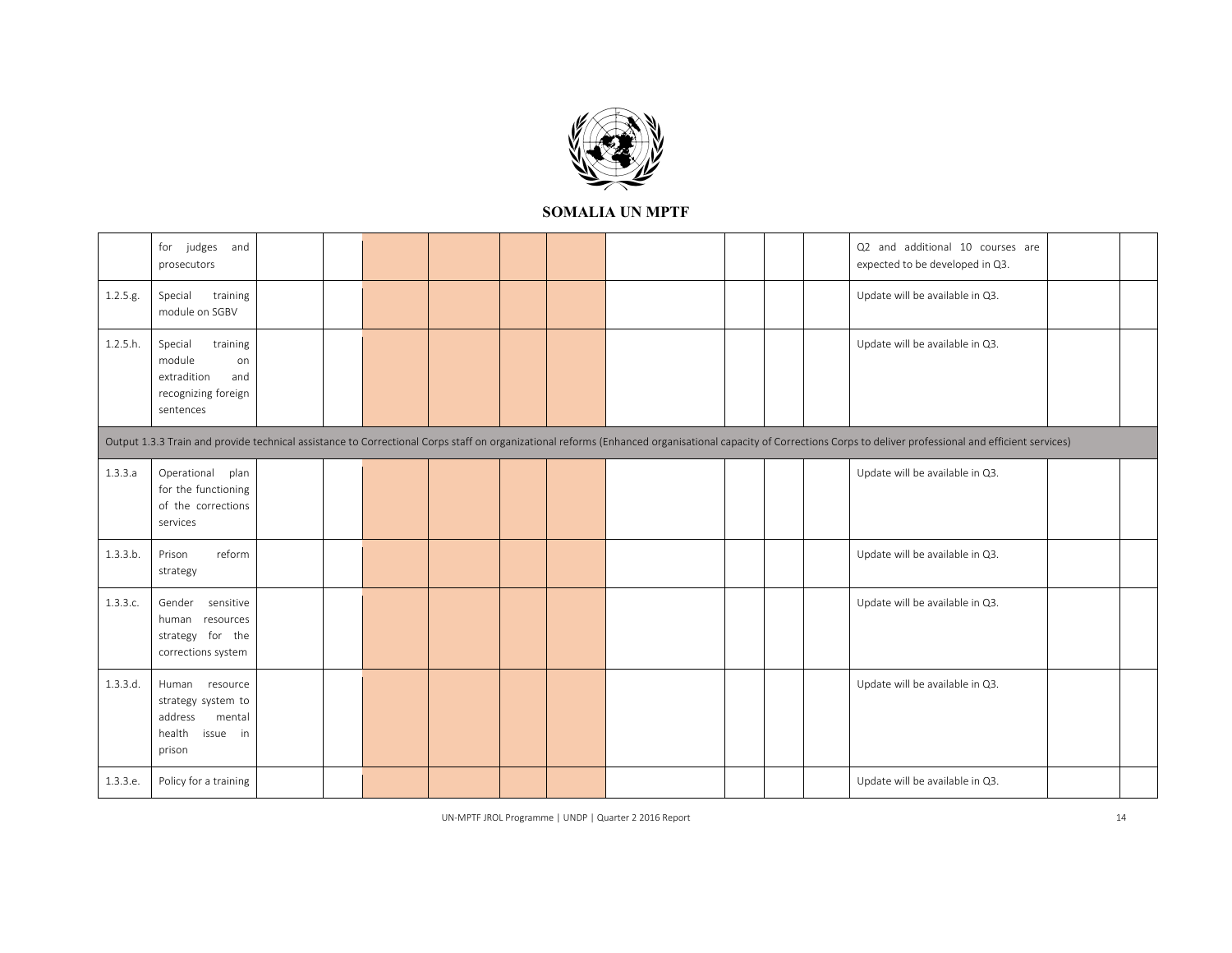

|                                                                                                                                                                                                                                                                              | for<br>school<br>correction staff              |     |  |  |  |  |  |  |  |  |  |                                                                                                                                                                                                                    |  |
|------------------------------------------------------------------------------------------------------------------------------------------------------------------------------------------------------------------------------------------------------------------------------|------------------------------------------------|-----|--|--|--|--|--|--|--|--|--|--------------------------------------------------------------------------------------------------------------------------------------------------------------------------------------------------------------------|--|
|                                                                                                                                                                                                                                                                              | relevant internal regulations)                 |     |  |  |  |  |  |  |  |  |  | Output 1.4.1 Develop standards of performance and internal regulations for justice sector (Enhance government's internal oversight and accountability through development of standards of performance and updating |  |
|                                                                                                                                                                                                                                                                              |                                                |     |  |  |  |  |  |  |  |  |  |                                                                                                                                                                                                                    |  |
| 1.4.1.a                                                                                                                                                                                                                                                                      | Anti-corruption<br>law                         |     |  |  |  |  |  |  |  |  |  | The law has been approved by the<br>Council of Ministers.                                                                                                                                                          |  |
| 1.4.1.a                                                                                                                                                                                                                                                                      | Code of conduct<br>for the custodial<br>corps  |     |  |  |  |  |  |  |  |  |  | Update will be available in Q3.                                                                                                                                                                                    |  |
| 1.4.1.a                                                                                                                                                                                                                                                                      | Oversight system<br>of prisons                 |     |  |  |  |  |  |  |  |  |  | Update will be available in Q3.                                                                                                                                                                                    |  |
| 1.4.1.a                                                                                                                                                                                                                                                                      | Anti-corruption<br>Commission<br>Establishment |     |  |  |  |  |  |  |  |  |  | The law has been approved by the<br>Council of Ministers.                                                                                                                                                          |  |
| Output 1.5.1 Provide technical assistance and funding to expand legal aid providers, with a particular focus on the most vulnerable populations (Enhanced access to justice for all Somali people, including refugees, IDPs,<br>women, children and other vulnerable groups) |                                                |     |  |  |  |  |  |  |  |  |  |                                                                                                                                                                                                                    |  |
| 1.5.1.a.                                                                                                                                                                                                                                                                     | Policy on women's<br>access to justice         |     |  |  |  |  |  |  |  |  |  | Update will be available in Q3.                                                                                                                                                                                    |  |
| 1.5.1.b.                                                                                                                                                                                                                                                                     | Policy on juvenile<br>access to justice        |     |  |  |  |  |  |  |  |  |  | Update will be available in Q3.                                                                                                                                                                                    |  |
| 1.5.1.c.                                                                                                                                                                                                                                                                     | Policy on regional<br>legal aid offices        |     |  |  |  |  |  |  |  |  |  | National Legal Aid Policy approved by<br>the Council of Ministers                                                                                                                                                  |  |
| 1.5.1.d.                                                                                                                                                                                                                                                                     | National Legal Aid<br>Policy                   | MOJ |  |  |  |  |  |  |  |  |  | National Legal Aid Policy approved by<br>the Council of Ministers                                                                                                                                                  |  |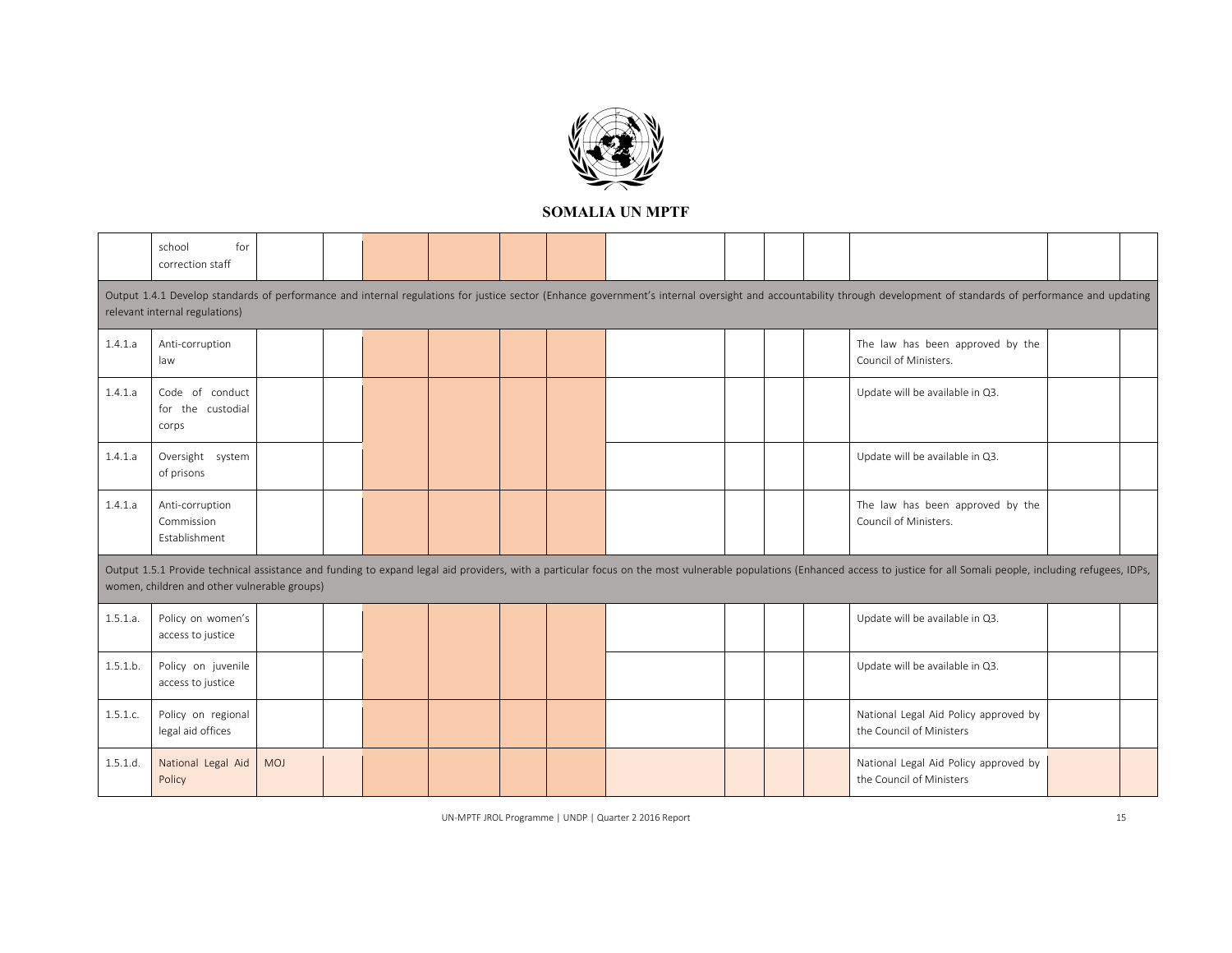

| approaches)                                                                                                                                                                                                                                                                          | Output 2.2.1 Provide training, technical and financial assistance for reform of the SPF (Police strategy, tactics and organisation are improved through new                                                                                                            |  |  |  |  |  |  |  |  |  |                                 |                                 |  |
|--------------------------------------------------------------------------------------------------------------------------------------------------------------------------------------------------------------------------------------------------------------------------------------|------------------------------------------------------------------------------------------------------------------------------------------------------------------------------------------------------------------------------------------------------------------------|--|--|--|--|--|--|--|--|--|---------------------------------|---------------------------------|--|
| 2.2.1.a.                                                                                                                                                                                                                                                                             | 1 national strategic<br>policy on how to<br>prevent the death<br>or injury of police<br>officers                                                                                                                                                                       |  |  |  |  |  |  |  |  |  | Update will be available in Q3. |                                 |  |
| Output 2.2.2 Provide technical and financial assistance to develop a framework to support police accountability to communities (A basic framework for interaction with community is developed through the implementation<br>of communication processes and increased accountability) |                                                                                                                                                                                                                                                                        |  |  |  |  |  |  |  |  |  |                                 |                                 |  |
| 2.2.2.a.                                                                                                                                                                                                                                                                             | Community and<br>police relations;                                                                                                                                                                                                                                     |  |  |  |  |  |  |  |  |  |                                 | Update will be available in Q3. |  |
| 2.2.2.b.                                                                                                                                                                                                                                                                             | Preventive<br>measures against<br>corruption<br>and<br>Criminality<br>within<br>the police;                                                                                                                                                                            |  |  |  |  |  |  |  |  |  |                                 | Update will be available in Q2. |  |
| 2.2.2.c.                                                                                                                                                                                                                                                                             | <b>SGBV Strategy</b>                                                                                                                                                                                                                                                   |  |  |  |  |  |  |  |  |  |                                 | Update will be available in Q3. |  |
| 2.2.2.d.                                                                                                                                                                                                                                                                             | Gender<br>mainstreaming in<br>the police                                                                                                                                                                                                                               |  |  |  |  |  |  |  |  |  |                                 | Update will be available in Q3. |  |
|                                                                                                                                                                                                                                                                                      | Output 2.2.4 Provide technical and financial assistance required for SPF to police newly recovered areas (The influence of Government is spread to recovered territories through policing based on planning, preparation,<br>communication and needs based deployment) |  |  |  |  |  |  |  |  |  |                                 |                                 |  |
| 2.2.4.a.                                                                                                                                                                                                                                                                             | Policies for Reform<br>Making,                                                                                                                                                                                                                                         |  |  |  |  |  |  |  |  |  |                                 | Update will be available in Q3. |  |
| 2.2.4.b.                                                                                                                                                                                                                                                                             | Federal Police Act                                                                                                                                                                                                                                                     |  |  |  |  |  |  |  |  |  |                                 | The Federal Police Act will be  |  |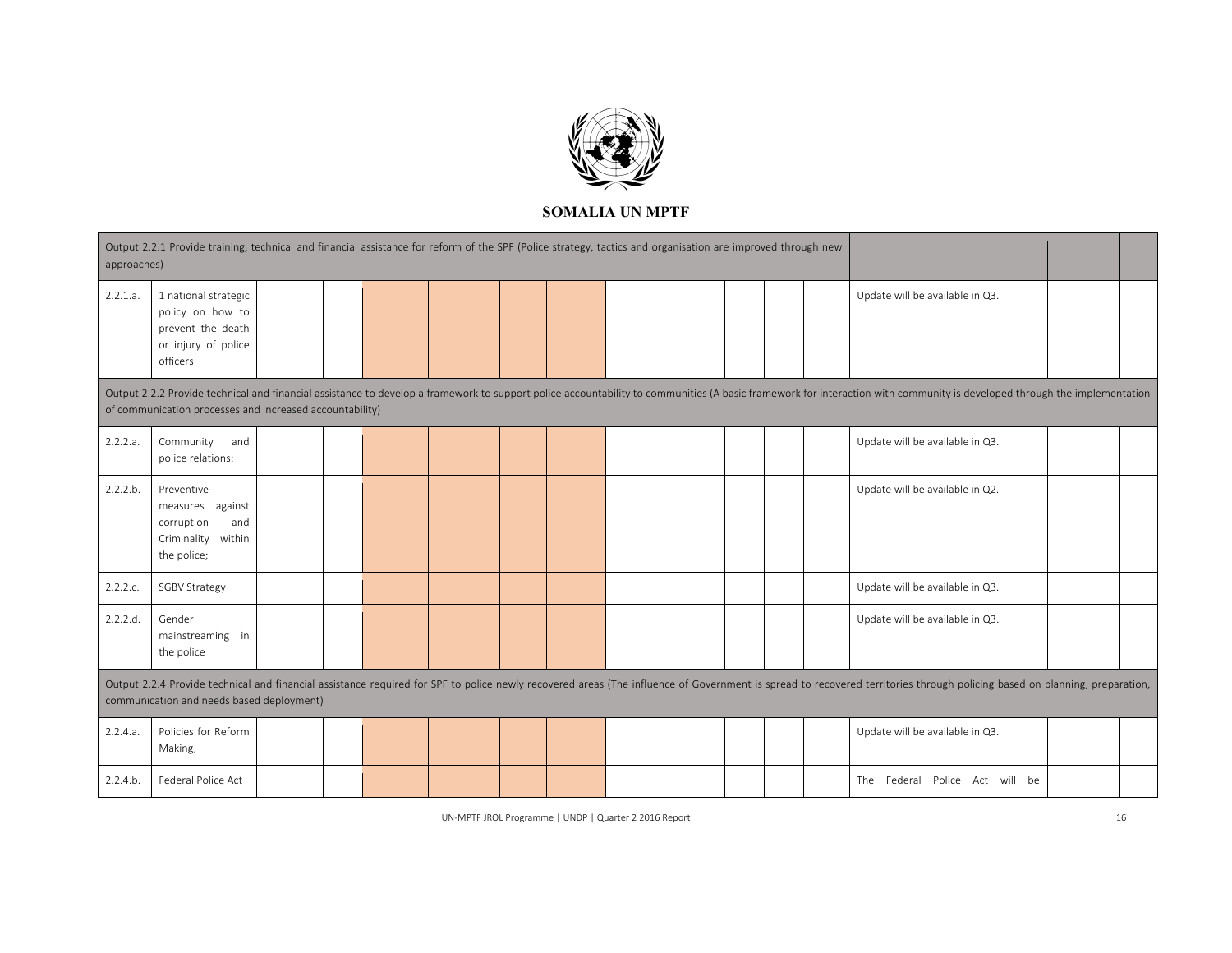

|                |                                                                                                                                                         |                                                        |                           |  |  |                                                                                                                                                       |                        |                                |              | undertaken once the New Policing<br>Model is approved                                                                           |          |  |
|----------------|---------------------------------------------------------------------------------------------------------------------------------------------------------|--------------------------------------------------------|---------------------------|--|--|-------------------------------------------------------------------------------------------------------------------------------------------------------|------------------------|--------------------------------|--------------|---------------------------------------------------------------------------------------------------------------------------------|----------|--|
| 2.2.4.c.       | Civilian Right Act                                                                                                                                      |                                                        |                           |  |  |                                                                                                                                                       |                        |                                |              | Update will be available in Q3.                                                                                                 |          |  |
|                | Other Policy and Legislation being supported concurrently (not accounted for in the JROL Programme)                                                     |                                                        |                           |  |  |                                                                                                                                                       |                        |                                |              |                                                                                                                                 |          |  |
| $\mathbf{1}$   | Recodification<br>Somali Penal Code<br>and Procedure                                                                                                    | MOJ<br>supported<br>by IDLO<br>and<br><b>UNODC</b>     |                           |  |  | Drafting commenced<br>Early January,<br>in<br>Technical Committee<br>Policy group<br>and<br>National<br>formed<br>Consultant hired for<br>the program |                        |                                |              | 20 Chapters of the Somali Penal Code<br>Reviewed<br>stakeholder<br>and<br>consultation meeting by UNODC<br>organized with IDLO. |          |  |
| $\overline{2}$ | Notary Laws                                                                                                                                             |                                                        |                           |  |  |                                                                                                                                                       |                        |                                |              | Update will be available in Q3.                                                                                                 |          |  |
| 3              | Bill<br>for<br>Establishment<br>of<br>Constitutional<br>Court                                                                                           | MOJ,<br>religion<br>and                                | Bill/<br>No.<br>192.<br>6 |  |  | 25.5.2013                                                                                                                                             | $30 -$<br>$5-$<br>2013 | 21.6.<br>2014                  |              | Law enacted by federal parliament on<br>11 June 2016.                                                                           |          |  |
| $\overline{4}$ | for<br>the<br>Bill<br>Establishment of<br>Independent<br>for<br>Commission<br>Review<br>and<br>Implementation of<br>the<br>Provisional<br>constitution. | Ministry of<br>the<br>Justice,<br>Religious<br>Affairs | Law/<br>No.1<br>19        |  |  | 25.5.2013                                                                                                                                             | 30.5.<br>2013          | 8.6.2<br>013;<br>29.6.<br>2013 | 3.7.20<br>13 | Approved by the House 3.7.2013                                                                                                  | 7.8.2013 |  |
| 5              | National Health<br>Professionals<br>Council Bill                                                                                                        |                                                        |                           |  |  |                                                                                                                                                       |                        |                                |              | Law finalized and expected to be sent<br>to the Council of Ministers.                                                           |          |  |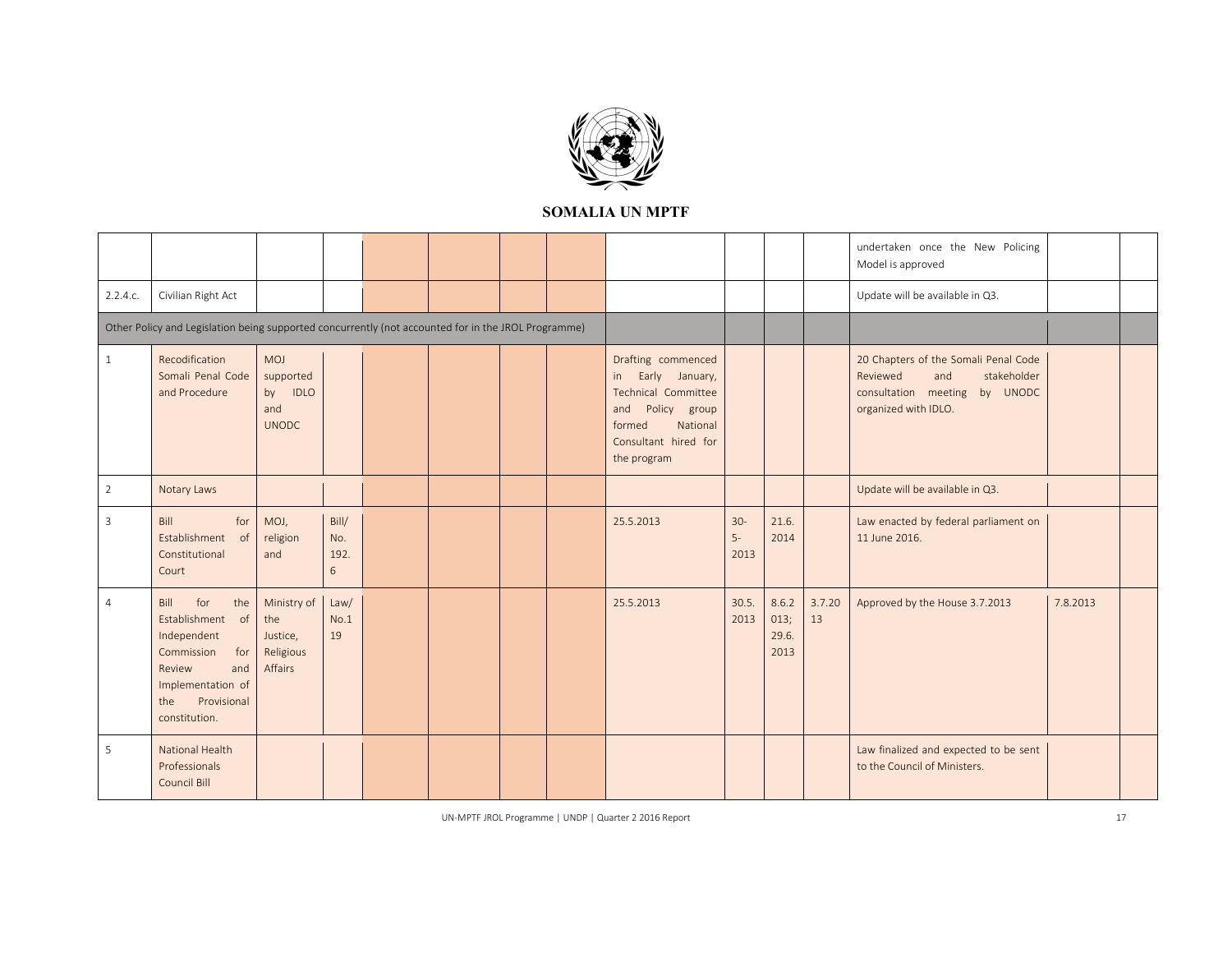

| 9  | Bill on Somali<br>Advocates                                      | MOJ<br>supported<br>by IDLO   |                                        |  |  | Amended advocates<br>draft Act will be<br>finalized in mid-May |               |               | stakeholder<br>consultation<br>Initial<br>undertaken by IDLO; inputs to be<br>provided by the UN based on further<br>consultations<br>planned<br>before<br>finalization.                                                                                                                                             |            |  |
|----|------------------------------------------------------------------|-------------------------------|----------------------------------------|--|--|----------------------------------------------------------------|---------------|---------------|----------------------------------------------------------------------------------------------------------------------------------------------------------------------------------------------------------------------------------------------------------------------------------------------------------------------|------------|--|
| 10 | The<br>U.N.<br>convention<br>on<br>rights of the child<br>1989   | Ministry of<br>the Justice    | Bill/<br>No.3<br>55                    |  |  | 13.10.2014                                                     |               |               | Approved by the House<br>13.12.2014                                                                                                                                                                                                                                                                                  | 31.12.2014 |  |
| 11 | National Defence<br>Bill                                         | Ministry of<br>Defence        |                                        |  |  |                                                                |               |               | The Bill was substantially reviewed by<br>PLDU and its submitted to the Council<br>of Ministers                                                                                                                                                                                                                      |            |  |
| 12 | Medals Bill                                                      | Ministry of<br>Defence        |                                        |  |  |                                                                |               |               | The Bill is reviewed by PLDU and<br>comments are submitted to the<br>Ministry of Defence                                                                                                                                                                                                                             |            |  |
| 13 | Offences<br>Sexual<br>Bill                                       |                               |                                        |  |  |                                                                |               |               | This Bill was reviewed by PLDU. After<br>careful consideration it was found that<br>this law substantially contradicts with<br>the Penal Code and principles of<br>Criminal justice. The Council of<br>Ministers decided to hold off the bill<br>and offences are incorporated into the<br>review of the Penal code. |            |  |
| 15 | Bill<br>for<br>Establishment of<br>Rights<br>Human<br>Commission | MOJ,<br>religion<br>and sites | Bill/<br>No.<br>192.<br>$\overline{3}$ |  |  | 25.5.2013                                                      | 30.5.<br>2013 | 10.6.<br>2013 | Law enacted by the federal parliament<br>on 6 June 2016.                                                                                                                                                                                                                                                             |            |  |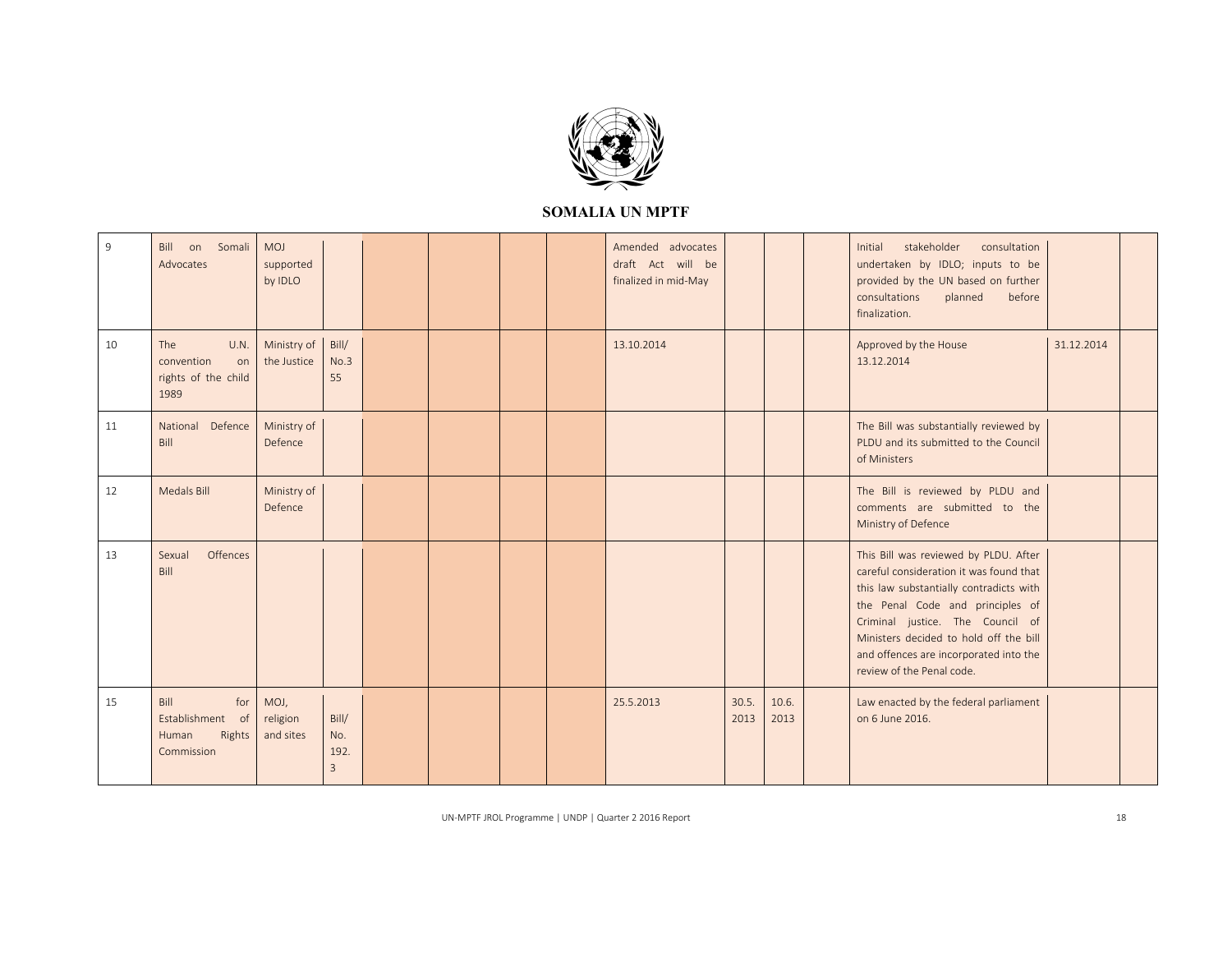

| 16 | Anti-Money<br>Laundry<br>and<br>Terrorism<br><b>Financing Law</b>     | Ministry of<br>the<br>finance<br>Reviewed<br>by PLDU           | Bill<br>No/1<br>559 |  |  | 04.06.2015 | 2.8.2<br>015            | 9.12.<br>2015      | 21.12.<br>2015                                    | Approved by the House 26.12.2015 | Signed into<br>law by the<br>President |  |
|----|-----------------------------------------------------------------------|----------------------------------------------------------------|---------------------|--|--|------------|-------------------------|--------------------|---------------------------------------------------|----------------------------------|----------------------------------------|--|
| 17 | Bill for Regional<br>dispensation and<br>Districts of the<br>Country. | Ministry of<br>the<br>Interior<br>and<br>national<br>security. | Law/<br>No.1<br>16  |  |  | 29.5.2013  | 29.5.<br>2013           | 9.6.2<br>013       | 4.7.20<br>13;<br>6.7.20<br>13;<br>8.7.20<br>13    | Approved by the House 8.7.2013   | 5.8.2013                               |  |
| 18 | Bill of<br>Foreign<br>Service.                                        | Ministry of<br>the<br>foreign<br>affairs.                      | Law/<br>No.1<br>12  |  |  | 25.5.2013  | 1.6.2<br>013            | 9.6.2<br>013       | 27.7.2<br>013;<br>28.7.2<br>013;<br>29.7.2<br>013 | Approved by the House 29.7.2013  | 5.9.2013                               |  |
| 19 | Agreement<br>between Somalia<br>and Turkey on<br>Military support.    | Ministry of<br>Defence                                         | Law/<br>No.1<br>18  |  |  | 9.7.2013   | 17.7.<br>2013           |                    | 20.7.2<br>013                                     | Approved by the House. 20.7.2013 | 7.8.2013                               |  |
| 20 | Convention<br>of<br>Continuo.                                         | Ministry of<br>the<br>foreign<br>affairs.                      | Law/<br>No.1<br>14  |  |  | 24.7.2013  | $22 -$<br>$7 -$<br>2013 |                    | 24.7.2<br>013                                     | Approved by the House. 24.7.2013 | 7.9.2013                               |  |
| 21 | Bill<br>for<br>Establishment<br>Development Bank                      | Ministry of<br>the<br>Finance.                                 | Law/<br>No.2<br>5   |  |  | 24.9.2013  | 8.10.<br>2013           | 24.1<br>1.<br>2013 | 20.5.2<br>014;<br>21.5.2<br>014;                  | Approved by the House.10.6.2014  | 24.6.2014                              |  |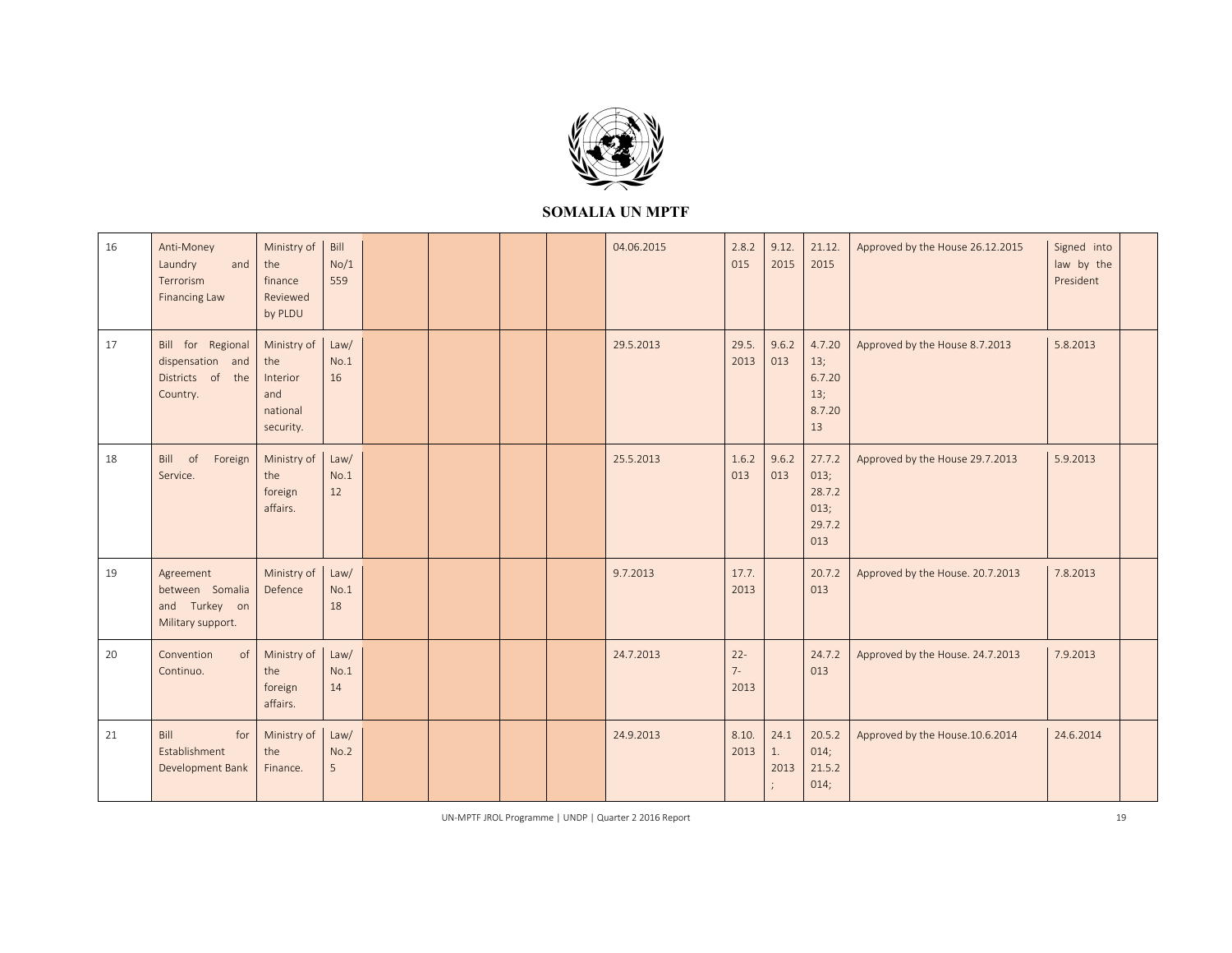

|    |                                                                     |                                                          |                                |  |  |           |               | 25.1<br>1.<br>2013<br>$\frac{1}{\epsilon}$<br>26.1<br>1.20<br>13 | 24.5.2<br>014;<br>9.6.<br>2014;<br>10.6.2<br>014                 |                                  |            |  |
|----|---------------------------------------------------------------------|----------------------------------------------------------|--------------------------------|--|--|-----------|---------------|------------------------------------------------------------------|------------------------------------------------------------------|----------------------------------|------------|--|
| 22 | Fishery Law                                                         | Ministry of<br>the<br>Natural<br>resources.              | Law/<br>No.2<br>$\overline{9}$ |  |  | 15.6.2013 |               |                                                                  | 4.112<br>013;<br>5.1.20<br>14;<br>22.1.2<br>014;<br>6.1.20<br>14 | Approved by the House 25.10.2014 | 30.11.2014 |  |
| 23 | Defence<br>Agreement<br>Somali<br>between<br>and Italy.             | Ministry if<br>the<br>Defence                            | Law/<br>No.2<br>$8\phantom{1}$ |  |  | 22.6.2013 | 20.5.<br>2014 |                                                                  | 21.5.<br>2014                                                    | Approved by the House 3.11.2014  | 30.11.2014 |  |
| 24 | Bill<br>for<br>Establishment of<br>Federal and Border<br>Commission | Ministry of<br>interior<br>and<br>Federal<br>Affairs     | Law/<br>No.7<br>5              |  |  | 25.5.2014 | 3.12.<br>2014 | 13.1<br>2.20<br>14                                               | 20.12.<br>2014;<br>21.12.<br>2014                                | Approved by the House 21.12.2014 | 31.12.2015 |  |
| 25 | establishing<br>Bill<br>electoral<br>independent<br>commission      | Ad-hock<br>committe<br>$\mathsf{e}% _{t}\left( t\right)$ | Bill/<br>No.<br>1276           |  |  | 16.10.14  | 3.12.<br>2014 | 27.1<br>2.20<br>14                                               | 28.1.2<br>015                                                    | Approved by the House 11.2.2015  | 2.4.2015   |  |
| 26 | Bill for Auditor                                                    | Ministry of                                              | Bill/                          |  |  | 17.7.2014 | 22.1          | 14.1.                                                            | 27.1.2                                                           | Approved by the House 29. 12015  | The        |  |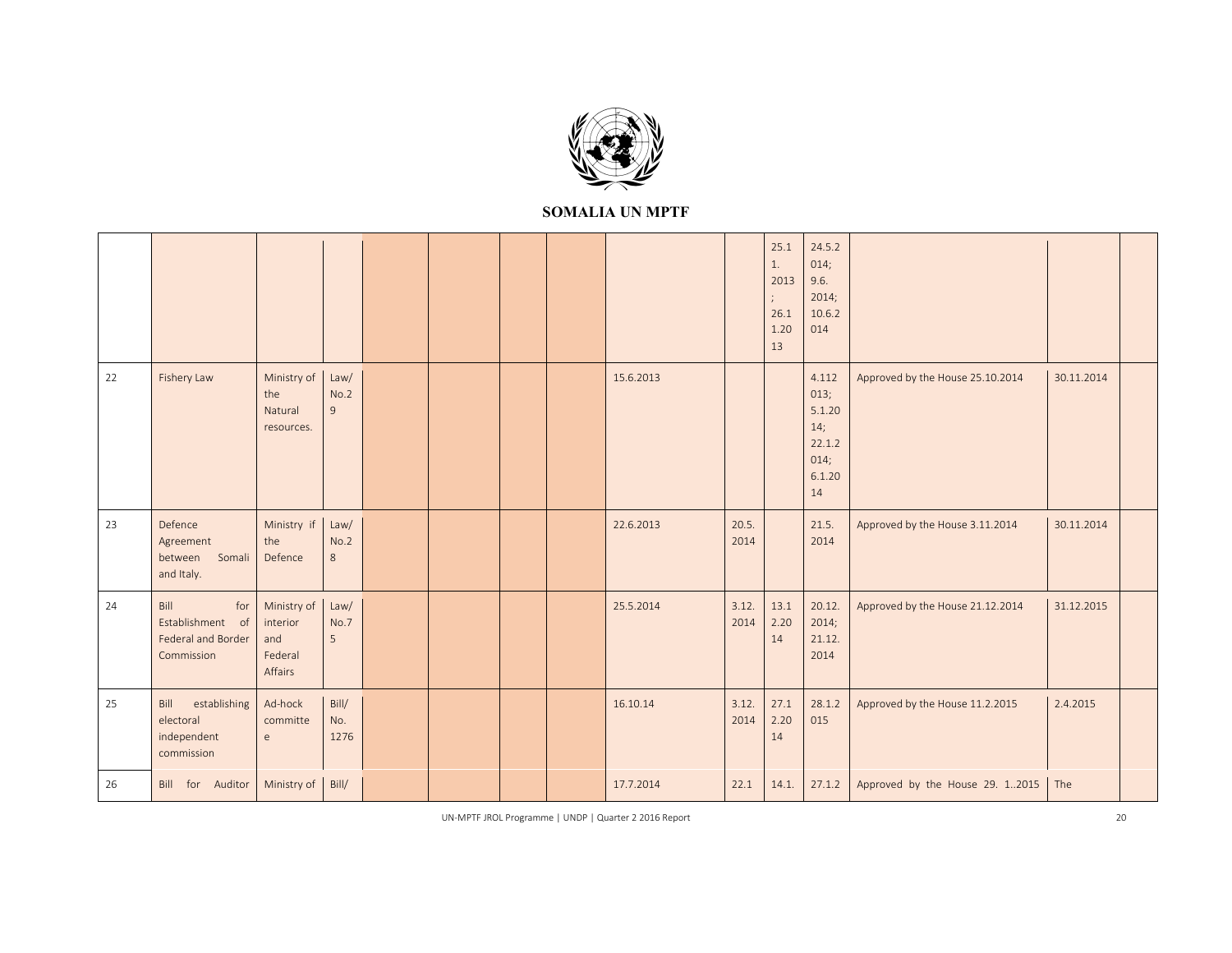

|    | General                                         | the<br>Finance                                 | No.1<br>186          |  |  |           | 0.20<br>14;<br>25.1<br>0.20<br>14 | 2015<br>19.1.<br>2015                     | 015            | re-approved 22.8.2015<br>and                                           | President<br>returned<br>this Bill in<br>11.4.2015<br>The<br>President<br>returned<br>this<br>Bill<br>in<br>again<br>8.12.2015 |  |
|----|-------------------------------------------------|------------------------------------------------|----------------------|--|--|-----------|-----------------------------------|-------------------------------------------|----------------|------------------------------------------------------------------------|--------------------------------------------------------------------------------------------------------------------------------|--|
| 27 | Work Permit Law                                 | Ministry of<br>Labour<br>and social<br>Affairs | Bill/<br>No:<br>1510 |  |  | 16.5.2015 | 17.0<br>6.20<br>15                | 29.0<br>8.20<br>15                        | 31.8.2<br>015  | Approved by the House 31.8.2015                                        | Didn't<br>assent yet                                                                                                           |  |
| 28 | Bill for Foreign<br>Investment<br>in<br>Somalia | Ministry of<br>the Trade.                      | Bill/<br>No.<br>233  |  |  | 12.6.2013 | 19.6.<br>2013                     | 28.1<br>0.20<br>15;<br>31.1<br>0.20<br>15 | 18.11.<br>2015 | Withdrawn<br>by<br>the government<br>15.12.2014<br>Approved 23.11.2015 | Didn't<br>assent yet                                                                                                           |  |
| 29 | Bill<br>of<br>Procurement                       | Ministry of<br>the<br>National<br>security.    | Bill/<br>No.<br>1202 |  |  | 22.7.14   | 17.1<br>2.20<br>14                | 7.11.<br>2015<br>16.1<br>1.20<br>15       | 7.12.2<br>015  | Approved by the House 12. 122015                                       | Didn't<br>assent yet                                                                                                           |  |
| 30 | Press bill                                      | Ministry of<br>informatio<br>n, Culture        |                      |  |  | 19.3.2015 | 17.0<br>6.20<br>15                | 4.11.<br>2015                             | 14.12.<br>2015 | Approved by the House 28.12.2015                                       | Didn't<br>assent yet                                                                                                           |  |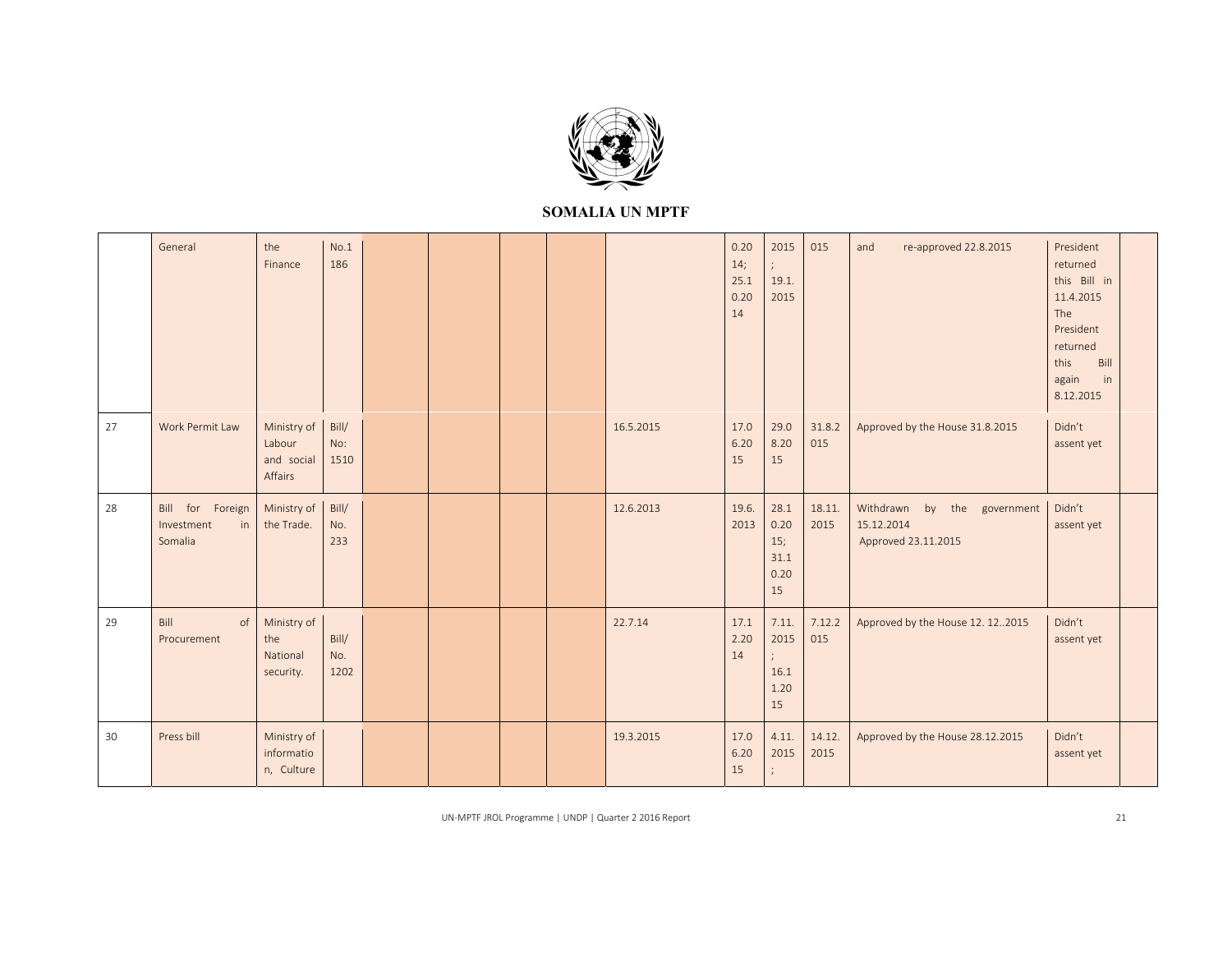

|    |                                    | &Tourism                                                                |                                        |  |  |            |                    | 9.11.<br>2015                                  |                                                                                                |  |
|----|------------------------------------|-------------------------------------------------------------------------|----------------------------------------|--|--|------------|--------------------|------------------------------------------------|------------------------------------------------------------------------------------------------|--|
| 31 | <b>Bill of Ombudsman</b><br>Office | MOJ,<br>religion<br>and sites                                           | Bill/<br>No.<br>192.<br>$\overline{4}$ |  |  | 25.5.2013  | 30.5.<br>2013      | 15.7.<br>2013                                  | Parliament has VOTED DOWN 41470                                                                |  |
| 32 | <b>Bill of Trade-mark</b>          | Ministry of<br>the<br>Finance.                                          | Bill/<br>No.<br>337                    |  |  | 31.7.2013  |                    |                                                | Withdrawn<br>by<br>the government<br>15.12.2014                                                |  |
| 33 | Bill - Civil aviation              | Ministry of<br>informatio<br>n, Postal,<br>and<br>telecomm<br>unication | Bill/<br>No.2<br>54                    |  |  | 25.6.2013  | 25.6.<br>2013      |                                                | HOP returned to government in<br>23.03.2015                                                    |  |
| 34 | Communications<br>Bill             | Ministry of<br>informatio<br>n, Postal,<br>and<br>telecomm<br>unication | Bill/<br>No.<br>1116                   |  |  | 15.6.2014  | 15.1<br>2.20<br>14 | 3.8.2<br>015;<br>8.82<br>015;<br>10.8.<br>2015 | HOP returned to government in<br>23.03.2015                                                    |  |
| 35 | Bill<br>for<br>Anti-<br>terrorism  | Ministry of<br>internal<br>security                                     | Bill/<br>No.<br>1509                   |  |  | 16-5-2015  | 25.7.<br>2015      |                                                | PLDU participated a review workshop<br>on the improvement of the draft bill<br>held in Kampala |  |
| 36 | Truth<br>and<br>Reconciliation     | Ministry of<br>the<br>Justice,<br>religion                              | Bill/<br>No.<br>638                    |  |  | 11.12.2013 |                    |                                                | HOP returned to government in<br>23.03.2015                                                    |  |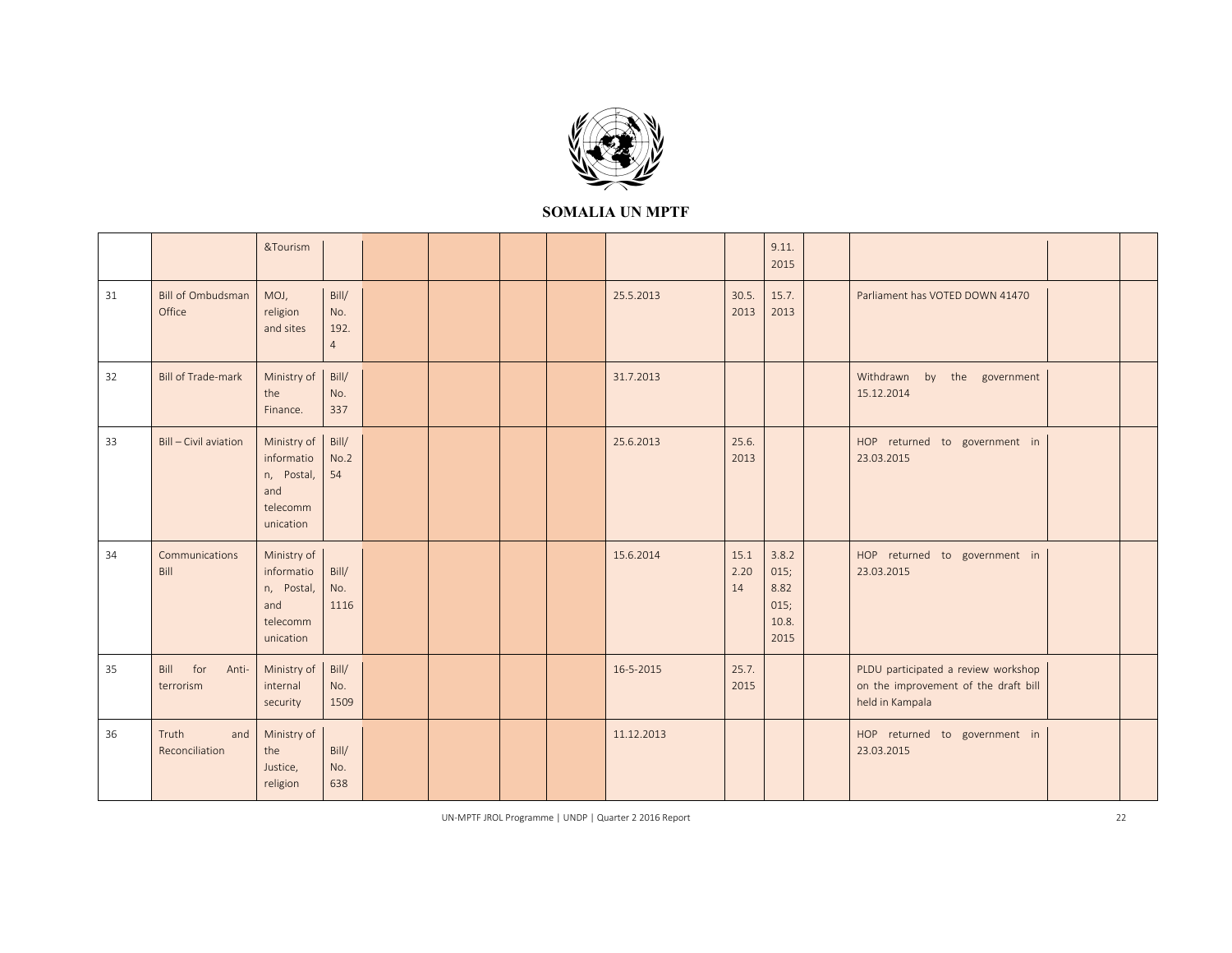

|    |                                                                      | and the               |                    |  |  |            |  |                                                                                                        |  |
|----|----------------------------------------------------------------------|-----------------------|--------------------|--|--|------------|--|--------------------------------------------------------------------------------------------------------|--|
| 37 | Bill on Control and   Ministry of<br>limitation of FIRE the<br>ARMS. | National<br>security. | Bill<br>No.<br>314 |  |  | 6.9.2014   |  | HOP returned to government in<br>23.03.2015                                                            |  |
| 38 | <b>Political Parties Bill</b>                                        | Reviewed<br>by PLDU   |                    |  |  | 26.05.2015 |  | After consultations the Bill is approved<br>by the Council of Ministers and<br>submitted to Parliament |  |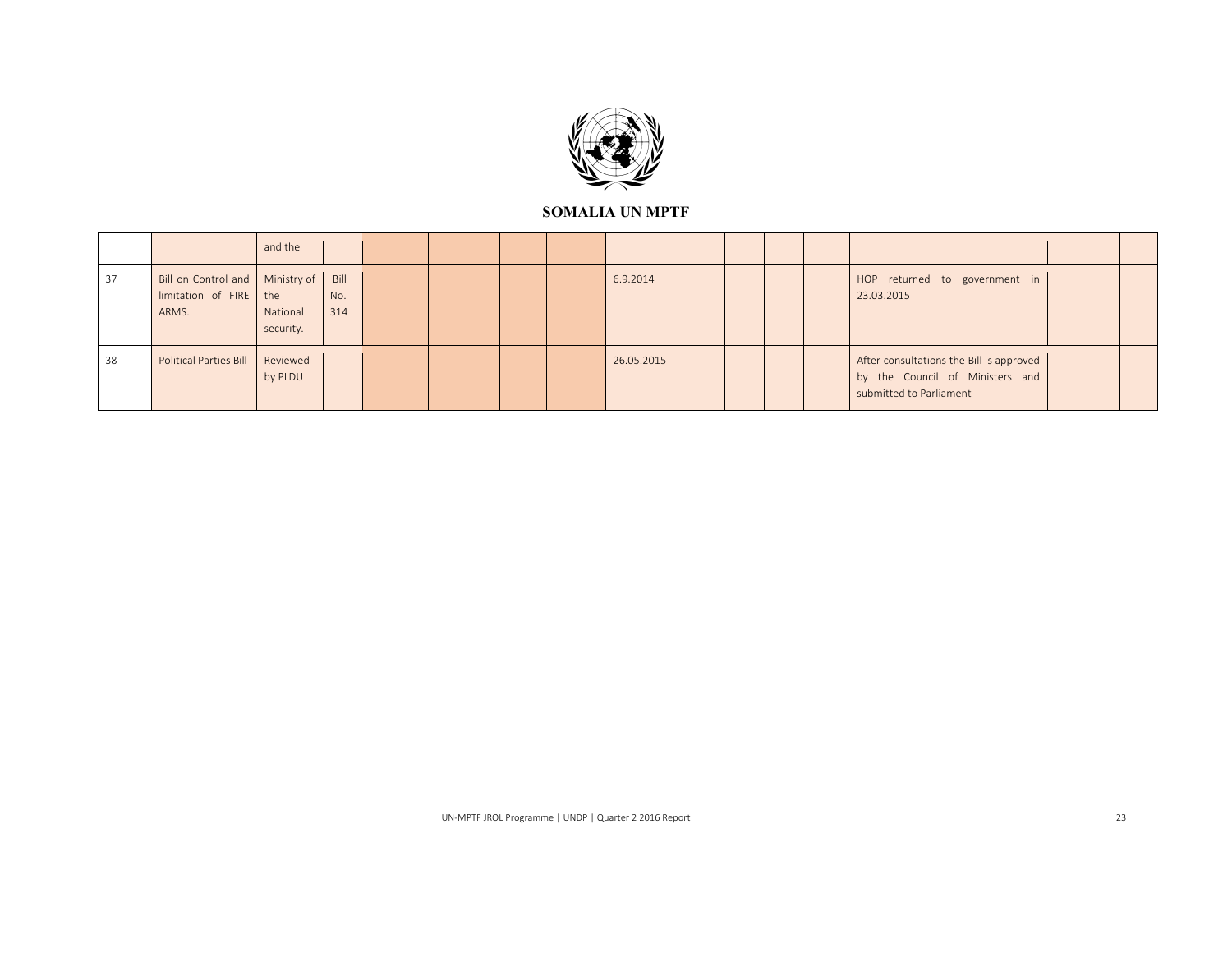

# **ANNEX 6: LEGAL AID TRACKING**

Legal Aid Tracking data includes all recorded Legal Aid carried out with UNDP support since 2013. The JROL Programme commenced (Quarter 2 2015).

Data highlighted in yellow are for the current Quarter: Quarter 2, 2016.

# Legal Aid Centres Supported by UNDP

Legal Aid Centres have and made legal aid services available to individuals in the remote villages and districts of Somaliland and Puntland and have significantly contributed to the proper delivery of mobile court services.

|                                                  | South Central / Federal                                                                                                    | Puntland                                                                                                                                                    | Somaliland                                                                                                                                                     | Total                                                                                               |
|--------------------------------------------------|----------------------------------------------------------------------------------------------------------------------------|-------------------------------------------------------------------------------------------------------------------------------------------------------------|----------------------------------------------------------------------------------------------------------------------------------------------------------------|-----------------------------------------------------------------------------------------------------|
| 2013<br>Legal<br>Aid Centres                     | 3 legal aid offices in Mogadishu                                                                                           | 5 legal aid cetnres in Bossaso, Garowe legal aid<br>centre, and University legal aid clinic, Bossaso,<br>Gardo and Galkayo.                                 | 20 legal aid centres in 6 regions in Somaliland<br>including Las Anod and Boon District of<br>Borama (Awdal) Region                                            | 28 Centres supported                                                                                |
| 2014<br>Legal<br>Aid Centres                     | 3 legal aid offices in Mogadishu<br>supported.                                                                             | 5 legal aid cetnres in Bossaso, Garowe legal aid<br>centre, and University legal aid clinic, Bossaso,<br>Gardo and Galkayo.                                 | 8: 5 in Maroodijeex region (4 in Hargeisa, 1 in<br>Gabiley), 2 in Awdal Region (1 in Borama and<br>1 in Boon) and 1 in Togdheer (in Buroa).                    | 16 Centres                                                                                          |
| 2015<br>Legal<br>Aid centres<br>operational      | 3 legal aid offices in Mogadishu<br>supported a total of 11 lawyers<br>(6 female) 51 paralegals, 20<br>interns (10 female) | 5 legal aid cetnres in Bossaso, Garowe legal aid<br>centre, and University legal aid clinic, Bossaso,<br>Gardo and Galkayo.                                 | 8 Centres in total 5 in Maroodijeex region (4<br>in Hargeisa, 1 in Gabiley), 2 in Awdal Region<br>(1 in Borama and 1 in Boon) and 1 in<br>Togdheer (in Buroa). | 16 Centres                                                                                          |
| 2016 Legal<br>Aid Centres<br>Quarter 1           | 0 centres                                                                                                                  | 5 legal aid centres in Bossaso, 5 legal aid cetnres in<br>Bossaso, Garowe legal aid centre, and University<br>legal aid clinic, Bossaso, Gardo and Galkayo. | 2 Legal Aid Centres continue to be<br>operational under the Hargeisa University<br>Legal Clinic.                                                               | 7 Legal Aid Centres<br>*Legal aid centres reduced during the<br>transition into the JROL Programme. |
| 2016<br>Legal<br><b>Aid Centres</b><br>Quarter 2 | 0 Legal                                                                                                                    | 5 legal aid centres in Bossaso, Garowe legal aid<br>centre, and University legal aid clinic, Bossaso,<br>Gardo and Galkayo.                                 | 2 Legal Aid Centres continue to be<br>operational under the Hargeisa University<br>Legal Clinic                                                                | 7 Legal Aid Centres<br>*Legal aid centres reduced during the<br>transition into the JROL Programme. |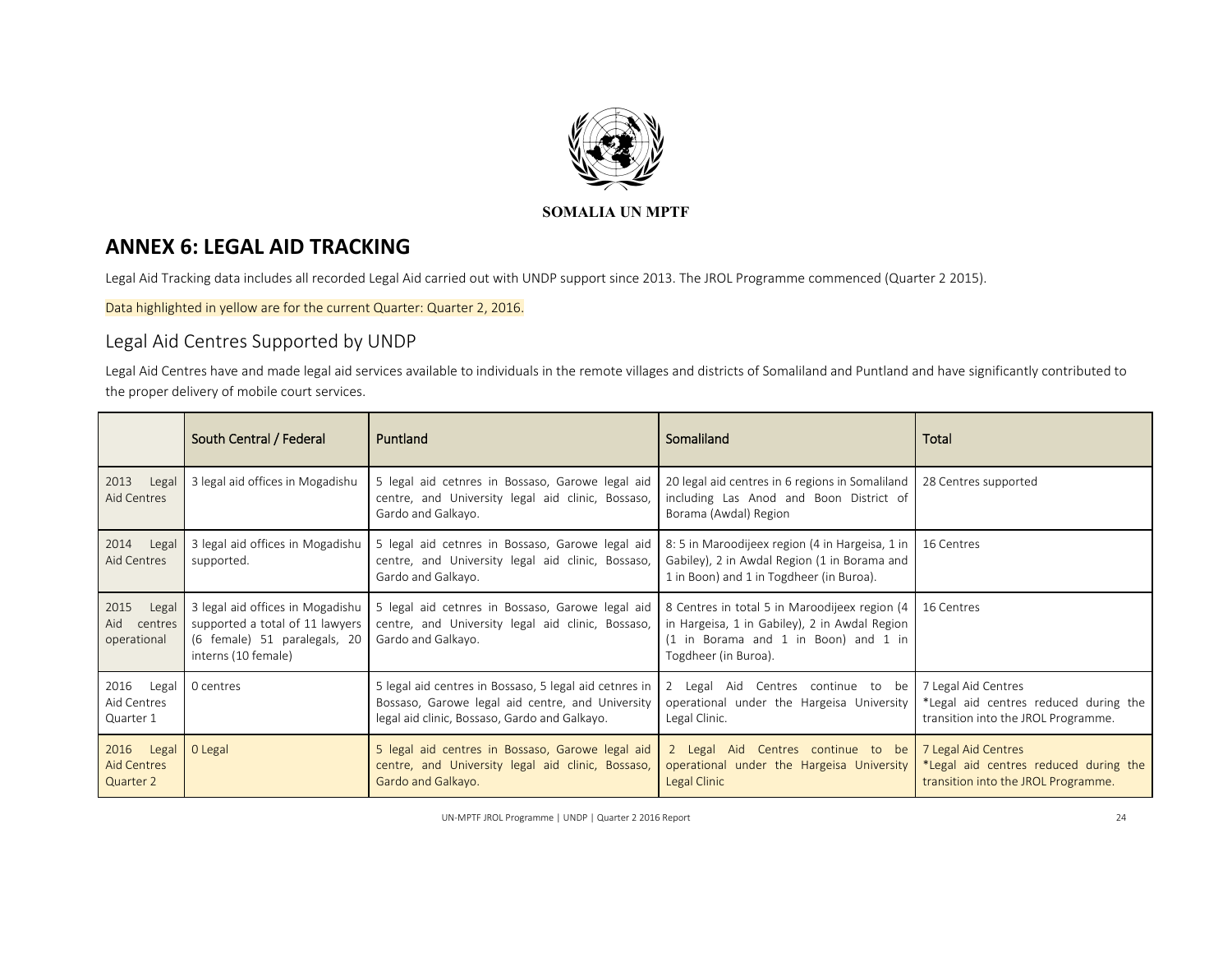

# Legal Aid Recipients supported by UNDP Partners

Data highlighted in yellow are for the current Quarter: Quarter 2, 2016.

Cumulative data for the JROL Programme is highlighted in Orange.

|                             | South Central / Federal                                                                                                                                                                                                                                                                                                                     | Puntland                                                                                                                                             | Somaliland                                                                                                                                                                                                                                                                                                                                                                                                                                                                    | Total                                                        |
|-----------------------------|---------------------------------------------------------------------------------------------------------------------------------------------------------------------------------------------------------------------------------------------------------------------------------------------------------------------------------------------|------------------------------------------------------------------------------------------------------------------------------------------------------|-------------------------------------------------------------------------------------------------------------------------------------------------------------------------------------------------------------------------------------------------------------------------------------------------------------------------------------------------------------------------------------------------------------------------------------------------------------------------------|--------------------------------------------------------------|
| 2013 Legal Aid              | 2,308 clients (1113 female:1195 male)                                                                                                                                                                                                                                                                                                       | 2,076 clients:                                                                                                                                       | 10.915 clients.                                                                                                                                                                                                                                                                                                                                                                                                                                                               | 15,299 clients (W:5426, M: 9,873)                            |
|                             | Among the legal aid beneficiaries were 602<br>GBV (305 rape) survivors, 1200 IDPs, 17<br>children,<br>98 poor and 203 minorities.<br>297 reports of SGBV were reported to legal<br>aid partners, however majority of the<br>survivors declined to take the matter<br>to court. Out of 22 Cases taken to court<br>there were 12 convictions. | 1145 clients (599 women, 546 men)<br>from legal aid lawyers<br>931 Cases (467 women, 421 men<br>and 43 Cases involving children)<br>from Paralegals. | 3,247 women, 1,106 children, 1,976<br>IDPs/Refugee and 404 minorities.<br>2,573 individuals were released from<br>Prison & police custody<br>326 rape Cases reported (Hargeisa<br>(90%), Borama & Buroa). The AG Office<br>proceeded with 171 Cases securing 54<br>convictions. 40 Cases collapsed due to<br>lack of evidence or following acquittals;<br>8 Cases were released on Agreement<br>by elders and whilst 73 were pending<br>due to ongoing police investigations. | 623 SGBV Cases reported<br>76 convicted<br>30 Cases released |
| 2014 Legal Aid              | 3,027 clients<br>1770 (W:277, M11493) from lawyers<br>1257 (W:915, M:342) from paralegals.                                                                                                                                                                                                                                                  | 2,996 clients<br>1521 (W: 905, M: 616) from lawyers<br>1475 (W:1046,<br>M:429) from<br>paralegals.                                                   | 8,927 clients<br>5417 (W:2403, M:3014) from lawyers<br>and 3510 (W:983, M:2527) from<br>paralegals.                                                                                                                                                                                                                                                                                                                                                                           | 14,950 clients (W: 9,056, M: 5,894)                          |
| 2015 Quarter 1 Legal<br>Aid | 3,185 (W: 1,404, M: 1,781) received legal aid and representation.<br>Across Somalia, 4,101 (W: 1,793, M: 2,308) participated in legal awareness sessions [lp1]                                                                                                                                                                              |                                                                                                                                                      | 3,185 clients<br>(W: 1,404, M: 1,781)<br>301 Cases of SGBV                                                                                                                                                                                                                                                                                                                                                                                                                    |                                                              |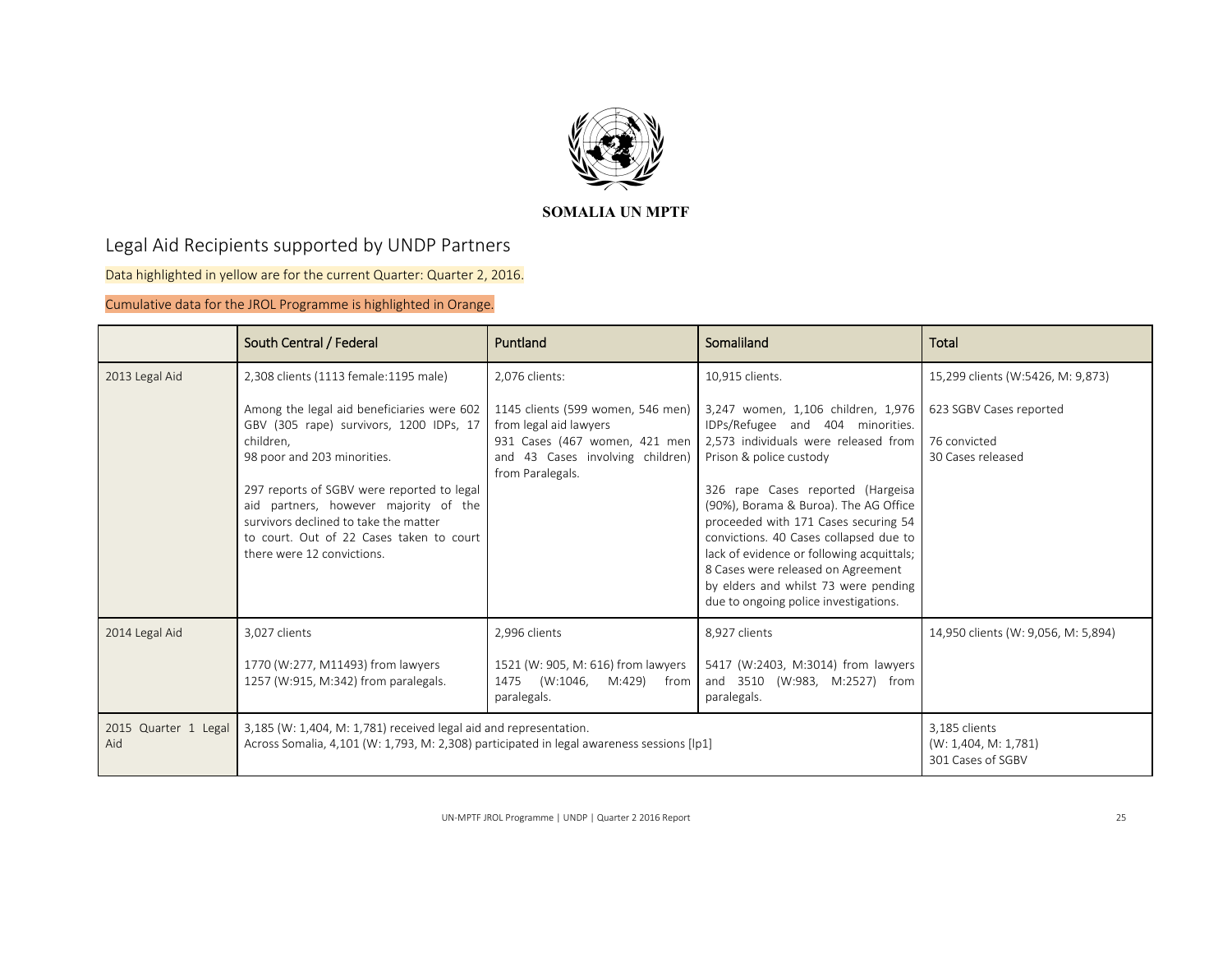

| 2015 Quarter 2 Leal<br>Aid  | 187 (W: 14, M: 173)<br>received<br>aid and<br>legal<br>representation                                                                                                                                                                                | 822 (W: 466, M: 356) received legal<br>aid. 356 (W: 195 M: 161) from<br>lawyers and 456 (W: 271, M: 185)<br>from paralegals. Of the 356 Cases<br>dealt with by lawyers 246 (W: 141<br>M: 105) were resolved, 88 (W: 42,<br>M: 46) pending and 17 (W: 12 M:<br>10) dismissed. Of the 822 people<br>receiving legal aid, 75% (617) of<br>clients were IDPs and 50% of the<br>Cases dealt with issues related to<br>SGBV                     | 1,018 legal aid beneficiaries (W: 385<br>M: 633,). There were 763 legal aid<br>Cases (Civil 451, Criminal 312)                                                                                                                                                                                          | 2,027 clients (W: 865, M: 1,162)<br>118 Cases of SGBV                                         |
|-----------------------------|------------------------------------------------------------------------------------------------------------------------------------------------------------------------------------------------------------------------------------------------------|-------------------------------------------------------------------------------------------------------------------------------------------------------------------------------------------------------------------------------------------------------------------------------------------------------------------------------------------------------------------------------------------------------------------------------------------|---------------------------------------------------------------------------------------------------------------------------------------------------------------------------------------------------------------------------------------------------------------------------------------------------------|-----------------------------------------------------------------------------------------------|
| 2015 Quarter 3 Legal<br>Aid | At the FL, provision of Legal aid services<br>stopped awaiting the Public Expression of<br>Interest (EOI) process to select new legal aid<br>partners including women<br>lawyer's<br>associations. The process is expected to be<br>finalized in Q4. | 547<br>354 Women Assisted<br>XX Criminal<br>XX Civil<br>318 (W: 210) from paralegals.<br>353 Cases of SGBV<br>Of the 356 Cases dealt with by<br>lawyers 228 (W: 159 M: 69) were<br>resolved, 67 (W: 39, M: 28) pending<br>and 23 (W: 12, M: 11) dismissed. Of<br>the 547 people receiving legal aid,<br>89% of clients were IDPs and 65%<br>(353) of the Cases dealt with issues<br>related to SGBV. Results are from<br>July and August. | 650 Cases<br>228 Women Assisted<br>79 Criminal<br>166 Civil<br>16 Paralegals<br>153 Cases of SGBV<br>2 of the 8 Legal aid centres remain<br>operational, the Hargeisa Legal Clinic -<br>the Head Office at the Hargeisa<br>University faculty of law and the Office<br>in front of the Hargeisa courts. | 1,197<br>582 Women Assisted<br>XX Criminal<br>XX Civil<br>XXX Paralegals<br>506 Cases of SGBV |
| 2015 Quarter 4 Legal<br>Aid | 0, at FL, 2 legal aid providers are identified<br>through Expression of Interest and<br>discussion is ongoing to have agreement<br>with them                                                                                                         | 1,550 Cases<br>1,119 women<br>XX Criminal<br>XX Civil                                                                                                                                                                                                                                                                                                                                                                                     | 536 Cases<br>164 Women Assisted<br>322 Criminal<br>214 Civil                                                                                                                                                                                                                                            | 2.086 Cases<br>1,283 Women assisted<br>XX Criminal<br>XX Civil                                |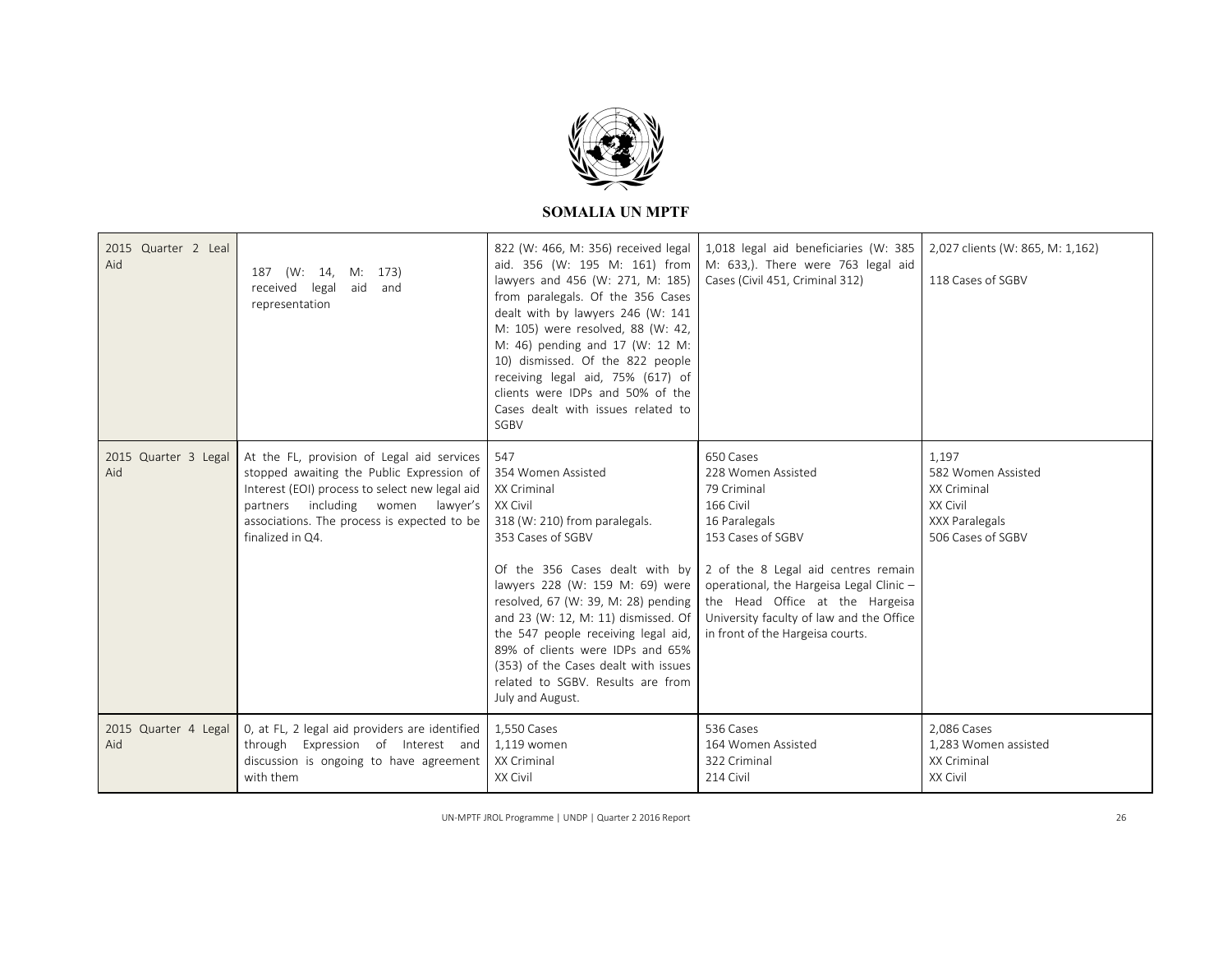

|                                           |                | XXX Paralegals<br>993 paralegals.<br>418 Cases of SGBV<br>Of the 557 Cases dealt with by<br>lawyers, 312(W: 232 M: 80) were<br>resolved, 205 (W: 140, M: 65)<br>pending and 40 (W: 20, M: 20)<br>dismissed. Of the 557 people<br>receiving legal aid, 90% of clients<br>were IDPs and 75% (418) of the<br>Cases dealt with issues related to<br>GBV. Results are from Sept-Dec this<br>also includes Cases reported by<br>paralegals network | 16 Paralegals<br>153 Cases of SGBV<br>GBV Data: W:147, M: 6, child under 18<br>years of age: 103, Adult 50, under<br>police investigation 39, sentenced 48,<br>on court process 46, traditional 20,<br>Medical and psychosocial services 153<br>(this data includes the three Baahikoob<br>centres under Hargeisa. | XXX Paralegals<br>571 Case of SGBV                                                            |
|-------------------------------------------|----------------|----------------------------------------------------------------------------------------------------------------------------------------------------------------------------------------------------------------------------------------------------------------------------------------------------------------------------------------------------------------------------------------------------------------------------------------------|--------------------------------------------------------------------------------------------------------------------------------------------------------------------------------------------------------------------------------------------------------------------------------------------------------------------|-----------------------------------------------------------------------------------------------|
| 2015 Total                                | 0 Case         |                                                                                                                                                                                                                                                                                                                                                                                                                                              |                                                                                                                                                                                                                                                                                                                    | 8,524 clients (W:4134, M: 4,390)<br>1,480 Cases of SGBV                                       |
| Q1 2016 Legal Aid                         | 0 Cases        | 1.054 Cases<br>759 Women Assisted<br>70 Criminal<br>208 Civil<br>667 Paralegals<br>XXX SGBV                                                                                                                                                                                                                                                                                                                                                  | 773 Cases<br>343 Women assisted<br>122 Criminal<br>462 Civil<br>189 Paralegal and police.<br>146 SGBV                                                                                                                                                                                                              | 1.827 Cases<br>1.102 Women Assisted<br>192 Criminal<br>670 Civil<br>856 Paralegal<br>XXX SGBV |
| Q2 2016 Legal Aid                         | 0 Cases        | 739 Cases<br>566 Women assisted                                                                                                                                                                                                                                                                                                                                                                                                              | 2,371 Cases<br>1,019 Women assisted                                                                                                                                                                                                                                                                                | 3,110 Cases<br>1,585 Women assisted                                                           |
| Total JROL Legal Aid<br>(Q2 2015-Q2 2016) | 0 Cases        | 3.890 Cases<br>2,798 Women Assisted                                                                                                                                                                                                                                                                                                                                                                                                          | 4.330 Cases<br>1,754 Women Assisted                                                                                                                                                                                                                                                                                | 8.220 Cases<br>4,552 Women Assisted                                                           |
| Total<br>Grand<br>2013)                   | (Since 0 Cases |                                                                                                                                                                                                                                                                                                                                                                                                                                              |                                                                                                                                                                                                                                                                                                                    | 43,710 Cases                                                                                  |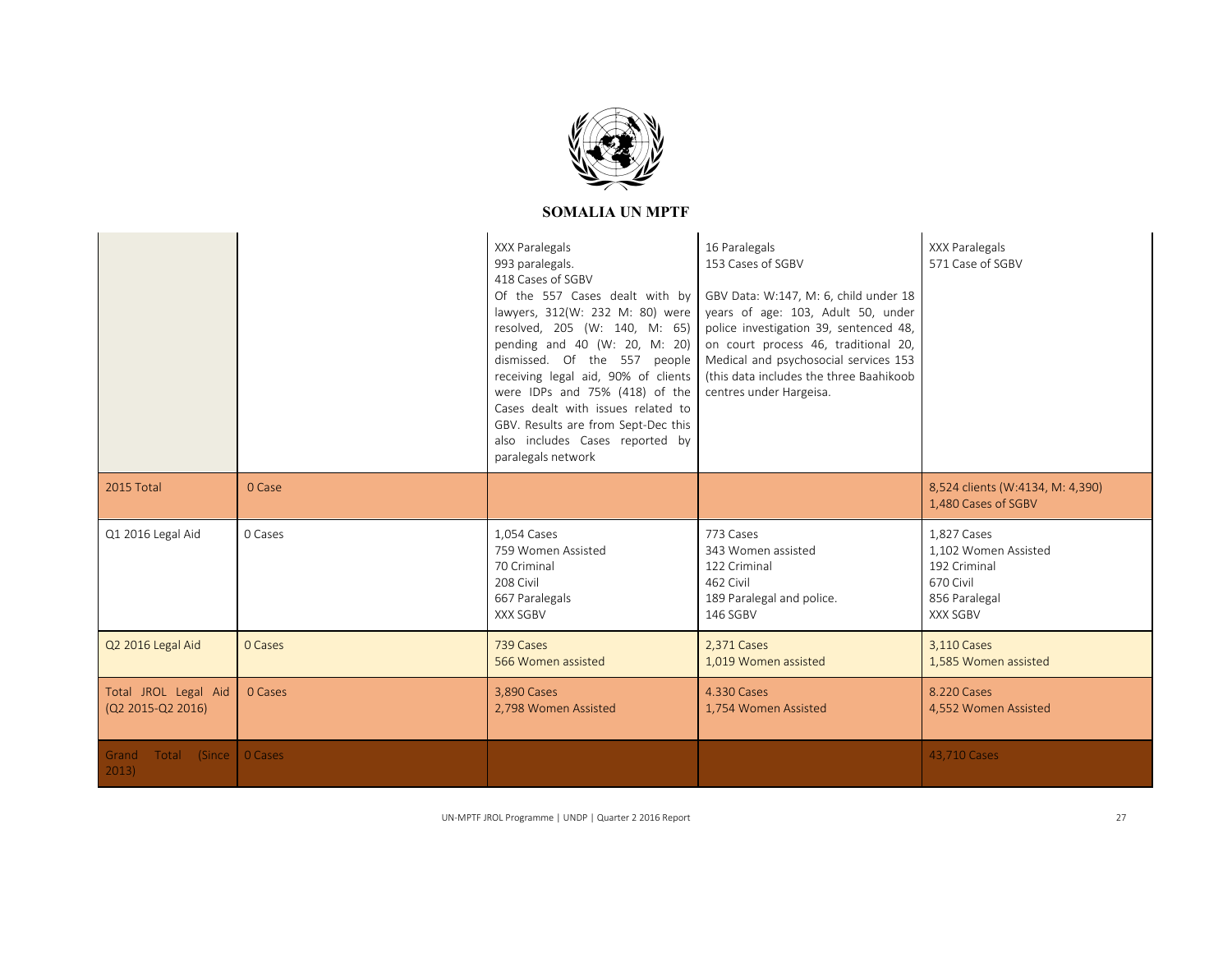

# **ANNEX 7: MOBILE COURTS TRACKING**

Mobile Court data includes all Mobile Court activity carried out with UNDP support since 2013. The JROL Programme commenced (Quarter 2 2015).

Data highlighted in yellow are for the current Quarter: Quarter 2, 2016.

# Cumulative data for the JROL Programme is highlighted in Orange.

|                                            | South Central / Federal                                                                                                                                                                                                                                                                             | PL<br><b>16 Districts covered</b>                                                                                                                                          | Somaliland<br>25 Districts Covered                                                                                                                     | Total        |
|--------------------------------------------|-----------------------------------------------------------------------------------------------------------------------------------------------------------------------------------------------------------------------------------------------------------------------------------------------------|----------------------------------------------------------------------------------------------------------------------------------------------------------------------------|--------------------------------------------------------------------------------------------------------------------------------------------------------|--------------|
| 2013 Mobile Courts                         | The project was suspended due to 522 Cases: 340 Civil and 182 Criminal<br>deterioration in security and targeting of<br>Judges. Mobile Courts are not operational<br>due to insecurity and the lack of a legal<br>framework for their operation across<br>federal member states. This initiative is | Cases.                                                                                                                                                                     | 1,302 crime & Civil Cases.<br>2,607 clients<br>566 Female;<br>338 children;<br>981 IDPs/Ref<br>108 Minorities                                          | 1,824 Cases. |
| 2014 Mobile Courts<br><b>Mobile Courts</b> | being reinstated with the roll out of the<br>new Join Rule of Law Programme (June<br>2015)<br>In Q3, work in close coordination with<br>Judiciary Authority on planning for the<br>mobile courts, in conjunction with the<br>Supreme Court of Mogadishu and courts<br>in the federal states.        | 577 (W: 270, M: 307) Cases: 351 Civil<br>and 226 Criminal.<br>417 were resolved out of which 189<br>judgments successfully enforced.                                       | 1,168<br>W: 605<br>M: 563) Cases:<br>393 Civil<br>775 Criminal.<br>300 IDPs,<br>308 minorities<br>320 children<br>859 (74%) of the Cases were disposed | 1,745 Cases  |
| 2015 Quarter 1 Mobile<br>Courts            |                                                                                                                                                                                                                                                                                                     | In PUNTLAND support for mobile<br>courts will resume when funding<br>available with the commencement of<br>the Somalia Joint Rule of Law<br>Programme. Planning for Mobile | 392 Cases<br>206 Criminal,<br>186 Civil<br>222 of the Cases were disposed while<br>170 are pending.                                                    | 392 Cases    |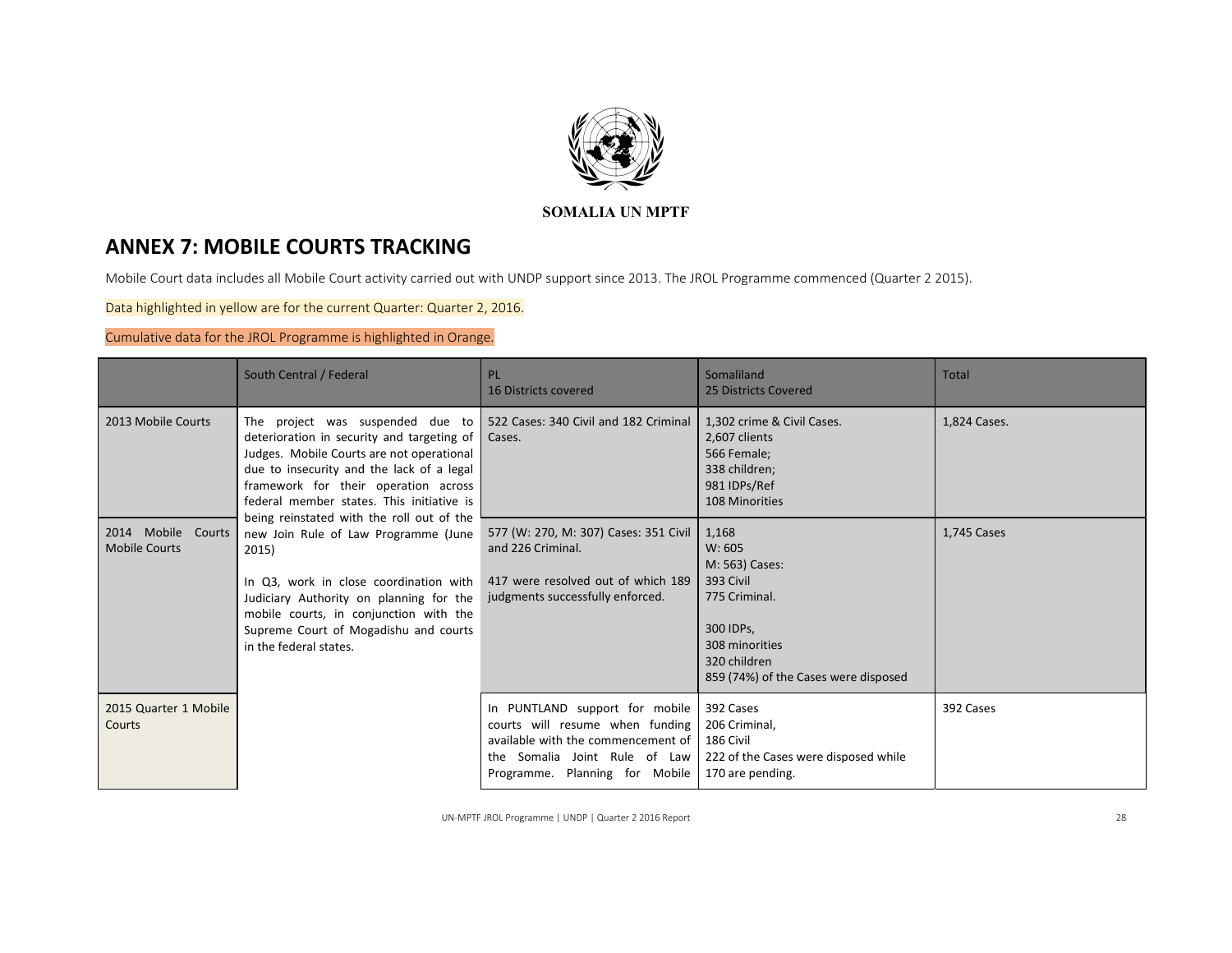

| 2015 Quarter 2 Mobile<br>Courts |                                                                                                                                                                                                                                                                                        | Courts at FGS level to commence (in<br>Quarter 3)                                                                                                                                                     | 289<br>117 Criminal,<br>112 Civil,<br>60 family<br>213 of the Cases were disposed<br>76 are pending.<br>497 clients<br>217 Women<br>35 Children<br>112 IDPs/Refugees<br>56 Minorities Indigent        | 289Cases                                                                                                                                                                                                                                     |
|---------------------------------|----------------------------------------------------------------------------------------------------------------------------------------------------------------------------------------------------------------------------------------------------------------------------------------|-------------------------------------------------------------------------------------------------------------------------------------------------------------------------------------------------------|-------------------------------------------------------------------------------------------------------------------------------------------------------------------------------------------------------|----------------------------------------------------------------------------------------------------------------------------------------------------------------------------------------------------------------------------------------------|
| 2015 Quarter 3 Mobile<br>Courts | UNDP Results: At the FL, Mobile Courts<br>are expected to start in Q4 with the<br>signing of the agreement with the<br>Supreme Court. The delay was due to a<br>request by the Chief Justice to postpone<br>the commencement of Mobile Courts<br>while the ROL programme is initiated. | 137 Cases<br>87 Civil<br>50 Criminal over July and August.<br>120 Cases were resolved<br>53 are still pending<br>68 women were assisted. September<br>data will be available in the annual<br>report. | 269 Cases<br>117 Civil<br>180 Criminal<br>212 were disposed of<br>57 are still pending.<br>673 beneficiaries 113 Women<br>93 Juvenile<br>70 IDPs/Refugees<br>94 Minorities<br>119 Impoverished people | 406 Cases                                                                                                                                                                                                                                    |
| 2015 Quarter 4 Mobile<br>Courts | 0 Mobile Court Planning Workshop has<br>been done on December $13th - 15th$ and it<br>expected mobile court Cases to<br>commence in Q1 2016                                                                                                                                            | 276 Cases<br>72 districts and villages. 108 Criminal<br>168 Civil<br>80 Judgements successfully endorsed<br>90 Women Assisted                                                                         | 305 Cases,<br>157 Criminal<br>114 Civil<br>222 Disposed<br>49 Pending:<br>707 Total Beneficiaries<br>121 Women<br>91 child<br>68 IDP/refugees                                                         | 581 Cases<br>*The difference in Criminal and Civil<br>may be accounted for where other<br>systems are used, e.g. Alternative<br>dispute resolutions, mediation like<br>the family Cases. UNDP only reports<br>on disposed and pending Cases. |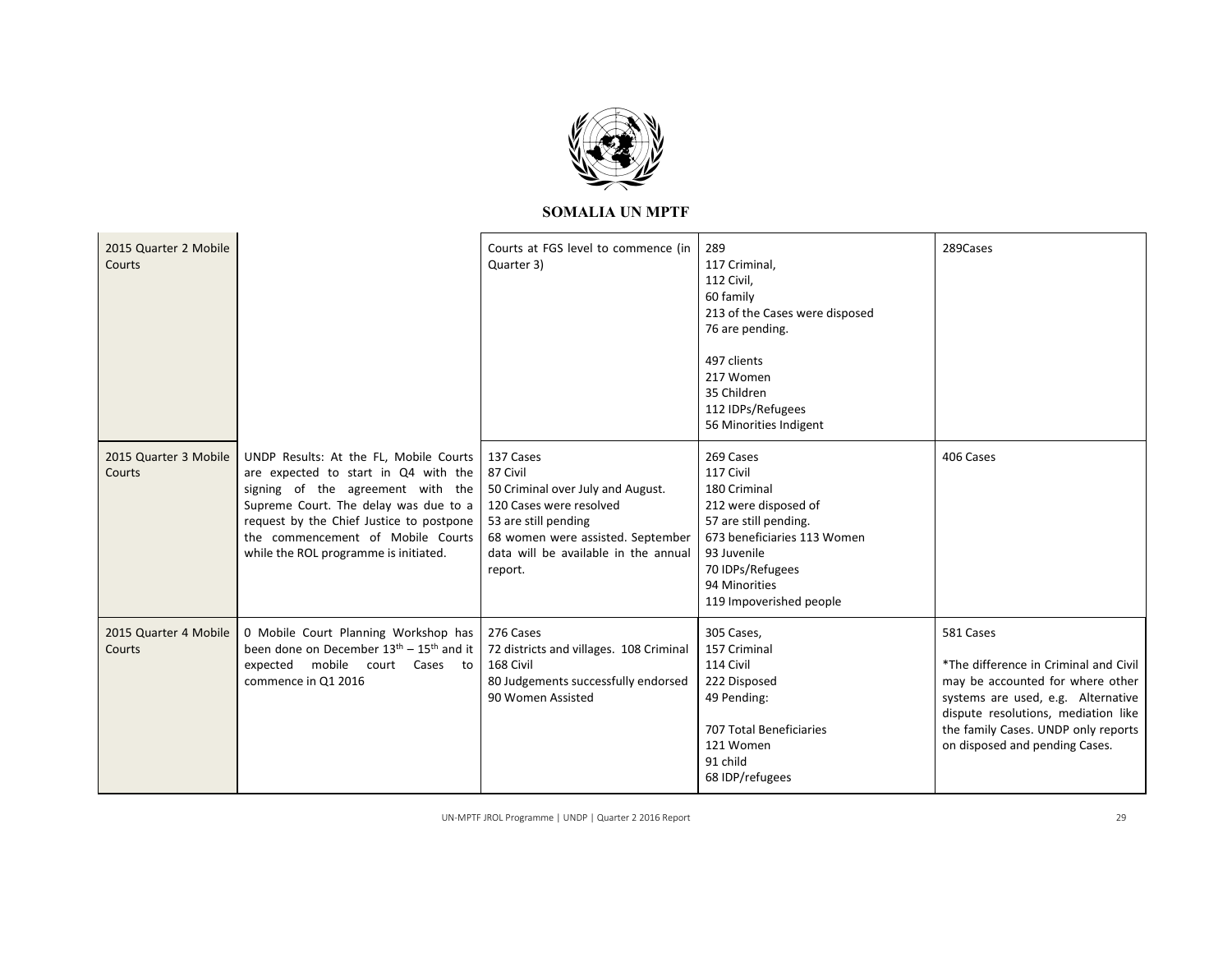

|                                                                 |                                                                                                                                                 |                                                                                                                                          | 143 poor                                                                                                 |                                                               |
|-----------------------------------------------------------------|-------------------------------------------------------------------------------------------------------------------------------------------------|------------------------------------------------------------------------------------------------------------------------------------------|----------------------------------------------------------------------------------------------------------|---------------------------------------------------------------|
| TOTAL 2015 Mobile 0<br>Courts                                   |                                                                                                                                                 | 493 Cases<br>158 Criminal<br>255 Civil<br>158 Women Assisted                                                                             | 1255 Cases<br>660 Criminal<br>529 Civil<br>451 Women assisted                                            | 1668 Cases                                                    |
| Q1 2016 Mobile Courts                                           | 23 Cases<br>23 Criminal<br>0 Civil<br>18 Women Assisted<br>Benefitting 44 individuals (W: 18, M: 26)<br>covering 8 districts in Mogadishu (FL). | 200 Cases<br>68 Criminal<br>132 Civil<br>XX Women Assisted<br>74 villages were reached for<br>resolution of Cases and awareness<br>(PL). | 335 Cases<br>185 Criminal<br>150 Civil<br>121 Women Assisted<br>704 Beneficiaries (W:121; children: 91). | 558 Cases<br>276 Criminal<br>282 Civil<br>139 Women Assisted. |
| Q2 2016 Mobile Courts                                           | 39 Cases<br>19 Criminal<br>20 Civil<br><b>XX Women Assisted</b>                                                                                 | 213 Cases<br>87 Criminal<br>126 Civil<br>94 Women Assisted                                                                               | 299 Cases<br>117 Criminal<br>122 Civil<br>115 Women Assisted                                             | 551 Cases<br>223 Criminal<br>268 Civil<br>209 Women Assisted  |
| <b>JROL</b><br>Mobile  <br>Total<br>Courts (Q2 2015-Q2<br>2016) | 62 Cases<br>42 Criminal<br>20 Civil<br><b>18 Women Assisted</b>                                                                                 | 826 Cases<br>313 Criminal<br>513 Civil<br>94 Women Assisted                                                                              | <b>1,208 Cases</b><br>669 Criminal<br>505 Civil<br>407 Women Assisted                                    | 2,096 Cases                                                   |
| 2016<br>total<br>Grand<br>(Since 2013)                          | 62 Cases                                                                                                                                        | <b>1,925 Cases</b>                                                                                                                       | 4,359 Cases                                                                                              | <b>6,346 Cases</b>                                            |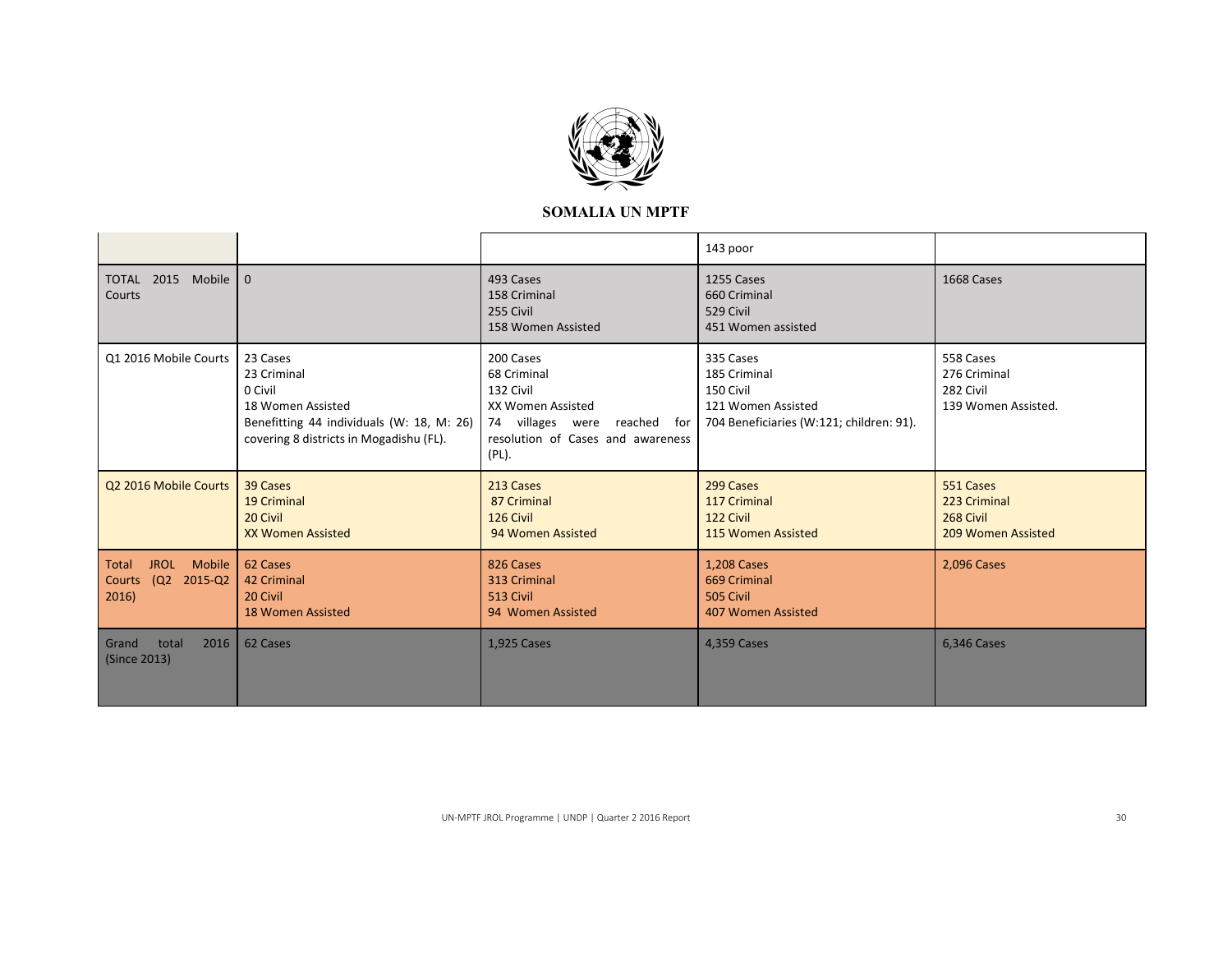

# **ANNEX 8: PERMANENT COURTS TRACKING**

Permanent Court data includes all activity carried out with UNDP support since 2013. The JROL Programme commenced (Quarter 2 2015).

Data highlighted in yellow are for the current Quarter: Quarter 2, 2016.

Cumulative data for the JROL Programme is highlighted in Orange.

|                      | South Central / Federal                                                                                                            | PL.<br>16 Districts covered                                                                 | Somaliland<br>25 Districts Covered                                                                                                                                                                              | Total |
|----------------------|------------------------------------------------------------------------------------------------------------------------------------|---------------------------------------------------------------------------------------------|-----------------------------------------------------------------------------------------------------------------------------------------------------------------------------------------------------------------|-------|
| 2013 Courts          | Not available                                                                                                                      | Not available                                                                               | 9,227 Cases<br>4,172 Civil<br>4,160 crime<br>6886 disposed- 75% performance<br>rate compared to 2012 (all SL Courts<br>adjudicated 6,127 Cases),<br>Court in 4 regions (Hargeisa, Berbera,<br>Borama, Las Anod) | 9,227 |
| 2014 Courts          | Not Available                                                                                                                      | Not available                                                                               | 8428 Cases<br>3590 Criminal<br>4838 Civil<br>7398 (88%) were disposed of, an<br>improvement from the 75% disposed<br>in 2013.                                                                                   | 8428  |
| 2015 Quarter1 Courts | At the FL, such statistics are not yet provided but is<br>planned for support under the new Somalia Joint Rule<br>of Law Programme | In PL, data on this indicator is provided<br>at end of June and December by<br>authorities. | 2,332 Cases<br>611 Criminal<br>1,721 Civil Cases                                                                                                                                                                | 2,332 |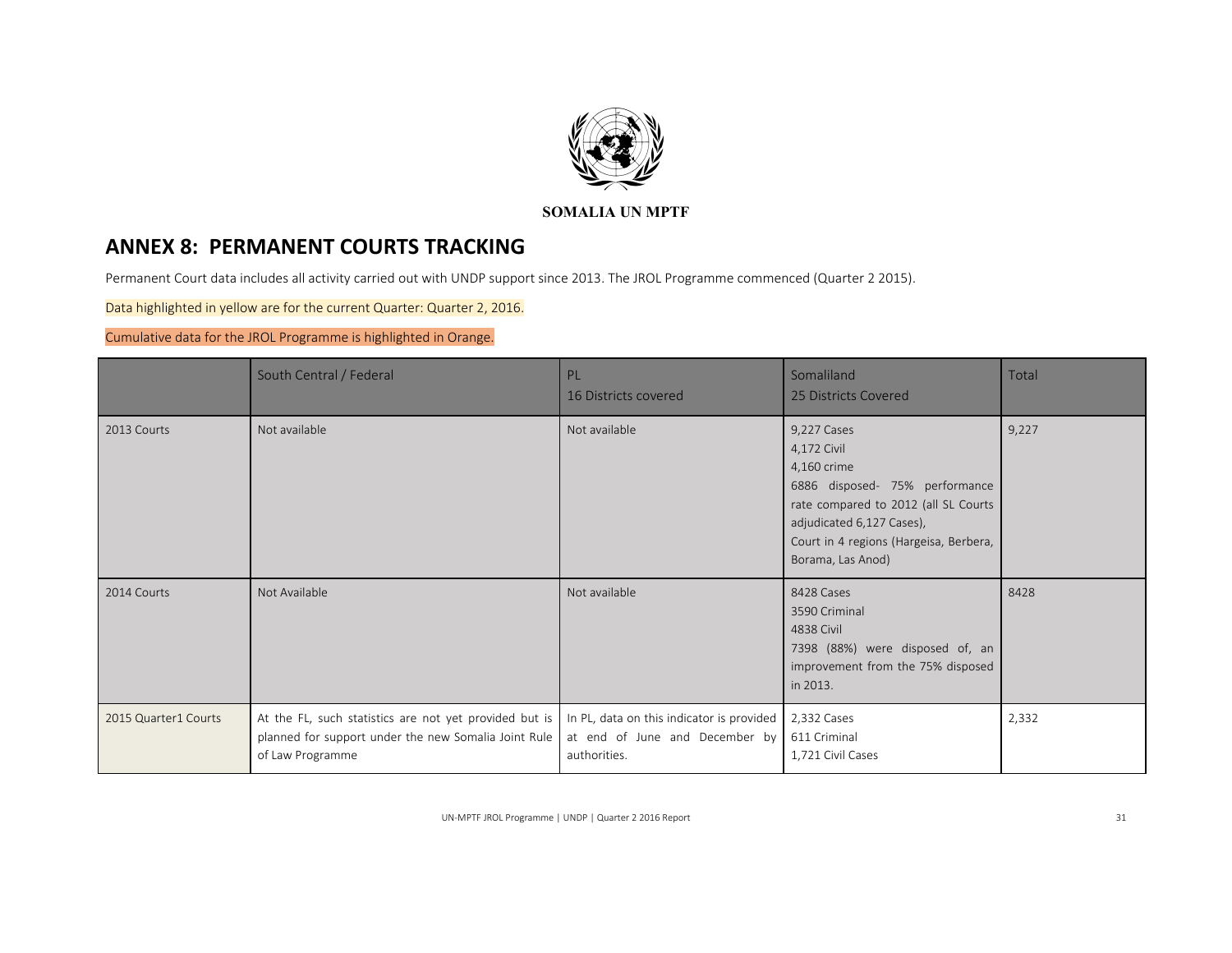

| 2015 Quarter 2 Courts    | At the FL, such statistics are not available at the FL due<br>to the lack of institutional arrangements within the<br>federal judiciary, something that is expected to be<br>addressed by the JSC, which is awaiting endorsement<br>by the federal parliament. | 2,231 Cases,<br>899 Criminal,<br>1,332 Civil Cases,<br>1,781 Cases<br>were<br>successfully<br>convicted and the judgment enforced,<br>514 Cases are pending; 64 Cases were<br>dismissed.                                                                                             | 3,616 Cases<br>1,656 Criminal<br>1,960 Civil<br>2,256 Cases are completed<br>1,360 Cases are pending. | 5,847                                 |
|--------------------------|----------------------------------------------------------------------------------------------------------------------------------------------------------------------------------------------------------------------------------------------------------------|--------------------------------------------------------------------------------------------------------------------------------------------------------------------------------------------------------------------------------------------------------------------------------------|-------------------------------------------------------------------------------------------------------|---------------------------------------|
| 2015 Quarter 3 Courts    | At the FL, statistics are not available due to the lack of<br>institutional arrangements within the Federal Judiciary.<br>This is expected to be addressed by the JSC, which is<br>awaiting endorsement by the Federal Parliament.                             | Not available.<br>In PL, statistics are received from the<br>supreme court every 6 months. Q3 and<br>Q4 statistics will be reported in Q4.                                                                                                                                           | 2,064 Cases<br>975 Criminal<br><b>1089 Civil</b><br>1,471 were completed<br>593pending.               | 2,064                                 |
| 2015 Quarter 4 Courts    | At the FL, statistics are not available due to the lack of<br>institutional arrangements within the Federal Judiciary.<br>This is expected to be addressed by the JSC, which is<br>awaiting endorsement by the Federal Parliament.                             | 5,096 Cases<br>1,819 Criminal<br>3,277 Civil<br>4.769 Cases were finalized<br>327 Cases pending<br>85 GBV Cases prosecuted (data is only<br>for two regions Nugal region and<br>Karkaar region were Case management<br>is active, other regions do not report<br>separate GBV Cases. | 3,669 Cases<br>2,530 Civil<br>1,142 Criminal                                                          | 8,765                                 |
| <b>TOTAL 2015 Courts</b> | None Available                                                                                                                                                                                                                                                 | 7,327                                                                                                                                                                                                                                                                                | 11,681                                                                                                | 19,008                                |
| Q1 2016 Courts           | None Available                                                                                                                                                                                                                                                 | 54 Cases<br>23 Criminal<br>31 Civil                                                                                                                                                                                                                                                  | 3,917 Cases<br>1,567 Criminal<br>2343 Civil                                                           | 3,971<br>1,590 Criminal<br>2374 Civil |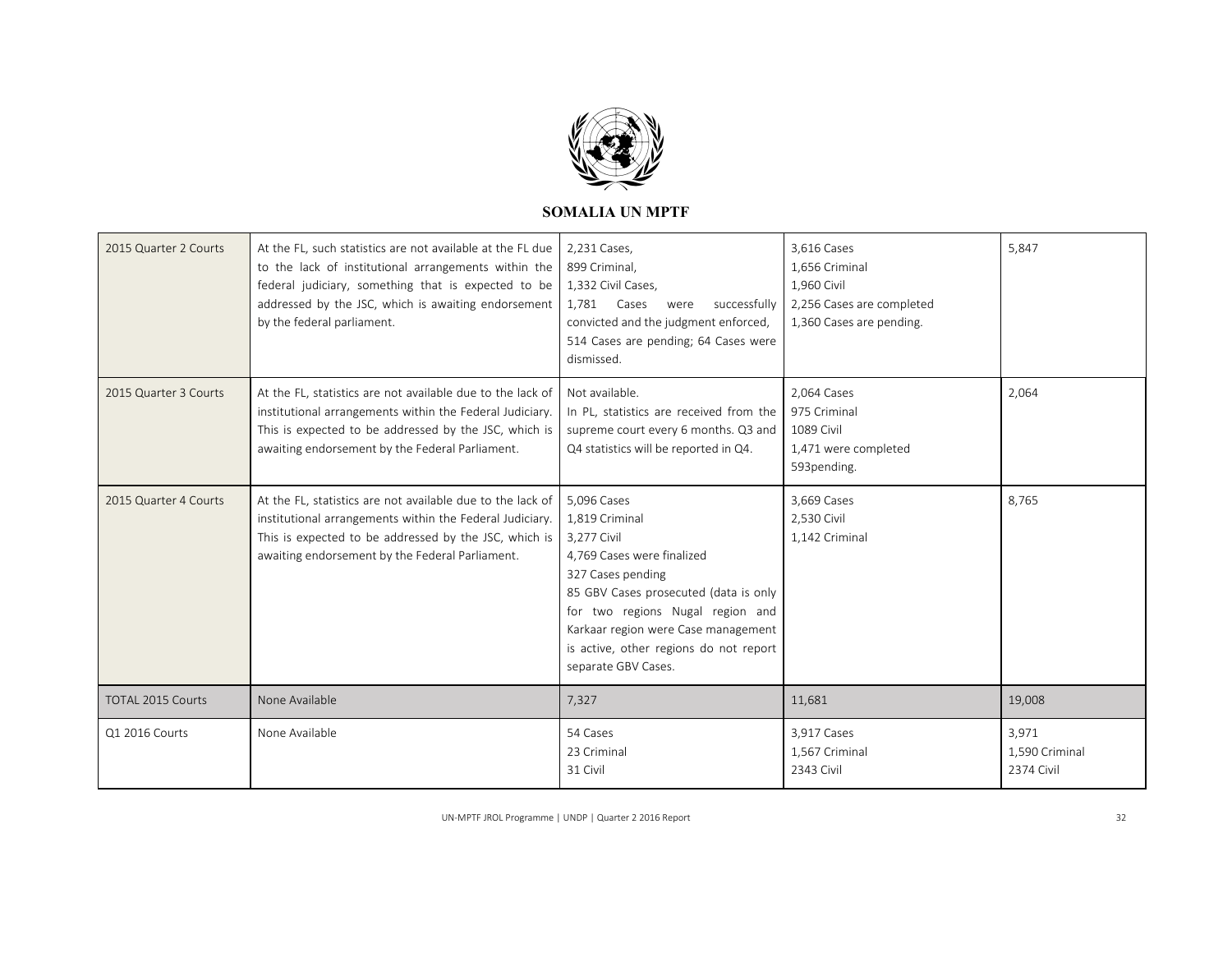

|                                   |                                        | 26 GBV Cases prosecuted<br>(This data is only for two regions Nugal<br>Karkaar region where Case<br>and<br>management is active) | 116 SGBV Cases                               | 142 SGBV Cases                                                             |
|-----------------------------------|----------------------------------------|----------------------------------------------------------------------------------------------------------------------------------|----------------------------------------------|----------------------------------------------------------------------------|
| Q2 2016 Courts                    | 564 Cases<br>253 Civil<br>309 Criminal | XX Cases<br><b>XX Civil</b><br><b>XX Criminal</b><br>Data available in Q3 2016                                                   | 3,095 Cases<br>1,378 Civil<br>1,716 Criminal | XX Cases<br>XX Civil<br><b>XX Criminal</b><br>Data available in Q3<br>2016 |
| Total JROL (Q2 2015-Q2  <br>2016) | 564 Cases                              | XX Cases                                                                                                                         | 12,745 Cases                                 | XX Cases<br>Data available in Q3<br>2016                                   |
| Grand total (since 2013)          | 564 Cases                              | XX Cases                                                                                                                         | 36,348 Cases                                 | XX Cases<br>Data available in Q3<br>2016                                   |